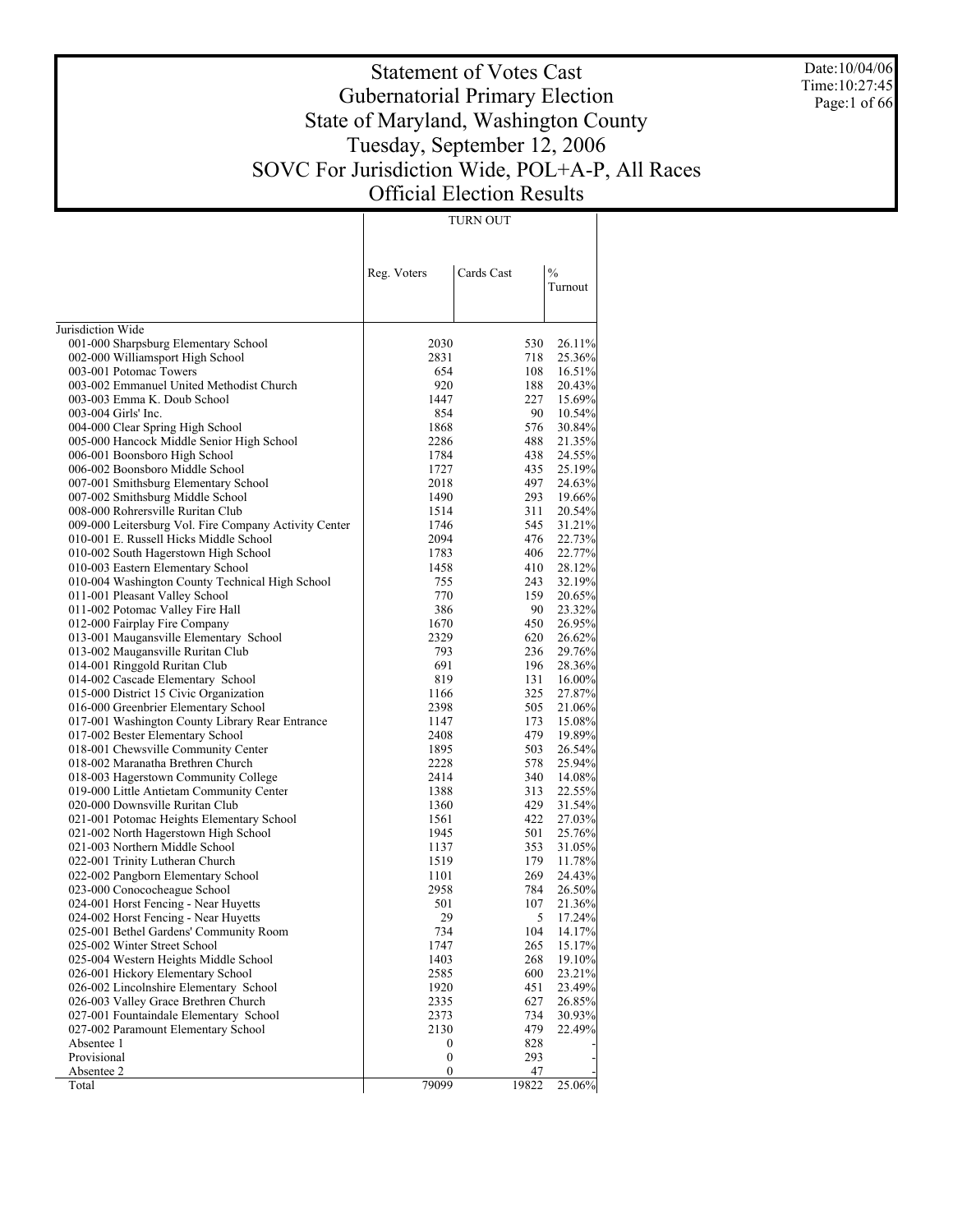Date:10/04/06 Time:10:27:46 Page:2 of 66

# Statement of Votes Cast Gubernatorial Primary Election State of Maryland, Washington County Tuesday, September 12, 2006 SOVC For Jurisdiction Wide, POL+A-P, All Races Official Election Results

GOVERNOR / LT. GOVERNOR

|                                                                                | Reg. Voters      | <b>Times Counted</b> | <b>Total Votes</b> | Ehrlich-Cox                |
|--------------------------------------------------------------------------------|------------------|----------------------|--------------------|----------------------------|
|                                                                                |                  |                      |                    |                            |
| Jurisdiction Wide                                                              |                  |                      |                    |                            |
| 001-000 Sharpsburg Elementary School                                           | 896              | 234                  | 200                | 200 100.00%                |
| 002-000 Williamsport High School                                               | 1296             | 377                  | 333                | 333 100.00%                |
| 003-001 Potomac Towers                                                         | 188              | 32                   | 27                 | 27 100.00%                 |
| 003-002 Emmanuel United Methodist Church                                       | 372              | 77                   | 61                 | 61 100.00%                 |
| 003-003 Emma K. Doub School                                                    | 532              | 95                   | 87                 | 87 100.00%                 |
| 003-004 Girls' Inc.                                                            | 282              | 36                   | 33                 | 33 100.00%                 |
| 004-000 Clear Spring High School                                               | 988              | 341                  | 280                | 280 100.00%                |
| 005-000 Hancock Middle Senior High School                                      | 1173             | 307                  | 256                | 256 100.00%                |
| 006-001 Boonsboro High School                                                  | 864              | 232                  | 208                | 208 100.00%                |
| 006-002 Boonsboro Middle School                                                | 802              | 208                  | 184                | 184 100.00%                |
| 007-001 Smithsburg Elementary School                                           | 1074             | 302                  | 259                | 259 100.00%                |
| 007-002 Smithsburg Middle School                                               | 722              | 162                  | 150                | 150 100.00%                |
| 008-000 Rohrersville Ruritan Club                                              | 658              | 137                  | 121                | 121 100.00%                |
| 009-000 Leitersburg Vol. Fire Company Activity Center                          | 939              | 319                  | 294                | 294 100.00%                |
| 010-001 E. Russell Hicks Middle School                                         | 965              | 262                  | 236                | 236 100.00%                |
| 010-002 South Hagerstown High School                                           | 822              | 201                  | 184                | 184 100.00%                |
| 010-003 Eastern Elementary School                                              | 687              | 203                  | 179                | 179 100.00%                |
| 010-004 Washington County Technical High School                                | 327              | 121                  | 104                | 104 100.00%                |
| 011-001 Pleasant Valley School                                                 | 331              | 66                   | 64                 | 64 100.00%                 |
| 011-002 Potomac Valley Fire Hall                                               | 144              | 31                   | 24                 | 24 100.00%                 |
| 012-000 Fairplay Fire Company                                                  | 813              | 254                  | 221                | 221 100.00%                |
| 013-001 Maugansville Elementary School                                         | 1208             | 354                  | 298                | 298 100.00%                |
| 013-002 Maugansville Ruritan Club                                              | 373              | 107                  | 89                 | 89 100.00%                 |
| 014-001 Ringgold Ruritan Club                                                  | 414              | 138                  | 127                | 127 100.00%                |
| 014-002 Cascade Elementary School                                              | 396              | 66                   | 56                 | 56 100.00%                 |
| 015-000 District 15 Civic Organization<br>016-000 Greenbrier Elementary School | 630<br>1183      | 205<br>297           | 175<br>273         | 175 100.00%<br>273 100.00% |
| 017-001 Washington County Library Rear Entrance                                | 423              | 67                   | 60                 | 60 100.00%                 |
| 017-002 Bester Elementary School                                               | 1030             | 250                  | 225                | 225 100.00%                |
| 018-001 Chewsville Community Center                                            | 969              | 292                  | 249                | 249 100.00%                |
| 018-002 Maranatha Brethren Church                                              | 997              | 289                  | 250                | 250 100.00%                |
| 018-003 Hagerstown Community College                                           | 1066             | 179                  | 164                | 164 100.00%                |
| 019-000 Little Antietam Community Center                                       | 681              | 165                  | 152                | 152 100.00%                |
| 020-000 Downsville Ruritan Club                                                | 675              | 252                  | 204                | 204 100.00%                |
| 021-001 Potomac Heights Elementary School                                      | 674              | 221                  | 187                | 187 100.00%                |
| 021-002 North Hagerstown High School                                           | 806              | 228                  | 199                | 199 100.00%                |
| 021-003 Northern Middle School                                                 | 521              | 180                  | 160                | 160 100.00%                |
| 022-001 Trinity Lutheran Church                                                | 475              | 72                   | 64                 | 64 100.00%                 |
| 022-002 Pangborn Elementary School                                             | 427              | 119                  | 102                | 102 100.00%                |
| 023-000 Conococheague School                                                   | 1596             | 490                  | 422                | 422 100.00%                |
| 024-001 Horst Fencing - Near Huyetts                                           | 240              | 55                   | 46                 | 46 100.00%                 |
| 024-002 Horst Fencing - Near Huyetts                                           | 13               | 3                    | 3                  | 3 100.00%                  |
| 025-001 Bethel Gardens' Community Room                                         | 134              | 19                   | 16                 | 16 100.00%                 |
| 025-002 Winter Street School                                                   | 562              | 109                  | 94                 | 94 100.00%                 |
| 025-004 Western Heights Middle School                                          | 528              | 114                  | 93                 | 93 100.00%                 |
| 026-001 Hickory Elementary School                                              | 1103             | 276                  | 242                | 242 100.00%                |
| 026-002 Lincolnshire Elementary School                                         | 842              | 217                  | 191                | 191 100.00%                |
| 026-003 Valley Grace Brethren Church                                           | 1113             | 336                  | 295                | 295 100.00%                |
| 027-001 Fountaindale Elementary School                                         | 1294             | 469                  | 432                | 432 100.00%                |
| 027-002 Paramount Elementary School                                            | 991              | 276                  | 241                | 241 100.00%                |
| Absentee 1                                                                     | $\boldsymbol{0}$ | 414                  | 369                | 369 100.00%                |
| Provisional                                                                    | $\boldsymbol{0}$ | 138                  | 127                | 127 100.00%                |
| Absentee 2                                                                     | $\boldsymbol{0}$ | 22                   | 20                 | 20 100.00%                 |
| Total                                                                          | 36239            | 10416                | 9130               | 9130 100.00%               |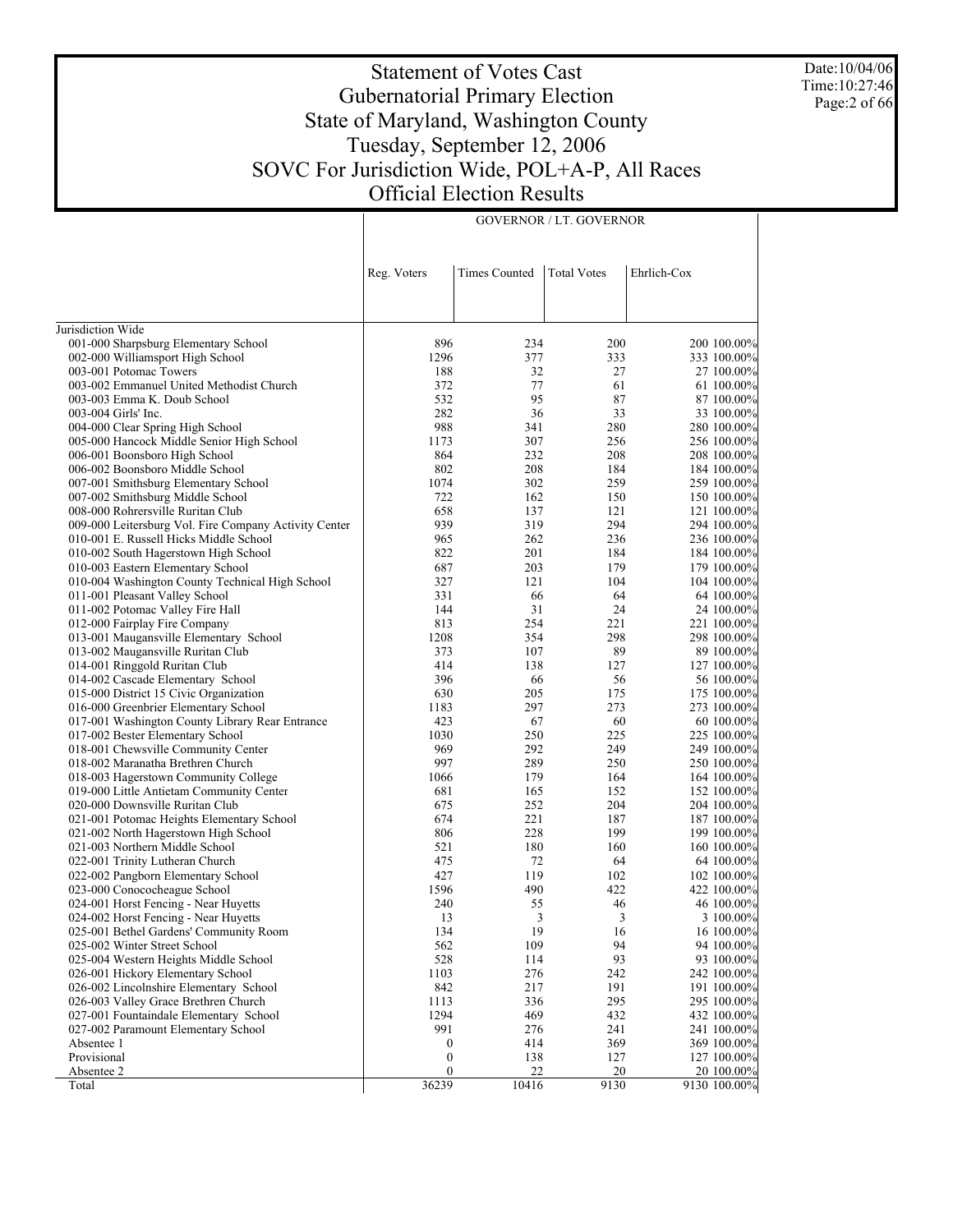Date:10/04/06 Time:10:27:46 Page:3 of 66

# Statement of Votes Cast Gubernatorial Primary Election State of Maryland, Washington County Tuesday, September 12, 2006 SOVC For Jurisdiction Wide, POL+A-P, All Races Official Election Results

**COMPTROLLER** 

|                                                                         | Reg. Voters | <b>Times Counted</b> | <b>Total Votes</b> | Abrams, Stephen N. |                  | McCarthy, Anne M. |                  |
|-------------------------------------------------------------------------|-------------|----------------------|--------------------|--------------------|------------------|-------------------|------------------|
|                                                                         |             |                      |                    |                    |                  |                   |                  |
|                                                                         |             |                      |                    |                    |                  |                   |                  |
|                                                                         |             |                      |                    |                    |                  |                   |                  |
| Jurisdiction Wide                                                       |             |                      |                    |                    |                  |                   |                  |
| 001-000 Sharpsburg Elementary School                                    | 896         | 234                  | 137                |                    | 57 41.61%        | 59.               | 43.07%           |
| 002-000 Williamsport High School                                        | 1296        | 377                  | 244                | 84                 | 34.43%           | 106               | 43.44%           |
| 003-001 Potomac Towers                                                  | 188<br>372  | 32<br>77             | 24                 | 11                 | 45.83%<br>30.19% | 7                 | 29.17%<br>54.72% |
| 003-002 Emmanuel United Methodist Church<br>003-003 Emma K. Doub School | 532         | 95                   | 53<br>68           | 16                 | 35 51.47%        | 29                | 22 32.35%        |
| 003-004 Girls' Inc.                                                     | 282         | 36                   | 29                 |                    | 10 34.48%        | 16                | 55.17%           |
| 004-000 Clear Spring High School                                        | 988         | 341                  | 220                |                    | 107 48.64%       | 84                | 38.18%           |
| 005-000 Hancock Middle Senior High School                               | 1173        | 307                  | 190                | 90                 | 47.37%           | 73                | 38.42%           |
| 006-001 Boonsboro High School                                           | 864         | 232                  | 155                | 78                 | 50.32%           | 49                | 31.61%           |
| 006-002 Boonsboro Middle School                                         | 802         | 208                  | 143                | 61                 | 42.66%           | 57                | 39.86%           |
| 007-001 Smithsburg Elementary School                                    | 1074        | 302                  | 195                |                    | 70 35.90%        | 90                | 46.15%           |
| 007-002 Smithsburg Middle School                                        | 722         | 162                  | 114                | 46                 | 40.35%           | 49                | 42.98%           |
| 008-000 Rohrersville Ruritan Club                                       | 658         | 137                  | 94                 |                    | 37 39.36%        | 46                | 48.94%           |
| 009-000 Leitersburg Vol. Fire Company Activity Center                   | 939         | 319                  | 186                | 73                 | 39.25%           | 75                | 40.32%           |
| 010-001 E. Russell Hicks Middle School                                  | 965         | 262                  | 170                |                    | 56 32.94%        | 85                | 50.00%           |
| 010-002 South Hagerstown High School                                    | 822         | 201                  | 143                | 44                 | 30.77%           | 81                | 56.64%           |
| 010-003 Eastern Elementary School                                       | 687         | 203                  | 140                | 54                 | 38.57%           | 61                | 43.57%           |
| 010-004 Washington County Technical High School                         | 327         | 121                  | 88                 | 34                 | 38.64%           | 40                | 45.45%           |
| 011-001 Pleasant Valley School                                          | 331         | 66                   | 44                 | 23                 | 52.27%           |                   | 14 31.82%        |
| 011-002 Potomac Valley Fire Hall                                        | 144         | 31                   | 19                 | 5                  | 26.32%           | 12                | 63.16%           |
| 012-000 Fairplay Fire Company                                           | 813         | 254                  | 188                | 74                 | 39.36%           | 80                | 42.55%           |
| 013-001 Maugansville Elementary School                                  | 1208        | 354                  | 232                |                    | 112 48.28%       | 87                | 37.50%           |
| 013-002 Maugansville Ruritan Club                                       | 373         | 107                  | 74                 | 29                 | 39.19%           | 27                | 36.49%           |
| 014-001 Ringgold Ruritan Club                                           | 414         | 138                  | 77                 | 30                 | 38.96%           | 30                | 38.96%           |
| 014-002 Cascade Elementary School                                       | 396         | 66                   | 51                 | 25                 | 49.02%           |                   | 17 33.33%        |
| 015-000 District 15 Civic Organization                                  | 630         | 205                  | 125                | 49                 | 39.20%           | 40                | 32.00%           |
| 016-000 Greenbrier Elementary School                                    | 1183        | 297                  | 194                |                    | 67 34.54%        | 94                | 48.45%           |
| 017-001 Washington County Library Rear Entrance                         | 423         | 67                   | 53                 | 21                 | 39.62%           | 22                | 41.51%           |
| 017-002 Bester Elementary School                                        | 1030        | 250                  | 173                |                    | 65 37.57%        | 82                | 47.40%           |
| 018-001 Chewsville Community Center                                     | 969         | 292                  | 177                | 66                 | 37.29%           | 75                | 42.37%           |
| 018-002 Maranatha Brethren Church                                       | 997         | 289                  | 198                |                    | 75 37.88%        | 80                | 40.40%           |
| 018-003 Hagerstown Community College                                    | 1066        | 179                  | 117                | 41                 | 35.04%           | 55                | 47.01%           |
| 019-000 Little Antietam Community Center                                | 681         | 165                  | 120                | 43                 | 35.83%           | 55                | 45.83%           |
| 020-000 Downsville Ruritan Club                                         | 675         | 252<br>221           | 161                | 60                 | 37.27%<br>43.80% | 69                | 42.86%           |
| 021-001 Potomac Heights Elementary School                               | 674<br>806  | 228                  | 137<br>153         | 60<br>51           | 33.33%           | 53<br>77          | 38.69%<br>50.33% |
| 021-002 North Hagerstown High School<br>021-003 Northern Middle School  | 521         | 180                  | 87                 | 38                 | 43.68%           | 37                | 42.53%           |
| 022-001 Trinity Lutheran Church                                         | 475         | 72                   | 49                 | 19                 | 38.78%           | 23                | 46.94%           |
| 022-002 Pangborn Elementary School                                      | 427         | 119                  | 90                 |                    | 37 41.11%        | 39                | 43.33%           |
| 023-000 Conococheague School                                            | 1596        | 490                  | 316                |                    | 125 39.56%       | 110               | 34.81%           |
| 024-001 Horst Fencing - Near Huyetts                                    | 240         | 55                   | 38                 |                    | 17 44.74%        |                   | 12 31.58%        |
| 024-002 Horst Fencing - Near Huyetts                                    | 13          | 3                    | -1                 |                    | 1 100,00%        | $\bf{0}$          | $0.00\%$         |
| 025-001 Bethel Gardens' Community Room                                  | 134         | 19                   | 15                 |                    | $6\quad 40.00\%$ |                   | 8 53.33%         |
| 025-002 Winter Street School                                            | 562         | 109                  | 86                 |                    | 33 38.37%        |                   | 35 40.70%        |
| 025-004 Western Heights Middle School                                   | 528         | 114                  | 78                 |                    | 31 39.74%        |                   | 36 46.15%        |
| 026-001 Hickory Elementary School                                       | 1103        | 276                  | 208                | 88                 | 42.31%           | 90                | 43.27%           |
| 026-002 Lincolnshire Elementary School                                  | 842         | 217                  | 159                | 61                 | 38.36%           |                   | 67 42.14%        |
| 026-003 Valley Grace Brethren Church                                    | 1113        | 336                  | 234                | 113                | 48.29%           | 77                | 32.91%           |
| 027-001 Fountaindale Elementary School                                  | 1294        | 469                  | 264                |                    | 108 40.91%       | 108               | 40.91%           |
| 027-002 Paramount Elementary School                                     | 991         | 276                  | 191                | 65                 | 34.03%           | 78                | 40.84%           |
| Absentee 1                                                              | 0           | 414                  | 262                |                    | 100 38.17%       | 117               | 44.66%           |
| Provisional                                                             | 0           | 138                  | 102                | 47                 | 46.08%           |                   | 42 41.18%        |
| Absentee 2                                                              | $\bf{0}$    | 22                   | 15                 | 3                  | 20.00%           | 11                | 73.33%           |
| Total                                                                   | 36239       | 10416                | 6881               |                    | 2751 39.98%      | 2888              | 41.97%           |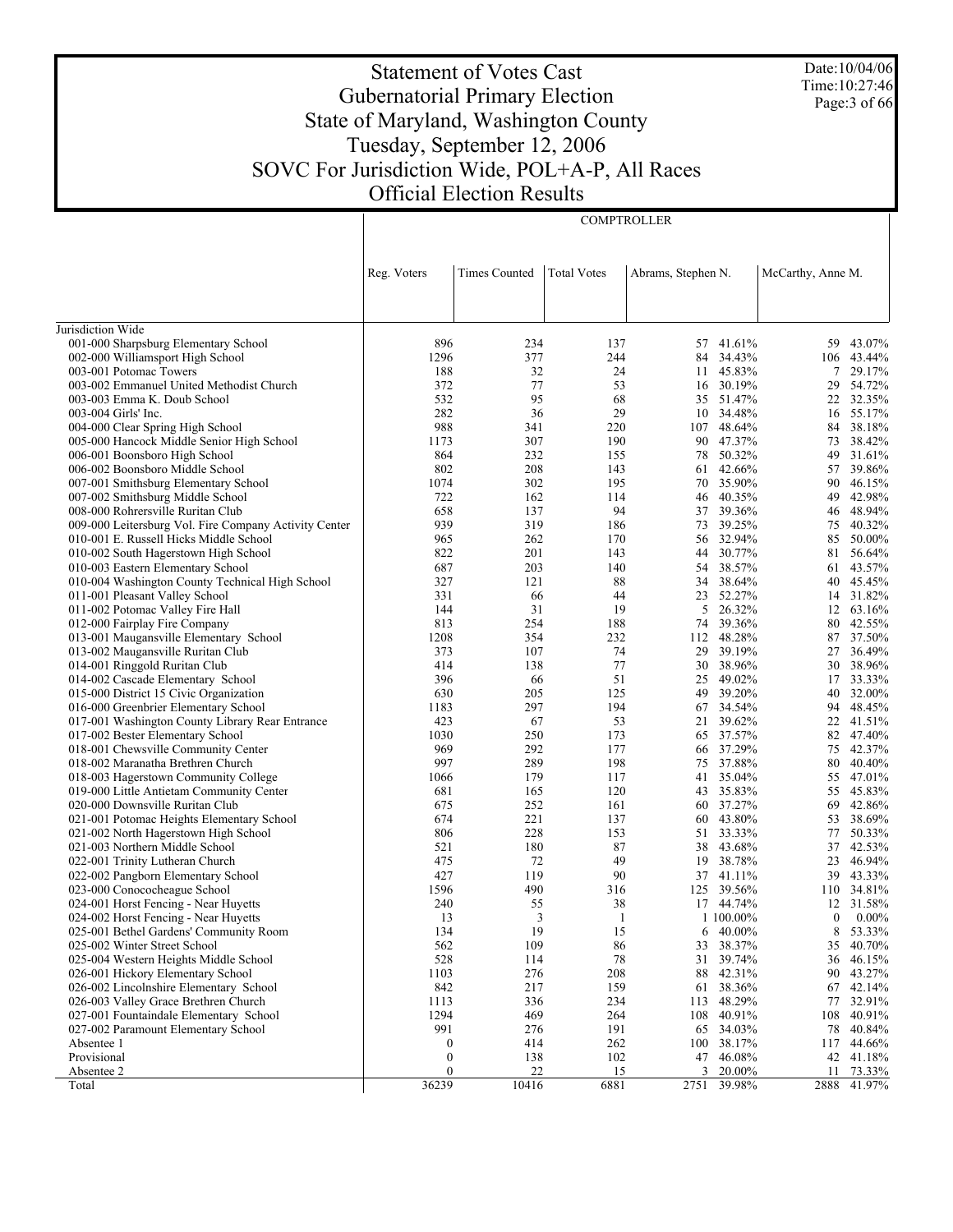Date:10/04/06 Time:10:27:46 Page: 4 of 66

# Statement of Votes Cast Gubernatorial Primary Election State of Maryland, Washington County Tuesday, September 12, 2006 SOVC For Jurisdiction Wide, POL+A-P, All Races Official Election Results

COMPTROLLER

|                                                                                | Spradley, Mark M. |                        | Zarwell, Gene (EZ) |                 |
|--------------------------------------------------------------------------------|-------------------|------------------------|--------------------|-----------------|
|                                                                                |                   |                        |                    |                 |
| Jurisdiction Wide<br>001-000 Sharpsburg Elementary School                      |                   | 18 13.14%              | 3                  | 2.19%           |
| 002-000 Williamsport High School                                               |                   | 30 12.30%              | 24                 | 9.84%           |
| 003-001 Potomac Towers                                                         |                   | 4 16.67%               | $\overline{c}$     | 8.33%           |
| 003-002 Emmanuel United Methodist Church                                       | 3                 | 5.66%                  | 5                  | 9.43%           |
| 003-003 Emma K. Doub School                                                    | 5                 | 7.35%                  | 6                  | 8.82%           |
| 003-004 Girls' Inc.                                                            |                   | 3 10.34%               | 0                  | 0.00%           |
| 004-000 Clear Spring High School                                               |                   | 24 10.91%              | 5                  | 2.27%           |
| 005-000 Hancock Middle Senior High School                                      | 15                | 7.89%                  | 12                 | 6.32%           |
| 006-001 Boonsboro High School                                                  |                   | 19 12.26%              | 9                  | 5.81%           |
| 006-002 Boonsboro Middle School                                                |                   | 18 12.59%              | 7                  | 4.90%           |
| 007-001 Smithsburg Elementary School                                           |                   | 23 11.79%              | 12                 | 6.15%           |
| 007-002 Smithsburg Middle School                                               |                   | 17 14.91%              | 2                  | 1.75%           |
| 008-000 Rohrersville Ruritan Club                                              | $\overline{4}$    | 4.26%                  | $\tau$             | 7.45%           |
| 009-000 Leitersburg Vol. Fire Company Activity Center                          |                   | 25 13.44%              | 13                 | 6.99%           |
| 010-001 E. Russell Hicks Middle School                                         |                   | 23 13.53%              | 6                  | 3.53%           |
| 010-002 South Hagerstown High School                                           | 14                | 9.79%                  | $\overline{4}$     | 2.80%           |
| 010-003 Eastern Elementary School                                              |                   | 15 10.71%              | 10                 | 7.14%           |
| 010-004 Washington County Technical High School                                |                   | 11 12.50%              | 3                  | 3.41%           |
| 011-001 Pleasant Valley School                                                 |                   | 5 11.36%               | 2                  | 4.55%           |
| 011-002 Potomac Valley Fire Hall                                               |                   | 2 10.53%               | $\boldsymbol{0}$   | 0.00%           |
| 012-000 Fairplay Fire Company                                                  |                   | 25 13.30%              | 9                  | 4.79%           |
| 013-001 Maugansville Elementary School                                         |                   | 24 10.34%              | 9                  | 3.88%           |
| 013-002 Maugansville Ruritan Club                                              |                   | 12 16.22%              | 6                  | 8.11%           |
| 014-001 Ringgold Ruritan Club                                                  | 9<br>5            | 11.69%                 | 8                  | 10.39%          |
| 014-002 Cascade Elementary School                                              |                   | 9.80%                  | 4<br>16            | 7.84%<br>12.80% |
| 015-000 District 15 Civic Organization<br>016-000 Greenbrier Elementary School |                   | 20 16.00%<br>24 12.37% | 9                  | 4.64%           |
| 017-001 Washington County Library Rear Entrance                                |                   | 7 13.21%               | 3                  | 5.66%           |
| 017-002 Bester Elementary School                                               | 17                | 9.83%                  | 9                  | 5.20%           |
| 018-001 Chewsville Community Center                                            |                   | 24 13.56%              | 12                 | 6.78%           |
| 018-002 Maranatha Brethren Church                                              |                   | 28 14.14%              | 15                 | 7.58%           |
| 018-003 Hagerstown Community College                                           |                   | 14 11.97%              | $\tau$             | 5.98%           |
| 019-000 Little Antietam Community Center                                       |                   | 14 11.67%              | 8                  | 6.67%           |
| 020-000 Downsville Ruritan Club                                                |                   | 21 13.04%              | 11                 | 6.83%           |
| 021-001 Potomac Heights Elementary School                                      |                   | 19 13.87%              | 5                  | 3.65%           |
| 021-002 North Hagerstown High School                                           | 13                | 8.50%                  | 12                 | 7.84%           |
| 021-003 Northern Middle School                                                 |                   | 9 10.34%               | 3                  | 3.45%           |
| 022-001 Trinity Lutheran Church                                                |                   | 5 10.20%               | 2                  | 4.08%           |
| 022-002 Pangborn Elementary School                                             |                   | 10 11.11%              | 4                  | 4.44%           |
| 023-000 Conococheague School                                                   |                   | 53 16.77%              | 28                 | 8.86%           |
| 024-001 Horst Fencing - Near Huyetts                                           | $\overline{4}$    | 10.53%                 | 5                  | 13.16%          |
| 024-002 Horst Fencing - Near Huyetts                                           | $\boldsymbol{0}$  | $0.00\%$               | $\boldsymbol{0}$   | 0.00%           |
| 025-001 Bethel Gardens' Community Room                                         | 1                 | 6.67%                  | $\boldsymbol{0}$   | $0.00\%$        |
| 025-002 Winter Street School                                                   | 12                | 13.95%                 | 6                  | 6.98%           |
| 025-004 Western Heights Middle School                                          | 8                 | 10.26%                 | 3                  | 3.85%           |
| 026-001 Hickory Elementary School                                              | 15                | 7.21%                  | 15                 | 7.21%           |
| 026-002 Lincolnshire Elementary School                                         | 19                | 11.95%                 | 12                 | 7.55%           |
| 026-003 Valley Grace Brethren Church                                           | 32                | 13.68%                 | 12                 | 5.13%           |
| 027-001 Fountaindale Elementary School<br>027-002 Paramount Elementary School  | 30<br>33          | 11.36%                 | 18                 | 6.82%<br>7.85%  |
| Absentee 1                                                                     | 34                | 17.28%<br>12.98%       | 15<br>11           | 4.20%           |
| Provisional                                                                    | 5                 | 4.90%                  | 8                  | 7.84%           |
| Absentee 2                                                                     | 0                 | $0.00\%$               | 1                  | 6.67%           |
| Total                                                                          | 824               | 11.98%                 | 418                | 6.07%           |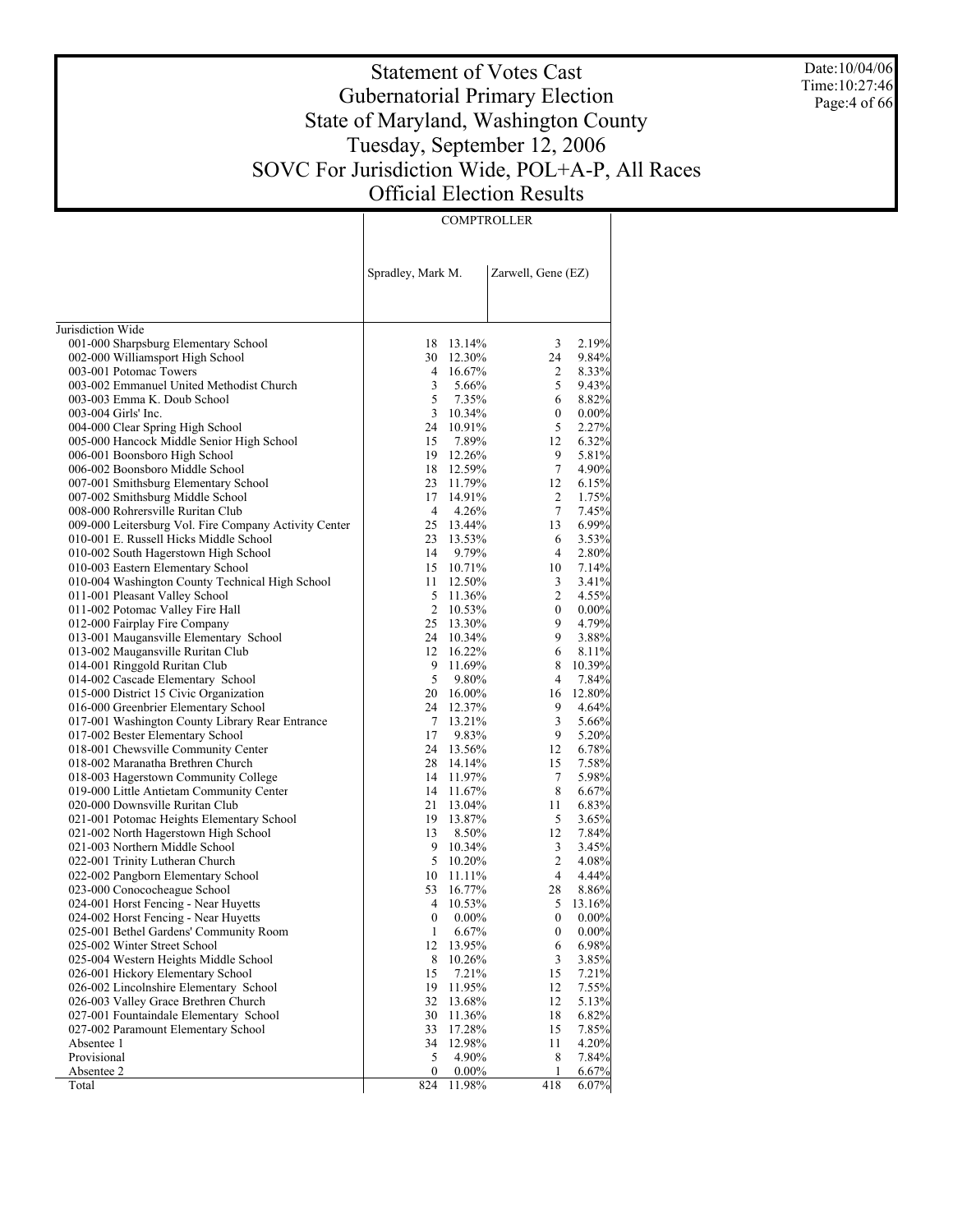Date:10/04/06 Time:10:27:46 Page: 5 of 66

# Statement of Votes Cast Gubernatorial Primary Election State of Maryland, Washington County Tuesday, September 12, 2006 SOVC For Jurisdiction Wide, POL+A-P, All Races Official Election Results

ATTORNEY GENERAL

|                                                                    | Reg. Voters      | <b>Times Counted</b> | <b>Total Votes</b> | Rolle, Scott L. |                           |
|--------------------------------------------------------------------|------------------|----------------------|--------------------|-----------------|---------------------------|
|                                                                    |                  |                      |                    |                 |                           |
| Jurisdiction Wide                                                  |                  |                      |                    |                 |                           |
| 001-000 Sharpsburg Elementary School                               | 896              | 234                  | 165                |                 | 165 100.00%               |
| 002-000 Williamsport High School                                   | 1296             | 377                  | 268                |                 | 268 100.00%               |
| 003-001 Potomac Towers                                             | 188              | 32                   | 22                 |                 | 22 100.00%                |
| 003-002 Emmanuel United Methodist Church                           | 372              | 77                   | 54                 |                 | 54 100.00%                |
| 003-003 Emma K. Doub School                                        | 532              | 95                   | 77                 |                 | 77 100.00%                |
| 003-004 Girls' Inc.                                                | 282              | 36                   | 29                 |                 | 29 100,00%                |
| 004-000 Clear Spring High School                                   | 988              | 341                  | 229                |                 | 229 100.00%               |
| 005-000 Hancock Middle Senior High School                          | 1173             | 307                  | 198                |                 | 198 100.00%               |
| 006-001 Boonsboro High School                                      | 864              | 232                  | 176                |                 | 176 100.00%               |
| 006-002 Boonsboro Middle School                                    | 802              | 208                  | 161                |                 | 161 100.00%               |
| 007-001 Smithsburg Elementary School                               | 1074             | 302                  | 216                |                 | 216 100.00%               |
| 007-002 Smithsburg Middle School                                   | 722              | 162                  | 132                |                 | 132 100.00%               |
| 008-000 Rohrersville Ruritan Club                                  | 658              | 137                  | 106                |                 | 106 100.00%               |
| 009-000 Leitersburg Vol. Fire Company Activity Center              | 939              | 319                  | 225                |                 | 225 100.00%               |
| 010-001 E. Russell Hicks Middle School                             | 965              | 262                  | 194                |                 | 194 100.00%               |
| 010-002 South Hagerstown High School                               | 822              | 201                  | 161                |                 | 161 100.00%               |
| 010-003 Eastern Elementary School                                  | 687<br>327       | 203<br>121           | 157<br>85          |                 | 157 100.00%<br>85 100.00% |
| 010-004 Washington County Technical High School                    | 331              | 66                   | 60                 |                 |                           |
| 011-001 Pleasant Valley School<br>011-002 Potomac Valley Fire Hall | 144              | 31                   | 23                 |                 | 60 100.00%<br>23 100.00%  |
| 012-000 Fairplay Fire Company                                      | 813              | 254                  | 197                |                 | 197 100.00%               |
| 013-001 Maugansville Elementary School                             | 1208             | 354                  | 249                |                 | 249 100.00%               |
| 013-002 Maugansville Ruritan Club                                  | 373              | 107                  | 76                 |                 | 76 100.00%                |
| 014-001 Ringgold Ruritan Club                                      | 414              | 138                  | 105                |                 | 105 100.00%               |
| 014-002 Cascade Elementary School                                  | 396              | 66                   | 52                 |                 | 52 100.00%                |
| 015-000 District 15 Civic Organization                             | 630              | 205                  | 147                |                 | 147 100.00%               |
| 016-000 Greenbrier Elementary School                               | 1183             | 297                  | 230                |                 | 230 100.00%               |
| 017-001 Washington County Library Rear Entrance                    | 423              | 67                   | 51                 |                 | 51 100.00%                |
| 017-002 Bester Elementary School                                   | 1030             | 250                  | 177                |                 | 177 100.00%               |
| 018-001 Chewsville Community Center                                | 969              | 292                  | 213                |                 | 213 100.00%               |
| 018-002 Maranatha Brethren Church                                  | 997              | 289                  | 212                |                 | 212 100.00%               |
| 018-003 Hagerstown Community College                               | 1066             | 179                  | 131                |                 | 131 100.00%               |
| 019-000 Little Antietam Community Center                           | 681              | 165                  | 139                |                 | 139 100.00%               |
| 020-000 Downsville Ruritan Club                                    | 675              | 252                  | 180                |                 | 180 100.00%               |
| 021-001 Potomac Heights Elementary School                          | 674              | 221                  | 156                |                 | 156 100.00%               |
| 021-002 North Hagerstown High School                               | 806              | 228                  | 160                |                 | 160 100.00%               |
| 021-003 Northern Middle School                                     | 521              | 180                  | 119                |                 | 119 100.00%               |
| 022-001 Trinity Lutheran Church                                    | 475              | 72                   | 54                 |                 | 54 100.00%                |
| 022-002 Pangborn Elementary School                                 | 427              | 119                  | 90                 |                 | 90 100.00%                |
| 023-000 Conococheague School                                       | 1596             | 490                  | 351                |                 | 351 100.00%               |
| 024-001 Horst Fencing - Near Huyetts                               | 240              | 55                   | 39                 |                 | 39 100.00%                |
| 024-002 Horst Fencing - Near Huyetts                               | 13               | 3                    | 3                  |                 | 3 100.00%                 |
| 025-001 Bethel Gardens' Community Room                             | 134              | 19                   | 10                 |                 | 10 100.00%                |
| 025-002 Winter Street School                                       | 562              | 109                  | 84                 |                 | 84 100.00%                |
| 025-004 Western Heights Middle School                              | 528              | 114                  | 78                 |                 | 78 100.00%                |
| 026-001 Hickory Elementary School                                  | 1103             | 276                  | 218                |                 | 218 100.00%               |
| 026-002 Lincolnshire Elementary School                             | 842              | 217                  | 174                |                 | 174 100.00%               |
| 026-003 Valley Grace Brethren Church                               | 1113             | 336                  | 256                |                 | 256 100.00%               |
| 027-001 Fountaindale Elementary School                             | 1294             | 469                  | 330                |                 | 330 100.00%               |
| 027-002 Paramount Elementary School                                | 991              | 276                  | 208                |                 | 208 100.00%               |
| Absentee 1                                                         | $\boldsymbol{0}$ | 414                  | 298                |                 | 298 100.00%               |
| Provisional                                                        | $\boldsymbol{0}$ | 138                  | 105                |                 | 105 100.00%               |
| Absentee 2                                                         | 0                | 22                   | 16                 |                 | 16 100.00%                |
| Total                                                              | 36239            | 10416                | 7646               |                 | 7646 100.00%              |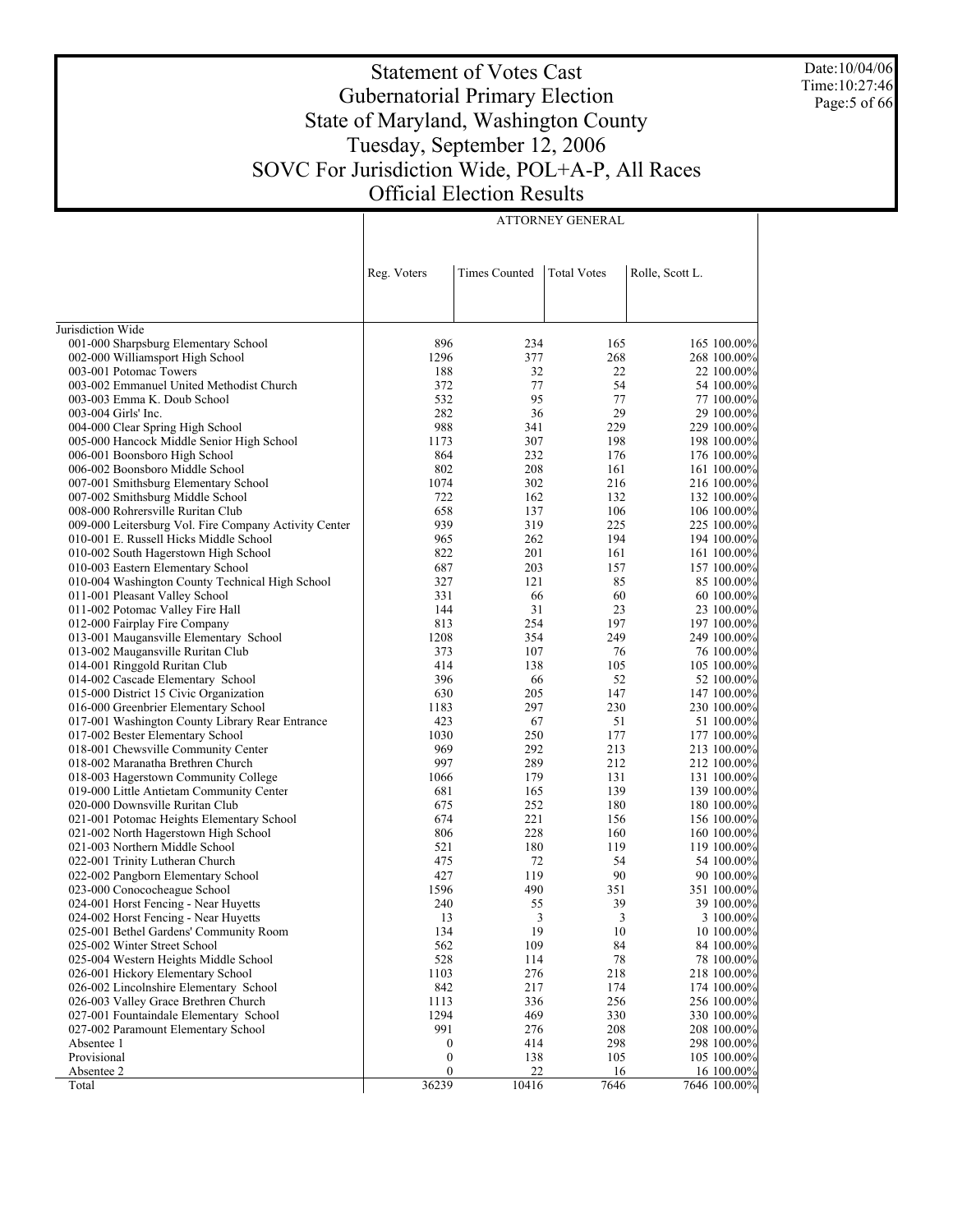Date:10/04/06 Time:10:27:46 Page:6 of 66

# Statement of Votes Cast Gubernatorial Primary Election State of Maryland, Washington County Tuesday, September 12, 2006 SOVC For Jurisdiction Wide, POL+A-P, All Races Official Election Results

|                                                       | Reg. Voters      | Times Counted | <b>Total Votes</b> | Bly, Ray                     | Gordon, Earl S.         |          |
|-------------------------------------------------------|------------------|---------------|--------------------|------------------------------|-------------------------|----------|
|                                                       |                  |               |                    |                              |                         |          |
|                                                       |                  |               |                    |                              |                         |          |
| Jurisdiction Wide                                     |                  |               |                    |                              |                         |          |
| 001-000 Sharpsburg Elementary School                  | 896              | 234           | 215                | 0.93%<br>2                   | 7                       | 3.26%    |
| 002-000 Williamsport High School                      | 1296             | 377           | 338                | 2<br>0.59%                   | 11                      | 3.25%    |
| 003-001 Potomac Towers                                | 188              | 32            | 30                 | $\mathbf{0}$<br>$0.00\%$     | 2                       | 6.67%    |
| 003-002 Emmanuel United Methodist Church              | 372              | 77            | 70                 | $0.00\%$<br>$\mathbf{0}$     | 3                       | 4.29%    |
| 003-003 Emma K. Doub School                           | 532              | 95            | 88                 | 1<br>1.14%                   | $\boldsymbol{0}$        | $0.00\%$ |
| 003-004 Girls' Inc.                                   | 282              | 36            | 35                 | 2.86%<br>1                   | 4                       | 11.43%   |
| 004-000 Clear Spring High School                      | 988              | 341           | 297                | $\overline{2}$<br>0.67%      | 14                      | 4.71%    |
| 005-000 Hancock Middle Senior High School             | 1173             | 307           | 281                | 5<br>1.78%                   | 20                      | 7.12%    |
| 006-001 Boonsboro High School                         | 864              | 232           | 217                | 3<br>1.38%                   | 6                       | 2.76%    |
| 006-002 Boonsboro Middle School                       | 802              | 208           | 191                | 0.52%<br>1                   | 7                       | 3.66%    |
| 007-001 Smithsburg Elementary School                  | 1074             | 302           | 271                | 5<br>1.85%                   | 8                       | 2.95%    |
| 007-002 Smithsburg Middle School                      | 722              | 162           | 154                | 0.65%<br>1                   | 6                       | 3.90%    |
| 008-000 Rohrersville Ruritan Club                     | 658              | 137           | 127                | $\overline{2}$<br>1.57%      | 1                       | 0.79%    |
| 009-000 Leitersburg Vol. Fire Company Activity Center | 939              | 319           | 288                | 0.35%<br>1                   | $\overline{4}$          | 1.39%    |
| 010-001 E. Russell Hicks Middle School                | 965              | 262           | 237                | 3<br>1.27%                   | 12                      | 5.06%    |
| 010-002 South Hagerstown High School                  | 822              | 201           | 189                | $\overline{c}$<br>1.06%      | 9                       | 4.76%    |
| 010-003 Eastern Elementary School                     | 687              | 203           | 183                | 3<br>1.64%                   | $\tau$                  | 3.83%    |
| 010-004 Washington County Technical High School       | 327              | 121           | 112                | $\overline{c}$<br>1.79%      | 4                       | 3.57%    |
| 011-001 Pleasant Valley School                        | 331              | 66            | 64                 | $0.00\%$<br>$\mathbf{0}$     | 1                       | 1.56%    |
| 011-002 Potomac Valley Fire Hall                      | 144              | 31            | 27                 | $0.00\%$<br>$\mathbf{0}$     | 2                       | 7.41%    |
| 012-000 Fairplay Fire Company                         | 813              | 254           | 233                | $0.00\%$<br>$\mathbf{0}$     | 16                      | 6.87%    |
| 013-001 Maugansville Elementary School                | 1208             | 354           | 316                | 0.32%<br>1                   | 11                      | 3.48%    |
| 013-002 Maugansville Ruritan Club                     | 373              | 107           | 94                 | 1<br>1.06%                   | 9                       | 9.57%    |
| 014-001 Ringgold Ruritan Club                         | 414              | 138           | 129                | $0.00\%$<br>$\mathbf{0}$     | $\overline{4}$          | 3.10%    |
| 014-002 Cascade Elementary School                     | 396              | 66            | 62                 | $0.00\%$<br>$\boldsymbol{0}$ | 3                       | 4.84%    |
| 015-000 District 15 Civic Organization                | 630              | 205           | 173                | $\overline{2}$<br>1.16%      | 5                       | 2.89%    |
| 016-000 Greenbrier Elementary School                  | 1183             | 297           | 276                | $\overline{2}$<br>0.72%      | 9                       | 3.26%    |
| 017-001 Washington County Library Rear Entrance       | 423              | 67            | 57                 | $\mathbf{0}$<br>$0.00\%$     | 5                       | 8.77%    |
| 017-002 Bester Elementary School                      | 1030             | 250           | 229                | 1.75%<br>$\overline{4}$      | 13                      | 5.68%    |
| 018-001 Chewsville Community Center                   | 969              | 292           | 270                | 1.48%<br>4                   | 6                       | 2.22%    |
| 018-002 Maranatha Brethren Church                     | 997              | 289           | 257                | $\tau$<br>2.72%              | 12                      | 4.67%    |
| 018-003 Hagerstown Community College                  | 1066             | 179           | 166                | 2<br>1.20%                   | 5                       | 3.01%    |
| 019-000 Little Antietam Community Center              | 681              | 165           | 154                | 2.60%<br>4                   | 6                       | 3.90%    |
| 020-000 Downsville Ruritan Club                       | 675              | 252           | 216                | 5<br>2.31%                   | 6                       | 2.78%    |
| 021-001 Potomac Heights Elementary School             | 674              | 221           | 196                | $\overline{2}$<br>1.02%      | 8                       | 4.08%    |
| 021-002 North Hagerstown High School                  | 806              | 228           | 211                | 0.47%<br>1                   | 13                      | 6.16%    |
| 021-003 Northern Middle School                        | 521              | 180           | 161                | 2<br>1.24%                   | 5                       | 3.11%    |
| 022-001 Trinity Lutheran Church                       | 475              | 72            | 62                 | 1.61%<br>1                   | 2                       | 3.23%    |
| 022-002 Pangborn Elementary School                    | 427              | 119           | 107                | $\overline{2}$<br>1.87%      | 4                       | 3.74%    |
| 023-000 Conococheague School                          | 1596             | 490           | 442                | 0.90%<br>4                   | 14                      | 3.17%    |
| 024-001 Horst Fencing - Near Huyetts                  | 240              | 55            | 49                 | 2.04%<br>1                   | 6                       | 12.24%   |
| 024-002 Horst Fencing - Near Huyetts                  | 13               | 3             | $\overline{2}$     | $0.00\%$<br>$\mathbf{0}$     | $\boldsymbol{0}$        | $0.00\%$ |
| 025-001 Bethel Gardens' Community Room                | 134              | 19            | 17                 | $0.00\%$<br>$\mathbf{0}$     | $\boldsymbol{0}$        | $0.00\%$ |
| 025-002 Winter Street School                          | 562              | 109           | 101                | $\boldsymbol{0}$<br>$0.00\%$ | 7                       | 6.93%    |
| 025-004 Western Heights Middle School                 | 528              | 114           | 101                | 1<br>0.99%                   | $\overline{\mathbf{c}}$ | 1.98%    |
| 026-001 Hickory Elementary School                     | 1103             | 276           | 254                | 1.57%<br>4                   | 8                       | 3.15%    |
| 026-002 Lincolnshire Elementary School                | 842              | 217           | 199                | $\overline{2}$<br>1.01%      | 13                      | 6.53%    |
| 026-003 Valley Grace Brethren Church                  | 1113             | 336           | 311                | 0.32%<br>1                   | 21                      | 6.75%    |
| 027-001 Fountaindale Elementary School                | 1294             | 469           | 434                | 1.38%<br>6                   | 9                       | 2.07%    |
| 027-002 Paramount Elementary School                   | 991              | 276           | 250                | 0.40%<br>-1                  | 17                      | 6.80%    |
| Absentee 1                                            | $\boldsymbol{0}$ | 414           | 353                | 1.70%<br>6                   | 17                      | 4.82%    |
| Provisional                                           | $\boldsymbol{0}$ | 138           | 126                | 1.59%<br>2                   | 1                       | 0.79%    |
| Absentee 2                                            | $\mathbf{0}$     | 22            | 19                 | $0.00\%$<br>$\mathbf{0}$     | $\boldsymbol{0}$        | $0.00\%$ |
| Total                                                 | 36239            | 10416         | 9441               | 104<br>1.10%                 | 385                     | 4.08%    |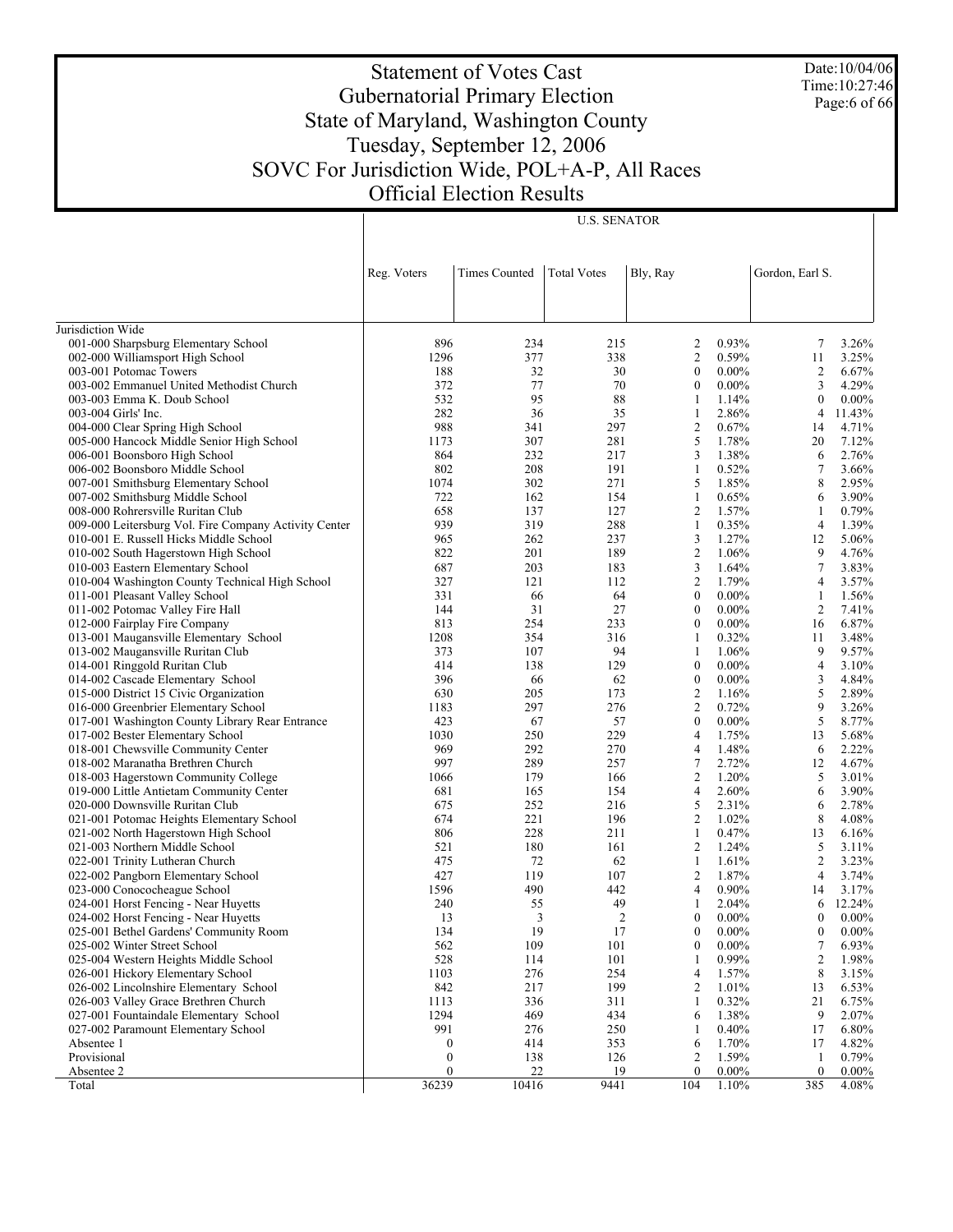Date:10/04/06 Time:10:27:46 Page: 7 of 66

# Statement of Votes Cast Gubernatorial Primary Election State of Maryland, Washington County Tuesday, September 12, 2006 SOVC For Jurisdiction Wide, POL+A-P, All Races Official Election Results

| Muffoletto, Daniel<br>Hampton, Thomas J.<br>Kimble, John B.<br>Madej, Edward<br>Raymo<br>Jurisdiction Wide<br>001-000 Sharpsburg Elementary School<br>0.93%<br>0.93%<br>2<br>5<br>2.33%<br>2<br>5<br>2.33%<br>3.85%<br>5.03%<br>2<br>0.59%<br>002-000 Williamsport High School<br>13<br>17<br>4<br>1.18%<br>5<br>$\overline{c}$<br>$\boldsymbol{0}$<br>$\boldsymbol{0}$<br>003-001 Potomac Towers<br>16.67%<br>6.67%<br>$0.00\%$<br>$0.00\%$<br>5<br>1.43%<br>7.14%<br>003-002 Emmanuel United Methodist Church<br>2<br>2.86%<br>1<br>1.43%<br>1<br>3<br>$\overline{c}$<br>2.27%<br>$\boldsymbol{0}$<br>$\mathbf{1}$<br>003-003 Emma K. Doub School<br>3.41%<br>$0.00\%$<br>1.14%<br>3<br>$\overline{2}$<br>8.57%<br>5.71%<br>$0.00\%$<br>$\boldsymbol{0}$<br>$0.00\%$<br>003-004 Girls' Inc.<br>$\boldsymbol{0}$<br>5<br>4.71%<br>$\boldsymbol{0}$<br>$0.00\%$<br>004-000 Clear Spring High School<br>1.68%<br>14<br>1<br>0.34%<br>005-000 Hancock Middle Senior High School<br>3.56%<br>$\overline{2}$<br>0.71%<br>$\overline{c}$<br>0.71%<br>10<br>1<br>0.36%<br>3<br>$\boldsymbol{0}$<br>006-001 Boonsboro High School<br>4<br>1.84%<br>1.38%<br>1<br>0.46%<br>$0.00\%$<br>$\overline{2}$<br>$\overline{2}$<br>1.05%<br>1.05%<br>$\boldsymbol{0}$<br>$\mathbf{1}$<br>006-002 Boonsboro Middle School<br>$0.00\%$<br>0.52%<br>$\tau$<br>3<br>2.58%<br>$\boldsymbol{0}$<br>$\overline{2}$<br>007-001 Smithsburg Elementary School<br>1.11%<br>$0.00\%$<br>0.74%<br>5<br>6<br>3.90%<br>3.25%<br>$0.00\%$<br>$0.00\%$<br>007-002 Smithsburg Middle School<br>$\boldsymbol{0}$<br>$\boldsymbol{0}$<br>4<br>$\boldsymbol{0}$<br>$\boldsymbol{0}$<br>008-000 Rohrersville Ruritan Club<br>1<br>0.79%<br>3.15%<br>$0.00\%$<br>$0.00\%$<br>3.47%<br>3<br>$\boldsymbol{0}$<br>$\overline{c}$<br>0.69%<br>009-000 Leitersburg Vol. Fire Company Activity Center<br>10<br>1.04%<br>$0.00\%$<br>3<br>1.27%<br>0.42%<br>3<br>010-001 E. Russell Hicks Middle School<br>2.53%<br>1<br>1.27%<br>6<br>6<br>$\overline{2}$<br>3.17%<br>0.53%<br>$\overline{c}$<br>010-002 South Hagerstown High School<br>1.06%<br>1<br>1.06%<br>8<br>6<br>$\boldsymbol{0}$<br>3<br>010-003 Eastern Elementary School<br>3.28%<br>4.37%<br>$0.00\%$<br>1.64%<br>010-004 Washington County Technical High School<br>3.57%<br>4<br>3.57%<br>0.89%<br>$0.00\%$<br>$\overline{4}$<br>1<br>$\boldsymbol{0}$<br>$\overline{c}$<br>$\boldsymbol{0}$<br>$\boldsymbol{0}$<br>011-001 Pleasant Valley School<br>$0.00\%$<br>3.13%<br>$0.00\%$<br>$\mathbf{0}$<br>$0.00\%$<br>$\boldsymbol{0}$<br>$\overline{c}$<br>7.41%<br>$0.00\%$<br>$\boldsymbol{0}$<br>$0.00\%$<br>$\boldsymbol{0}$<br>011-002 Potomac Valley Fire Hall<br>$0.00\%$<br>3<br>1.29%<br>12<br>5.15%<br>2<br>$\mathbf{1}$<br>012-000 Fairplay Fire Company<br>0.86%<br>0.43%<br>5<br>013-001 Maugansville Elementary School<br>1.58%<br>10<br>$\boldsymbol{0}$<br>$0.00\%$<br>3.16%<br>$\boldsymbol{0}$<br>$0.00\%$<br>3<br>$\overline{4}$<br>1.06%<br>013-002 Maugansville Ruritan Club<br>3.19%<br>4.26%<br>1<br>$\boldsymbol{0}$<br>$0.00\%$<br>$\boldsymbol{0}$<br>0.78%<br>$\boldsymbol{0}$<br>$0.00\%$<br>$\overline{c}$<br>014-001 Ringgold Ruritan Club<br>$0.00\%$<br>1<br>1.55%<br>$\overline{2}$<br>4<br>$\boldsymbol{0}$<br>$\boldsymbol{0}$<br>014-002 Cascade Elementary School<br>3.23%<br>6.45%<br>$0.00\%$<br>$0.00\%$<br>5<br>$\boldsymbol{0}$<br>2.89%<br>015-000 District 15 Civic Organization<br>$0.00\%$<br>$\overline{c}$<br>1.16%<br>1<br>0.58%<br>8<br>016-000 Greenbrier Elementary School<br>2.90%<br>$\boldsymbol{0}$<br>4<br>1.45%<br>$0.00\%$<br>$\boldsymbol{0}$<br>$0.00\%$<br>1.75%<br>$\overline{4}$<br>7.02%<br>$0.00\%$<br>017-001 Washington County Library Rear Entrance<br>$\boldsymbol{0}$<br>1<br>1.75%<br>1<br>3<br>10<br>4.37%<br>$\boldsymbol{0}$<br>$\mathbf{1}$<br>017-002 Bester Elementary School<br>1.31%<br>$0.00\%$<br>0.44%<br>8<br>018-001 Chewsville Community Center<br>2.96%<br>3.70%<br>$\boldsymbol{0}$<br>$0.00\%$<br>$\overline{c}$<br>10<br>0.74%<br>018-002 Maranatha Brethren Church<br>3.89%<br>3.89%<br>2<br>0.78%<br>$\mathbf{1}$<br>10<br>10<br>0.39%<br>8<br>018-003 Hagerstown Community College<br>5<br>4.82%<br>$\overline{c}$<br>3.01%<br>1<br>0.60%<br>1.20%<br>3<br>1.95%<br>$\overline{c}$<br>2<br>019-000 Little Antietam Community Center<br>0.65%<br>1.30%<br>1.30%<br>1<br>020-000 Downsville Ruritan Club<br>1.85%<br>$\mathbf{1}$<br>$\overline{4}$<br>18<br>8.33%<br>1<br>0.46%<br>0.46%<br>5<br>2.55%<br>$\boldsymbol{0}$<br>2<br>021-001 Potomac Heights Elementary School<br>4<br>2.04%<br>$0.00\%$<br>1.02%<br>9<br>7<br>3.32%<br>4.27%<br>0.47%<br>021-002 North Hagerstown High School<br>$\boldsymbol{0}$<br>$0.00\%$<br>1<br>4<br>2.48%<br>$\boldsymbol{0}$<br>021-003 Northern Middle School<br>1<br>0.62%<br>1<br>0.62%<br>$0.00\%$<br>$\boldsymbol{0}$<br>3<br>4.84%<br>022-001 Trinity Lutheran Church<br>$0.00\%$<br>$\boldsymbol{0}$<br>$0.00\%$<br>1<br>1.61%<br>5<br>3<br>4.67%<br>$\boldsymbol{0}$<br>$\mathbf{1}$<br>022-002 Pangborn Elementary School<br>2.80%<br>$0.00\%$<br>0.93%<br>023-000 Conococheague School<br>15<br>3.85%<br>5<br>3.39%<br>17<br>$\boldsymbol{0}$<br>$0.00\%$<br>1.13%<br>3<br>$\boldsymbol{0}$<br>$\mathbf{0}$<br>024-001 Horst Fencing - Near Huyetts<br>$\overline{4}$<br>8.16%<br>6.12%<br>$0.00\%$<br>$0.00\%$<br>$\boldsymbol{0}$<br>$\boldsymbol{0}$<br>$0.00\%$<br>$\boldsymbol{0}$<br>$0.00\%$<br>$\boldsymbol{0}$<br>$0.00\%$<br>024-002 Horst Fencing - Near Huyetts<br>$0.00\%$<br>025-001 Bethel Gardens' Community Room<br>5.88%<br>$\boldsymbol{0}$<br>0.00%<br>$\boldsymbol{0}$<br>$0.00\%$<br>$\boldsymbol{0}$<br>$0.00\%$<br>$\mathbf{1}$<br>5<br>8<br>3<br>2.97%<br>3<br>2.97%<br>4.95%<br>7.92%<br>025-002 Winter Street School<br>3<br>3<br>$\boldsymbol{0}$<br>2<br>025-004 Western Heights Middle School<br>2.97%<br>2.97%<br>$0.00\%$<br>1.98%<br>026-001 Hickory Elementary School<br>2.36%<br>4.72%<br>$\boldsymbol{0}$<br>$0.00\%$<br>6<br>12<br>3<br>1.18%<br>5<br>$\overline{c}$<br>026-002 Lincolnshire Elementary School<br>2.51%<br>10<br>5.03%<br>1.01%<br>3<br>1.51%<br>8<br>026-003 Valley Grace Brethren Church<br>2.57%<br>4.50%<br>1<br>0.32%<br>1.29%<br>14<br>4<br>5<br>027-001 Fountaindale Elementary School<br>3<br>0.69%<br>8<br>1.84%<br>1.15%<br>7<br>1.61%<br>027-002 Paramount Elementary School<br>7<br>2.80%<br>4.80%<br>0.40%<br>$0.00\%$<br>12<br>1<br>$\boldsymbol{0}$<br>Absentee 1<br>3.12%<br>16<br>4.53%<br>$\overline{4}$<br>11<br>1.13%<br>1.70%<br>6<br>Provisional<br>3.17%<br>9<br>7.14%<br>$\boldsymbol{0}$<br>$0.00\%$<br>$0.00\%$<br>4<br>$\boldsymbol{0}$<br>Absentee 2<br>$\theta$<br>$0.00\%$<br>5.26%<br>$\mathbf{0}$<br>$0.00\%$<br>5.26%<br>-1<br>223<br>343<br>79<br>Total<br>2.36%<br>3.63%<br>40<br>0.42%<br>0.84% |  |  |  |  |  |  |
|-------------------------------------------------------------------------------------------------------------------------------------------------------------------------------------------------------------------------------------------------------------------------------------------------------------------------------------------------------------------------------------------------------------------------------------------------------------------------------------------------------------------------------------------------------------------------------------------------------------------------------------------------------------------------------------------------------------------------------------------------------------------------------------------------------------------------------------------------------------------------------------------------------------------------------------------------------------------------------------------------------------------------------------------------------------------------------------------------------------------------------------------------------------------------------------------------------------------------------------------------------------------------------------------------------------------------------------------------------------------------------------------------------------------------------------------------------------------------------------------------------------------------------------------------------------------------------------------------------------------------------------------------------------------------------------------------------------------------------------------------------------------------------------------------------------------------------------------------------------------------------------------------------------------------------------------------------------------------------------------------------------------------------------------------------------------------------------------------------------------------------------------------------------------------------------------------------------------------------------------------------------------------------------------------------------------------------------------------------------------------------------------------------------------------------------------------------------------------------------------------------------------------------------------------------------------------------------------------------------------------------------------------------------------------------------------------------------------------------------------------------------------------------------------------------------------------------------------------------------------------------------------------------------------------------------------------------------------------------------------------------------------------------------------------------------------------------------------------------------------------------------------------------------------------------------------------------------------------------------------------------------------------------------------------------------------------------------------------------------------------------------------------------------------------------------------------------------------------------------------------------------------------------------------------------------------------------------------------------------------------------------------------------------------------------------------------------------------------------------------------------------------------------------------------------------------------------------------------------------------------------------------------------------------------------------------------------------------------------------------------------------------------------------------------------------------------------------------------------------------------------------------------------------------------------------------------------------------------------------------------------------------------------------------------------------------------------------------------------------------------------------------------------------------------------------------------------------------------------------------------------------------------------------------------------------------------------------------------------------------------------------------------------------------------------------------------------------------------------------------------------------------------------------------------------------------------------------------------------------------------------------------------------------------------------------------------------------------------------------------------------------------------------------------------------------------------------------------------------------------------------------------------------------------------------------------------------------------------------------------------------------------------------------------------------------------------------------------------------------------------------------------------------------------------------------------------------------------------------------------------------------------------------------------------------------------------------------------------------------------------------------------------------------------------------------------------------------------------------------------------------------------------------------------------------------------------------------------------------------------------------------------------------------------------------------------------------------------------------------------------------------------------------------------------------------------------------------------------------------------------------------------------------------------------------------------------------------------------------------------------------------------------------------------------------------------------------------------------------------------------------------------------------------------------------------------------------------------------------------------------------------------------------------------------------------------------------------------------------------------------------------------------------------------------------------------------------------------------------------------------------------------------------------------------------------------------------------------------------|--|--|--|--|--|--|
|                                                                                                                                                                                                                                                                                                                                                                                                                                                                                                                                                                                                                                                                                                                                                                                                                                                                                                                                                                                                                                                                                                                                                                                                                                                                                                                                                                                                                                                                                                                                                                                                                                                                                                                                                                                                                                                                                                                                                                                                                                                                                                                                                                                                                                                                                                                                                                                                                                                                                                                                                                                                                                                                                                                                                                                                                                                                                                                                                                                                                                                                                                                                                                                                                                                                                                                                                                                                                                                                                                                                                                                                                                                                                                                                                                                                                                                                                                                                                                                                                                                                                                                                                                                                                                                                                                                                                                                                                                                                                                                                                                                                                                                                                                                                                                                                                                                                                                                                                                                                                                                                                                                                                                                                                                                                                                                                                                                                                                                                                                                                                                                                                                                                                                                                                                                                                                                                                                                                                                                                                                                                                                                                                                                                                                                                                                                                                                                                                                                                                                                                                                                                                                                                                                                                                                                                                                                       |  |  |  |  |  |  |
|                                                                                                                                                                                                                                                                                                                                                                                                                                                                                                                                                                                                                                                                                                                                                                                                                                                                                                                                                                                                                                                                                                                                                                                                                                                                                                                                                                                                                                                                                                                                                                                                                                                                                                                                                                                                                                                                                                                                                                                                                                                                                                                                                                                                                                                                                                                                                                                                                                                                                                                                                                                                                                                                                                                                                                                                                                                                                                                                                                                                                                                                                                                                                                                                                                                                                                                                                                                                                                                                                                                                                                                                                                                                                                                                                                                                                                                                                                                                                                                                                                                                                                                                                                                                                                                                                                                                                                                                                                                                                                                                                                                                                                                                                                                                                                                                                                                                                                                                                                                                                                                                                                                                                                                                                                                                                                                                                                                                                                                                                                                                                                                                                                                                                                                                                                                                                                                                                                                                                                                                                                                                                                                                                                                                                                                                                                                                                                                                                                                                                                                                                                                                                                                                                                                                                                                                                                                       |  |  |  |  |  |  |
|                                                                                                                                                                                                                                                                                                                                                                                                                                                                                                                                                                                                                                                                                                                                                                                                                                                                                                                                                                                                                                                                                                                                                                                                                                                                                                                                                                                                                                                                                                                                                                                                                                                                                                                                                                                                                                                                                                                                                                                                                                                                                                                                                                                                                                                                                                                                                                                                                                                                                                                                                                                                                                                                                                                                                                                                                                                                                                                                                                                                                                                                                                                                                                                                                                                                                                                                                                                                                                                                                                                                                                                                                                                                                                                                                                                                                                                                                                                                                                                                                                                                                                                                                                                                                                                                                                                                                                                                                                                                                                                                                                                                                                                                                                                                                                                                                                                                                                                                                                                                                                                                                                                                                                                                                                                                                                                                                                                                                                                                                                                                                                                                                                                                                                                                                                                                                                                                                                                                                                                                                                                                                                                                                                                                                                                                                                                                                                                                                                                                                                                                                                                                                                                                                                                                                                                                                                                       |  |  |  |  |  |  |
|                                                                                                                                                                                                                                                                                                                                                                                                                                                                                                                                                                                                                                                                                                                                                                                                                                                                                                                                                                                                                                                                                                                                                                                                                                                                                                                                                                                                                                                                                                                                                                                                                                                                                                                                                                                                                                                                                                                                                                                                                                                                                                                                                                                                                                                                                                                                                                                                                                                                                                                                                                                                                                                                                                                                                                                                                                                                                                                                                                                                                                                                                                                                                                                                                                                                                                                                                                                                                                                                                                                                                                                                                                                                                                                                                                                                                                                                                                                                                                                                                                                                                                                                                                                                                                                                                                                                                                                                                                                                                                                                                                                                                                                                                                                                                                                                                                                                                                                                                                                                                                                                                                                                                                                                                                                                                                                                                                                                                                                                                                                                                                                                                                                                                                                                                                                                                                                                                                                                                                                                                                                                                                                                                                                                                                                                                                                                                                                                                                                                                                                                                                                                                                                                                                                                                                                                                                                       |  |  |  |  |  |  |
|                                                                                                                                                                                                                                                                                                                                                                                                                                                                                                                                                                                                                                                                                                                                                                                                                                                                                                                                                                                                                                                                                                                                                                                                                                                                                                                                                                                                                                                                                                                                                                                                                                                                                                                                                                                                                                                                                                                                                                                                                                                                                                                                                                                                                                                                                                                                                                                                                                                                                                                                                                                                                                                                                                                                                                                                                                                                                                                                                                                                                                                                                                                                                                                                                                                                                                                                                                                                                                                                                                                                                                                                                                                                                                                                                                                                                                                                                                                                                                                                                                                                                                                                                                                                                                                                                                                                                                                                                                                                                                                                                                                                                                                                                                                                                                                                                                                                                                                                                                                                                                                                                                                                                                                                                                                                                                                                                                                                                                                                                                                                                                                                                                                                                                                                                                                                                                                                                                                                                                                                                                                                                                                                                                                                                                                                                                                                                                                                                                                                                                                                                                                                                                                                                                                                                                                                                                                       |  |  |  |  |  |  |
|                                                                                                                                                                                                                                                                                                                                                                                                                                                                                                                                                                                                                                                                                                                                                                                                                                                                                                                                                                                                                                                                                                                                                                                                                                                                                                                                                                                                                                                                                                                                                                                                                                                                                                                                                                                                                                                                                                                                                                                                                                                                                                                                                                                                                                                                                                                                                                                                                                                                                                                                                                                                                                                                                                                                                                                                                                                                                                                                                                                                                                                                                                                                                                                                                                                                                                                                                                                                                                                                                                                                                                                                                                                                                                                                                                                                                                                                                                                                                                                                                                                                                                                                                                                                                                                                                                                                                                                                                                                                                                                                                                                                                                                                                                                                                                                                                                                                                                                                                                                                                                                                                                                                                                                                                                                                                                                                                                                                                                                                                                                                                                                                                                                                                                                                                                                                                                                                                                                                                                                                                                                                                                                                                                                                                                                                                                                                                                                                                                                                                                                                                                                                                                                                                                                                                                                                                                                       |  |  |  |  |  |  |
|                                                                                                                                                                                                                                                                                                                                                                                                                                                                                                                                                                                                                                                                                                                                                                                                                                                                                                                                                                                                                                                                                                                                                                                                                                                                                                                                                                                                                                                                                                                                                                                                                                                                                                                                                                                                                                                                                                                                                                                                                                                                                                                                                                                                                                                                                                                                                                                                                                                                                                                                                                                                                                                                                                                                                                                                                                                                                                                                                                                                                                                                                                                                                                                                                                                                                                                                                                                                                                                                                                                                                                                                                                                                                                                                                                                                                                                                                                                                                                                                                                                                                                                                                                                                                                                                                                                                                                                                                                                                                                                                                                                                                                                                                                                                                                                                                                                                                                                                                                                                                                                                                                                                                                                                                                                                                                                                                                                                                                                                                                                                                                                                                                                                                                                                                                                                                                                                                                                                                                                                                                                                                                                                                                                                                                                                                                                                                                                                                                                                                                                                                                                                                                                                                                                                                                                                                                                       |  |  |  |  |  |  |
|                                                                                                                                                                                                                                                                                                                                                                                                                                                                                                                                                                                                                                                                                                                                                                                                                                                                                                                                                                                                                                                                                                                                                                                                                                                                                                                                                                                                                                                                                                                                                                                                                                                                                                                                                                                                                                                                                                                                                                                                                                                                                                                                                                                                                                                                                                                                                                                                                                                                                                                                                                                                                                                                                                                                                                                                                                                                                                                                                                                                                                                                                                                                                                                                                                                                                                                                                                                                                                                                                                                                                                                                                                                                                                                                                                                                                                                                                                                                                                                                                                                                                                                                                                                                                                                                                                                                                                                                                                                                                                                                                                                                                                                                                                                                                                                                                                                                                                                                                                                                                                                                                                                                                                                                                                                                                                                                                                                                                                                                                                                                                                                                                                                                                                                                                                                                                                                                                                                                                                                                                                                                                                                                                                                                                                                                                                                                                                                                                                                                                                                                                                                                                                                                                                                                                                                                                                                       |  |  |  |  |  |  |
|                                                                                                                                                                                                                                                                                                                                                                                                                                                                                                                                                                                                                                                                                                                                                                                                                                                                                                                                                                                                                                                                                                                                                                                                                                                                                                                                                                                                                                                                                                                                                                                                                                                                                                                                                                                                                                                                                                                                                                                                                                                                                                                                                                                                                                                                                                                                                                                                                                                                                                                                                                                                                                                                                                                                                                                                                                                                                                                                                                                                                                                                                                                                                                                                                                                                                                                                                                                                                                                                                                                                                                                                                                                                                                                                                                                                                                                                                                                                                                                                                                                                                                                                                                                                                                                                                                                                                                                                                                                                                                                                                                                                                                                                                                                                                                                                                                                                                                                                                                                                                                                                                                                                                                                                                                                                                                                                                                                                                                                                                                                                                                                                                                                                                                                                                                                                                                                                                                                                                                                                                                                                                                                                                                                                                                                                                                                                                                                                                                                                                                                                                                                                                                                                                                                                                                                                                                                       |  |  |  |  |  |  |
|                                                                                                                                                                                                                                                                                                                                                                                                                                                                                                                                                                                                                                                                                                                                                                                                                                                                                                                                                                                                                                                                                                                                                                                                                                                                                                                                                                                                                                                                                                                                                                                                                                                                                                                                                                                                                                                                                                                                                                                                                                                                                                                                                                                                                                                                                                                                                                                                                                                                                                                                                                                                                                                                                                                                                                                                                                                                                                                                                                                                                                                                                                                                                                                                                                                                                                                                                                                                                                                                                                                                                                                                                                                                                                                                                                                                                                                                                                                                                                                                                                                                                                                                                                                                                                                                                                                                                                                                                                                                                                                                                                                                                                                                                                                                                                                                                                                                                                                                                                                                                                                                                                                                                                                                                                                                                                                                                                                                                                                                                                                                                                                                                                                                                                                                                                                                                                                                                                                                                                                                                                                                                                                                                                                                                                                                                                                                                                                                                                                                                                                                                                                                                                                                                                                                                                                                                                                       |  |  |  |  |  |  |
|                                                                                                                                                                                                                                                                                                                                                                                                                                                                                                                                                                                                                                                                                                                                                                                                                                                                                                                                                                                                                                                                                                                                                                                                                                                                                                                                                                                                                                                                                                                                                                                                                                                                                                                                                                                                                                                                                                                                                                                                                                                                                                                                                                                                                                                                                                                                                                                                                                                                                                                                                                                                                                                                                                                                                                                                                                                                                                                                                                                                                                                                                                                                                                                                                                                                                                                                                                                                                                                                                                                                                                                                                                                                                                                                                                                                                                                                                                                                                                                                                                                                                                                                                                                                                                                                                                                                                                                                                                                                                                                                                                                                                                                                                                                                                                                                                                                                                                                                                                                                                                                                                                                                                                                                                                                                                                                                                                                                                                                                                                                                                                                                                                                                                                                                                                                                                                                                                                                                                                                                                                                                                                                                                                                                                                                                                                                                                                                                                                                                                                                                                                                                                                                                                                                                                                                                                                                       |  |  |  |  |  |  |
|                                                                                                                                                                                                                                                                                                                                                                                                                                                                                                                                                                                                                                                                                                                                                                                                                                                                                                                                                                                                                                                                                                                                                                                                                                                                                                                                                                                                                                                                                                                                                                                                                                                                                                                                                                                                                                                                                                                                                                                                                                                                                                                                                                                                                                                                                                                                                                                                                                                                                                                                                                                                                                                                                                                                                                                                                                                                                                                                                                                                                                                                                                                                                                                                                                                                                                                                                                                                                                                                                                                                                                                                                                                                                                                                                                                                                                                                                                                                                                                                                                                                                                                                                                                                                                                                                                                                                                                                                                                                                                                                                                                                                                                                                                                                                                                                                                                                                                                                                                                                                                                                                                                                                                                                                                                                                                                                                                                                                                                                                                                                                                                                                                                                                                                                                                                                                                                                                                                                                                                                                                                                                                                                                                                                                                                                                                                                                                                                                                                                                                                                                                                                                                                                                                                                                                                                                                                       |  |  |  |  |  |  |
|                                                                                                                                                                                                                                                                                                                                                                                                                                                                                                                                                                                                                                                                                                                                                                                                                                                                                                                                                                                                                                                                                                                                                                                                                                                                                                                                                                                                                                                                                                                                                                                                                                                                                                                                                                                                                                                                                                                                                                                                                                                                                                                                                                                                                                                                                                                                                                                                                                                                                                                                                                                                                                                                                                                                                                                                                                                                                                                                                                                                                                                                                                                                                                                                                                                                                                                                                                                                                                                                                                                                                                                                                                                                                                                                                                                                                                                                                                                                                                                                                                                                                                                                                                                                                                                                                                                                                                                                                                                                                                                                                                                                                                                                                                                                                                                                                                                                                                                                                                                                                                                                                                                                                                                                                                                                                                                                                                                                                                                                                                                                                                                                                                                                                                                                                                                                                                                                                                                                                                                                                                                                                                                                                                                                                                                                                                                                                                                                                                                                                                                                                                                                                                                                                                                                                                                                                                                       |  |  |  |  |  |  |
|                                                                                                                                                                                                                                                                                                                                                                                                                                                                                                                                                                                                                                                                                                                                                                                                                                                                                                                                                                                                                                                                                                                                                                                                                                                                                                                                                                                                                                                                                                                                                                                                                                                                                                                                                                                                                                                                                                                                                                                                                                                                                                                                                                                                                                                                                                                                                                                                                                                                                                                                                                                                                                                                                                                                                                                                                                                                                                                                                                                                                                                                                                                                                                                                                                                                                                                                                                                                                                                                                                                                                                                                                                                                                                                                                                                                                                                                                                                                                                                                                                                                                                                                                                                                                                                                                                                                                                                                                                                                                                                                                                                                                                                                                                                                                                                                                                                                                                                                                                                                                                                                                                                                                                                                                                                                                                                                                                                                                                                                                                                                                                                                                                                                                                                                                                                                                                                                                                                                                                                                                                                                                                                                                                                                                                                                                                                                                                                                                                                                                                                                                                                                                                                                                                                                                                                                                                                       |  |  |  |  |  |  |
|                                                                                                                                                                                                                                                                                                                                                                                                                                                                                                                                                                                                                                                                                                                                                                                                                                                                                                                                                                                                                                                                                                                                                                                                                                                                                                                                                                                                                                                                                                                                                                                                                                                                                                                                                                                                                                                                                                                                                                                                                                                                                                                                                                                                                                                                                                                                                                                                                                                                                                                                                                                                                                                                                                                                                                                                                                                                                                                                                                                                                                                                                                                                                                                                                                                                                                                                                                                                                                                                                                                                                                                                                                                                                                                                                                                                                                                                                                                                                                                                                                                                                                                                                                                                                                                                                                                                                                                                                                                                                                                                                                                                                                                                                                                                                                                                                                                                                                                                                                                                                                                                                                                                                                                                                                                                                                                                                                                                                                                                                                                                                                                                                                                                                                                                                                                                                                                                                                                                                                                                                                                                                                                                                                                                                                                                                                                                                                                                                                                                                                                                                                                                                                                                                                                                                                                                                                                       |  |  |  |  |  |  |
|                                                                                                                                                                                                                                                                                                                                                                                                                                                                                                                                                                                                                                                                                                                                                                                                                                                                                                                                                                                                                                                                                                                                                                                                                                                                                                                                                                                                                                                                                                                                                                                                                                                                                                                                                                                                                                                                                                                                                                                                                                                                                                                                                                                                                                                                                                                                                                                                                                                                                                                                                                                                                                                                                                                                                                                                                                                                                                                                                                                                                                                                                                                                                                                                                                                                                                                                                                                                                                                                                                                                                                                                                                                                                                                                                                                                                                                                                                                                                                                                                                                                                                                                                                                                                                                                                                                                                                                                                                                                                                                                                                                                                                                                                                                                                                                                                                                                                                                                                                                                                                                                                                                                                                                                                                                                                                                                                                                                                                                                                                                                                                                                                                                                                                                                                                                                                                                                                                                                                                                                                                                                                                                                                                                                                                                                                                                                                                                                                                                                                                                                                                                                                                                                                                                                                                                                                                                       |  |  |  |  |  |  |
|                                                                                                                                                                                                                                                                                                                                                                                                                                                                                                                                                                                                                                                                                                                                                                                                                                                                                                                                                                                                                                                                                                                                                                                                                                                                                                                                                                                                                                                                                                                                                                                                                                                                                                                                                                                                                                                                                                                                                                                                                                                                                                                                                                                                                                                                                                                                                                                                                                                                                                                                                                                                                                                                                                                                                                                                                                                                                                                                                                                                                                                                                                                                                                                                                                                                                                                                                                                                                                                                                                                                                                                                                                                                                                                                                                                                                                                                                                                                                                                                                                                                                                                                                                                                                                                                                                                                                                                                                                                                                                                                                                                                                                                                                                                                                                                                                                                                                                                                                                                                                                                                                                                                                                                                                                                                                                                                                                                                                                                                                                                                                                                                                                                                                                                                                                                                                                                                                                                                                                                                                                                                                                                                                                                                                                                                                                                                                                                                                                                                                                                                                                                                                                                                                                                                                                                                                                                       |  |  |  |  |  |  |
|                                                                                                                                                                                                                                                                                                                                                                                                                                                                                                                                                                                                                                                                                                                                                                                                                                                                                                                                                                                                                                                                                                                                                                                                                                                                                                                                                                                                                                                                                                                                                                                                                                                                                                                                                                                                                                                                                                                                                                                                                                                                                                                                                                                                                                                                                                                                                                                                                                                                                                                                                                                                                                                                                                                                                                                                                                                                                                                                                                                                                                                                                                                                                                                                                                                                                                                                                                                                                                                                                                                                                                                                                                                                                                                                                                                                                                                                                                                                                                                                                                                                                                                                                                                                                                                                                                                                                                                                                                                                                                                                                                                                                                                                                                                                                                                                                                                                                                                                                                                                                                                                                                                                                                                                                                                                                                                                                                                                                                                                                                                                                                                                                                                                                                                                                                                                                                                                                                                                                                                                                                                                                                                                                                                                                                                                                                                                                                                                                                                                                                                                                                                                                                                                                                                                                                                                                                                       |  |  |  |  |  |  |
|                                                                                                                                                                                                                                                                                                                                                                                                                                                                                                                                                                                                                                                                                                                                                                                                                                                                                                                                                                                                                                                                                                                                                                                                                                                                                                                                                                                                                                                                                                                                                                                                                                                                                                                                                                                                                                                                                                                                                                                                                                                                                                                                                                                                                                                                                                                                                                                                                                                                                                                                                                                                                                                                                                                                                                                                                                                                                                                                                                                                                                                                                                                                                                                                                                                                                                                                                                                                                                                                                                                                                                                                                                                                                                                                                                                                                                                                                                                                                                                                                                                                                                                                                                                                                                                                                                                                                                                                                                                                                                                                                                                                                                                                                                                                                                                                                                                                                                                                                                                                                                                                                                                                                                                                                                                                                                                                                                                                                                                                                                                                                                                                                                                                                                                                                                                                                                                                                                                                                                                                                                                                                                                                                                                                                                                                                                                                                                                                                                                                                                                                                                                                                                                                                                                                                                                                                                                       |  |  |  |  |  |  |
|                                                                                                                                                                                                                                                                                                                                                                                                                                                                                                                                                                                                                                                                                                                                                                                                                                                                                                                                                                                                                                                                                                                                                                                                                                                                                                                                                                                                                                                                                                                                                                                                                                                                                                                                                                                                                                                                                                                                                                                                                                                                                                                                                                                                                                                                                                                                                                                                                                                                                                                                                                                                                                                                                                                                                                                                                                                                                                                                                                                                                                                                                                                                                                                                                                                                                                                                                                                                                                                                                                                                                                                                                                                                                                                                                                                                                                                                                                                                                                                                                                                                                                                                                                                                                                                                                                                                                                                                                                                                                                                                                                                                                                                                                                                                                                                                                                                                                                                                                                                                                                                                                                                                                                                                                                                                                                                                                                                                                                                                                                                                                                                                                                                                                                                                                                                                                                                                                                                                                                                                                                                                                                                                                                                                                                                                                                                                                                                                                                                                                                                                                                                                                                                                                                                                                                                                                                                       |  |  |  |  |  |  |
|                                                                                                                                                                                                                                                                                                                                                                                                                                                                                                                                                                                                                                                                                                                                                                                                                                                                                                                                                                                                                                                                                                                                                                                                                                                                                                                                                                                                                                                                                                                                                                                                                                                                                                                                                                                                                                                                                                                                                                                                                                                                                                                                                                                                                                                                                                                                                                                                                                                                                                                                                                                                                                                                                                                                                                                                                                                                                                                                                                                                                                                                                                                                                                                                                                                                                                                                                                                                                                                                                                                                                                                                                                                                                                                                                                                                                                                                                                                                                                                                                                                                                                                                                                                                                                                                                                                                                                                                                                                                                                                                                                                                                                                                                                                                                                                                                                                                                                                                                                                                                                                                                                                                                                                                                                                                                                                                                                                                                                                                                                                                                                                                                                                                                                                                                                                                                                                                                                                                                                                                                                                                                                                                                                                                                                                                                                                                                                                                                                                                                                                                                                                                                                                                                                                                                                                                                                                       |  |  |  |  |  |  |
|                                                                                                                                                                                                                                                                                                                                                                                                                                                                                                                                                                                                                                                                                                                                                                                                                                                                                                                                                                                                                                                                                                                                                                                                                                                                                                                                                                                                                                                                                                                                                                                                                                                                                                                                                                                                                                                                                                                                                                                                                                                                                                                                                                                                                                                                                                                                                                                                                                                                                                                                                                                                                                                                                                                                                                                                                                                                                                                                                                                                                                                                                                                                                                                                                                                                                                                                                                                                                                                                                                                                                                                                                                                                                                                                                                                                                                                                                                                                                                                                                                                                                                                                                                                                                                                                                                                                                                                                                                                                                                                                                                                                                                                                                                                                                                                                                                                                                                                                                                                                                                                                                                                                                                                                                                                                                                                                                                                                                                                                                                                                                                                                                                                                                                                                                                                                                                                                                                                                                                                                                                                                                                                                                                                                                                                                                                                                                                                                                                                                                                                                                                                                                                                                                                                                                                                                                                                       |  |  |  |  |  |  |
|                                                                                                                                                                                                                                                                                                                                                                                                                                                                                                                                                                                                                                                                                                                                                                                                                                                                                                                                                                                                                                                                                                                                                                                                                                                                                                                                                                                                                                                                                                                                                                                                                                                                                                                                                                                                                                                                                                                                                                                                                                                                                                                                                                                                                                                                                                                                                                                                                                                                                                                                                                                                                                                                                                                                                                                                                                                                                                                                                                                                                                                                                                                                                                                                                                                                                                                                                                                                                                                                                                                                                                                                                                                                                                                                                                                                                                                                                                                                                                                                                                                                                                                                                                                                                                                                                                                                                                                                                                                                                                                                                                                                                                                                                                                                                                                                                                                                                                                                                                                                                                                                                                                                                                                                                                                                                                                                                                                                                                                                                                                                                                                                                                                                                                                                                                                                                                                                                                                                                                                                                                                                                                                                                                                                                                                                                                                                                                                                                                                                                                                                                                                                                                                                                                                                                                                                                                                       |  |  |  |  |  |  |
|                                                                                                                                                                                                                                                                                                                                                                                                                                                                                                                                                                                                                                                                                                                                                                                                                                                                                                                                                                                                                                                                                                                                                                                                                                                                                                                                                                                                                                                                                                                                                                                                                                                                                                                                                                                                                                                                                                                                                                                                                                                                                                                                                                                                                                                                                                                                                                                                                                                                                                                                                                                                                                                                                                                                                                                                                                                                                                                                                                                                                                                                                                                                                                                                                                                                                                                                                                                                                                                                                                                                                                                                                                                                                                                                                                                                                                                                                                                                                                                                                                                                                                                                                                                                                                                                                                                                                                                                                                                                                                                                                                                                                                                                                                                                                                                                                                                                                                                                                                                                                                                                                                                                                                                                                                                                                                                                                                                                                                                                                                                                                                                                                                                                                                                                                                                                                                                                                                                                                                                                                                                                                                                                                                                                                                                                                                                                                                                                                                                                                                                                                                                                                                                                                                                                                                                                                                                       |  |  |  |  |  |  |
|                                                                                                                                                                                                                                                                                                                                                                                                                                                                                                                                                                                                                                                                                                                                                                                                                                                                                                                                                                                                                                                                                                                                                                                                                                                                                                                                                                                                                                                                                                                                                                                                                                                                                                                                                                                                                                                                                                                                                                                                                                                                                                                                                                                                                                                                                                                                                                                                                                                                                                                                                                                                                                                                                                                                                                                                                                                                                                                                                                                                                                                                                                                                                                                                                                                                                                                                                                                                                                                                                                                                                                                                                                                                                                                                                                                                                                                                                                                                                                                                                                                                                                                                                                                                                                                                                                                                                                                                                                                                                                                                                                                                                                                                                                                                                                                                                                                                                                                                                                                                                                                                                                                                                                                                                                                                                                                                                                                                                                                                                                                                                                                                                                                                                                                                                                                                                                                                                                                                                                                                                                                                                                                                                                                                                                                                                                                                                                                                                                                                                                                                                                                                                                                                                                                                                                                                                                                       |  |  |  |  |  |  |
|                                                                                                                                                                                                                                                                                                                                                                                                                                                                                                                                                                                                                                                                                                                                                                                                                                                                                                                                                                                                                                                                                                                                                                                                                                                                                                                                                                                                                                                                                                                                                                                                                                                                                                                                                                                                                                                                                                                                                                                                                                                                                                                                                                                                                                                                                                                                                                                                                                                                                                                                                                                                                                                                                                                                                                                                                                                                                                                                                                                                                                                                                                                                                                                                                                                                                                                                                                                                                                                                                                                                                                                                                                                                                                                                                                                                                                                                                                                                                                                                                                                                                                                                                                                                                                                                                                                                                                                                                                                                                                                                                                                                                                                                                                                                                                                                                                                                                                                                                                                                                                                                                                                                                                                                                                                                                                                                                                                                                                                                                                                                                                                                                                                                                                                                                                                                                                                                                                                                                                                                                                                                                                                                                                                                                                                                                                                                                                                                                                                                                                                                                                                                                                                                                                                                                                                                                                                       |  |  |  |  |  |  |
|                                                                                                                                                                                                                                                                                                                                                                                                                                                                                                                                                                                                                                                                                                                                                                                                                                                                                                                                                                                                                                                                                                                                                                                                                                                                                                                                                                                                                                                                                                                                                                                                                                                                                                                                                                                                                                                                                                                                                                                                                                                                                                                                                                                                                                                                                                                                                                                                                                                                                                                                                                                                                                                                                                                                                                                                                                                                                                                                                                                                                                                                                                                                                                                                                                                                                                                                                                                                                                                                                                                                                                                                                                                                                                                                                                                                                                                                                                                                                                                                                                                                                                                                                                                                                                                                                                                                                                                                                                                                                                                                                                                                                                                                                                                                                                                                                                                                                                                                                                                                                                                                                                                                                                                                                                                                                                                                                                                                                                                                                                                                                                                                                                                                                                                                                                                                                                                                                                                                                                                                                                                                                                                                                                                                                                                                                                                                                                                                                                                                                                                                                                                                                                                                                                                                                                                                                                                       |  |  |  |  |  |  |
|                                                                                                                                                                                                                                                                                                                                                                                                                                                                                                                                                                                                                                                                                                                                                                                                                                                                                                                                                                                                                                                                                                                                                                                                                                                                                                                                                                                                                                                                                                                                                                                                                                                                                                                                                                                                                                                                                                                                                                                                                                                                                                                                                                                                                                                                                                                                                                                                                                                                                                                                                                                                                                                                                                                                                                                                                                                                                                                                                                                                                                                                                                                                                                                                                                                                                                                                                                                                                                                                                                                                                                                                                                                                                                                                                                                                                                                                                                                                                                                                                                                                                                                                                                                                                                                                                                                                                                                                                                                                                                                                                                                                                                                                                                                                                                                                                                                                                                                                                                                                                                                                                                                                                                                                                                                                                                                                                                                                                                                                                                                                                                                                                                                                                                                                                                                                                                                                                                                                                                                                                                                                                                                                                                                                                                                                                                                                                                                                                                                                                                                                                                                                                                                                                                                                                                                                                                                       |  |  |  |  |  |  |
|                                                                                                                                                                                                                                                                                                                                                                                                                                                                                                                                                                                                                                                                                                                                                                                                                                                                                                                                                                                                                                                                                                                                                                                                                                                                                                                                                                                                                                                                                                                                                                                                                                                                                                                                                                                                                                                                                                                                                                                                                                                                                                                                                                                                                                                                                                                                                                                                                                                                                                                                                                                                                                                                                                                                                                                                                                                                                                                                                                                                                                                                                                                                                                                                                                                                                                                                                                                                                                                                                                                                                                                                                                                                                                                                                                                                                                                                                                                                                                                                                                                                                                                                                                                                                                                                                                                                                                                                                                                                                                                                                                                                                                                                                                                                                                                                                                                                                                                                                                                                                                                                                                                                                                                                                                                                                                                                                                                                                                                                                                                                                                                                                                                                                                                                                                                                                                                                                                                                                                                                                                                                                                                                                                                                                                                                                                                                                                                                                                                                                                                                                                                                                                                                                                                                                                                                                                                       |  |  |  |  |  |  |
|                                                                                                                                                                                                                                                                                                                                                                                                                                                                                                                                                                                                                                                                                                                                                                                                                                                                                                                                                                                                                                                                                                                                                                                                                                                                                                                                                                                                                                                                                                                                                                                                                                                                                                                                                                                                                                                                                                                                                                                                                                                                                                                                                                                                                                                                                                                                                                                                                                                                                                                                                                                                                                                                                                                                                                                                                                                                                                                                                                                                                                                                                                                                                                                                                                                                                                                                                                                                                                                                                                                                                                                                                                                                                                                                                                                                                                                                                                                                                                                                                                                                                                                                                                                                                                                                                                                                                                                                                                                                                                                                                                                                                                                                                                                                                                                                                                                                                                                                                                                                                                                                                                                                                                                                                                                                                                                                                                                                                                                                                                                                                                                                                                                                                                                                                                                                                                                                                                                                                                                                                                                                                                                                                                                                                                                                                                                                                                                                                                                                                                                                                                                                                                                                                                                                                                                                                                                       |  |  |  |  |  |  |
|                                                                                                                                                                                                                                                                                                                                                                                                                                                                                                                                                                                                                                                                                                                                                                                                                                                                                                                                                                                                                                                                                                                                                                                                                                                                                                                                                                                                                                                                                                                                                                                                                                                                                                                                                                                                                                                                                                                                                                                                                                                                                                                                                                                                                                                                                                                                                                                                                                                                                                                                                                                                                                                                                                                                                                                                                                                                                                                                                                                                                                                                                                                                                                                                                                                                                                                                                                                                                                                                                                                                                                                                                                                                                                                                                                                                                                                                                                                                                                                                                                                                                                                                                                                                                                                                                                                                                                                                                                                                                                                                                                                                                                                                                                                                                                                                                                                                                                                                                                                                                                                                                                                                                                                                                                                                                                                                                                                                                                                                                                                                                                                                                                                                                                                                                                                                                                                                                                                                                                                                                                                                                                                                                                                                                                                                                                                                                                                                                                                                                                                                                                                                                                                                                                                                                                                                                                                       |  |  |  |  |  |  |
|                                                                                                                                                                                                                                                                                                                                                                                                                                                                                                                                                                                                                                                                                                                                                                                                                                                                                                                                                                                                                                                                                                                                                                                                                                                                                                                                                                                                                                                                                                                                                                                                                                                                                                                                                                                                                                                                                                                                                                                                                                                                                                                                                                                                                                                                                                                                                                                                                                                                                                                                                                                                                                                                                                                                                                                                                                                                                                                                                                                                                                                                                                                                                                                                                                                                                                                                                                                                                                                                                                                                                                                                                                                                                                                                                                                                                                                                                                                                                                                                                                                                                                                                                                                                                                                                                                                                                                                                                                                                                                                                                                                                                                                                                                                                                                                                                                                                                                                                                                                                                                                                                                                                                                                                                                                                                                                                                                                                                                                                                                                                                                                                                                                                                                                                                                                                                                                                                                                                                                                                                                                                                                                                                                                                                                                                                                                                                                                                                                                                                                                                                                                                                                                                                                                                                                                                                                                       |  |  |  |  |  |  |
|                                                                                                                                                                                                                                                                                                                                                                                                                                                                                                                                                                                                                                                                                                                                                                                                                                                                                                                                                                                                                                                                                                                                                                                                                                                                                                                                                                                                                                                                                                                                                                                                                                                                                                                                                                                                                                                                                                                                                                                                                                                                                                                                                                                                                                                                                                                                                                                                                                                                                                                                                                                                                                                                                                                                                                                                                                                                                                                                                                                                                                                                                                                                                                                                                                                                                                                                                                                                                                                                                                                                                                                                                                                                                                                                                                                                                                                                                                                                                                                                                                                                                                                                                                                                                                                                                                                                                                                                                                                                                                                                                                                                                                                                                                                                                                                                                                                                                                                                                                                                                                                                                                                                                                                                                                                                                                                                                                                                                                                                                                                                                                                                                                                                                                                                                                                                                                                                                                                                                                                                                                                                                                                                                                                                                                                                                                                                                                                                                                                                                                                                                                                                                                                                                                                                                                                                                                                       |  |  |  |  |  |  |
|                                                                                                                                                                                                                                                                                                                                                                                                                                                                                                                                                                                                                                                                                                                                                                                                                                                                                                                                                                                                                                                                                                                                                                                                                                                                                                                                                                                                                                                                                                                                                                                                                                                                                                                                                                                                                                                                                                                                                                                                                                                                                                                                                                                                                                                                                                                                                                                                                                                                                                                                                                                                                                                                                                                                                                                                                                                                                                                                                                                                                                                                                                                                                                                                                                                                                                                                                                                                                                                                                                                                                                                                                                                                                                                                                                                                                                                                                                                                                                                                                                                                                                                                                                                                                                                                                                                                                                                                                                                                                                                                                                                                                                                                                                                                                                                                                                                                                                                                                                                                                                                                                                                                                                                                                                                                                                                                                                                                                                                                                                                                                                                                                                                                                                                                                                                                                                                                                                                                                                                                                                                                                                                                                                                                                                                                                                                                                                                                                                                                                                                                                                                                                                                                                                                                                                                                                                                       |  |  |  |  |  |  |
|                                                                                                                                                                                                                                                                                                                                                                                                                                                                                                                                                                                                                                                                                                                                                                                                                                                                                                                                                                                                                                                                                                                                                                                                                                                                                                                                                                                                                                                                                                                                                                                                                                                                                                                                                                                                                                                                                                                                                                                                                                                                                                                                                                                                                                                                                                                                                                                                                                                                                                                                                                                                                                                                                                                                                                                                                                                                                                                                                                                                                                                                                                                                                                                                                                                                                                                                                                                                                                                                                                                                                                                                                                                                                                                                                                                                                                                                                                                                                                                                                                                                                                                                                                                                                                                                                                                                                                                                                                                                                                                                                                                                                                                                                                                                                                                                                                                                                                                                                                                                                                                                                                                                                                                                                                                                                                                                                                                                                                                                                                                                                                                                                                                                                                                                                                                                                                                                                                                                                                                                                                                                                                                                                                                                                                                                                                                                                                                                                                                                                                                                                                                                                                                                                                                                                                                                                                                       |  |  |  |  |  |  |
|                                                                                                                                                                                                                                                                                                                                                                                                                                                                                                                                                                                                                                                                                                                                                                                                                                                                                                                                                                                                                                                                                                                                                                                                                                                                                                                                                                                                                                                                                                                                                                                                                                                                                                                                                                                                                                                                                                                                                                                                                                                                                                                                                                                                                                                                                                                                                                                                                                                                                                                                                                                                                                                                                                                                                                                                                                                                                                                                                                                                                                                                                                                                                                                                                                                                                                                                                                                                                                                                                                                                                                                                                                                                                                                                                                                                                                                                                                                                                                                                                                                                                                                                                                                                                                                                                                                                                                                                                                                                                                                                                                                                                                                                                                                                                                                                                                                                                                                                                                                                                                                                                                                                                                                                                                                                                                                                                                                                                                                                                                                                                                                                                                                                                                                                                                                                                                                                                                                                                                                                                                                                                                                                                                                                                                                                                                                                                                                                                                                                                                                                                                                                                                                                                                                                                                                                                                                       |  |  |  |  |  |  |
|                                                                                                                                                                                                                                                                                                                                                                                                                                                                                                                                                                                                                                                                                                                                                                                                                                                                                                                                                                                                                                                                                                                                                                                                                                                                                                                                                                                                                                                                                                                                                                                                                                                                                                                                                                                                                                                                                                                                                                                                                                                                                                                                                                                                                                                                                                                                                                                                                                                                                                                                                                                                                                                                                                                                                                                                                                                                                                                                                                                                                                                                                                                                                                                                                                                                                                                                                                                                                                                                                                                                                                                                                                                                                                                                                                                                                                                                                                                                                                                                                                                                                                                                                                                                                                                                                                                                                                                                                                                                                                                                                                                                                                                                                                                                                                                                                                                                                                                                                                                                                                                                                                                                                                                                                                                                                                                                                                                                                                                                                                                                                                                                                                                                                                                                                                                                                                                                                                                                                                                                                                                                                                                                                                                                                                                                                                                                                                                                                                                                                                                                                                                                                                                                                                                                                                                                                                                       |  |  |  |  |  |  |
|                                                                                                                                                                                                                                                                                                                                                                                                                                                                                                                                                                                                                                                                                                                                                                                                                                                                                                                                                                                                                                                                                                                                                                                                                                                                                                                                                                                                                                                                                                                                                                                                                                                                                                                                                                                                                                                                                                                                                                                                                                                                                                                                                                                                                                                                                                                                                                                                                                                                                                                                                                                                                                                                                                                                                                                                                                                                                                                                                                                                                                                                                                                                                                                                                                                                                                                                                                                                                                                                                                                                                                                                                                                                                                                                                                                                                                                                                                                                                                                                                                                                                                                                                                                                                                                                                                                                                                                                                                                                                                                                                                                                                                                                                                                                                                                                                                                                                                                                                                                                                                                                                                                                                                                                                                                                                                                                                                                                                                                                                                                                                                                                                                                                                                                                                                                                                                                                                                                                                                                                                                                                                                                                                                                                                                                                                                                                                                                                                                                                                                                                                                                                                                                                                                                                                                                                                                                       |  |  |  |  |  |  |
|                                                                                                                                                                                                                                                                                                                                                                                                                                                                                                                                                                                                                                                                                                                                                                                                                                                                                                                                                                                                                                                                                                                                                                                                                                                                                                                                                                                                                                                                                                                                                                                                                                                                                                                                                                                                                                                                                                                                                                                                                                                                                                                                                                                                                                                                                                                                                                                                                                                                                                                                                                                                                                                                                                                                                                                                                                                                                                                                                                                                                                                                                                                                                                                                                                                                                                                                                                                                                                                                                                                                                                                                                                                                                                                                                                                                                                                                                                                                                                                                                                                                                                                                                                                                                                                                                                                                                                                                                                                                                                                                                                                                                                                                                                                                                                                                                                                                                                                                                                                                                                                                                                                                                                                                                                                                                                                                                                                                                                                                                                                                                                                                                                                                                                                                                                                                                                                                                                                                                                                                                                                                                                                                                                                                                                                                                                                                                                                                                                                                                                                                                                                                                                                                                                                                                                                                                                                       |  |  |  |  |  |  |
|                                                                                                                                                                                                                                                                                                                                                                                                                                                                                                                                                                                                                                                                                                                                                                                                                                                                                                                                                                                                                                                                                                                                                                                                                                                                                                                                                                                                                                                                                                                                                                                                                                                                                                                                                                                                                                                                                                                                                                                                                                                                                                                                                                                                                                                                                                                                                                                                                                                                                                                                                                                                                                                                                                                                                                                                                                                                                                                                                                                                                                                                                                                                                                                                                                                                                                                                                                                                                                                                                                                                                                                                                                                                                                                                                                                                                                                                                                                                                                                                                                                                                                                                                                                                                                                                                                                                                                                                                                                                                                                                                                                                                                                                                                                                                                                                                                                                                                                                                                                                                                                                                                                                                                                                                                                                                                                                                                                                                                                                                                                                                                                                                                                                                                                                                                                                                                                                                                                                                                                                                                                                                                                                                                                                                                                                                                                                                                                                                                                                                                                                                                                                                                                                                                                                                                                                                                                       |  |  |  |  |  |  |
|                                                                                                                                                                                                                                                                                                                                                                                                                                                                                                                                                                                                                                                                                                                                                                                                                                                                                                                                                                                                                                                                                                                                                                                                                                                                                                                                                                                                                                                                                                                                                                                                                                                                                                                                                                                                                                                                                                                                                                                                                                                                                                                                                                                                                                                                                                                                                                                                                                                                                                                                                                                                                                                                                                                                                                                                                                                                                                                                                                                                                                                                                                                                                                                                                                                                                                                                                                                                                                                                                                                                                                                                                                                                                                                                                                                                                                                                                                                                                                                                                                                                                                                                                                                                                                                                                                                                                                                                                                                                                                                                                                                                                                                                                                                                                                                                                                                                                                                                                                                                                                                                                                                                                                                                                                                                                                                                                                                                                                                                                                                                                                                                                                                                                                                                                                                                                                                                                                                                                                                                                                                                                                                                                                                                                                                                                                                                                                                                                                                                                                                                                                                                                                                                                                                                                                                                                                                       |  |  |  |  |  |  |
|                                                                                                                                                                                                                                                                                                                                                                                                                                                                                                                                                                                                                                                                                                                                                                                                                                                                                                                                                                                                                                                                                                                                                                                                                                                                                                                                                                                                                                                                                                                                                                                                                                                                                                                                                                                                                                                                                                                                                                                                                                                                                                                                                                                                                                                                                                                                                                                                                                                                                                                                                                                                                                                                                                                                                                                                                                                                                                                                                                                                                                                                                                                                                                                                                                                                                                                                                                                                                                                                                                                                                                                                                                                                                                                                                                                                                                                                                                                                                                                                                                                                                                                                                                                                                                                                                                                                                                                                                                                                                                                                                                                                                                                                                                                                                                                                                                                                                                                                                                                                                                                                                                                                                                                                                                                                                                                                                                                                                                                                                                                                                                                                                                                                                                                                                                                                                                                                                                                                                                                                                                                                                                                                                                                                                                                                                                                                                                                                                                                                                                                                                                                                                                                                                                                                                                                                                                                       |  |  |  |  |  |  |
|                                                                                                                                                                                                                                                                                                                                                                                                                                                                                                                                                                                                                                                                                                                                                                                                                                                                                                                                                                                                                                                                                                                                                                                                                                                                                                                                                                                                                                                                                                                                                                                                                                                                                                                                                                                                                                                                                                                                                                                                                                                                                                                                                                                                                                                                                                                                                                                                                                                                                                                                                                                                                                                                                                                                                                                                                                                                                                                                                                                                                                                                                                                                                                                                                                                                                                                                                                                                                                                                                                                                                                                                                                                                                                                                                                                                                                                                                                                                                                                                                                                                                                                                                                                                                                                                                                                                                                                                                                                                                                                                                                                                                                                                                                                                                                                                                                                                                                                                                                                                                                                                                                                                                                                                                                                                                                                                                                                                                                                                                                                                                                                                                                                                                                                                                                                                                                                                                                                                                                                                                                                                                                                                                                                                                                                                                                                                                                                                                                                                                                                                                                                                                                                                                                                                                                                                                                                       |  |  |  |  |  |  |
|                                                                                                                                                                                                                                                                                                                                                                                                                                                                                                                                                                                                                                                                                                                                                                                                                                                                                                                                                                                                                                                                                                                                                                                                                                                                                                                                                                                                                                                                                                                                                                                                                                                                                                                                                                                                                                                                                                                                                                                                                                                                                                                                                                                                                                                                                                                                                                                                                                                                                                                                                                                                                                                                                                                                                                                                                                                                                                                                                                                                                                                                                                                                                                                                                                                                                                                                                                                                                                                                                                                                                                                                                                                                                                                                                                                                                                                                                                                                                                                                                                                                                                                                                                                                                                                                                                                                                                                                                                                                                                                                                                                                                                                                                                                                                                                                                                                                                                                                                                                                                                                                                                                                                                                                                                                                                                                                                                                                                                                                                                                                                                                                                                                                                                                                                                                                                                                                                                                                                                                                                                                                                                                                                                                                                                                                                                                                                                                                                                                                                                                                                                                                                                                                                                                                                                                                                                                       |  |  |  |  |  |  |
|                                                                                                                                                                                                                                                                                                                                                                                                                                                                                                                                                                                                                                                                                                                                                                                                                                                                                                                                                                                                                                                                                                                                                                                                                                                                                                                                                                                                                                                                                                                                                                                                                                                                                                                                                                                                                                                                                                                                                                                                                                                                                                                                                                                                                                                                                                                                                                                                                                                                                                                                                                                                                                                                                                                                                                                                                                                                                                                                                                                                                                                                                                                                                                                                                                                                                                                                                                                                                                                                                                                                                                                                                                                                                                                                                                                                                                                                                                                                                                                                                                                                                                                                                                                                                                                                                                                                                                                                                                                                                                                                                                                                                                                                                                                                                                                                                                                                                                                                                                                                                                                                                                                                                                                                                                                                                                                                                                                                                                                                                                                                                                                                                                                                                                                                                                                                                                                                                                                                                                                                                                                                                                                                                                                                                                                                                                                                                                                                                                                                                                                                                                                                                                                                                                                                                                                                                                                       |  |  |  |  |  |  |
|                                                                                                                                                                                                                                                                                                                                                                                                                                                                                                                                                                                                                                                                                                                                                                                                                                                                                                                                                                                                                                                                                                                                                                                                                                                                                                                                                                                                                                                                                                                                                                                                                                                                                                                                                                                                                                                                                                                                                                                                                                                                                                                                                                                                                                                                                                                                                                                                                                                                                                                                                                                                                                                                                                                                                                                                                                                                                                                                                                                                                                                                                                                                                                                                                                                                                                                                                                                                                                                                                                                                                                                                                                                                                                                                                                                                                                                                                                                                                                                                                                                                                                                                                                                                                                                                                                                                                                                                                                                                                                                                                                                                                                                                                                                                                                                                                                                                                                                                                                                                                                                                                                                                                                                                                                                                                                                                                                                                                                                                                                                                                                                                                                                                                                                                                                                                                                                                                                                                                                                                                                                                                                                                                                                                                                                                                                                                                                                                                                                                                                                                                                                                                                                                                                                                                                                                                                                       |  |  |  |  |  |  |
|                                                                                                                                                                                                                                                                                                                                                                                                                                                                                                                                                                                                                                                                                                                                                                                                                                                                                                                                                                                                                                                                                                                                                                                                                                                                                                                                                                                                                                                                                                                                                                                                                                                                                                                                                                                                                                                                                                                                                                                                                                                                                                                                                                                                                                                                                                                                                                                                                                                                                                                                                                                                                                                                                                                                                                                                                                                                                                                                                                                                                                                                                                                                                                                                                                                                                                                                                                                                                                                                                                                                                                                                                                                                                                                                                                                                                                                                                                                                                                                                                                                                                                                                                                                                                                                                                                                                                                                                                                                                                                                                                                                                                                                                                                                                                                                                                                                                                                                                                                                                                                                                                                                                                                                                                                                                                                                                                                                                                                                                                                                                                                                                                                                                                                                                                                                                                                                                                                                                                                                                                                                                                                                                                                                                                                                                                                                                                                                                                                                                                                                                                                                                                                                                                                                                                                                                                                                       |  |  |  |  |  |  |
|                                                                                                                                                                                                                                                                                                                                                                                                                                                                                                                                                                                                                                                                                                                                                                                                                                                                                                                                                                                                                                                                                                                                                                                                                                                                                                                                                                                                                                                                                                                                                                                                                                                                                                                                                                                                                                                                                                                                                                                                                                                                                                                                                                                                                                                                                                                                                                                                                                                                                                                                                                                                                                                                                                                                                                                                                                                                                                                                                                                                                                                                                                                                                                                                                                                                                                                                                                                                                                                                                                                                                                                                                                                                                                                                                                                                                                                                                                                                                                                                                                                                                                                                                                                                                                                                                                                                                                                                                                                                                                                                                                                                                                                                                                                                                                                                                                                                                                                                                                                                                                                                                                                                                                                                                                                                                                                                                                                                                                                                                                                                                                                                                                                                                                                                                                                                                                                                                                                                                                                                                                                                                                                                                                                                                                                                                                                                                                                                                                                                                                                                                                                                                                                                                                                                                                                                                                                       |  |  |  |  |  |  |
|                                                                                                                                                                                                                                                                                                                                                                                                                                                                                                                                                                                                                                                                                                                                                                                                                                                                                                                                                                                                                                                                                                                                                                                                                                                                                                                                                                                                                                                                                                                                                                                                                                                                                                                                                                                                                                                                                                                                                                                                                                                                                                                                                                                                                                                                                                                                                                                                                                                                                                                                                                                                                                                                                                                                                                                                                                                                                                                                                                                                                                                                                                                                                                                                                                                                                                                                                                                                                                                                                                                                                                                                                                                                                                                                                                                                                                                                                                                                                                                                                                                                                                                                                                                                                                                                                                                                                                                                                                                                                                                                                                                                                                                                                                                                                                                                                                                                                                                                                                                                                                                                                                                                                                                                                                                                                                                                                                                                                                                                                                                                                                                                                                                                                                                                                                                                                                                                                                                                                                                                                                                                                                                                                                                                                                                                                                                                                                                                                                                                                                                                                                                                                                                                                                                                                                                                                                                       |  |  |  |  |  |  |
|                                                                                                                                                                                                                                                                                                                                                                                                                                                                                                                                                                                                                                                                                                                                                                                                                                                                                                                                                                                                                                                                                                                                                                                                                                                                                                                                                                                                                                                                                                                                                                                                                                                                                                                                                                                                                                                                                                                                                                                                                                                                                                                                                                                                                                                                                                                                                                                                                                                                                                                                                                                                                                                                                                                                                                                                                                                                                                                                                                                                                                                                                                                                                                                                                                                                                                                                                                                                                                                                                                                                                                                                                                                                                                                                                                                                                                                                                                                                                                                                                                                                                                                                                                                                                                                                                                                                                                                                                                                                                                                                                                                                                                                                                                                                                                                                                                                                                                                                                                                                                                                                                                                                                                                                                                                                                                                                                                                                                                                                                                                                                                                                                                                                                                                                                                                                                                                                                                                                                                                                                                                                                                                                                                                                                                                                                                                                                                                                                                                                                                                                                                                                                                                                                                                                                                                                                                                       |  |  |  |  |  |  |
|                                                                                                                                                                                                                                                                                                                                                                                                                                                                                                                                                                                                                                                                                                                                                                                                                                                                                                                                                                                                                                                                                                                                                                                                                                                                                                                                                                                                                                                                                                                                                                                                                                                                                                                                                                                                                                                                                                                                                                                                                                                                                                                                                                                                                                                                                                                                                                                                                                                                                                                                                                                                                                                                                                                                                                                                                                                                                                                                                                                                                                                                                                                                                                                                                                                                                                                                                                                                                                                                                                                                                                                                                                                                                                                                                                                                                                                                                                                                                                                                                                                                                                                                                                                                                                                                                                                                                                                                                                                                                                                                                                                                                                                                                                                                                                                                                                                                                                                                                                                                                                                                                                                                                                                                                                                                                                                                                                                                                                                                                                                                                                                                                                                                                                                                                                                                                                                                                                                                                                                                                                                                                                                                                                                                                                                                                                                                                                                                                                                                                                                                                                                                                                                                                                                                                                                                                                                       |  |  |  |  |  |  |
|                                                                                                                                                                                                                                                                                                                                                                                                                                                                                                                                                                                                                                                                                                                                                                                                                                                                                                                                                                                                                                                                                                                                                                                                                                                                                                                                                                                                                                                                                                                                                                                                                                                                                                                                                                                                                                                                                                                                                                                                                                                                                                                                                                                                                                                                                                                                                                                                                                                                                                                                                                                                                                                                                                                                                                                                                                                                                                                                                                                                                                                                                                                                                                                                                                                                                                                                                                                                                                                                                                                                                                                                                                                                                                                                                                                                                                                                                                                                                                                                                                                                                                                                                                                                                                                                                                                                                                                                                                                                                                                                                                                                                                                                                                                                                                                                                                                                                                                                                                                                                                                                                                                                                                                                                                                                                                                                                                                                                                                                                                                                                                                                                                                                                                                                                                                                                                                                                                                                                                                                                                                                                                                                                                                                                                                                                                                                                                                                                                                                                                                                                                                                                                                                                                                                                                                                                                                       |  |  |  |  |  |  |
|                                                                                                                                                                                                                                                                                                                                                                                                                                                                                                                                                                                                                                                                                                                                                                                                                                                                                                                                                                                                                                                                                                                                                                                                                                                                                                                                                                                                                                                                                                                                                                                                                                                                                                                                                                                                                                                                                                                                                                                                                                                                                                                                                                                                                                                                                                                                                                                                                                                                                                                                                                                                                                                                                                                                                                                                                                                                                                                                                                                                                                                                                                                                                                                                                                                                                                                                                                                                                                                                                                                                                                                                                                                                                                                                                                                                                                                                                                                                                                                                                                                                                                                                                                                                                                                                                                                                                                                                                                                                                                                                                                                                                                                                                                                                                                                                                                                                                                                                                                                                                                                                                                                                                                                                                                                                                                                                                                                                                                                                                                                                                                                                                                                                                                                                                                                                                                                                                                                                                                                                                                                                                                                                                                                                                                                                                                                                                                                                                                                                                                                                                                                                                                                                                                                                                                                                                                                       |  |  |  |  |  |  |
|                                                                                                                                                                                                                                                                                                                                                                                                                                                                                                                                                                                                                                                                                                                                                                                                                                                                                                                                                                                                                                                                                                                                                                                                                                                                                                                                                                                                                                                                                                                                                                                                                                                                                                                                                                                                                                                                                                                                                                                                                                                                                                                                                                                                                                                                                                                                                                                                                                                                                                                                                                                                                                                                                                                                                                                                                                                                                                                                                                                                                                                                                                                                                                                                                                                                                                                                                                                                                                                                                                                                                                                                                                                                                                                                                                                                                                                                                                                                                                                                                                                                                                                                                                                                                                                                                                                                                                                                                                                                                                                                                                                                                                                                                                                                                                                                                                                                                                                                                                                                                                                                                                                                                                                                                                                                                                                                                                                                                                                                                                                                                                                                                                                                                                                                                                                                                                                                                                                                                                                                                                                                                                                                                                                                                                                                                                                                                                                                                                                                                                                                                                                                                                                                                                                                                                                                                                                       |  |  |  |  |  |  |
|                                                                                                                                                                                                                                                                                                                                                                                                                                                                                                                                                                                                                                                                                                                                                                                                                                                                                                                                                                                                                                                                                                                                                                                                                                                                                                                                                                                                                                                                                                                                                                                                                                                                                                                                                                                                                                                                                                                                                                                                                                                                                                                                                                                                                                                                                                                                                                                                                                                                                                                                                                                                                                                                                                                                                                                                                                                                                                                                                                                                                                                                                                                                                                                                                                                                                                                                                                                                                                                                                                                                                                                                                                                                                                                                                                                                                                                                                                                                                                                                                                                                                                                                                                                                                                                                                                                                                                                                                                                                                                                                                                                                                                                                                                                                                                                                                                                                                                                                                                                                                                                                                                                                                                                                                                                                                                                                                                                                                                                                                                                                                                                                                                                                                                                                                                                                                                                                                                                                                                                                                                                                                                                                                                                                                                                                                                                                                                                                                                                                                                                                                                                                                                                                                                                                                                                                                                                       |  |  |  |  |  |  |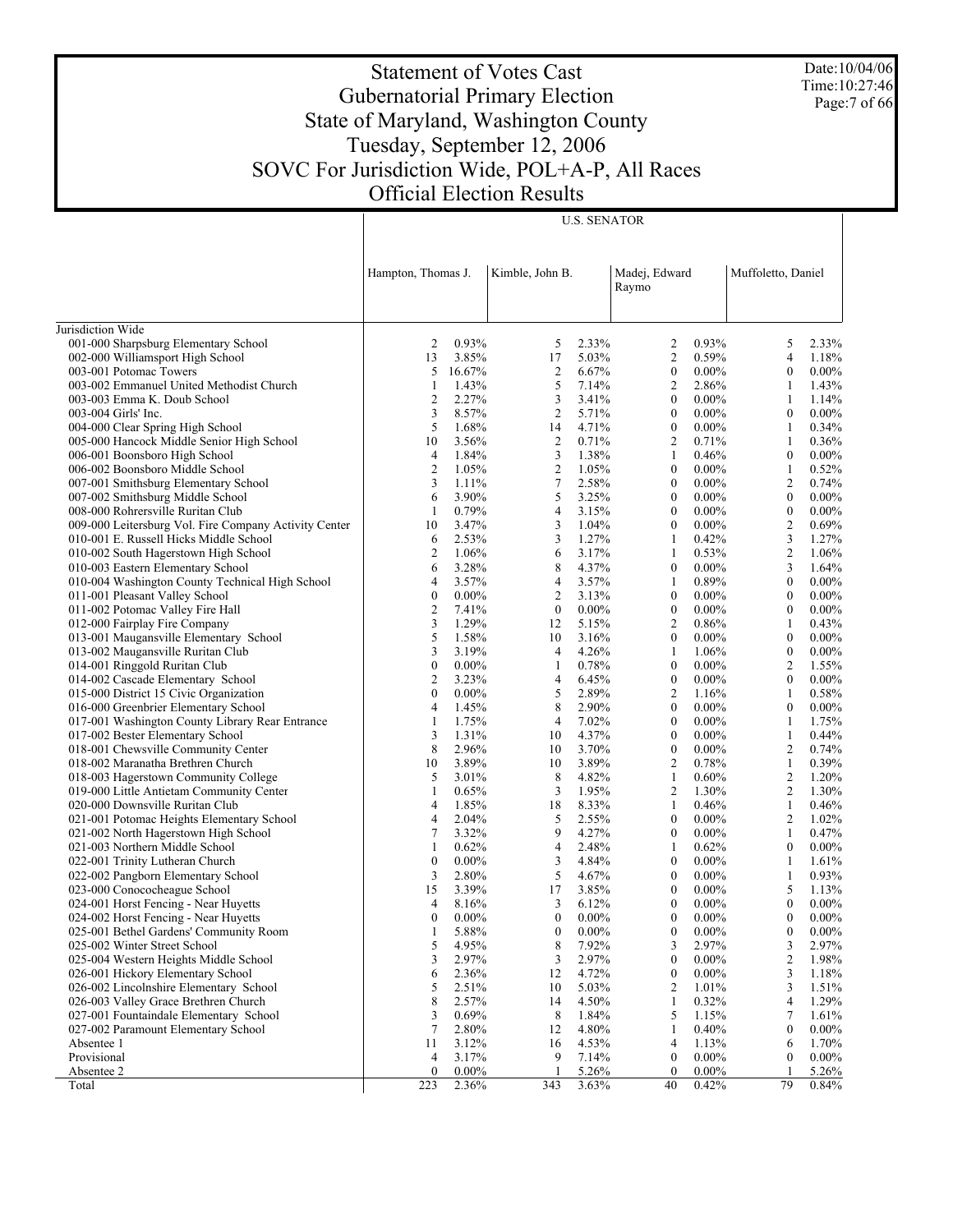Date:10/04/06 Time:10:27:47 Page:8 of 66

# Statement of Votes Cast Gubernatorial Primary Election State of Maryland, Washington County Tuesday, September 12, 2006 SOVC For Jurisdiction Wide, POL+A-P, All Races Official Election Results

|                                                                               | Shawver, Richard Ala |                   | Steele, Michael S. |                      | Vaughn, Corrogan R.              |                | Vovak, Daniel R. |                |
|-------------------------------------------------------------------------------|----------------------|-------------------|--------------------|----------------------|----------------------------------|----------------|------------------|----------------|
|                                                                               |                      |                   |                    |                      |                                  |                |                  |                |
| Jurisdiction Wide                                                             |                      |                   |                    |                      |                                  |                |                  |                |
| 001-000 Sharpsburg Elementary School                                          | 5                    | 2.33%             | 181                | 84.19%               | 2                                | 0.93%          | 4                | 1.86%          |
| 002-000 Williamsport High School                                              | 6                    | 1.78%             |                    | 274 81.07%           | 3                                | 0.89%          | 6                | 1.78%          |
| 003-001 Potomac Towers                                                        | $\boldsymbol{0}$     | $0.00\%$          |                    | 19 63.33%            | $\mathbf{1}$                     | 3.33%          | 1                | 3.33%          |
| 003-002 Emmanuel United Methodist Church                                      | 1                    | 1.43%             |                    | 52 74.29%            | $\boldsymbol{0}$                 | $0.00\%$       | 5                | 7.14%          |
| 003-003 Emma K. Doub School                                                   | 2                    | 2.27%             |                    | 79 89.77%            | $\boldsymbol{0}$                 | $0.00\%$       | $\boldsymbol{0}$ | $0.00\%$       |
| 003-004 Girls' Inc.                                                           | 1                    | 2.86%             |                    | 23 65.71%            | $\boldsymbol{0}$                 | $0.00\%$       | $\mathbf{1}$     | 2.86%          |
| 004-000 Clear Spring High School                                              | 5                    | 1.68%             |                    | 244 82.15%           | $\overline{4}$                   | 1.35%          | 8                | 2.69%          |
| 005-000 Hancock Middle Senior High School                                     | 2                    | 0.71%             |                    | 232 82.56%           | $\overline{4}$                   | 1.42%          | 3                | 1.07%          |
| 006-001 Boonsboro High School                                                 | 3                    | 1.38%             |                    | 190 87.56%           | 2                                | 0.92%          | 5                | 2.30%          |
| 006-002 Boonsboro Middle School                                               | 1                    | 0.52%             |                    | 174 91.10%           | 1                                | 0.52%          | $\mathfrak{2}$   | 1.05%          |
| 007-001 Smithsburg Elementary School                                          | 2                    | 0.74%             |                    | 238 87.82%           | 3                                | 1.11%          | 3                | 1.11%          |
| 007-002 Smithsburg Middle School                                              | $\boldsymbol{0}$     | $0.00\%$          |                    | 134 87.01%           | $\mathbf{1}$                     | 0.65%          | 1                | 0.65%          |
| 008-000 Rohrersville Ruritan Club                                             | $\boldsymbol{0}$     | $0.00\%$          |                    | 113 88.98%           | 2                                | 1.57%          | 4                | 3.15%          |
| 009-000 Leitersburg Vol. Fire Company Activity Center                         | 2                    | 0.69%             |                    | 257 89.24%           | $\overline{4}$                   | 1.39%          | 5                | 1.74%          |
| 010-001 E. Russell Hicks Middle School                                        | 5                    | 2.11%             |                    | 199 83.97%           | $\overline{c}$                   | 0.84%          | 3                | 1.27%          |
| 010-002 South Hagerstown High School                                          | 3                    | 1.59%             |                    | 158 83.60%           | 5                                | 2.65%          | 1                | 0.53%          |
| 010-003 Eastern Elementary School                                             | 3                    | 1.64%             |                    | 147 80.33%           | 6                                | 3.28%          | $\boldsymbol{0}$ | $0.00\%$       |
| 010-004 Washington County Technical High School                               | 2                    | 1.79%             |                    | 93 83.04%            | $\boldsymbol{0}$                 | $0.00\%$       | $\overline{2}$   | 1.79%          |
| 011-001 Pleasant Valley School                                                | $\boldsymbol{0}$     | $0.00\%$          |                    | 61 95.31%            | $\boldsymbol{0}$                 | $0.00\%$       | $\boldsymbol{0}$ | $0.00\%$       |
| 011-002 Potomac Valley Fire Hall                                              | $\boldsymbol{0}$     | $0.00\%$          |                    | 22 81.48%            | 1                                | 3.70%          | $\boldsymbol{0}$ | $0.00\%$       |
| 012-000 Fairplay Fire Company                                                 | 2                    | 0.86%             |                    | 188 80.69%           | $\overline{4}$                   | 1.72%          | 5                | 2.15%          |
| 013-001 Maugansville Elementary School                                        | 7                    | 2.22%             |                    | 275 87.03%           | 3                                | 0.95%          | 4                | 1.27%          |
| 013-002 Maugansville Ruritan Club                                             | 4                    | 4.26%             |                    | 70 74.47%            | $\overline{c}$                   | 2.13%          | $\boldsymbol{0}$ | $0.00\%$       |
| 014-001 Ringgold Ruritan Club                                                 | 2                    | 1.55%             |                    | 117 90.70%           | $\mathbf{1}$                     | 0.78%          | $\overline{2}$   | 1.55%          |
| 014-002 Cascade Elementary School                                             | $\boldsymbol{0}$     | $0.00\%$          |                    | 48 77.42%            | $\overline{c}$                   | 3.23%          | 3                | 4.84%          |
| 015-000 District 15 Civic Organization                                        | 3                    | 1.73%             |                    | 152 87.86%           | $\overline{c}$                   | 1.16%          | 1                | 0.58%          |
| 016-000 Greenbrier Elementary School                                          | 4                    | 1.45%             |                    | 244 88.41%           | $\overline{c}$                   | 0.72%          | 3                | 1.09%          |
| 017-001 Washington County Library Rear Entrance                               | $\boldsymbol{0}$     | $0.00\%$          |                    | 44 77.19%            | $\mathbf{1}$                     | 1.75%          | 1                | 1.75%          |
| 017-002 Bester Elementary School                                              | 1                    | 0.44%             |                    | 188 82.10%           | 6                                | 2.62%          | 3                | 1.31%          |
| 018-001 Chewsville Community Center                                           | 3                    | 1.11%             |                    | 233 86.30%           | $\overline{c}$                   | 0.74%          | $\mathfrak{2}$   | 0.74%          |
| 018-002 Maranatha Brethren Church                                             | 3                    | 1.17%             |                    | 206 80.16%           | 5                                | 1.95%          | $\mathbf{1}$     | 0.39%          |
| 018-003 Hagerstown Community College                                          | 2                    | 1.20%             |                    | 137 82.53%           | $\overline{c}$                   | 1.20%          | 2                | 1.20%          |
| 019-000 Little Antietam Community Center                                      | $\overline{c}$       | 1.30%             |                    | 130 84.42%           | $\mathbf{1}$                     | 0.65%          | 3                | 1.95%          |
| 020-000 Downsville Ruritan Club                                               | 4                    | 1.85%             |                    | 171 79.17%           | $\overline{c}$                   | 0.93%          | 4                | 1.85%          |
| 021-001 Potomac Heights Elementary School                                     | $\boldsymbol{0}$     | $0.00\%$          |                    | 168 85.71%           | $\overline{4}$                   | 2.04%          | 3                | 1.53%          |
| 021-002 North Hagerstown High School                                          | 1                    | 0.47%             |                    | 175 82.94%           | 1                                | 0.47%          | 3                | 1.42%          |
| 021-003 Northern Middle School                                                | 1                    | 0.62%             |                    | 146 90.68%           | $\boldsymbol{0}$                 | $0.00\%$       | 1                | 0.62%          |
| 022-001 Trinity Lutheran Church                                               | 1                    | 1.61%             |                    | 54 87.10%            | $\boldsymbol{0}$                 | $0.00\%$       | $\boldsymbol{0}$ | $0.00\%$       |
| 022-002 Pangborn Elementary School                                            | 3                    | 2.80%             |                    | 85 79.44%            | $\overline{4}$                   | 3.74%          | $\boldsymbol{0}$ | $0.00\%$       |
| 023-000 Conococheague School                                                  | 2                    | 0.45%             |                    | 374 84.62%           | 5                                | 1.13%          | 6                | 1.36%          |
| 024-001 Horst Fencing - Near Huyetts                                          | $\boldsymbol{0}$     | $0.00\%$          |                    | 35 71.43%            | $\boldsymbol{0}$                 | $0.00\%$       | $\boldsymbol{0}$ | $0.00\%$       |
| 024-002 Horst Fencing - Near Huyetts                                          | $\boldsymbol{0}$     | $0.00\%$          |                    | 2 100.00%            | $\boldsymbol{0}$                 | $0.00\%$       | $\boldsymbol{0}$ | 0.00%          |
| 025-001 Bethel Gardens' Community Room                                        | $\mathbf{0}$         | $0.00\%$          |                    | 15 88.24%            | 1                                | 5.88%          | $\mathbf{0}$     | 0.00%          |
| 025-002 Winter Street School                                                  | 1                    | $0.99\%$          |                    | 70 69.31%            | $\boldsymbol{0}$                 | $0.00\%$       | 4                | $3.96\%$       |
| 025-004 Western Heights Middle School                                         | 1<br>7               | 0.99%             |                    | 83 82.18%            | 3                                | 2.97%          | 3<br>5           | 2.97%<br>1.97% |
| 026-001 Hickory Elementary School<br>026-002 Lincolnshire Elementary School   |                      | 2.76%             | 205                | 80.71%               | $\overline{4}$<br>$\overline{c}$ | 1.57%          |                  |                |
|                                                                               | 2                    | 1.01%             | 156                | 78.39%               | 9                                | 1.01%          | 4                | 2.01%          |
| 026-003 Valley Grace Brethren Church                                          | 4<br>7               | 1.29%<br>1.61%    |                    | 245 78.78%           |                                  | 2.89%          | 4<br>4           | 1.29%<br>0.92% |
| 027-001 Fountaindale Elementary School<br>027-002 Paramount Elementary School | 3                    |                   | 381                | 87.79%<br>203 81.20% | $\overline{4}$<br>3              | 0.92%          | 3                |                |
| Absentee 1                                                                    |                      | 1.20%             |                    |                      | 12                               | 1.20%<br>3.40% | 8                | 1.20%          |
| Provisional                                                                   | 2<br>2               | 0.57%             | 271                | 76.77%               |                                  |                | $\boldsymbol{0}$ | 2.27%<br>0.00% |
| Absentee 2                                                                    | $\mathbf{0}$         | 1.59%<br>$0.00\%$ | 16                 | 102 80.95%<br>84.21% | 6<br>$\mathbf{1}$                | 4.76%<br>5.26% | $\mathbf{0}$     | 0.00%          |
| Total                                                                         | 117                  | 1.24%             | 7879               | 83.46%               | 135                              | 1.43%          | 136              | $1.44\%$       |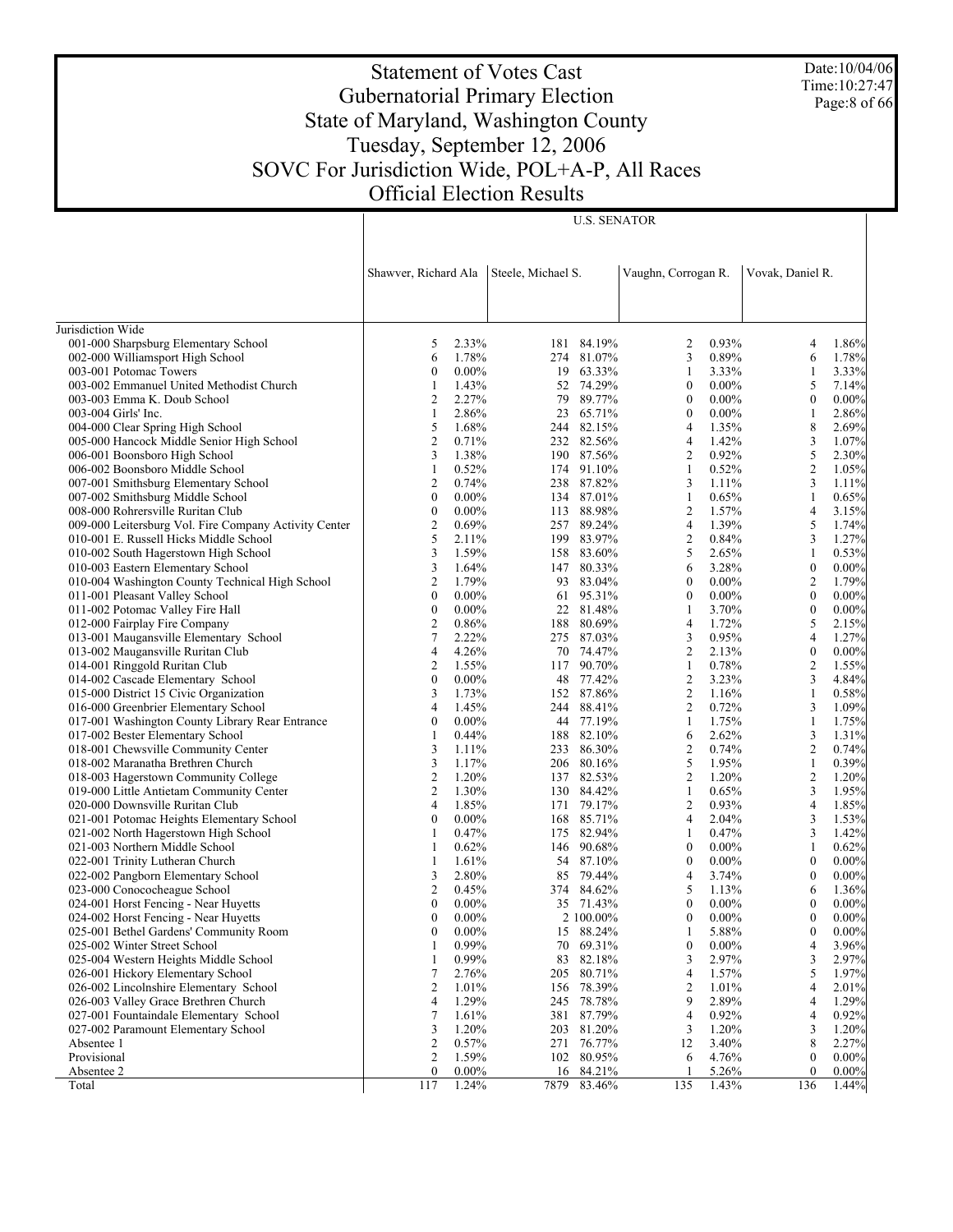Date:10/04/06 Time:10:27:47 Page:9 of 66

# Statement of Votes Cast Gubernatorial Primary Election State of Maryland, Washington County Tuesday, September 12, 2006 SOVC For Jurisdiction Wide, POL+A-P, All Races Official Election Results

U.S. CONGRESS 06

|                                                       | Reg. Voters      | <b>Times Counted</b> | <b>Total Votes</b> | Bartlett, Roscoe G. |          | Krysztoforski, Josep |           |
|-------------------------------------------------------|------------------|----------------------|--------------------|---------------------|----------|----------------------|-----------|
|                                                       |                  |                      |                    |                     |          |                      |           |
| Jurisdiction Wide                                     |                  |                      |                    |                     |          |                      |           |
| 001-000 Sharpsburg Elementary School                  | 896              | 234                  | 222                | 183                 | 82.43%   | 39                   | 17.57%    |
| 002-000 Williamsport High School                      | 1296             | 377                  | 349                | 254 72.78%          |          | 95                   | 27.22%    |
| 003-001 Potomac Towers                                | 188              | 32                   | 30                 | 22                  | 73.33%   | 8                    | 26.67%    |
| 003-002 Emmanuel United Methodist Church              | 372              | 77                   | 71                 | 45                  | 63.38%   | 26                   | 36.62%    |
| 003-003 Emma K. Doub School                           | 532              | 95                   | 89                 | 73                  | 82.02%   | 16                   | 17.98%    |
| 003-004 Girls' Inc.                                   | 282              | 36                   | 35                 | 30                  | 85.71%   | 5                    | 14.29%    |
| 004-000 Clear Spring High School                      | 988              | 341                  | 317                | 248                 | 78.23%   | 69                   | 21.77%    |
| 005-000 Hancock Middle Senior High School             | 1173             | 307                  | 295                | 245 83.05%          |          | 50                   | 16.95%    |
| 006-001 Boonsboro High School                         | 864              | 232                  | 219                | 177                 | 80.82%   | 42                   | 19.18%    |
| 006-002 Boonsboro Middle School                       | 802              | 208                  | 202                | 155                 | 76.73%   | 47                   | 23.27%    |
| 007-001 Smithsburg Elementary School                  | 1074             | 302                  | 278                | 203                 | 73.02%   | 75                   | 26.98%    |
| 007-002 Smithsburg Middle School                      | 722              | 162                  | 156                | 118 75.64%          |          | 38                   | 24.36%    |
| 008-000 Rohrersville Ruritan Club                     | 658              | 137                  | 127                | 106 83.46%          |          | 21                   | 16.54%    |
| 009-000 Leitersburg Vol. Fire Company Activity Center | 939              | 319                  | 300                | 241 80.33%          |          | 59                   | 19.67%    |
| 010-001 E. Russell Hicks Middle School                | 965              | 262                  | 245                | 179                 | 73.06%   | 66                   | 26.94%    |
| 010-002 South Hagerstown High School                  | 822              | 201                  | 191                | 145                 | 75.92%   | 46                   | 24.08%    |
| 010-003 Eastern Elementary School                     | 687              | 203                  | 189                | 141                 | 74.60%   | 48                   | 25.40%    |
| 010-004 Washington County Technical High School       | 327              | 121                  | 108                | 81 75.00%           |          | 27                   | 25.00%    |
| 011-001 Pleasant Valley School                        | 331              | 66                   | 63                 | 48                  | 76.19%   | 15                   | 23.81%    |
| 011-002 Potomac Valley Fire Hall                      | 144              | 31                   | 29                 | 24                  | 82.76%   | 5                    | 17.24%    |
| 012-000 Fairplay Fire Company                         | 813              | 254                  | 243                | 196                 | 80.66%   | 47                   | 19.34%    |
| 013-001 Maugansville Elementary School                | 1208             | 354                  | 333                | 274                 | 82.28%   | 59                   | 17.72%    |
| 013-002 Maugansville Ruritan Club                     | 373              | 107                  | 99                 | 68                  | 68.69%   | 31                   | 31.31%    |
| 014-001 Ringgold Ruritan Club                         | 414              | 138                  | 135                | 110 81.48%          |          | 25                   | 18.52%    |
| 014-002 Cascade Elementary School                     | 396              | 66                   | 64                 | 44                  | 68.75%   | 20                   | 31.25%    |
| 015-000 District 15 Civic Organization                | 630              | 205                  | 188                | 159                 | 84.57%   | 29                   | 15.43%    |
| 016-000 Greenbrier Elementary School                  | 1183             | 297                  | 288                | 241                 | 83.68%   | 47                   | 16.32%    |
| 017-001 Washington County Library Rear Entrance       | 423              | 67                   | 66                 | 53                  | 80.30%   | 13                   | 19.70%    |
| 017-002 Bester Elementary School                      | 1030             | 250                  | 237                | 180                 | 75.95%   | 57                   | 24.05%    |
| 018-001 Chewsville Community Center                   | 969              | 292                  | 280                | 199 71.07%          |          | 81                   | 28.93%    |
| 018-002 Maranatha Brethren Church                     | 997              | 289                  | 272                | 191                 | 70.22%   | 81                   | 29.78%    |
| 018-003 Hagerstown Community College                  | 1066             | 179                  | 170                | 127 74.71%          |          | 43                   | 25.29%    |
| 019-000 Little Antietam Community Center              | 681              | 165                  | 156                | 124                 | 79.49%   | 32                   | 20.51%    |
| 020-000 Downsville Ruritan Club                       | 675              | 252                  | 237                | 191 80.59%          |          | 46                   | 19.41%    |
| 021-001 Potomac Heights Elementary School             | 674              | 221                  | 204                | 146                 | 71.57%   | 58                   | 28.43%    |
| 021-002 North Hagerstown High School                  | 806              | 228                  | 218                | 156 71.56%          |          | 62                   | 28.44%    |
| 021-003 Northern Middle School                        | 521              | 180                  | 167                | 132                 | 79.04%   | 35                   | 20.96%    |
| 022-001 Trinity Lutheran Church                       | 475              | 72                   | 65                 | 48 73.85%           |          | 17                   | 26.15%    |
| 022-002 Pangborn Elementary School                    | 427              | 119                  | 115                | 91                  | 79.13%   | 24                   | 20.87%    |
| 023-000 Conococheague School                          | 1596             | 490                  | 452                | 377 83.41%          |          | 75                   | 16.59%    |
| 024-001 Horst Fencing - Near Huyetts                  | 240              | 55                   | 52                 | 39                  | 75.00%   | 13                   | 25.00%    |
| 024-002 Horst Fencing - Near Huyetts                  | 13               | 3                    | -1                 | $\bf{0}$            | $0.00\%$ |                      | 1 100.00% |
| 025-001 Bethel Gardens' Community Room                | 134              | 19                   | 15                 | 11 73.33%           |          | 4                    | 26.67%    |
| 025-002 Winter Street School                          | 562              | 109                  | 103                | 69                  | 66.99%   | 34                   | 33.01%    |
| 025-004 Western Heights Middle School                 | 528              | 114                  | 105                | 75                  | 71.43%   | 30                   | 28.57%    |
| 026-001 Hickory Elementary School                     | 1103             | 276                  | 258                | 184 71.32%          |          | 74                   | 28.68%    |
| 026-002 Lincolnshire Elementary School                | 842              | 217                  | 212                | 144                 | 67.92%   | 68                   | 32.08%    |
| 026-003 Valley Grace Brethren Church                  | 1113             | 336                  | 321                | 255 79.44%          |          | 66                   | 20.56%    |
| 027-001 Fountaindale Elementary School                | 1294             | 469                  | 441                | 334 75.74%          |          | 107                  | 24.26%    |
| 027-002 Paramount Elementary School                   | 991              | 276                  | 256                | 165 64.45%          |          | 91                   | 35.55%    |
| Absentee 1                                            | $\boldsymbol{0}$ | 414                  | 383                | 278                 | 72.58%   | 105                  | 27.42%    |
| Provisional                                           | $\boldsymbol{0}$ | 138                  | 135                | 107 79.26%          |          |                      | 28 20.74% |
| Absentee 2                                            | $\mathbf{0}$     | 22                   | 21                 | 17                  | 80.95%   | 4                    | 19.05%    |
| Total                                                 | 36239            | 10416                | 9807               | 7503                | 76.51%   | 2304                 | 23.49%    |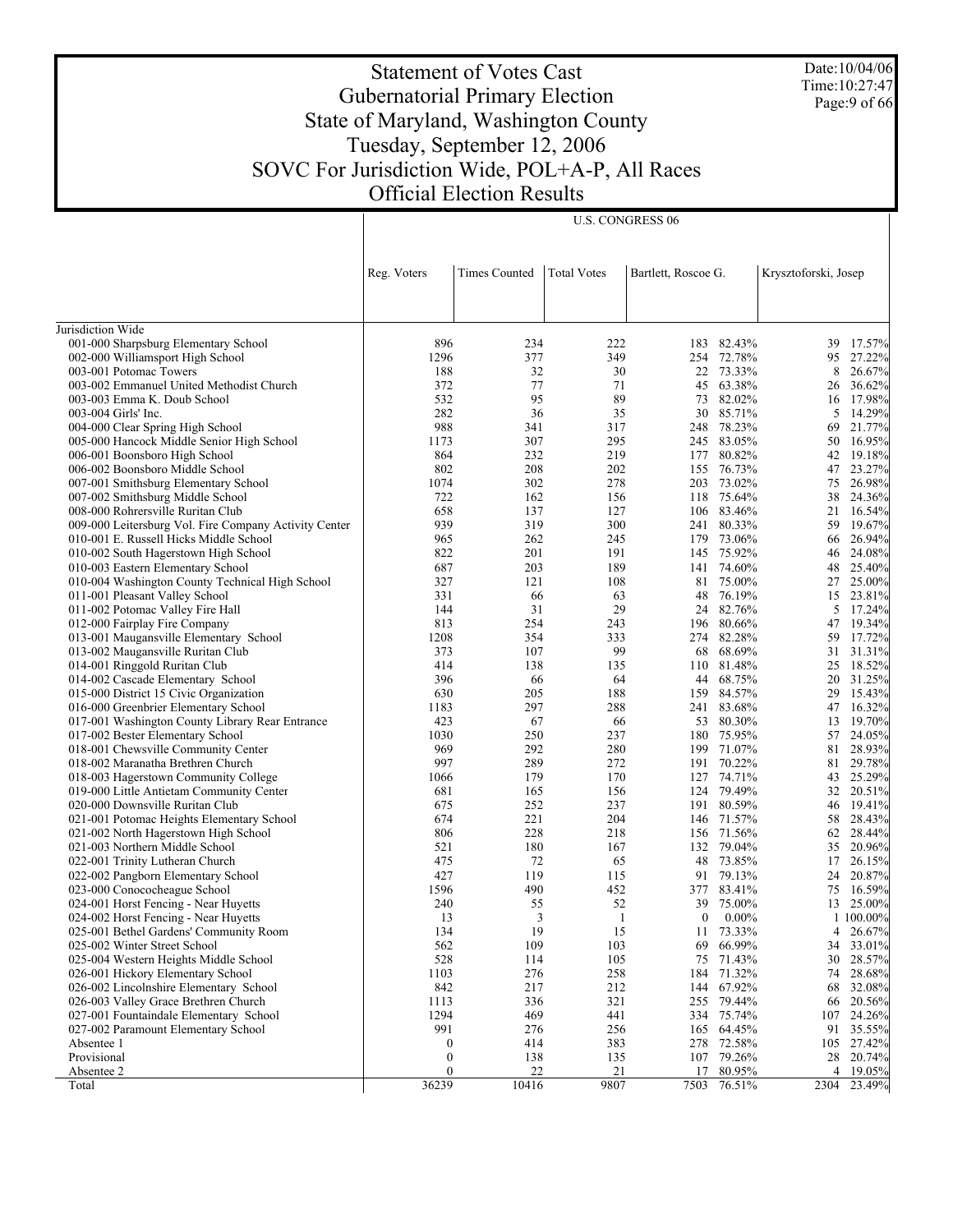Date:10/04/06 Time:10:27:47 Page:10 of 66

# Statement of Votes Cast Gubernatorial Primary Election State of Maryland, Washington County Tuesday, September 12, 2006 SOVC For Jurisdiction Wide, POL+A-P, All Races Official Election Results

STATE SENATOR 01

|                                                                    | Reg. Voters  | Times<br>Counted | <b>Total Votes</b> | Edwards, George C.<br>Sines, John "Ross" |        |     |        |
|--------------------------------------------------------------------|--------------|------------------|--------------------|------------------------------------------|--------|-----|--------|
| Jurisdiction Wide                                                  |              |                  |                    |                                          |        |     |        |
| 001-000 Sharpsburg Elementary School                               |              |                  |                    |                                          |        |     |        |
| 002-000 Williamsport High School                                   |              |                  |                    |                                          |        |     |        |
| 003-001 Potomac Towers                                             |              |                  |                    |                                          |        |     |        |
| 003-002 Emmanuel United Methodist Church                           |              |                  |                    |                                          |        |     |        |
| 003-003 Emma K. Doub School                                        |              |                  |                    |                                          |        |     |        |
| 003-004 Girls' Inc.                                                |              |                  |                    |                                          |        |     |        |
| 004-000 Clear Spring High School                                   | 988          | 341              | 251                | 183                                      | 72.91% | 68  | 27.09% |
| 005-000 Hancock Middle Senior High School                          | 1173         | 307              | 245                | 188                                      | 76.73% | 57  | 23.27% |
| 006-001 Boonsboro High School                                      |              |                  |                    |                                          |        |     |        |
| 006-002 Boonsboro Middle School                                    |              |                  |                    |                                          |        |     |        |
| 007-001 Smithsburg Elementary School                               |              |                  |                    |                                          |        |     |        |
| 007-002 Smithsburg Middle School                                   |              |                  |                    |                                          |        |     |        |
| 008-000 Rohrersville Ruritan Club                                  |              |                  |                    |                                          |        |     |        |
| 009-000 Leitersburg Vol. Fire Company Activity Center              |              |                  |                    |                                          |        |     |        |
| 010-001 E. Russell Hicks Middle School                             |              |                  |                    |                                          |        |     |        |
| 010-002 South Hagerstown High School                               |              |                  |                    |                                          |        |     |        |
| 010-003 Eastern Elementary School                                  |              |                  |                    |                                          |        |     |        |
| 010-004 Washington County Technical High School                    |              |                  |                    |                                          |        |     |        |
| 011-001 Pleasant Valley School                                     |              |                  |                    |                                          |        |     |        |
| 011-002 Potomac Valley Fire Hall<br>012-000 Fairplay Fire Company  |              |                  |                    |                                          |        |     |        |
|                                                                    |              |                  |                    |                                          |        |     |        |
| 013-001 Maugansville Elementary School                             |              |                  |                    |                                          |        |     |        |
| 013-002 Maugansville Ruritan Club<br>014-001 Ringgold Ruritan Club |              |                  |                    |                                          |        |     |        |
| 014-002 Cascade Elementary School                                  |              | L,               | $\overline{a}$     |                                          |        |     |        |
| 015-000 District 15 Civic Organization                             | 630          | 205              | 145                | 100                                      | 68.97% | 45  | 31.03% |
| 016-000 Greenbrier Elementary School                               |              |                  |                    |                                          |        |     |        |
| 017-001 Washington County Library Rear Entrance                    |              |                  |                    |                                          |        |     |        |
| 017-002 Bester Elementary School                                   |              |                  |                    |                                          |        |     |        |
| 018-001 Chewsville Community Center                                |              |                  |                    |                                          |        |     |        |
| 018-002 Maranatha Brethren Church                                  |              |                  |                    |                                          |        |     |        |
| 018-003 Hagerstown Community College                               |              |                  |                    |                                          |        |     |        |
| 019-000 Little Antietam Community Center                           |              |                  |                    |                                          |        |     |        |
| 020-000 Downsville Ruritan Club                                    |              |                  |                    |                                          |        |     |        |
| 021-001 Potomac Heights Elementary School                          |              |                  |                    |                                          |        |     |        |
| 021-002 North Hagerstown High School                               |              |                  |                    |                                          |        |     |        |
| 021-003 Northern Middle School                                     |              |                  |                    |                                          |        |     |        |
| 022-001 Trinity Lutheran Church                                    |              |                  |                    |                                          |        |     |        |
| 022-002 Pangborn Elementary School                                 |              |                  |                    |                                          |        |     |        |
| 023-000 Conococheague School                                       | 1596         | 490              | 362                | 264                                      | 72.93% | 98  | 27.07% |
| 024-001 Horst Fencing - Near Huyetts                               |              |                  |                    |                                          |        |     |        |
| 024-002 Horst Fencing - Near Huyetts                               |              |                  |                    |                                          |        |     |        |
| 025-001 Bethel Gardens' Community Room                             |              |                  |                    |                                          |        |     |        |
| 025-002 Winter Street School                                       |              |                  |                    |                                          |        |     |        |
| 025-004 Western Heights Middle School                              |              |                  |                    |                                          |        |     |        |
| 026-001 Hickory Elementary School                                  |              |                  |                    |                                          |        |     |        |
| 026-002 Lincolnshire Elementary School                             |              |                  |                    |                                          |        |     |        |
| 026-003 Valley Grace Brethren Church                               |              |                  |                    |                                          |        |     |        |
| 027-001 Fountaindale Elementary School                             |              |                  |                    |                                          |        |     |        |
| 027-002 Paramount Elementary School                                |              |                  |                    |                                          |        |     |        |
| Absentee 1                                                         | $\mathbf{0}$ | 11               | 6                  | 5                                        | 83.33% | 1   | 16.67% |
| Provisional                                                        | 0            | 18               | 12                 | 10                                       | 83.33% | 2   | 16.67% |
| Absentee 2                                                         | 0            | 5                | 4                  | 3                                        | 75.00% | 1   | 25.00% |
| Total                                                              | 4387         | 1377             | 1025               | 753                                      | 73.46% | 272 | 26.54% |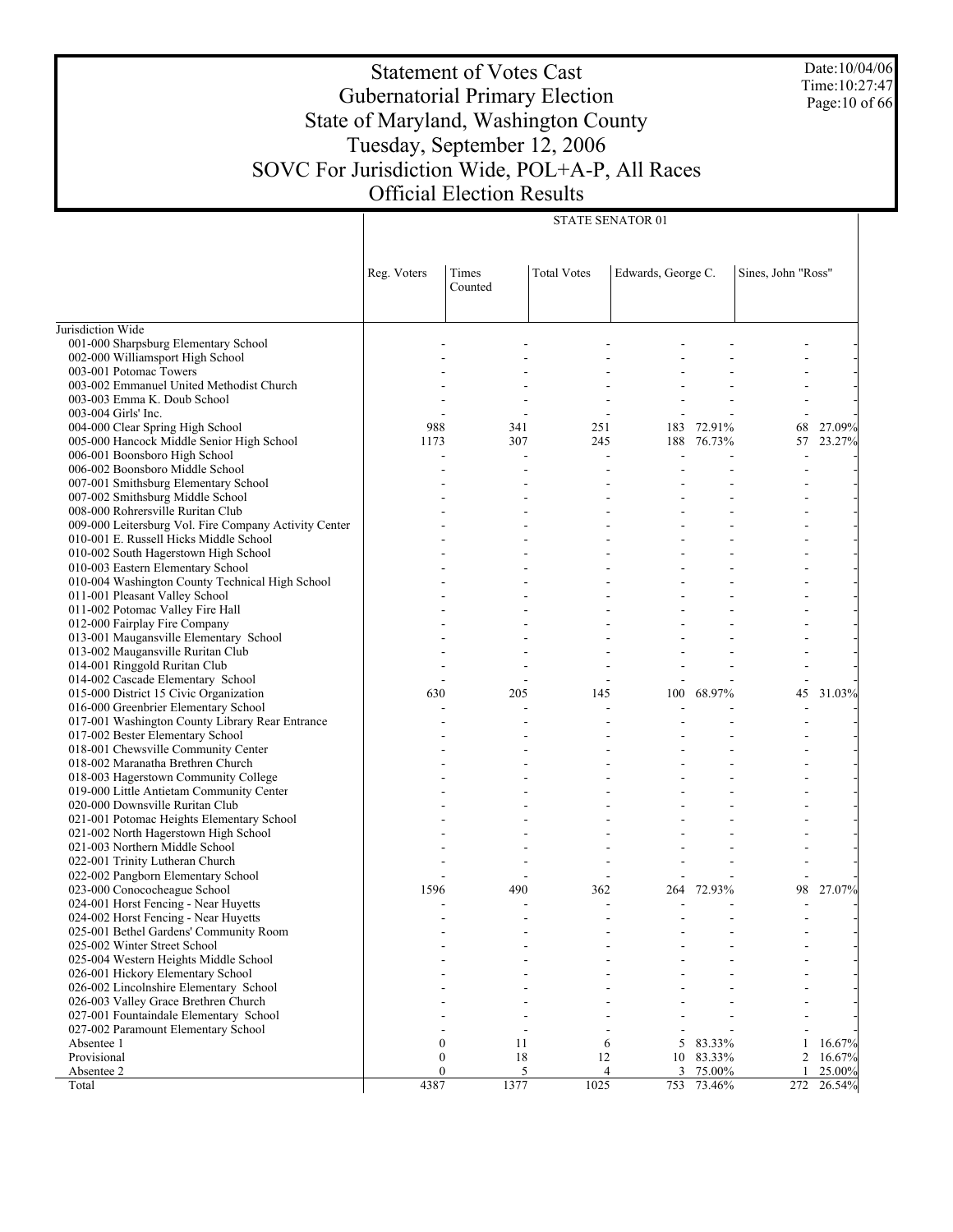Date:10/04/06 Time:10:27:47 Page:11 of 66

# Statement of Votes Cast Gubernatorial Primary Election State of Maryland, Washington County Tuesday, September 12, 2006 SOVC For Jurisdiction Wide, POL+A-P, All Races Official Election Results

|                                                                                   | Reg. Voters      | Times<br>Counted         | <b>Total Votes</b> | Munson, Donald F.          |
|-----------------------------------------------------------------------------------|------------------|--------------------------|--------------------|----------------------------|
| Jurisdiction Wide                                                                 |                  |                          |                    |                            |
| 001-000 Sharpsburg Elementary School                                              | 896              | 234                      | 191                | 191 100.00%                |
| 002-000 Williamsport High School                                                  | 1296             | 377                      | 313                | 313 100.00%                |
| 003-001 Potomac Towers                                                            | 188              | 32                       | 26                 | 26 100.00%                 |
| 003-002 Emmanuel United Methodist Church                                          | 372              | 77                       | 56                 | 56 100.00%                 |
| 003-003 Emma K. Doub School                                                       | 532              | 95                       | 77                 | 77 100.00%                 |
| 003-004 Girls' Inc.                                                               | 282              | 36                       | 31                 | 31 100.00%                 |
| 004-000 Clear Spring High School                                                  |                  | $\overline{\phantom{a}}$ |                    | $\overline{a}$             |
| 005-000 Hancock Middle Senior High School                                         |                  | $\overline{\phantom{a}}$ |                    | $\overline{\phantom{a}}$   |
| 006-001 Boonsboro High School                                                     | 864              | 232                      | 202                | 202 100.00%                |
| 006-002 Boonsboro Middle School                                                   | 802              | 208                      | 169                | 169 100.00%                |
| 007-001 Smithsburg Elementary School                                              | 1074             | 302                      | 240                | 240 100.00%                |
| 007-002 Smithsburg Middle School                                                  | 722              | 162                      | 146                | 146 100.00%                |
| 008-000 Rohrersville Ruritan Club                                                 | 658              | 137                      | 110                | 110 100.00%                |
| 009-000 Leitersburg Vol. Fire Company Activity Center                             | 939              | 319                      | 268                | 268 100.00%                |
| 010-001 E. Russell Hicks Middle School                                            | 965              | 262                      | 222                | 222 100.00%                |
| 010-002 South Hagerstown High School                                              | 822              | 201                      | 170                | 170 100.00%                |
| 010-003 Eastern Elementary School                                                 | 687              | 203                      | 162                | 162 100.00%                |
| 010-004 Washington County Technical High School                                   | 327              | 121                      | 91                 | 91 100.00%                 |
| 011-001 Pleasant Valley School                                                    |                  | L,                       |                    |                            |
| 011-002 Potomac Valley Fire Hall                                                  |                  | $\overline{a}$           |                    |                            |
| 012-000 Fairplay Fire Company                                                     | 813              | 254                      | 211                | 211 100.00%                |
| 013-001 Maugansville Elementary School                                            | 1208             | 354                      | 290                | 290 100.00%                |
| 013-002 Maugansville Ruritan Club                                                 | 373              | 107                      | 84                 | 84 100.00%                 |
| 014-001 Ringgold Ruritan Club                                                     | 414              | 138                      | 117                | 117 100.00%                |
| 014-002 Cascade Elementary School                                                 | 396              | 66                       | 57                 | 57 100.00%                 |
| 015-000 District 15 Civic Organization                                            |                  | $\overline{a}$           |                    |                            |
| 016-000 Greenbrier Elementary School                                              | 1183             | 297                      | 253                | 253 100.00%                |
| 017-001 Washington County Library Rear Entrance                                   | 423              | 67                       | 57                 | 57 100.00%                 |
| 017-002 Bester Elementary School                                                  | 1030             | 250                      | 205                | 205 100.00%                |
| 018-001 Chewsville Community Center                                               | 969              | 292                      | 222                | 222 100.00%                |
| 018-002 Maranatha Brethren Church                                                 | 997              | 289                      | 240                | 240 100.00%                |
| 018-003 Hagerstown Community College                                              | 1066             | 179                      | 148                | 148 100.00%                |
| 019-000 Little Antietam Community Center                                          | 681              | 165                      | 136                | 136 100.00%                |
| 020-000 Downsville Ruritan Club                                                   | 675<br>674       | 252<br>221               | 194<br>171         | 194 100.00%                |
| 021-001 Potomac Heights Elementary School<br>021-002 North Hagerstown High School | 806              | 228                      | 195                | 171 100.00%<br>195 100.00% |
| 021-003 Northern Middle School                                                    | 521              | 180                      | 152                | 152 100.00%                |
| 022-001 Trinity Lutheran Church                                                   | 475              | 72                       | 58                 | 58 100.00%                 |
| 022-002 Pangborn Elementary School                                                | 427              | 119                      | 105                | 105 100.00%                |
| 023-000 Conococheague School                                                      |                  | $\overline{a}$           |                    |                            |
| 024-001 Horst Fencing - Near Huyetts                                              | 240              | 55                       | 44                 | 44 100.00%                 |
| 024-002 Horst Fencing - Near Huyetts                                              | 13               | 3                        | 2                  | 2 100.00%                  |
| 025-001 Bethel Gardens' Community Room                                            | 134              | 19                       | 14                 | 14 100.00%                 |
| 025-002 Winter Street School                                                      | 562              | 109                      | 87                 | 87 100.00%                 |
| 025-004 Western Heights Middle School                                             | 528              | 114                      | 88                 | 88 100.00%                 |
| 026-001 Hickory Elementary School                                                 | 1103             | 276                      | 234                | 234 100.00%                |
| 026-002 Lincolnshire Elementary School                                            | 842              | 217                      | 196                | 196 100.00%                |
| 026-003 Valley Grace Brethren Church                                              | 1113             | 336                      | 301                | 301 100.00%                |
| 027-001 Fountaindale Elementary School                                            | 1294             | 469                      | 396                | 396 100.00%                |
| 027-002 Paramount Elementary School                                               | 991              | 276                      | 237                | 237 100.00%                |
| Absentee 1                                                                        | $\boldsymbol{0}$ | 401                      | 331                | 331 100.00%                |
| Provisional                                                                       | $\boldsymbol{0}$ | 114                      | 97                 | 97 100.00%                 |
| Absentee 2                                                                        | $\boldsymbol{0}$ | 17                       | 17                 | 17 100.00%                 |
| Total                                                                             | 31377            | 8934                     | 7413               | 7413 100.00%               |

STATE SENATOR 02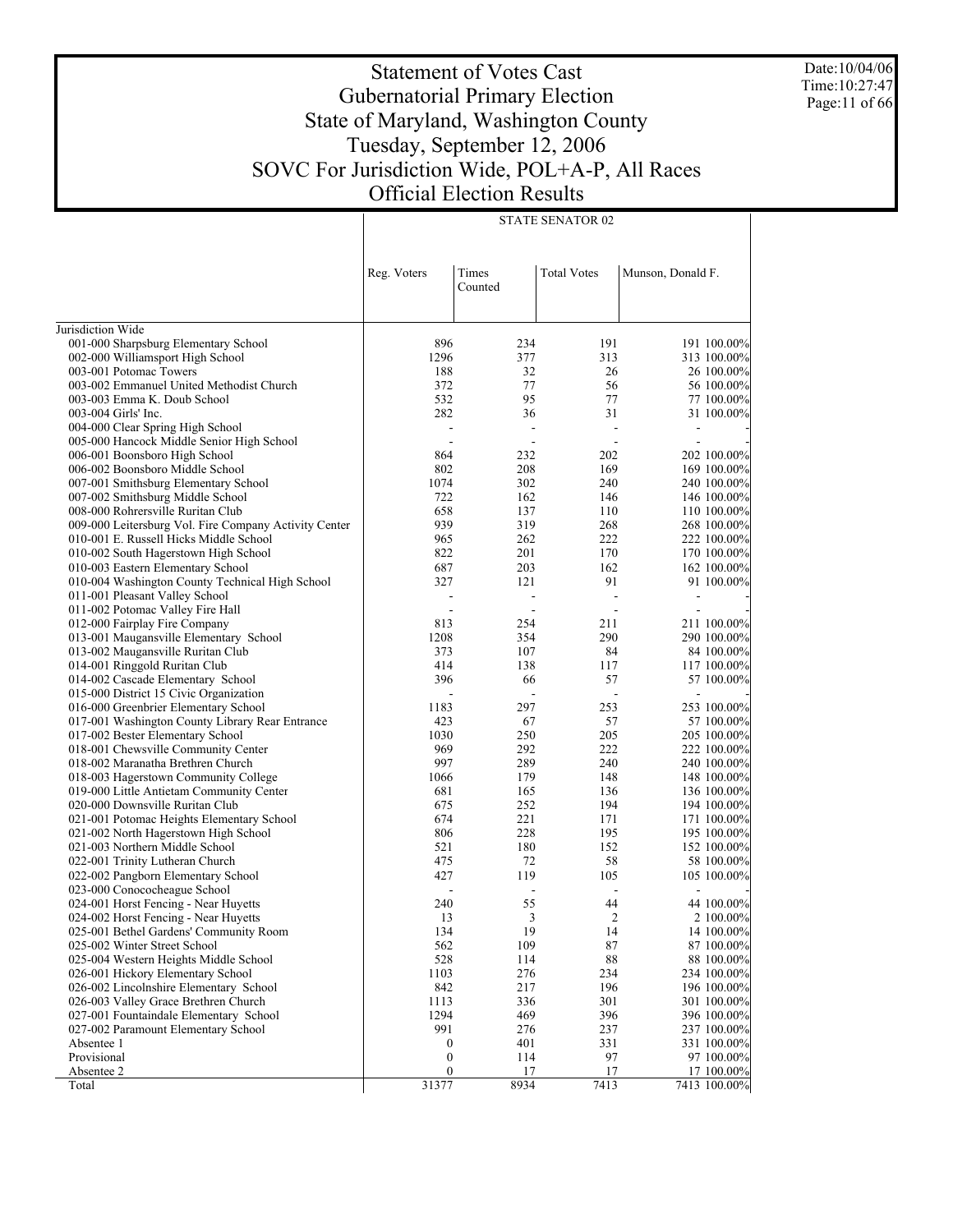Date:10/04/06 Time:10:27:47 Page:12 of 66

# Statement of Votes Cast Gubernatorial Primary Election State of Maryland, Washington County Tuesday, September 12, 2006 SOVC For Jurisdiction Wide, POL+A-P, All Races Official Election Results

STATE SENATOR 03

|                                                                        | Reg. Voters              | Times<br>Counted         | Total Votes   Brooks, Tim                            |                                                      | Mooney, Alex X.                            |                          |
|------------------------------------------------------------------------|--------------------------|--------------------------|------------------------------------------------------|------------------------------------------------------|--------------------------------------------|--------------------------|
| Jurisdiction Wide                                                      |                          |                          |                                                      |                                                      |                                            |                          |
| 001-000 Sharpsburg Elementary School                                   |                          |                          |                                                      |                                                      |                                            |                          |
| 002-000 Williamsport High School                                       |                          |                          | $\overline{a}$                                       |                                                      |                                            |                          |
| 003-001 Potomac Towers                                                 |                          |                          |                                                      |                                                      |                                            |                          |
| 003-002 Emmanuel United Methodist Church                               |                          | $\overline{\phantom{a}}$ |                                                      | $\overline{a}$                                       | $\overline{\phantom{a}}$                   | $\overline{\phantom{a}}$ |
| 003-003 Emma K. Doub School                                            |                          |                          |                                                      |                                                      | $\sim$                                     |                          |
| 003-004 Girls' Inc.                                                    |                          | $\overline{\phantom{a}}$ |                                                      | $\overline{a}$                                       | $\overline{\phantom{a}}$                   |                          |
| 004-000 Clear Spring High School                                       |                          |                          |                                                      |                                                      |                                            |                          |
| 005-000 Hancock Middle Senior High School                              |                          | ÷                        |                                                      | ÷<br>÷                                               | $\overline{\phantom{a}}$                   | $\blacksquare$           |
| 006-001 Boonsboro High School                                          |                          |                          |                                                      |                                                      |                                            |                          |
| 006-002 Boonsboro Middle School                                        |                          | ÷.                       |                                                      | ÷.<br>L.                                             | $\sim$                                     |                          |
| 007-001 Smithsburg Elementary School                                   |                          |                          |                                                      |                                                      |                                            |                          |
| 007-002 Smithsburg Middle School                                       |                          | ÷.                       |                                                      | ÷.<br>L.                                             | $\sim$                                     | $\overline{a}$           |
| 008-000 Rohrersville Ruritan Club                                      |                          |                          |                                                      |                                                      |                                            |                          |
| 009-000 Leitersburg Vol. Fire Company Activity Center                  |                          | ÷.                       |                                                      | ÷.                                                   | $\sim$                                     |                          |
| 010-001 E. Russell Hicks Middle School                                 |                          |                          |                                                      |                                                      |                                            |                          |
| 010-002 South Hagerstown High School                                   |                          |                          |                                                      |                                                      |                                            |                          |
| 010-003 Eastern Elementary School                                      |                          |                          |                                                      |                                                      |                                            |                          |
| 010-004 Washington County Technical High School                        | $\overline{\phantom{a}}$ |                          | $\overline{\phantom{a}}$<br>$\overline{\phantom{a}}$ | $\overline{\phantom{a}}$<br>$\overline{\phantom{a}}$ | $\overline{\phantom{a}}$                   |                          |
| 011-001 Pleasant Valley School                                         | 331                      | 66                       | 61                                                   | 5<br>8.20%                                           | 44                                         | 72.13%                   |
| 011-002 Potomac Valley Fire Hall                                       | 144                      | 31                       | 30                                                   | 3.33%<br>1                                           | 21                                         | 70.00%                   |
| 012-000 Fairplay Fire Company                                          | L,                       |                          | $\overline{a}$<br>÷.                                 | ÷.                                                   | $\blacksquare$                             |                          |
| 013-001 Maugansville Elementary School                                 |                          | $\overline{a}$           |                                                      |                                                      |                                            |                          |
| 013-002 Maugansville Ruritan Club                                      |                          |                          |                                                      |                                                      |                                            |                          |
| 014-001 Ringgold Ruritan Club                                          |                          | $\overline{\phantom{a}}$ |                                                      | ÷<br>÷                                               | $\overline{\phantom{a}}$                   | $\blacksquare$           |
| 014-002 Cascade Elementary School                                      |                          |                          |                                                      |                                                      |                                            |                          |
| 015-000 District 15 Civic Organization                                 |                          | ÷.                       |                                                      | ÷.<br>÷                                              | $\sim$                                     | $\overline{a}$           |
| 016-000 Greenbrier Elementary School                                   |                          |                          |                                                      |                                                      |                                            |                          |
| 017-001 Washington County Library Rear Entrance                        |                          | ÷.                       |                                                      | ÷.<br>L.                                             | $\sim$                                     | $\overline{a}$           |
| 017-002 Bester Elementary School                                       |                          |                          |                                                      |                                                      |                                            |                          |
| 018-001 Chewsville Community Center                                    |                          | ÷.                       |                                                      | ÷.<br>L.                                             | $\sim$                                     | $\overline{a}$           |
| 018-002 Maranatha Brethren Church                                      |                          |                          |                                                      |                                                      | $\overline{\phantom{a}}$                   |                          |
| 018-003 Hagerstown Community College                                   |                          |                          |                                                      | ÷                                                    | $\overline{\phantom{a}}$                   | $\blacksquare$           |
| 019-000 Little Antietam Community Center                               |                          |                          |                                                      |                                                      | $\overline{\phantom{a}}$                   |                          |
| 020-000 Downsville Ruritan Club                                        |                          | $\overline{\phantom{a}}$ |                                                      | $\overline{a}$                                       | $\overline{\phantom{a}}$                   | $\overline{\phantom{a}}$ |
| 021-001 Potomac Heights Elementary School                              |                          |                          |                                                      | ÷                                                    | $\blacksquare$                             | $\overline{a}$           |
| 021-002 North Hagerstown High School<br>021-003 Northern Middle School |                          |                          |                                                      | $\overline{a}$                                       | $\overline{\phantom{a}}$                   | $\overline{\phantom{a}}$ |
|                                                                        |                          |                          |                                                      | L,                                                   | $\overline{a}$                             |                          |
| 022-001 Trinity Lutheran Church<br>022-002 Pangborn Elementary School  |                          | $\overline{\phantom{a}}$ |                                                      | $\overline{a}$<br>÷                                  | $\overline{\phantom{a}}$<br>$\overline{a}$ | $\overline{\phantom{a}}$ |
| 023-000 Conococheague School                                           |                          |                          |                                                      | $\blacksquare$                                       | $\overline{\phantom{a}}$                   |                          |
| 024-001 Horst Fencing - Near Huyetts                                   |                          |                          |                                                      |                                                      |                                            |                          |
| 024-002 Horst Fencing - Near Huyetts                                   |                          |                          |                                                      | $\overline{a}$<br>÷                                  | $\overline{\phantom{a}}$                   |                          |
| 025-001 Bethel Gardens' Community Room                                 |                          |                          |                                                      |                                                      |                                            |                          |
| 025-002 Winter Street School                                           |                          |                          |                                                      |                                                      |                                            |                          |
| 025-004 Western Heights Middle School                                  |                          |                          |                                                      |                                                      |                                            |                          |
| 026-001 Hickory Elementary School                                      |                          |                          |                                                      |                                                      |                                            |                          |
| 026-002 Lincolnshire Elementary School                                 |                          |                          |                                                      |                                                      |                                            |                          |
| 026-003 Valley Grace Brethren Church                                   |                          |                          |                                                      |                                                      |                                            |                          |
| 027-001 Fountaindale Elementary School                                 |                          |                          |                                                      |                                                      |                                            |                          |
| 027-002 Paramount Elementary School                                    |                          |                          |                                                      |                                                      |                                            |                          |
| Absentee 1                                                             | $\boldsymbol{0}$         |                          | $\overline{c}$<br>$\overline{2}$                     | $\boldsymbol{0}$<br>$0.00\%$                         |                                            | 2 100.00%                |
| Provisional                                                            | $\boldsymbol{0}$         |                          | 5<br>6                                               | $0.00\%$<br>$\boldsymbol{0}$                         |                                            | 5 100.00%                |
| Absentee 2                                                             | $\mathbf{0}$             | $\boldsymbol{0}$         | $\boldsymbol{0}$                                     | $\mathbf{0}$                                         | 0                                          |                          |
| Total                                                                  | 475                      | 105                      | 98                                                   | 6.12%<br>6                                           | 72                                         | 73.47%                   |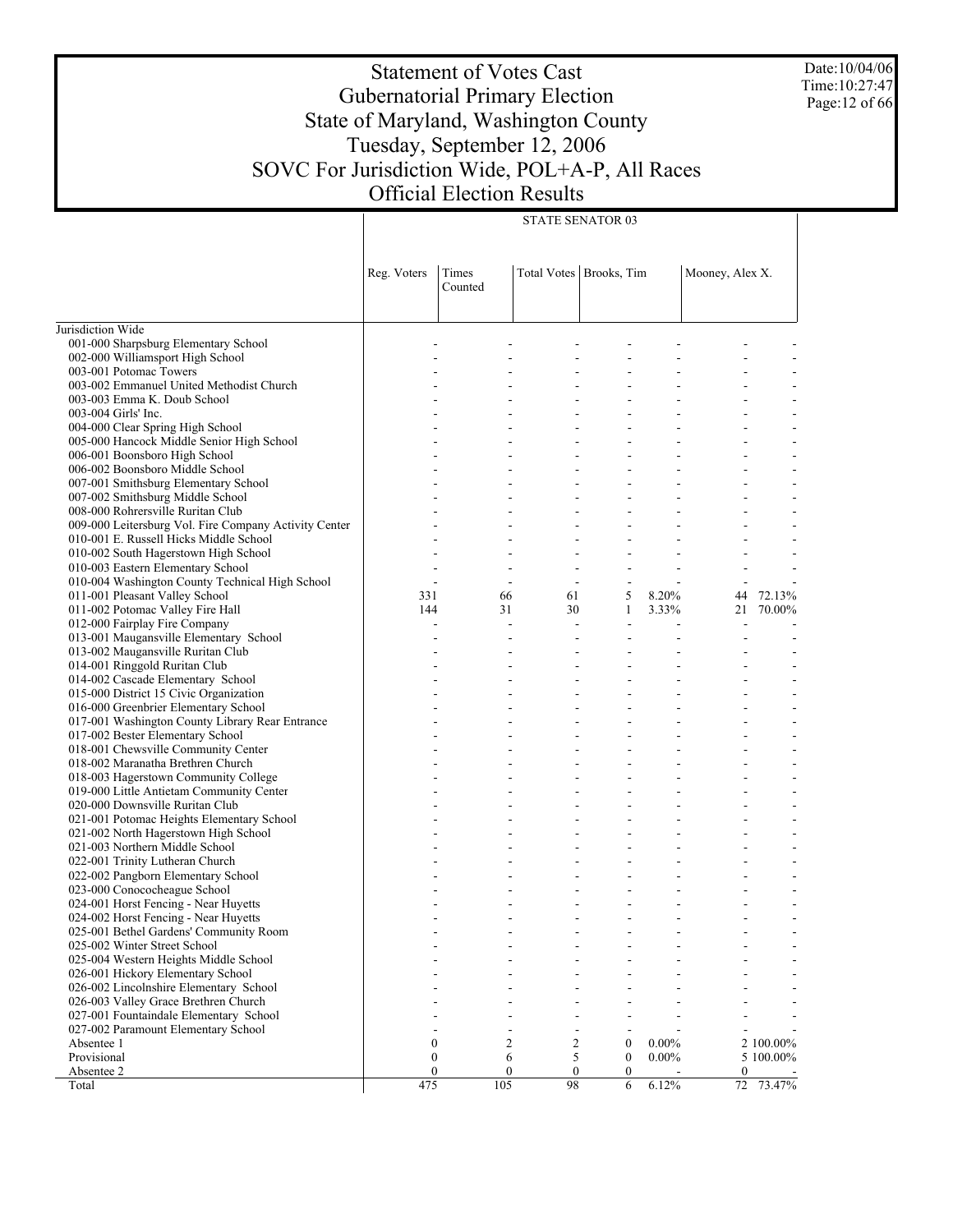Date:10/04/06 Time:10:27:47 Page:13 of 66

# Statement of Votes Cast Gubernatorial Primary Election State of Maryland, Washington County Tuesday, September 12, 2006 SOVC For Jurisdiction Wide, POL+A-P, All Races Official Election Results

|                                                                         | <b>STATE SENATOR 03</b> | HOUSE OF DELEGATES 01C |              |                  |                    |              |              |
|-------------------------------------------------------------------------|-------------------------|------------------------|--------------|------------------|--------------------|--------------|--------------|
|                                                                         | Warner, Hugh M.         |                        | Reg. Voters  | Times<br>Counted | <b>Total Votes</b> | Myers, LeRoy |              |
| Jurisdiction Wide                                                       |                         |                        |              |                  |                    |              |              |
| 001-000 Sharpsburg Elementary School                                    |                         |                        |              |                  |                    |              |              |
| 002-000 Williamsport High School                                        |                         |                        |              |                  |                    |              |              |
| 003-001 Potomac Towers                                                  |                         |                        |              |                  |                    |              |              |
| 003-002 Emmanuel United Methodist Church                                |                         |                        |              |                  |                    |              |              |
| 003-003 Emma K. Doub School                                             |                         |                        |              |                  |                    |              |              |
| 003-004 Girls' Inc.                                                     |                         |                        |              |                  |                    |              |              |
| 004-000 Clear Spring High School                                        |                         |                        | 988          | 341              | 303                |              | 303 100.00%  |
| 005-000 Hancock Middle Senior High School                               |                         |                        | 1173         | 307              | 262                |              | 262 100.00%  |
| 006-001 Boonsboro High School                                           |                         |                        |              |                  |                    |              |              |
| 006-002 Boonsboro Middle School                                         |                         |                        |              |                  |                    |              |              |
| 007-001 Smithsburg Elementary School                                    |                         |                        |              |                  |                    |              |              |
| 007-002 Smithsburg Middle School                                        |                         |                        |              |                  |                    |              |              |
| 008-000 Rohrersville Ruritan Club                                       |                         |                        |              |                  |                    |              |              |
| 009-000 Leitersburg Vol. Fire Company Activity Center                   |                         |                        |              |                  |                    |              |              |
| 010-001 E. Russell Hicks Middle School                                  |                         |                        |              |                  |                    |              |              |
| 010-002 South Hagerstown High School                                    |                         |                        |              |                  |                    |              |              |
| 010-003 Eastern Elementary School                                       |                         |                        |              |                  |                    |              |              |
| 010-004 Washington County Technical High School                         |                         |                        |              |                  |                    |              |              |
| 011-001 Pleasant Valley School                                          | 12<br>8                 | 19.67%                 |              |                  |                    |              |              |
| 011-002 Potomac Valley Fire Hall                                        |                         | 26.67%                 |              |                  |                    |              |              |
| 012-000 Fairplay Fire Company<br>013-001 Maugansville Elementary School |                         |                        |              |                  |                    |              |              |
|                                                                         |                         |                        |              |                  |                    |              |              |
| 013-002 Maugansville Ruritan Club<br>014-001 Ringgold Ruritan Club      |                         |                        |              |                  |                    |              |              |
| 014-002 Cascade Elementary School                                       |                         |                        |              |                  |                    |              |              |
| 015-000 District 15 Civic Organization                                  |                         |                        | 630          | 205              | 181                |              | 181 100.00%  |
| 016-000 Greenbrier Elementary School                                    |                         |                        |              |                  |                    |              |              |
| 017-001 Washington County Library Rear Entrance                         |                         |                        |              |                  |                    |              |              |
| 017-002 Bester Elementary School                                        |                         |                        |              |                  |                    |              |              |
| 018-001 Chewsville Community Center                                     |                         |                        |              |                  |                    |              |              |
| 018-002 Maranatha Brethren Church                                       |                         |                        |              |                  |                    |              |              |
| 018-003 Hagerstown Community College                                    |                         |                        |              |                  |                    |              |              |
| 019-000 Little Antietam Community Center                                |                         |                        |              |                  |                    |              |              |
| 020-000 Downsville Ruritan Club                                         |                         |                        |              |                  |                    |              |              |
| 021-001 Potomac Heights Elementary School                               |                         |                        |              |                  |                    |              |              |
| 021-002 North Hagerstown High School                                    |                         |                        |              |                  |                    |              |              |
| 021-003 Northern Middle School                                          |                         |                        |              |                  |                    |              |              |
| 022-001 Trinity Lutheran Church                                         |                         |                        |              |                  |                    |              |              |
| 022-002 Pangborn Elementary School                                      |                         |                        |              |                  |                    |              |              |
| 023-000 Conococheague School                                            |                         |                        | 1596         | 490              | 432                |              | 432 100.00%  |
| 024-001 Horst Fencing - Near Huyetts                                    |                         |                        |              |                  |                    |              |              |
| 024-002 Horst Fencing - Near Huyetts                                    |                         |                        |              |                  |                    |              |              |
| 025-001 Bethel Gardens' Community Room                                  |                         |                        |              |                  |                    |              |              |
| 025-002 Winter Street School                                            |                         |                        |              |                  |                    |              |              |
| 025-004 Western Heights Middle School                                   |                         |                        |              |                  |                    |              |              |
| 026-001 Hickory Elementary School                                       |                         |                        |              |                  |                    |              |              |
| 026-002 Lincolnshire Elementary School                                  |                         |                        |              |                  |                    |              |              |
| 026-003 Valley Grace Brethren Church                                    |                         |                        |              |                  |                    |              |              |
| 027-001 Fountaindale Elementary School                                  |                         |                        |              |                  |                    |              |              |
| 027-002 Paramount Elementary School                                     |                         |                        |              |                  |                    |              |              |
| Absentee 1                                                              | $\mathbf{0}$            | $0.00\%$               | $\mathbf{0}$ | 11               | 8                  |              | 8 100.00%    |
| Provisional                                                             | $\mathbf{0}$            | $0.00\%$               | $\mathbf{0}$ | 18               | 15                 |              | 15 100.00%   |
| Absentee 2                                                              | $\Omega$                |                        | $\mathbf{0}$ | 5                | 4                  |              | 4 100.00%    |
| Total                                                                   | 20                      | 20.41%                 | 4387         | 1377             | 1205               |              | 1205 100.00% |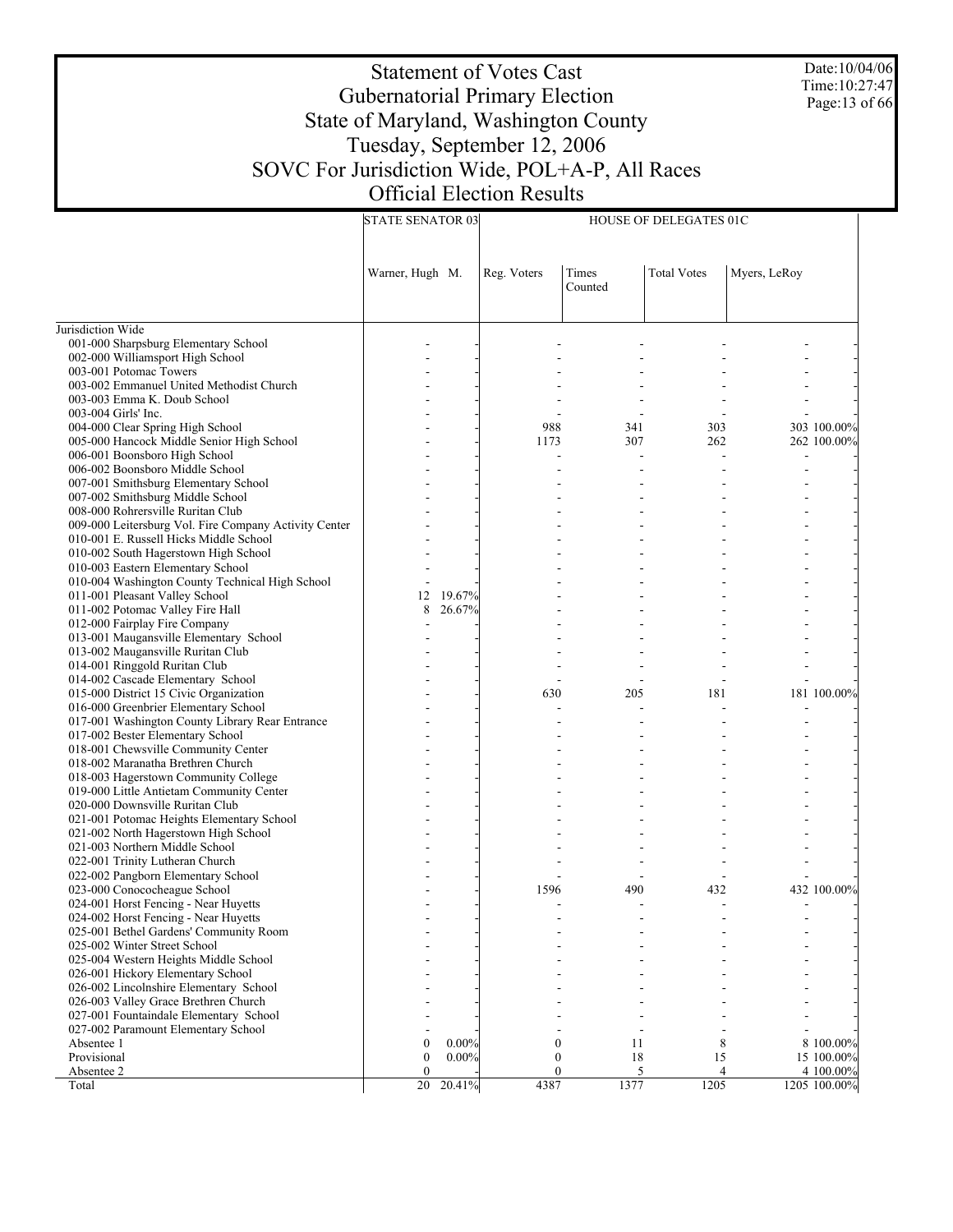Date:10/04/06 Time:10:27:48 Page:14 of 66

# Statement of Votes Cast Gubernatorial Primary Election State of Maryland, Washington County Tuesday, September 12, 2006 SOVC For Jurisdiction Wide, POL+A-P, All Races Official Election Results

HOUSE OF DELEGATES 02A

|                                                                             | Reg. Voters      | Times<br>Counted         | <b>Total Votes</b> | McKee, Robert A. |                            |
|-----------------------------------------------------------------------------|------------------|--------------------------|--------------------|------------------|----------------------------|
| Jurisdiction Wide                                                           |                  |                          |                    |                  |                            |
| 001-000 Sharpsburg Elementary School                                        |                  |                          |                    |                  |                            |
| 002-000 Williamsport High School                                            | 1296             | 377                      | 317                |                  | 317 100.00%                |
| 003-001 Potomac Towers                                                      |                  |                          |                    |                  |                            |
| 003-002 Emmanuel United Methodist Church                                    |                  |                          |                    |                  |                            |
| 003-003 Emma K. Doub School                                                 |                  |                          |                    |                  |                            |
| 003-004 Girls' Inc.                                                         |                  |                          |                    |                  |                            |
| 004-000 Clear Spring High School                                            |                  |                          |                    |                  |                            |
| 005-000 Hancock Middle Senior High School                                   |                  |                          |                    |                  |                            |
| 006-001 Boonsboro High School                                               |                  |                          |                    |                  |                            |
| 006-002 Boonsboro Middle School                                             |                  |                          |                    |                  |                            |
| 007-001 Smithsburg Elementary School                                        | 1074             | 302                      | 240                |                  | 240 100.00%                |
| 007-002 Smithsburg Middle School                                            | 722              | 162                      | 137                |                  | 137 100.00%                |
| 008-000 Rohrersville Ruritan Club                                           |                  |                          |                    |                  |                            |
| 009-000 Leitersburg Vol. Fire Company Activity Center                       | 939              | 319                      | 267                |                  | 267 100.00%                |
| 010-001 E. Russell Hicks Middle School                                      |                  |                          |                    |                  |                            |
| 010-002 South Hagerstown High School                                        | 822              | 201                      | 174                |                  | 174 100.00%                |
| 010-003 Eastern Elementary School                                           |                  |                          |                    |                  |                            |
| 010-004 Washington County Technical High School                             |                  |                          |                    |                  |                            |
| 011-001 Pleasant Valley School                                              |                  |                          |                    |                  |                            |
| 011-002 Potomac Valley Fire Hall                                            |                  |                          |                    |                  |                            |
| 012-000 Fairplay Fire Company                                               |                  |                          |                    |                  |                            |
| 013-001 Maugansville Elementary School                                      | 1208             | 354                      | 278                |                  | 278 100.00%                |
| 013-002 Maugansville Ruritan Club                                           | 373              | 107                      | 81                 |                  | 81 100.00%                 |
| 014-001 Ringgold Ruritan Club                                               | 414              | 138                      | 118                |                  | 118 100.00%                |
| 014-002 Cascade Elementary School                                           | 396              | 66                       | 50                 |                  | 50 100.00%                 |
| 015-000 District 15 Civic Organization                                      |                  |                          |                    |                  |                            |
| 016-000 Greenbrier Elementary School                                        |                  |                          |                    |                  |                            |
| 017-001 Washington County Library Rear Entrance                             |                  | ÷                        |                    |                  |                            |
| 017-002 Bester Elementary School                                            |                  |                          |                    |                  |                            |
| 018-001 Chewsville Community Center                                         |                  |                          |                    |                  |                            |
| 018-002 Maranatha Brethren Church                                           |                  |                          |                    |                  |                            |
| 018-003 Hagerstown Community College                                        |                  |                          |                    |                  |                            |
| 019-000 Little Antietam Community Center                                    |                  |                          |                    |                  |                            |
| 020-000 Downsville Ruritan Club                                             |                  |                          |                    |                  |                            |
| 021-001 Potomac Heights Elementary School                                   |                  |                          |                    |                  |                            |
| 021-002 North Hagerstown High School                                        |                  |                          |                    |                  |                            |
| 021-003 Northern Middle School                                              |                  |                          |                    |                  |                            |
| 022-001 Trinity Lutheran Church                                             |                  |                          |                    |                  |                            |
| 022-002 Pangborn Elementary School                                          |                  |                          |                    |                  |                            |
| 023-000 Conococheague School                                                |                  | $\overline{\phantom{a}}$ |                    |                  |                            |
| 024-001 Horst Fencing - Near Huyetts                                        | 240              | 55<br>L.                 | 43                 |                  | 43 100.00%                 |
| 024-002 Horst Fencing - Near Huyetts                                        |                  |                          |                    |                  |                            |
| 025-001 Bethel Gardens' Community Room                                      |                  |                          |                    |                  |                            |
| 025-002 Winter Street School                                                |                  |                          |                    |                  |                            |
| 025-004 Western Heights Middle School                                       |                  |                          |                    |                  |                            |
| 026-001 Hickory Elementary School<br>026-002 Lincolnshire Elementary School | 1103<br>842      | 276<br>217               | 241<br>193         |                  | 241 100.00%<br>193 100.00% |
| 026-003 Valley Grace Brethren Church                                        | 1113             | 336                      | 304                |                  |                            |
| 027-001 Fountaindale Elementary School                                      | 1294             |                          | 387                |                  | 304 100.00%<br>387 100.00% |
| 027-002 Paramount Elementary School                                         | 991              | 469<br>276               | 228                |                  | 228 100.00%                |
| Absentee 1                                                                  | 0                | 202                      | 158                |                  | 158 100.00%                |
| Provisional                                                                 | $\boldsymbol{0}$ | 49                       | 36                 |                  | 36 100.00%                 |
| Absentee 2                                                                  | $\boldsymbol{0}$ | 5                        | 5                  |                  | 5 100.00%                  |
| Total                                                                       | 12827            | 3911                     | 3257               |                  | 3257 100.00%               |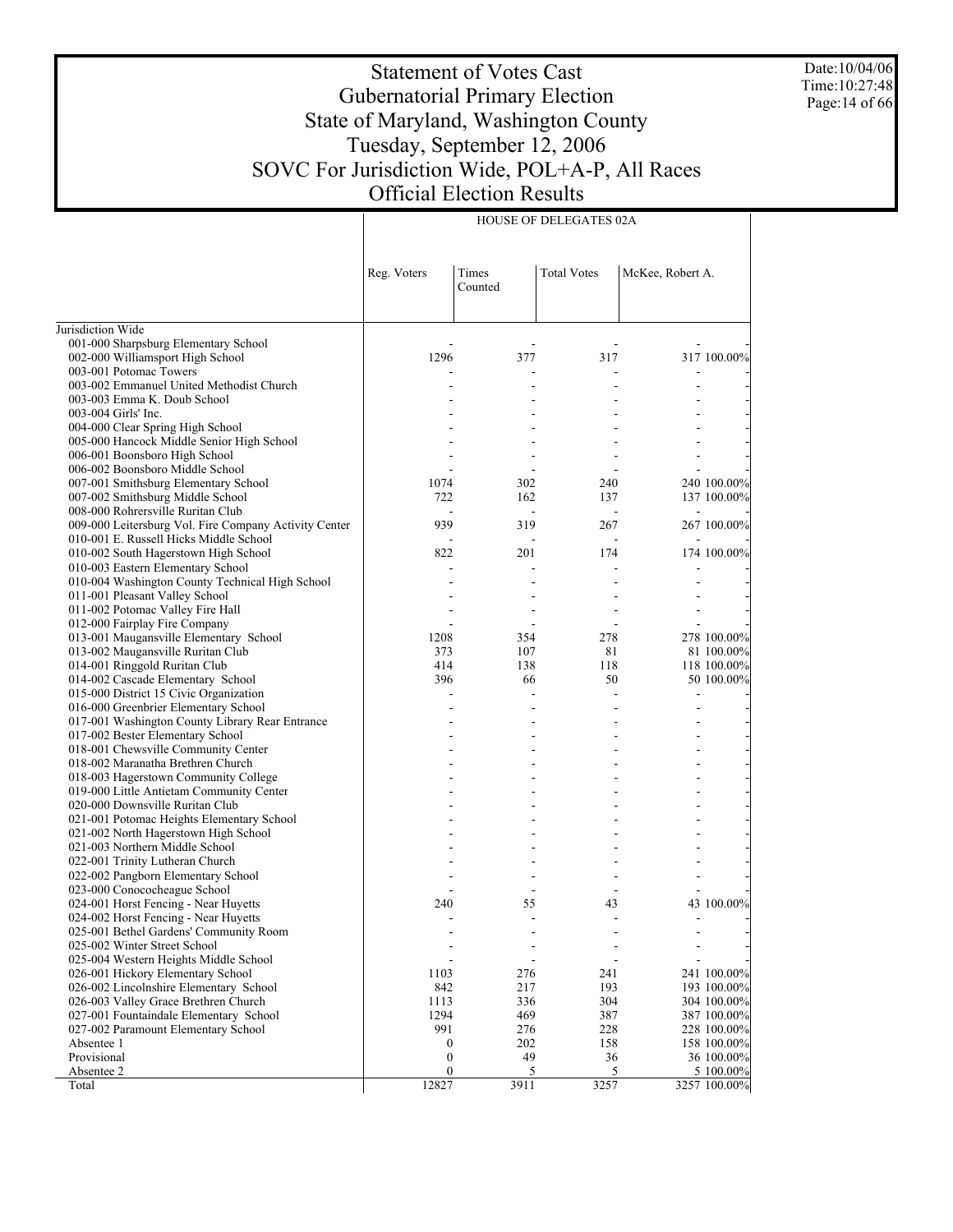Date:10/04/06 Time:10:27:48 Page:15 of 66

# Statement of Votes Cast Gubernatorial Primary Election State of Maryland, Washington County Tuesday, September 12, 2006 SOVC For Jurisdiction Wide, POL+A-P, All Races Official Election Results

|                                                       | Reg. Voters      | Times<br>Counted | <b>Total Votes</b> | Shank, Christopher B |              |
|-------------------------------------------------------|------------------|------------------|--------------------|----------------------|--------------|
| Jurisdiction Wide                                     |                  |                  |                    |                      |              |
| 001-000 Sharpsburg Elementary School                  | 896              | 234              | 199                |                      | 199 100.00%  |
| 002-000 Williamsport High School                      |                  |                  |                    |                      |              |
| 003-001 Potomac Towers                                |                  |                  |                    |                      |              |
| 003-002 Emmanuel United Methodist Church              |                  |                  |                    |                      |              |
| 003-003 Emma K. Doub School                           |                  |                  |                    |                      |              |
| 003-004 Girls' Inc.                                   |                  |                  |                    |                      |              |
| 004-000 Clear Spring High School                      |                  |                  |                    |                      |              |
| 005-000 Hancock Middle Senior High School             |                  |                  |                    |                      |              |
| 006-001 Boonsboro High School                         | 864              | 232              | 205                |                      | 205 100.00%  |
| 006-002 Boonsboro Middle School                       | 802              | 208              | 178                |                      | 178 100.00%  |
| 007-001 Smithsburg Elementary School                  |                  |                  |                    |                      |              |
| 007-002 Smithsburg Middle School                      |                  |                  |                    |                      |              |
| 008-000 Rohrersville Ruritan Club                     | 658              | 137              | 119                |                      | 119 100.00%  |
| 009-000 Leitersburg Vol. Fire Company Activity Center |                  |                  |                    |                      |              |
| 010-001 E. Russell Hicks Middle School                | 965              | 262              | 222                |                      | 222 100.00%  |
| 010-002 South Hagerstown High School                  |                  |                  |                    |                      |              |
| 010-003 Eastern Elementary School                     |                  |                  |                    |                      |              |
| 010-004 Washington County Technical High School       |                  |                  |                    |                      |              |
| 011-001 Pleasant Valley School                        |                  |                  |                    |                      |              |
| 011-002 Potomac Valley Fire Hall                      |                  |                  |                    |                      |              |
| 012-000 Fairplay Fire Company                         | 813              | 254              | 215                |                      | 215 100.00%  |
| 013-001 Maugansville Elementary School                |                  |                  |                    |                      |              |
| 013-002 Maugansville Ruritan Club                     |                  |                  |                    |                      |              |
| 014-001 Ringgold Ruritan Club                         |                  |                  |                    |                      |              |
| 014-002 Cascade Elementary School                     |                  |                  |                    |                      |              |
| 015-000 District 15 Civic Organization                |                  |                  |                    |                      |              |
| 016-000 Greenbrier Elementary School                  | 1183             | 297              | 261                |                      | 261 100.00%  |
| 017-001 Washington County Library Rear Entrance       |                  |                  |                    |                      |              |
| 017-002 Bester Elementary School                      |                  |                  |                    |                      |              |
| 018-001 Chewsville Community Center                   | 969              | 292              | 237                |                      | 237 100.00%  |
| 018-002 Maranatha Brethren Church                     | 997              | 289              | 240                |                      | 240 100.00%  |
| 018-003 Hagerstown Community College                  | 1066             | 179              | 147                |                      | 147 100.00%  |
| 019-000 Little Antietam Community Center              | 681              | 165              | 147                |                      | 147 100.00%  |
| 020-000 Downsville Ruritan Club                       | 675              | 252              | 196                |                      | 196 100.00%  |
| 021-001 Potomac Heights Elementary School             |                  | $\overline{a}$   |                    |                      |              |
| 021-002 North Hagerstown High School                  |                  |                  |                    |                      |              |
| 021-003 Northern Middle School                        |                  |                  |                    |                      |              |
| 022-001 Trinity Lutheran Church                       |                  |                  |                    |                      |              |
| 022-002 Pangborn Elementary School                    |                  |                  |                    |                      |              |
| 023-000 Conococheague School                          |                  |                  |                    |                      |              |
| 024-001 Horst Fencing - Near Huyetts                  |                  |                  |                    |                      |              |
| 024-002 Horst Fencing - Near Huyetts                  |                  |                  |                    |                      |              |
| 025-001 Bethel Gardens' Community Room                |                  |                  |                    |                      |              |
| 025-002 Winter Street School                          |                  |                  |                    |                      |              |
| 025-004 Western Heights Middle School                 |                  |                  |                    |                      |              |
| 026-001 Hickory Elementary School                     |                  |                  |                    |                      |              |
| 026-002 Lincolnshire Elementary School                |                  |                  |                    |                      |              |
| 026-003 Valley Grace Brethren Church                  |                  |                  |                    |                      |              |
| 027-001 Fountaindale Elementary School                |                  |                  |                    |                      |              |
| 027-002 Paramount Elementary School                   |                  |                  |                    |                      |              |
| Absentee 1                                            | $\mathbf{0}$     | 102              | 80                 |                      | 80 100.00%   |
| Provisional                                           | $\boldsymbol{0}$ | 30               | 19                 |                      | 19 100.00%   |
| Absentee 2                                            | $\mathbf{0}$     | 6                | 6                  |                      | 6 100.00%    |
| Total                                                 | 10569            | 2939             | 2471               |                      | 2471 100.00% |

HOUSE OF DELEGATES 02B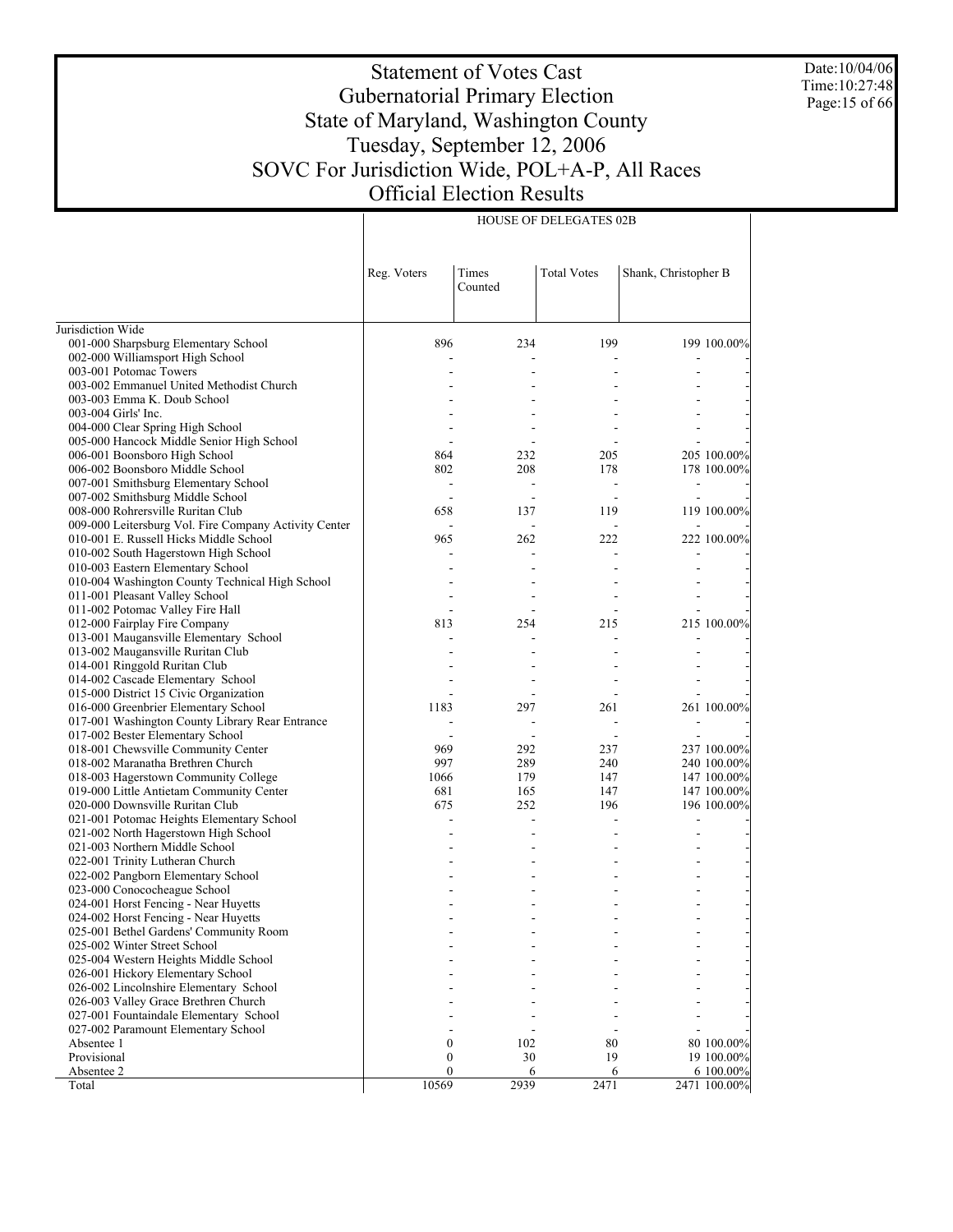Date:10/04/06 Time:10:27:48 Page:16 of 66

# Statement of Votes Cast Gubernatorial Primary Election State of Maryland, Washington County Tuesday, September 12, 2006 SOVC For Jurisdiction Wide, POL+A-P, All Races Official Election Results

HOUSE OF DELEGATES 02C

|                                                                                | Reg. Voters      | Times<br>Counted | <b>Total Votes</b> | Hesse, Scott D.  |           | Muldowney, Paul |           |
|--------------------------------------------------------------------------------|------------------|------------------|--------------------|------------------|-----------|-----------------|-----------|
| Jurisdiction Wide                                                              |                  |                  |                    |                  |           |                 |           |
| 001-000 Sharpsburg Elementary School                                           |                  |                  |                    |                  |           |                 |           |
| 002-000 Williamsport High School                                               |                  |                  |                    |                  |           |                 |           |
| 003-001 Potomac Towers                                                         | 188              | 32               | 30                 | 6                | 20.00%    | 24              | 80.00%    |
| 003-002 Emmanuel United Methodist Church                                       | 372              | 77               | 65                 | 19               | 29.23%    | 46              | 70.77%    |
| 003-003 Emma K. Doub School                                                    | 532              | 95               | 84                 |                  | 30 35.71% | 54              | 64.29%    |
| 003-004 Girls' Inc.                                                            | 282              | 36               | 33                 |                  | 16 48.48% | 17              | 51.52%    |
| 004-000 Clear Spring High School                                               |                  | $\overline{a}$   |                    |                  |           |                 |           |
| 005-000 Hancock Middle Senior High School                                      |                  |                  |                    |                  |           |                 |           |
| 006-001 Boonsboro High School                                                  |                  |                  |                    |                  |           |                 |           |
| 006-002 Boonsboro Middle School                                                |                  |                  |                    |                  |           |                 |           |
| 007-001 Smithsburg Elementary School                                           |                  |                  |                    |                  |           |                 |           |
| 007-002 Smithsburg Middle School                                               |                  |                  |                    |                  |           |                 |           |
| 008-000 Rohrersville Ruritan Club                                              |                  |                  |                    |                  |           |                 |           |
| 009-000 Leitersburg Vol. Fire Company Activity Center                          |                  |                  |                    |                  |           |                 |           |
| 010-001 E. Russell Hicks Middle School                                         |                  |                  |                    |                  |           |                 |           |
| 010-002 South Hagerstown High School                                           |                  |                  |                    |                  |           |                 |           |
| 010-003 Eastern Elementary School                                              | 687              | 203              | 192                | 60               | 31.25%    | 132             | 68.75%    |
| 010-004 Washington County Technical High School                                | 327              | 121              | 106                | 31               | 29.25%    | 75              | 70.75%    |
| 011-001 Pleasant Valley School                                                 |                  |                  |                    |                  |           |                 |           |
| 011-002 Potomac Valley Fire Hall                                               |                  |                  |                    |                  |           |                 |           |
| 012-000 Fairplay Fire Company                                                  |                  |                  |                    |                  |           |                 |           |
| 013-001 Maugansville Elementary School                                         |                  |                  |                    |                  |           |                 |           |
| 013-002 Maugansville Ruritan Club                                              |                  |                  |                    |                  |           |                 |           |
| 014-001 Ringgold Ruritan Club                                                  |                  |                  |                    |                  |           |                 |           |
| 014-002 Cascade Elementary School                                              |                  |                  |                    |                  |           |                 |           |
| 015-000 District 15 Civic Organization                                         |                  |                  |                    |                  |           |                 |           |
| 016-000 Greenbrier Elementary School                                           |                  |                  |                    |                  |           |                 |           |
| 017-001 Washington County Library Rear Entrance                                | 423              | 67               | 61                 | 22               | 36.07%    | 39              | 63.93%    |
| 017-002 Bester Elementary School                                               | 1030             | 250              | 216                |                  | 60 27.78% | 156             | 72.22%    |
| 018-001 Chewsville Community Center                                            |                  |                  |                    |                  |           |                 |           |
| 018-002 Maranatha Brethren Church                                              |                  |                  |                    |                  |           |                 |           |
| 018-003 Hagerstown Community College                                           |                  |                  |                    |                  |           |                 |           |
| 019-000 Little Antietam Community Center                                       |                  |                  |                    |                  |           |                 |           |
| 020-000 Downsville Ruritan Club                                                |                  |                  |                    |                  |           |                 |           |
| 021-001 Potomac Heights Elementary School                                      | 674              | 221              | 196                | 41               | 20.92%    | 155             | 79.08%    |
| 021-002 North Hagerstown High School                                           | 806              | 228              | 218                | 51               | 23.39%    | 167             | 76.61%    |
| 021-003 Northern Middle School                                                 | 521              | 180              | 160                | 33               | 20.63%    | 127             | 79.38%    |
| 022-001 Trinity Lutheran Church                                                | 475              | 72               | 67                 |                  | 28 41.79% | 39              | 58.21%    |
| 022-002 Pangborn Elementary School                                             | 427              | 119              | 106                |                  | 29 27.36% | 77              | 72.64%    |
| 023-000 Conococheague School                                                   |                  |                  |                    |                  |           |                 |           |
| 024-001 Horst Fencing - Near Huyetts                                           |                  |                  |                    |                  |           |                 |           |
| 024-002 Horst Fencing - Near Huyetts                                           | 13               | 3                | 2                  | $\mathbf{1}$     | 50.00%    | 1               | 50.00%    |
| 025-001 Bethel Gardens' Community Room                                         | 134              | 19               | 16                 |                  | 5 31.25%  |                 | 11 68.75% |
| 025-002 Winter Street School                                                   | 562              | 109              | 101                |                  | 34 33.66% | 67              | 66.34%    |
| 025-004 Western Heights Middle School                                          | 528              | 114              | 104                |                  | 30 28.85% | 74              | 71.15%    |
| 026-001 Hickory Elementary School                                              |                  |                  |                    |                  |           |                 |           |
| 026-002 Lincolnshire Elementary School<br>026-003 Valley Grace Brethren Church |                  |                  |                    |                  |           |                 |           |
|                                                                                |                  |                  |                    |                  |           |                 |           |
| 027-001 Fountaindale Elementary School<br>027-002 Paramount Elementary School  |                  |                  |                    |                  |           |                 |           |
| Absentee 1                                                                     | $\boldsymbol{0}$ | 97               | 86                 | 22               | 25.58%    | 64              | 74.42%    |
| Provisional                                                                    | $\boldsymbol{0}$ | 35               | 29                 | 12               | 41.38%    |                 | 17 58.62% |
| Absentee 2                                                                     | $\mathbf{0}$     | 6                | 5                  | $\boldsymbol{0}$ | $0.00\%$  |                 | 5 100.00% |
| Total                                                                          | 7981             | 2084             | 1877               | 530              | 28.24%    | 1347            | 71.76%    |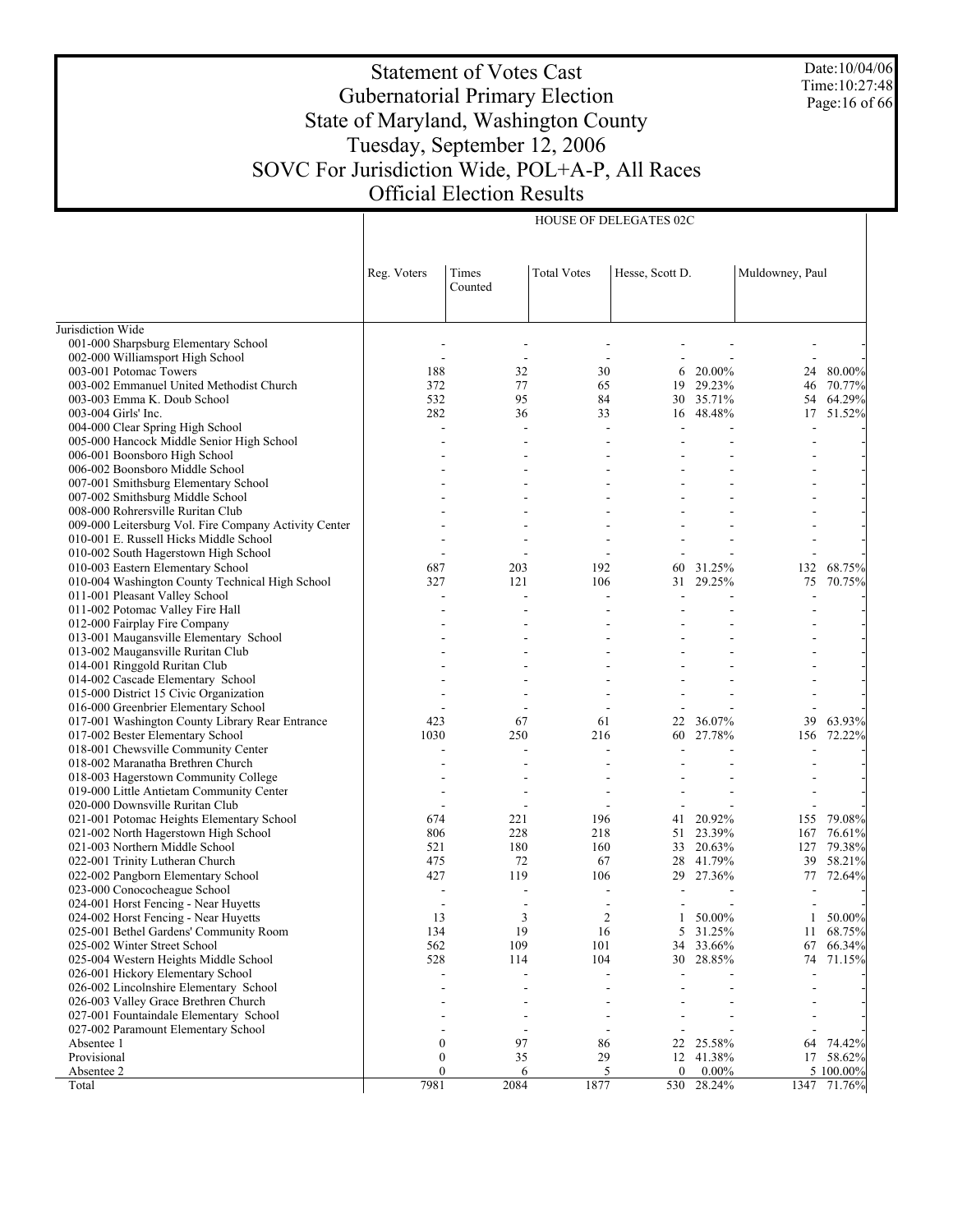Date:10/04/06 Time:10:27:48 Page:17 of 66

# Statement of Votes Cast Gubernatorial Primary Election State of Maryland, Washington County Tuesday, September 12, 2006 SOVC For Jurisdiction Wide, POL+A-P, All Races Official Election Results

HOUSE OF DELEGATES 03B

|                                                                   | Reg. Voters    | Times<br>Counted |                  | Total Votes   Burke, Roy II |          | Weldon, Richard B. J |           |
|-------------------------------------------------------------------|----------------|------------------|------------------|-----------------------------|----------|----------------------|-----------|
| Jurisdiction Wide                                                 |                |                  |                  |                             |          |                      |           |
| 001-000 Sharpsburg Elementary School                              |                |                  |                  |                             |          |                      |           |
| 002-000 Williamsport High School                                  |                |                  |                  |                             |          |                      |           |
| 003-001 Potomac Towers                                            |                |                  |                  |                             |          |                      |           |
| 003-002 Emmanuel United Methodist Church                          |                |                  |                  |                             |          |                      |           |
| 003-003 Emma K. Doub School                                       |                |                  |                  |                             |          |                      |           |
| 003-004 Girls' Inc.                                               |                |                  |                  |                             |          |                      |           |
| 004-000 Clear Spring High School                                  |                |                  |                  |                             |          |                      |           |
| 005-000 Hancock Middle Senior High School                         |                |                  |                  |                             |          |                      |           |
| 006-001 Boonsboro High School                                     |                |                  |                  |                             |          |                      |           |
| 006-002 Boonsboro Middle School                                   |                |                  |                  |                             |          |                      |           |
| 007-001 Smithsburg Elementary School                              |                |                  |                  |                             |          |                      |           |
| 007-002 Smithsburg Middle School                                  |                |                  |                  |                             |          |                      |           |
| 008-000 Rohrersville Ruritan Club                                 |                |                  |                  |                             |          |                      |           |
| 009-000 Leitersburg Vol. Fire Company Activity Center             |                |                  |                  |                             |          |                      |           |
| 010-001 E. Russell Hicks Middle School                            |                |                  |                  |                             |          |                      |           |
| 010-002 South Hagerstown High School                              |                |                  |                  |                             |          |                      |           |
| 010-003 Eastern Elementary School                                 |                |                  |                  |                             |          |                      |           |
| 010-004 Washington County Technical High School                   | $\overline{a}$ | $\overline{a}$   | $\overline{a}$   |                             |          |                      |           |
| 011-001 Pleasant Valley School                                    | 331            | 66               | 61               | 6                           | 9.84%    | 55                   | 90.16%    |
| 011-002 Potomac Valley Fire Hall                                  | 144            | 31               | 26               | 3                           | 11.54%   | 23                   | 88.46%    |
| 012-000 Fairplay Fire Company                                     |                | $\overline{a}$   | $\overline{a}$   |                             |          |                      |           |
| 013-001 Maugansville Elementary School                            |                |                  |                  |                             |          |                      |           |
| 013-002 Maugansville Ruritan Club                                 |                |                  |                  |                             |          |                      |           |
| 014-001 Ringgold Ruritan Club                                     |                |                  |                  |                             |          |                      |           |
| 014-002 Cascade Elementary School                                 |                |                  |                  |                             |          |                      |           |
| 015-000 District 15 Civic Organization                            |                |                  |                  |                             |          |                      |           |
| 016-000 Greenbrier Elementary School                              |                |                  |                  |                             |          |                      |           |
| 017-001 Washington County Library Rear Entrance                   |                |                  |                  |                             |          |                      |           |
| 017-002 Bester Elementary School                                  |                |                  |                  |                             |          |                      |           |
| 018-001 Chewsville Community Center                               |                |                  |                  |                             |          |                      |           |
| 018-002 Maranatha Brethren Church                                 |                |                  |                  |                             |          |                      |           |
| 018-003 Hagerstown Community College                              |                |                  |                  |                             |          |                      |           |
| 019-000 Little Antietam Community Center                          |                |                  |                  |                             |          |                      |           |
| 020-000 Downsville Ruritan Club                                   |                |                  |                  |                             |          |                      |           |
| 021-001 Potomac Heights Elementary School                         |                |                  |                  |                             |          |                      |           |
| 021-002 North Hagerstown High School                              |                |                  |                  |                             |          |                      |           |
| 021-003 Northern Middle School<br>022-001 Trinity Lutheran Church |                |                  |                  |                             |          |                      |           |
| 022-002 Pangborn Elementary School                                |                |                  |                  |                             |          |                      |           |
| 023-000 Conococheague School                                      |                |                  |                  |                             |          |                      |           |
| 024-001 Horst Fencing - Near Huyetts                              |                |                  |                  |                             |          |                      |           |
| 024-002 Horst Fencing - Near Huyetts                              |                |                  |                  |                             |          |                      |           |
| 025-001 Bethel Gardens' Community Room                            |                |                  |                  |                             |          |                      |           |
| 025-002 Winter Street School                                      |                |                  |                  |                             |          |                      |           |
| 025-004 Western Heights Middle School                             |                |                  |                  |                             |          |                      |           |
| 026-001 Hickory Elementary School                                 |                |                  |                  |                             |          |                      |           |
| 026-002 Lincolnshire Elementary School                            |                |                  |                  |                             |          |                      |           |
| 026-003 Valley Grace Brethren Church                              |                |                  |                  |                             |          |                      |           |
| 027-001 Fountaindale Elementary School                            |                |                  |                  |                             |          |                      |           |
| 027-002 Paramount Elementary School                               |                |                  |                  |                             |          |                      |           |
| Absentee 1                                                        | $\mathbf{0}$   | $\overline{c}$   | 2                | $\boldsymbol{0}$            | $0.00\%$ |                      | 2 100.00% |
| Provisional                                                       | $\mathbf{0}$   | 6                | 5                | $\overline{c}$              | 40.00%   | 3                    | 60.00%    |
| Absentee 2                                                        | $\mathbf{0}$   | $\boldsymbol{0}$ | $\boldsymbol{0}$ | $\mathbf{0}$                |          | $\mathbf{0}$         |           |
| Total                                                             | 475            | 105              | 94               | 11                          | 11.70%   | 83                   | 88.30%    |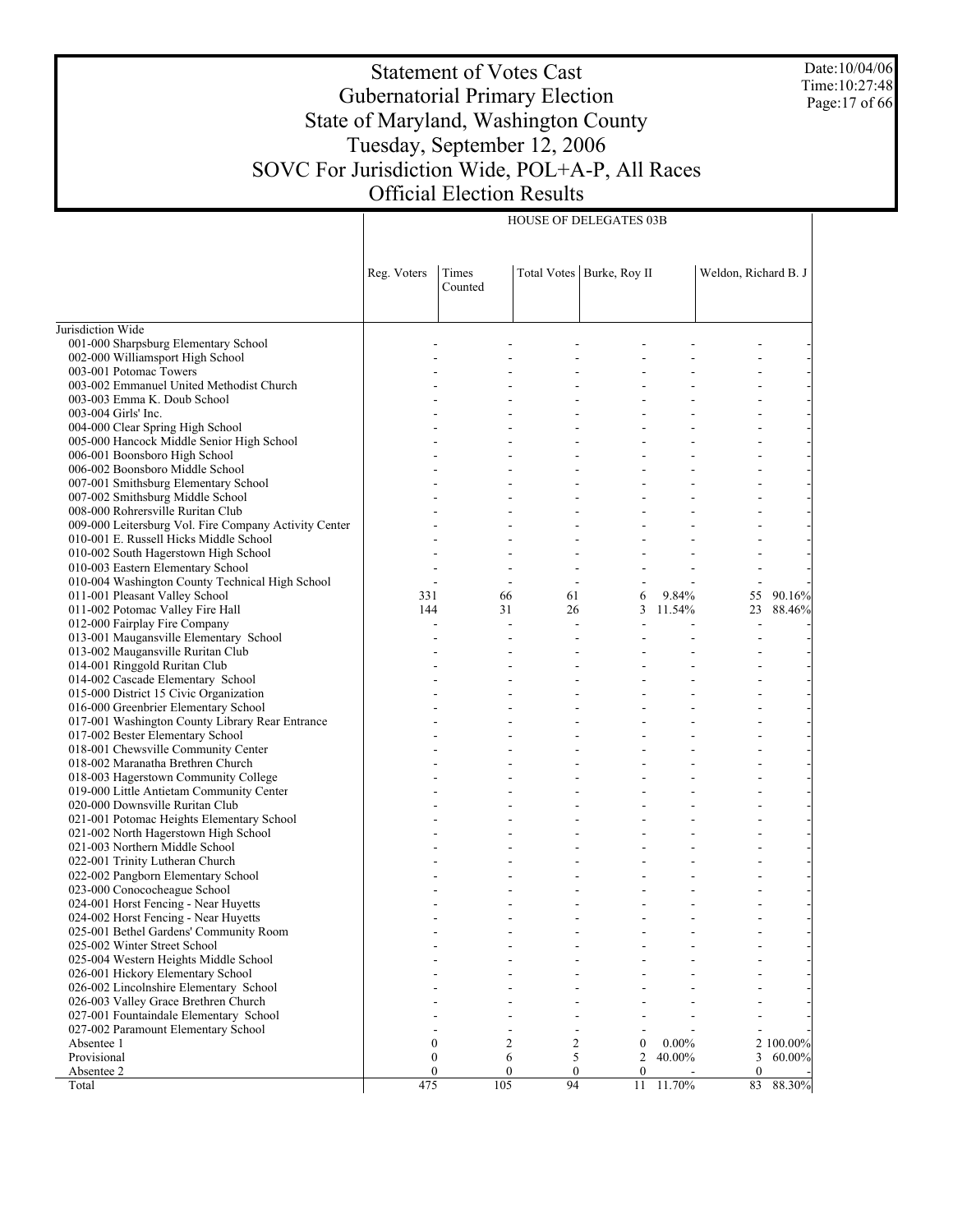Date:10/04/06 Time:10:27:48 Page:18 of 66

# Statement of Votes Cast Gubernatorial Primary Election State of Maryland, Washington County Tuesday, September 12, 2006 SOVC For Jurisdiction Wide, POL+A-P, All Races Official Election Results

COUNTY COMMISSIONER

|                                                                                     | Reg. Voters      | <b>Times Counted</b> | <b>Total Votes</b> | Baker, Terry Lee |                      |
|-------------------------------------------------------------------------------------|------------------|----------------------|--------------------|------------------|----------------------|
|                                                                                     |                  |                      |                    |                  |                      |
| Jurisdiction Wide                                                                   |                  |                      |                    |                  |                      |
| 001-000 Sharpsburg Elementary School                                                | 896              | 234                  | 783                | 77               | 9.83%                |
| 002-000 Williamsport High School                                                    | 1296             | 377                  | 1430               | 193              | 13.50%               |
| 003-001 Potomac Towers                                                              | 188              | 32                   | 129                | 12               | 9.30%                |
| 003-002 Emmanuel United Methodist Church                                            | 372              | 77                   | 295                | 33               | 11.19%               |
| 003-003 Emma K. Doub School                                                         | 532              | 95                   | 382                |                  | 42 10.99%            |
| 003-004 Girls' Inc.                                                                 | 282              | 36                   | 129                | 15               | 11.63%               |
| 004-000 Clear Spring High School                                                    | 988              | 341                  | 1274               |                  | 243 19.07%           |
| 005-000 Hancock Middle Senior High School                                           | 1173             | 307                  | 1083               |                  | 195 18.01%           |
| 006-001 Boonsboro High School                                                       | 864              | 232                  | 896                | 105              | 11.72%               |
| 006-002 Boonsboro Middle School                                                     | 802              | 208                  | 755                | 85               | 11.26%               |
| 007-001 Smithsburg Elementary School                                                | 1074             | 302                  | 1220               | 115              | 9.43%                |
| 007-002 Smithsburg Middle School                                                    | 722              | 162                  | 644                | 64               | 9.94%                |
| 008-000 Rohrersville Ruritan Club                                                   | 658              | 137                  | 530                | 48               | 9.06%                |
| 009-000 Leitersburg Vol. Fire Company Activity Center                               | 939              | 319                  | 1264               | 106              | 8.39%                |
| 010-001 E. Russell Hicks Middle School                                              | 965              | 262                  | 969                |                  | 124 12.80%           |
| 010-002 South Hagerstown High School                                                | 822              | 201                  | 803                | 84               | 10.46%               |
| 010-003 Eastern Elementary School                                                   | 687              | 203                  | 795                | 75               | 9.43%                |
| 010-004 Washington County Technical High School                                     | 327              | 121                  | 507                | 52               | 10.26%               |
| 011-001 Pleasant Valley School                                                      | 331              | 66                   | 217                |                  | 29 13.36%            |
| 011-002 Potomac Valley Fire Hall                                                    | 144              | 31                   | 97                 | 9                | 9.28%                |
| 012-000 Fairplay Fire Company                                                       | 813              | 254                  | 978                | 138              | 14.11%               |
| 013-001 Maugansville Elementary School                                              | 1208             | 354                  | 1390               | 174              | 12.52%               |
| 013-002 Maugansville Ruritan Club                                                   | 373              | 107                  | 449                | 45               | 10.02%               |
| 014-001 Ringgold Ruritan Club                                                       | 414              | 138                  | 575                | 40               | 6.96%<br>8.59%       |
| 014-002 Cascade Elementary School                                                   | 396              | 66                   | 256                | 22               |                      |
| 015-000 District 15 Civic Organization                                              | 630              | 205<br>297           | 756<br>1114        | 145              | 19.18%<br>114 10.23% |
| 016-000 Greenbrier Elementary School                                                | 1183<br>423      | 67                   | 266                | 22               | 8.27%                |
| 017-001 Washington County Library Rear Entrance<br>017-002 Bester Elementary School | 1030             | 250                  | 967                | 105              | 10.86%               |
| 018-001 Chewsville Community Center                                                 | 969              | 292                  | 1132               | 104              | 9.19%                |
| 018-002 Maranatha Brethren Church                                                   | 997              | 289                  | 1051               | 89               | 8.47%                |
| 018-003 Hagerstown Community College                                                | 1066             | 179                  | 689                | 68               | 9.87%                |
| 019-000 Little Antietam Community Center                                            | 681              | 165                  | 567                | 63               | 11.11%               |
| 020-000 Downsville Ruritan Club                                                     | 675              | 252                  | 902                | 124              | 13.75%               |
| 021-001 Potomac Heights Elementary School                                           | 674              | 221                  | 819                | 76               | 9.28%                |
| 021-002 North Hagerstown High School                                                | 806              | 228                  | 891                | 90               | 10.10%               |
| 021-003 Northern Middle School                                                      | 521              | 180                  | 663                | 60               | 9.05%                |
| 022-001 Trinity Lutheran Church                                                     | 475              | 72                   | 270                | 28               | 10.37%               |
| 022-002 Pangborn Elementary School                                                  | 427              | 119                  | 471                |                  | 51 10.83%            |
| 023-000 Conococheague School                                                        | 1596             | 490                  | 1867               | 286              | 15.32%               |
| 024-001 Horst Fencing - Near Huyetts                                                | 240              | 55                   | 223                | 22               | 9.87%                |
| 024-002 Horst Fencing - Near Huyetts                                                | 13               | 3                    | 15                 | 3                | 20.00%               |
| 025-001 Bethel Gardens' Community Room                                              | 134              | 19                   | 59                 |                  | 3 5.08%              |
| 025-002 Winter Street School                                                        | 562              | 109                  | 416                |                  | 51 12.26%            |
| 025-004 Western Heights Middle School                                               | 528              | 114                  | 448                | 48               | 10.71%               |
| 026-001 Hickory Elementary School                                                   | 1103             | 276                  | 1061               | 127              | 11.97%               |
| 026-002 Lincolnshire Elementary School                                              | 842              | 217                  | 875                | 95               | 10.86%               |
| 026-003 Valley Grace Brethren Church                                                | 1113             | 336                  | 1349               | 182              | 13.49%               |
| 027-001 Fountaindale Elementary School                                              | 1294             | 469                  | 1763               | 165              | 9.36%                |
| 027-002 Paramount Elementary School                                                 | 991              | 276                  | 1097               | 120              | 10.94%               |
| Absentee 1                                                                          | $\boldsymbol{0}$ | 414                  | 1521               | 153              | 10.06%               |
| Provisional                                                                         | $\boldsymbol{0}$ | 138                  | 532                | 62               | 11.65%               |
| Absentee 2                                                                          | $\mathbf{0}$     | 22                   | 92                 | 14               | 15.22%               |
| Total                                                                               | 36239            | 10416                | 39726              | 4595             | 11.57%               |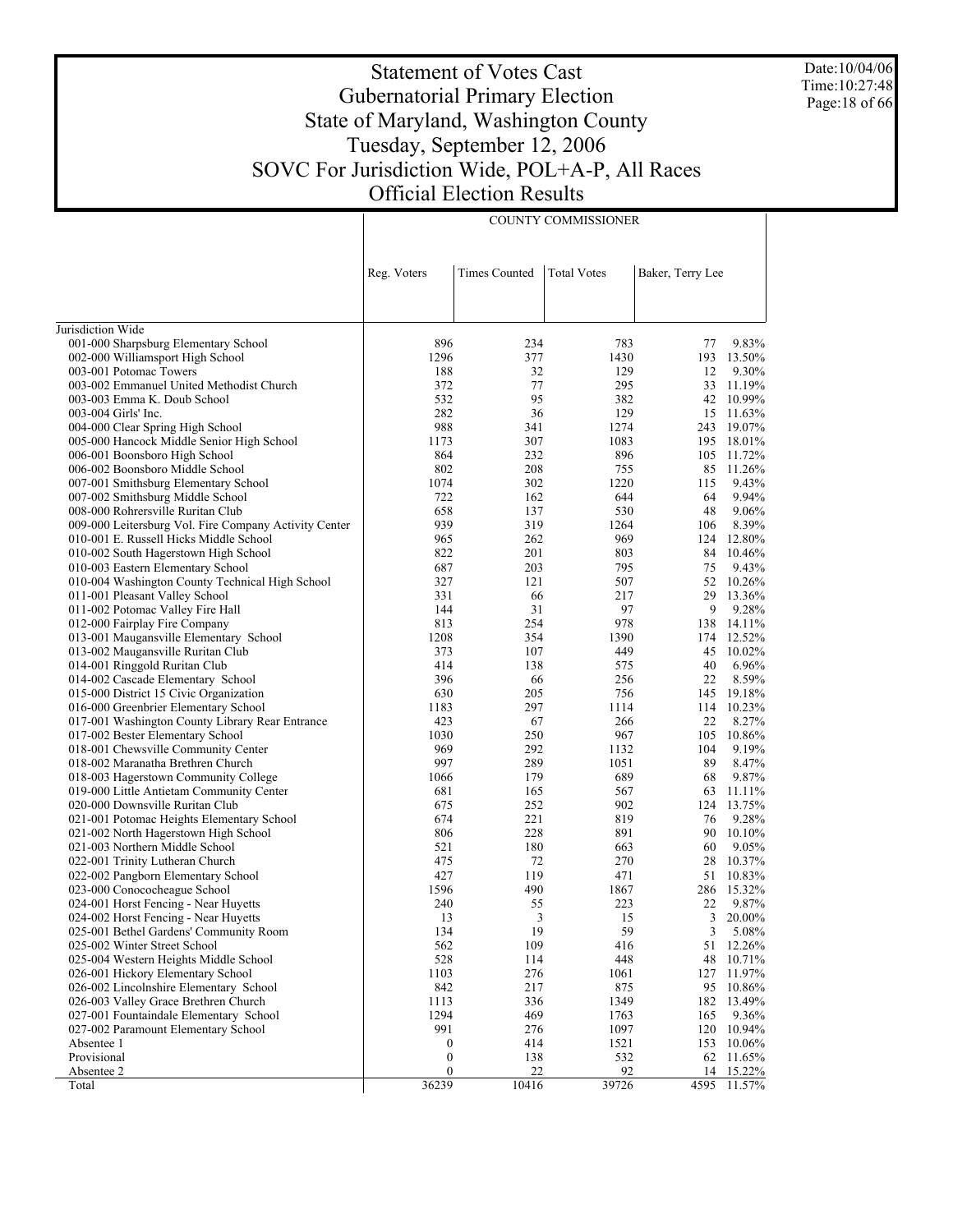Date:10/04/06 Time:10:27:48 Page:19 of 66

# Statement of Votes Cast Gubernatorial Primary Election State of Maryland, Washington County Tuesday, September 12, 2006 SOVC For Jurisdiction Wide, POL+A-P, All Races Official Election Results

COUNTY COMMISSIONER

|                                                                         | Barr, John Franklin |                          | Forrest, W. Edward |                     | Gouff, Carrie S. |                | Green, Nathan Alan |                |
|-------------------------------------------------------------------------|---------------------|--------------------------|--------------------|---------------------|------------------|----------------|--------------------|----------------|
|                                                                         |                     |                          |                    |                     |                  |                |                    |                |
| Jurisdiction Wide                                                       |                     | 113 14.43%               |                    | 4.47%               |                  | 3.32%          |                    | 4.34%          |
| 001-000 Sharpsburg Elementary School                                    |                     | 226 15.80%               | 35<br>81           | 5.66%               | 26<br>40         | 2.80%          | 34<br>35           | 2.45%          |
| 002-000 Williamsport High School<br>003-001 Potomac Towers              |                     | 14 10.85%                | 12                 | 9.30%               | $\overline{2}$   | 1.55%          | 6                  | 4.65%          |
| 003-002 Emmanuel United Methodist Church                                |                     | 44 14.92%                | 21                 | 7.12%               | 15               | 5.08%          | 5                  | 1.69%          |
| 003-003 Emma K. Doub School                                             |                     | 55 14.40%                | 31                 | 8.12%               | 21               | 5.50%          | 15                 | 3.93%          |
| 003-004 Girls' Inc.                                                     |                     | 16 12.40%                | $7\phantom{.0}$    | 5.43%               | 8                | 6.20%          | $\overline{4}$     | 3.10%          |
| 004-000 Clear Spring High School                                        |                     | 240 18.84%               | 68                 | 5.34%               | 26               | 2.04%          | 37                 | 2.90%          |
| 005-000 Hancock Middle Senior High School                               |                     | 152 14.04%               | 89                 | 8.22%               | 30               | 2.77%          | 13                 | 1.20%          |
| 006-001 Boonsboro High School                                           |                     | 160 17.86%               | 70                 | 7.81%               | 19               | 2.12%          | 13                 | 1.45%          |
| 006-002 Boonsboro Middle School                                         |                     | 133 17.62%               | 47                 | 6.23%               | 17               | 2.25%          | 17                 | 2.25%          |
| 007-001 Smithsburg Elementary School                                    |                     | 174 14.26%               | 105                | 8.61%               | 51               | 4.18%          | 28                 | 2.30%          |
| 007-002 Smithsburg Middle School                                        | 88                  | 13.66%                   | 56                 | 8.70%               | 23               | 3.57%          | $7\phantom{.0}$    | 1.09%          |
| 008-000 Rohrersville Ruritan Club                                       |                     | 73 13.77%                | 41                 | 7.74%               | 25               | 4.72%          | 26                 | 4.91%          |
| 009-000 Leitersburg Vol. Fire Company Activity Center                   |                     | 217 17.17%               | 123                | 9.73%               | 44               | 3.48%          | 21                 | 1.66%          |
| 010-001 E. Russell Hicks Middle School                                  |                     | 163 16.82%               | 89                 | 9.18%               | 29               | 2.99%          | 25                 | 2.58%          |
| 010-002 South Hagerstown High School                                    |                     | 115 14.32%               | 75                 | 9.34%               | 27               | 3.36%          | 18                 | 2.24%          |
| 010-003 Eastern Elementary School                                       |                     | 120 15.09%               | 81                 | 10.19%              | 26               | 3.27%          | 15                 | 1.89%          |
| 010-004 Washington County Technical High School                         |                     | 84 16.57%                | 41                 | 8.09%               | 19               | 3.75%          | 12                 | 2.37%          |
| 011-001 Pleasant Valley School                                          |                     | 32 14.75%                | 12                 | 5.53%               | 15               | 6.91%          | $\overline{7}$     | 3.23%          |
| 011-002 Potomac Valley Fire Hall                                        |                     | 11 11.34%                | 3                  | 3.09%               | 5                | 5.15%          | 5                  | 5.15%          |
| 012-000 Fairplay Fire Company                                           |                     | 158 16.16%               | 61                 | 6.24%               | 33               | 3.37%          | 30                 | 3.07%          |
| 013-001 Maugansville Elementary School                                  |                     | 220 15.83%               | 110                | 7.91%               | 32               | 2.30%          | 28                 | 2.01%          |
| 013-002 Maugansville Ruritan Club                                       |                     | 62 13.81%                | 39                 | 8.69%               | 15               | 3.34%          | 10                 | 2.23%          |
| 014-001 Ringgold Ruritan Club                                           |                     | 86 14.96%                | 52                 | 9.04%               | 23               | 4.00%          | $\overline{2}$     | 0.35%          |
| 014-002 Cascade Elementary School                                       | 24                  | 9.38%                    | 23                 | 8.98%               | 16               | 6.25%          | $\tau$             | 2.73%          |
| 015-000 District 15 Civic Organization                                  |                     | 135 17.86%               | 36                 | 4.76%               | 15               | 1.98%          | 19                 | 2.51%          |
| 016-000 Greenbrier Elementary School                                    |                     | 210 18.85%               |                    | 139 12.48%          | 34               | 3.05%          | 14                 | 1.26%          |
| 017-001 Washington County Library Rear Entrance                         |                     | 34 12.78%                | 20                 | 7.52%               | 11               | 4.14%          | $\overline{7}$     | 2.63%          |
| 017-002 Bester Elementary School<br>018-001 Chewsville Community Center |                     | 140 14.48%<br>194 17.14% | 94                 | 9.72%<br>131 11.57% | 40               | 4.14%<br>2.83% | 24                 | 2.48%<br>1.59% |
| 018-002 Maranatha Brethren Church                                       |                     | 164 15.60%               | 96                 | 9.13%               | 32<br>33         | 3.14%          | 18<br>19           | 1.81%          |
| 018-003 Hagerstown Community College                                    |                     | 112 16.26%               |                    | 75 10.89%           | 20               | 2.90%          | 15                 | 2.18%          |
| 019-000 Little Antietam Community Center                                |                     | 79 13.93%                | 42                 | 7.41%               | 22               | 3.88%          | 17                 | 3.00%          |
| 020-000 Downsville Ruritan Club                                         |                     | 155 17.18%               | 55                 | 6.10%               | 23               | 2.55%          | 22                 | 2.44%          |
| 021-001 Potomac Heights Elementary School                               |                     | 134 16.36%               |                    | 82 10.01%           | 20               | 2.44%          | 21                 | 2.56%          |
| 021-002 North Hagerstown High School                                    |                     | 147 16.50%               | 57                 | 6.40%               | 20               | 2.24%          | 25                 | 2.81%          |
| 021-003 Northern Middle School                                          |                     | 108 16.29%               | 59                 | 8.90%               | 12               | 1.81%          | 6                  | 0.90%          |
| 022-001 Trinity Lutheran Church                                         |                     | 43 15.93%                | 9                  | 3.33%               | 10               | 3.70%          | 9                  | 3.33%          |
| 022-002 Pangborn Elementary School                                      |                     | 74 15.71%                | 40                 | 8.49%               | 9                | 1.91%          | 12                 | 2.55%          |
| 023-000 Conococheague School                                            |                     | 322 17.25%               | 93                 | 4.98%               | 47               | 2.52%          | 35                 | 1.87%          |
| 024-001 Horst Fencing - Near Huyetts                                    |                     | 38 17.04%                | 21                 | 9.42%               | 4                | 1.79%          | 8                  | 3.59%          |
| 024-002 Horst Fencing - Near Huyetts                                    | 1                   | 6.67%                    | $\bf{0}$           | $0.00\%$            |                  | 2 13.33%       | $\mathbf{0}$       | $0.00\%$       |
| 025-001 Bethel Gardens' Community Room                                  | 4                   | 6.78%                    | $7\overline{ }$    | 11.86%              | 1                | 1.69%          |                    | 1.69%          |
| 025-002 Winter Street School                                            | 59                  | 14.18%                   | 24                 | 5.77%               | 14               | 3.37%          | 17                 | 4.09%          |
| 025-004 Western Heights Middle School                                   | 65                  | 14.51%                   | 35                 | 7.81%               | 18               | 4.02%          | 13                 | 2.90%          |
| 026-001 Hickory Elementary School                                       | 160                 | 15.08%                   | 82                 | 7.73%               | 35               | 3.30%          | 23                 | 2.17%          |
| 026-002 Lincolnshire Elementary School                                  | 131                 | 14.97%                   | 56                 | 6.40%               | 27               | 3.09%          | 23                 | 2.63%          |
| 026-003 Valley Grace Brethren Church                                    | 209                 | 15.49%                   | 106                | 7.86%               | 39               | 2.89%          | 36                 | 2.67%          |
| 027-001 Fountaindale Elementary School                                  |                     | 312 17.70%               | 138                | 7.83%               | 43               | 2.44%          | 28                 | 1.59%          |
| 027-002 Paramount Elementary School                                     | 170                 | 15.50%                   | 90                 | 8.20%               | 32               | 2.92%          | 21                 | 1.91%          |
| Absentee 1                                                              |                     | 246 16.17%               | 106                | 6.97%               | 52               | 3.42%          | 37                 | 2.43%          |
| Provisional                                                             | 85                  | 15.98%                   | 38                 | 7.14%               | 26               | 4.89%          | 13                 | 2.44%          |
| Absentee 2                                                              |                     | 14 15.22%                | 9                  | 9.78%               | $\bf{0}$         | $0.00\%$       | 3                  | 3.26%          |
| Total                                                                   | 6325                | 15.92%                   | 3112               | 7.83%               | 1228             | 3.09%          | 906                | 2.28%          |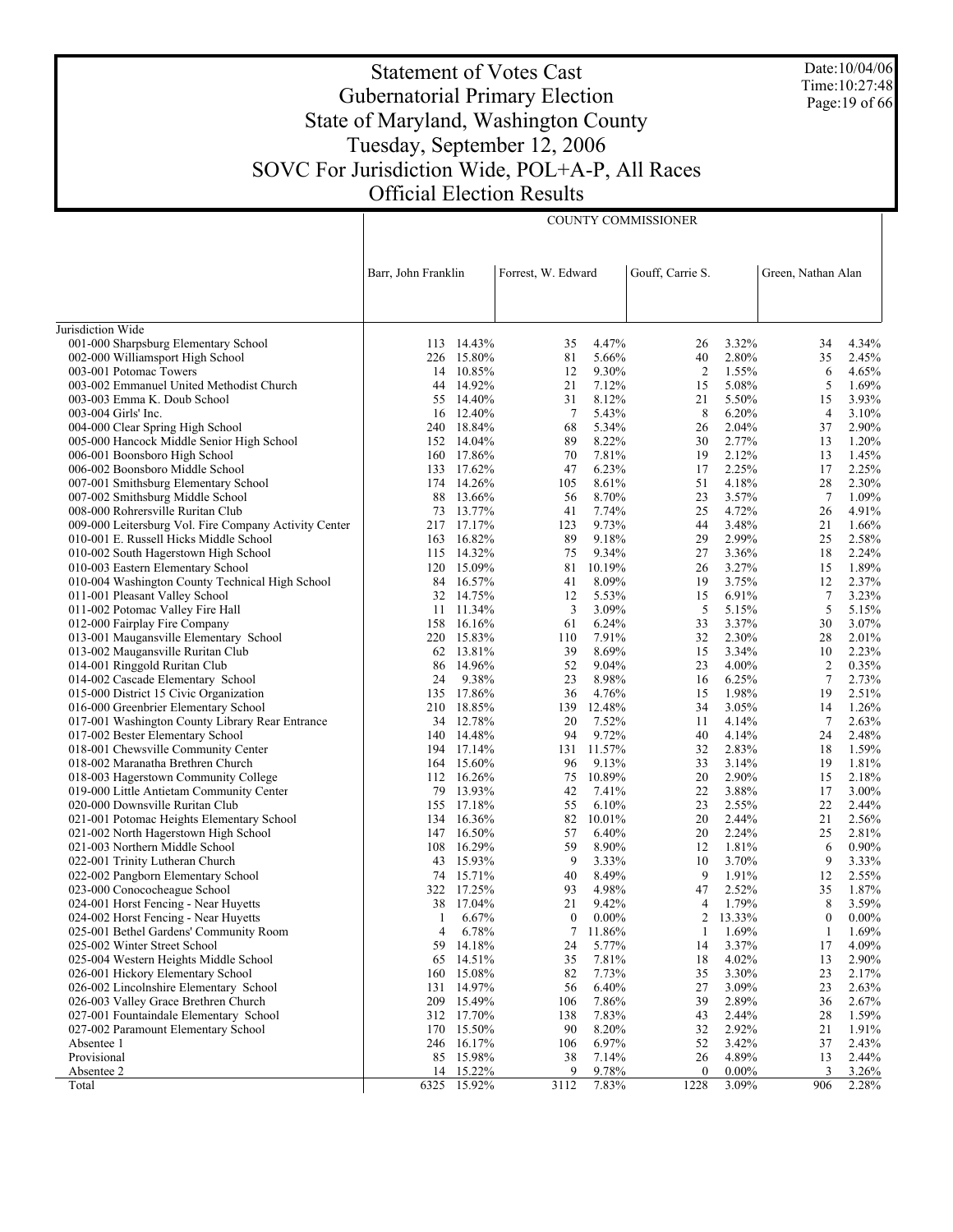# Statement of Votes Cast Gubernatorial Primary Election State of Maryland, Washington County Tuesday, September 12, 2006 SOVC For Jurisdiction Wide, POL+A-P, All Races Official Election Results

COUNTY COMMISSIONER

Date:10/04/06 Time:10:27:49 Page:20 of 66

|                                                                       | Hewett, Jeffrey Lynn |                |                  | Kercheval, James F.    |                   | Knepper, Edward L. |                | McClure, J. Wallace |
|-----------------------------------------------------------------------|----------------------|----------------|------------------|------------------------|-------------------|--------------------|----------------|---------------------|
|                                                                       |                      |                |                  |                        |                   |                    |                |                     |
| Jurisdiction Wide                                                     |                      |                |                  |                        |                   |                    |                |                     |
| 001-000 Sharpsburg Elementary School                                  | 104                  | 13.28%         | 60               | 7.66%                  | 22                | 2.81%              | 48             | 6.13%               |
| 002-000 Williamsport High School                                      | 64                   | 4.48%          | 172              | 12.03%                 | 72                | 5.03%              | 83             | 5.80%               |
| 003-001 Potomac Towers                                                | 11<br>18             | 8.53%          |                  | 14 10.85%<br>7.80%     | 10                | 7.75%<br>5.76%     | 6<br>21        | 4.65%               |
| 003-002 Emmanuel United Methodist Church                              | 21                   | 6.10%<br>5.50% | 23<br>41         | 10.73%                 | 17<br>21          | 5.50%              | 34             | 7.12%<br>8.90%      |
| 003-003 Emma K. Doub School<br>003-004 Girls' Inc.                    | 6                    | 4.65%          | 12               | 9.30%                  | $7\phantom{.0}$   | 5.43%              | 14             | 10.85%              |
| 004-000 Clear Spring High School                                      | 78                   | 6.12%          | 109              | 8.56%                  | 52                | 4.08%              | 48             | 3.77%               |
| 005-000 Hancock Middle Senior High School                             | 77                   | 7.11%          | 82               | 7.57%                  | 43                | 3.97%              | 45             | 4.16%               |
| 006-001 Boonsboro High School                                         | 78                   | 8.71%          | 78               | 8.71%                  | 33                | 3.68%              | 46             | 5.13%               |
| 006-002 Boonsboro Middle School                                       | 92                   | 12.19%         | 66               | 8.74%                  | 30                | 3.97%              | 41             | 5.43%               |
| 007-001 Smithsburg Elementary School                                  | 55                   | 4.51%          | 146              | 11.97%                 | 78                | 6.39%              | 52             | 4.26%               |
| 007-002 Smithsburg Middle School                                      | 28                   | 4.35%          | 88               | 13.66%                 | 38                | 5.90%              | 29             | 4.50%               |
| 008-000 Rohrersville Ruritan Club                                     | 52                   | 9.81%          | 44               | 8.30%                  | 13                | 2.45%              | 36             | 6.79%               |
| 009-000 Leitersburg Vol. Fire Company Activity Center                 | 48                   | 3.80%          |                  | 151 11.95%             | 67                | 5.30%              | 92             | 7.28%               |
| 010-001 E. Russell Hicks Middle School                                | 54                   | 5.57%          |                  | 115 11.87%             | 40                | 4.13%              | 52             | 5.37%               |
| 010-002 South Hagerstown High School                                  | 44                   | 5.48%          |                  | 87 10.83%              | 45                | 5.60%              | 51             | 6.35%               |
| 010-003 Eastern Elementary School                                     | 33                   | 4.15%          | 99               | 12.45%                 | 35                | 4.40%              | 72             | 9.06%               |
| 010-004 Washington County Technical High School                       | 31                   | 6.11%          | 46               | 9.07%                  | 26                | 5.13%              | 27             | 5.33%               |
| 011-001 Pleasant Valley School                                        | 18                   | 8.29%          | 11               | 5.07%                  | 8                 | 3.69%              | 14             | 6.45%               |
| 011-002 Potomac Valley Fire Hall                                      | 15                   | 15.46%         | 6                | 6.19%                  | 5                 | 5.15%              | $\overline{4}$ | 4.12%               |
| 012-000 Fairplay Fire Company                                         | 79                   | 8.08%          | 80               | 8.18%                  | 47                | 4.81%              | 45             | 4.60%               |
| 013-001 Maugansville Elementary School                                | 71                   | 5.11%          |                  | 143 10.29%             | 53                | 3.81%              | 73             | 5.25%               |
| 013-002 Maugansville Ruritan Club                                     | 24                   | 5.35%          |                  | 50 11.14%              | 35                | 7.80%              | 32             | 7.13%               |
| 014-001 Ringgold Ruritan Club                                         | 20                   | 3.48%          |                  | 67 11.65%              | 52                | 9.04%              | 35             | 6.09%               |
| 014-002 Cascade Elementary School                                     | 16                   | 6.25%          |                  | 32 12.50%              | 9                 | 3.52%              | 16             | 6.25%               |
| 015-000 District 15 Civic Organization                                | 54                   | 7.14%          | 61               | 8.07%                  | 25                | 3.31%              | 29             | 3.84%               |
| 016-000 Greenbrier Elementary School                                  | 51                   | 4.58%          |                  | 115 10.32%             | 47                | 4.22%              | 68             | 6.10%               |
| 017-001 Washington County Library Rear Entrance                       | 13                   | 4.89%          |                  | 35 13.16%              | 11                | 4.14%              | 27             | 10.15%              |
| 017-002 Bester Elementary School                                      | 49                   | 5.07%          |                  | 107 11.07%             | 39                | 4.03%              | 73             | 7.55%               |
| 018-001 Chewsville Community Center                                   | 44                   | 3.89%          |                  | 131 11.57%             | 76                | 6.71%              | 66             | 5.83%               |
| 018-002 Maranatha Brethren Church                                     | 54                   | 5.14%          |                  | 134 12.75%             | 51                | 4.85%              | 71             | 6.76%               |
| 018-003 Hagerstown Community College                                  | 30                   | 4.35%          |                  | 93 13.50%              | 31                | 4.50%              | 39             | 5.66%               |
| 019-000 Little Antietam Community Center                              | 77                   | 13.58%         | 43               | 7.58%                  | 18                | 3.17%              | 34             | $6.00\%$            |
| 020-000 Downsville Ruritan Club                                       | 28                   | 3.10%          |                  | 92 10.20%              | 47                | 5.21%              | 74             | 8.20%               |
| 021-001 Potomac Heights Elementary School                             | 40                   | 4.88%          |                  | 110 13.43%             | 40                | 4.88%              | 68             | 8.30%               |
| 021-002 North Hagerstown High School                                  | 28                   | 3.14%          |                  | 138 15.49%             | 32                | 3.59%              | 79             | 8.87%               |
| 021-003 Northern Middle School                                        | 23                   | 3.47%          |                  | 94 14.18%              | 44                | 6.64%              | 49             | 7.39%               |
| 022-001 Trinity Lutheran Church                                       | 8                    | 2.96%          |                  | 29 10.74%              | 14                | 5.19%              | 24             | 8.89%               |
| 022-002 Pangborn Elementary School                                    | 29                   | 6.16%          |                  | 61 12.95%              | 19                | 4.03%              | 36             | 7.64%               |
| 023-000 Conococheague School                                          | 121                  | 6.48%          | 169              | 9.05%                  | 74                | 3.96%              | 106            | 5.68%               |
| 024-001 Horst Fencing - Near Huyetts                                  | 18                   | 8.07%          | 19               | 8.52%                  | 8<br>$\mathbf{0}$ | 3.59%              | 21             | 9.42%               |
| 024-002 Horst Fencing - Near Huyetts                                  | 2                    | 13.33%         | $\boldsymbol{0}$ | $0.00\%$               |                   | $0.00\%$           | 2              | 13.33%              |
| 025-001 Bethel Gardens' Community Room                                | $\overline{4}$       | 6.78%          |                  | 9 15.25%               | 1<br>27           | 1.69%<br>6.49%     | 3<br>29        | 5.08%               |
| 025-002 Winter Street School<br>025-004 Western Heights Middle School | 20<br>16             | 4.81%<br>3.57% |                  | 46 11.06%<br>50 11.16% | 24                | 5.36%              | 28             | 6.97%<br>6.25%      |
| 026-001 Hickory Elementary School                                     | 57                   | 5.37%          |                  | 119 11.22%             | 50                | 4.71%              |                | 5.75%               |
| 026-002 Lincolnshire Elementary School                                | 45                   | 5.14%          |                  | 107 12.23%             | 39                | 4.46%              | 61<br>52       | 5.94%               |
| 026-003 Valley Grace Brethren Church                                  | 71                   | 5.26%          |                  | 147 10.90%             | 51                | 3.78%              | 87             | 6.45%               |
| 027-001 Fountaindale Elementary School                                | 71                   | 4.03%          |                  | 259 14.69%             | 64                | 3.63%              | 134            | 7.60%               |
| 027-002 Paramount Elementary School                                   | 50                   | 4.56%          |                  | 152 13.86%             | 57                | 5.20%              | 73             | 6.65%               |
| Absentee 1                                                            | 84                   | 5.52%          | 189              | 12.43%                 | 73                | 4.80%              | 115            | 7.56%               |
| Provisional                                                           | 39                   | 7.33%          | 53               | 9.96%                  | 23                | 4.32%              | 38             | 7.14%               |
| Absentee 2                                                            | 3                    | 3.26%          | 13               | 14.13%                 | 3                 | 3.26%              | 4              | 4.35%               |
| Total                                                                 | 2266                 | 5.70%          | 4397             | 11.07%                 | 1846              | 4.65%              | 2506           | 6.31%               |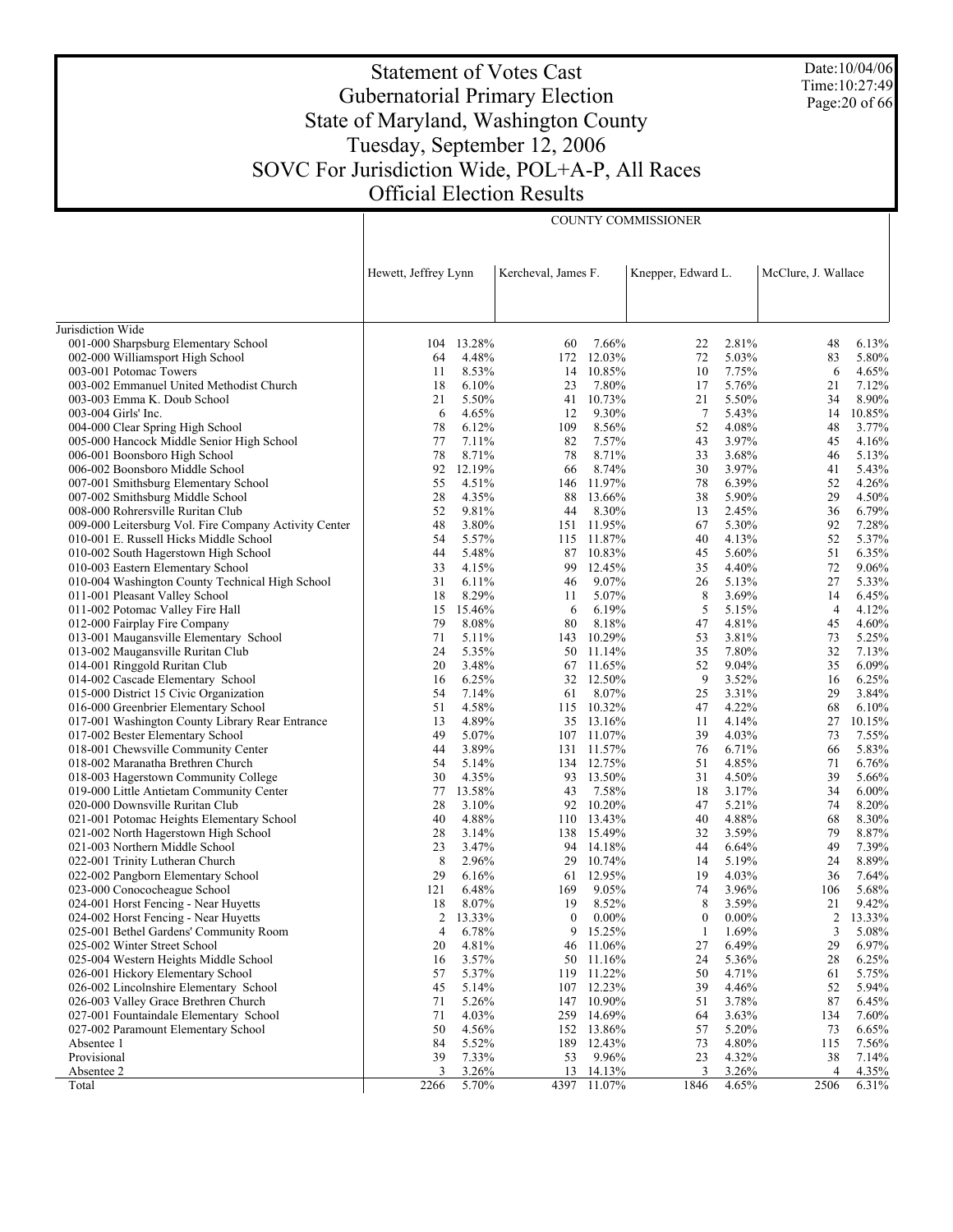Date:10/04/06 Time:10:27:49 Page:21 of 66

# Statement of Votes Cast Gubernatorial Primary Election State of Maryland, Washington County Tuesday, September 12, 2006 SOVC For Jurisdiction Wide, POL+A-P, All Races Official Election Results

COUNTY COMMISSIONER

|                                                                             | Munson, John C.       |                  | Nipps, Doris J. |                | Wivell, William Jose |                 |
|-----------------------------------------------------------------------------|-----------------------|------------------|-----------------|----------------|----------------------|-----------------|
| Jurisdiction Wide                                                           |                       |                  |                 |                |                      |                 |
| 001-000 Sharpsburg Elementary School                                        | 96                    | 12.26%           | 60              | 7.66%          |                      | 108 13.79%      |
| 002-000 Williamsport High School                                            | 122                   | 8.53%            | 148             | 10.35%         |                      | 194 13.57%      |
| 003-001 Potomac Towers                                                      | 10                    | 7.75%            | 15              | 11.63%         |                      | 17 13.18%       |
| 003-002 Emmanuel United Methodist Church                                    | 33                    | 11.19%           | 29              | 9.83%          |                      | 36 12.20%       |
| 003-003 Emma K. Doub School                                                 | 35                    | 9.16%            | 22              | 5.76%          |                      | 44 11.52%       |
| 003-004 Girls' Inc.                                                         | 13                    | 10.08%           | 12              | 9.30%          |                      | 15 11.63%       |
| 004-000 Clear Spring High School                                            | 135                   | 10.60%           | 72              | 5.65%          |                      | 166 13.03%      |
| 005-000 Hancock Middle Senior High School                                   | 161                   | 14.87%           | 82              | 7.57%          |                      | 114 10.53%      |
| 006-001 Boonsboro High School                                               | 84                    | 9.38%            | 92              | 10.27%         |                      | 118 13.17%      |
| 006-002 Boonsboro Middle School                                             | 86                    | 11.39%           | 62              | 8.21%          |                      | 79 10.46%       |
| 007-001 Smithsburg Elementary School                                        | 112                   | 9.18%            | 89              | 7.30%          |                      | 215 17.62%      |
| 007-002 Smithsburg Middle School                                            | 58                    | 9.01%            | 61              | 9.47%          | 104                  | 16.15%          |
| 008-000 Rohrersville Ruritan Club                                           | 62                    | 11.70%           | 41              | 7.74%          |                      | 69 13.02%       |
| 009-000 Leitersburg Vol. Fire Company Activity Center                       | 114                   | 9.02%            | 99              | 7.83%          |                      | 182 14.40%      |
| 010-001 E. Russell Hicks Middle School                                      | 81                    | 8.36%            | 77              | 7.95%          |                      | 120 12.38%      |
| 010-002 South Hagerstown High School                                        | 75                    | 9.34%            | 79              | 9.84%          |                      | 103 12.83%      |
| 010-003 Eastern Elementary School                                           | 67                    | 8.43%            | 67              | 8.43%          |                      | 105 13.21%      |
| 010-004 Washington County Technical High School                             | 47                    | 9.27%            | 42              | 8.28%          |                      | 80 15.78%       |
| 011-001 Pleasant Valley School                                              | 27                    | 12.44%           | 16              | 7.37%          |                      | 28 12.90%       |
| 011-002 Potomac Valley Fire Hall                                            | 15                    | 15.46%           | 5               | 5.15%          |                      | 14 14.43%       |
| 012-000 Fairplay Fire Company                                               | 104                   | 10.63%           | 69              | 7.06%          |                      | 134 13.70%      |
| 013-001 Maugansville Elementary School                                      | 167                   | 12.01%           | 122             | 8.78%          |                      | 197 14.17%      |
| 013-002 Maugansville Ruritan Club                                           | 41                    | 9.13%            | 39              | 8.69%          |                      | 57 12.69%       |
| 014-001 Ringgold Ruritan Club                                               | 55                    | 9.57%            | 53              | 9.22%          | 90                   | 15.65%          |
| 014-002 Cascade Elementary School                                           | 22                    | 8.59%            | 19              | 7.42%          |                      | 50 19.53%       |
| 015-000 District 15 Civic Organization                                      | 96                    | 12.70%           | 37              | 4.89%          |                      | 104 13.76%      |
| 016-000 Greenbrier Elementary School                                        | 93                    | 8.35%            | 78              | 7.00%          |                      | 151 13.55%      |
| 017-001 Washington County Library Rear Entrance                             | 29                    | 10.90%           | 24              | 9.02%          |                      | 33 12.41%       |
| 017-002 Bester Elementary School                                            | 91                    | 9.41%            | 92              | 9.51%          |                      | 113 11.69%      |
| 018-001 Chewsville Community Center                                         | 80                    | 7.07%            | 86              | 7.60%          |                      | 170 15.02%      |
| 018-002 Maranatha Brethren Church                                           | 97                    | 9.23%            | 95              | 9.04%          |                      | 148 14.08%      |
| 018-003 Hagerstown Community College                                        | 55                    | 7.98%            | 71              | 10.30%         | 80                   | 11.61%          |
| 019-000 Little Antietam Community Center                                    | 60                    | 10.58%           | 46              | 8.11%          | 66                   | 11.64%          |
| 020-000 Downsville Ruritan Club                                             | 86                    | 9.53%            | 75              | 8.31%          |                      | 121 13.41%      |
| 021-001 Potomac Heights Elementary School                                   | 61                    | 7.45%            | 75              | 9.16%          |                      | 92 11.23%       |
| 021-002 North Hagerstown High School                                        | 84                    | 9.43%            | 85              | 9.54%          |                      | 106 11.90%      |
| 021-003 Northern Middle School                                              | 51                    | 7.69%            | 69              | 10.41%         |                      | 88 13.27%       |
| 022-001 Trinity Lutheran Church                                             | 24                    | 8.89%            |                 | 31 11.48%      | 41                   | 15.19%          |
| 022-002 Pangborn Elementary School                                          | 38                    | 8.07%            | 42              | 8.92%          | 60                   | 12.74%          |
| 023-000 Conococheague School                                                | 216                   | 11.57%           | 154             | 8.25%          |                      | 244 13.07%      |
| 024-001 Horst Fencing - Near Huyetts                                        | 20                    | 8.97%            | 15              | 6.73%          |                      | 29 13.00%       |
| 024-002 Horst Fencing - Near Huyetts                                        | $\boldsymbol{0}$<br>9 | $0.00\%$         | 3               | 20.00%         | 2                    | 13.33%          |
| 025-001 Bethel Gardens' Community Room                                      |                       | 15.25%           | 9               | 15.25%         | 8                    | 13.56%          |
| 025-002 Winter Street School<br>025-004 Western Heights Middle School       | 53<br>48              | 12.74%<br>10.71% | 35<br>42        | 8.41%<br>9.38% | 41<br>61             | 9.86%<br>13.62% |
|                                                                             |                       |                  |                 | 10.37%         |                      | 12.72%          |
| 026-001 Hickory Elementary School<br>026-002 Lincolnshire Elementary School | 102<br>90             | 9.61%<br>10.29%  | 110<br>87       | 9.94%          | 135<br>123           | 14.06%          |
| 026-003 Valley Grace Brethren Church                                        | 111                   | 8.23%            | 124             | 9.19%          | 186                  | 13.79%          |
| 027-001 Fountaindale Elementary School                                      | 134                   | 7.60%            | 204             | 11.57%         | 211                  | 11.97%          |
| 027-002 Paramount Elementary School                                         | 95                    | 8.66%            | 102             | 9.30%          | 135                  | 12.31%          |
| Absentee 1                                                                  | 133                   | 8.74%            | 135             | 8.88%          | 198                  | 13.02%          |
| Provisional                                                                 | 53                    | 9.96%            | 43              | 8.08%          | 59                   | 11.09%          |
| Absentee 2                                                                  | 6                     | 6.52%            | 11              | 11.96%         | 12                   | 13.04%          |
| Total                                                                       | 3837                  | 9.66%            | 3452            | 8.69%          | 5256                 | 13.23%          |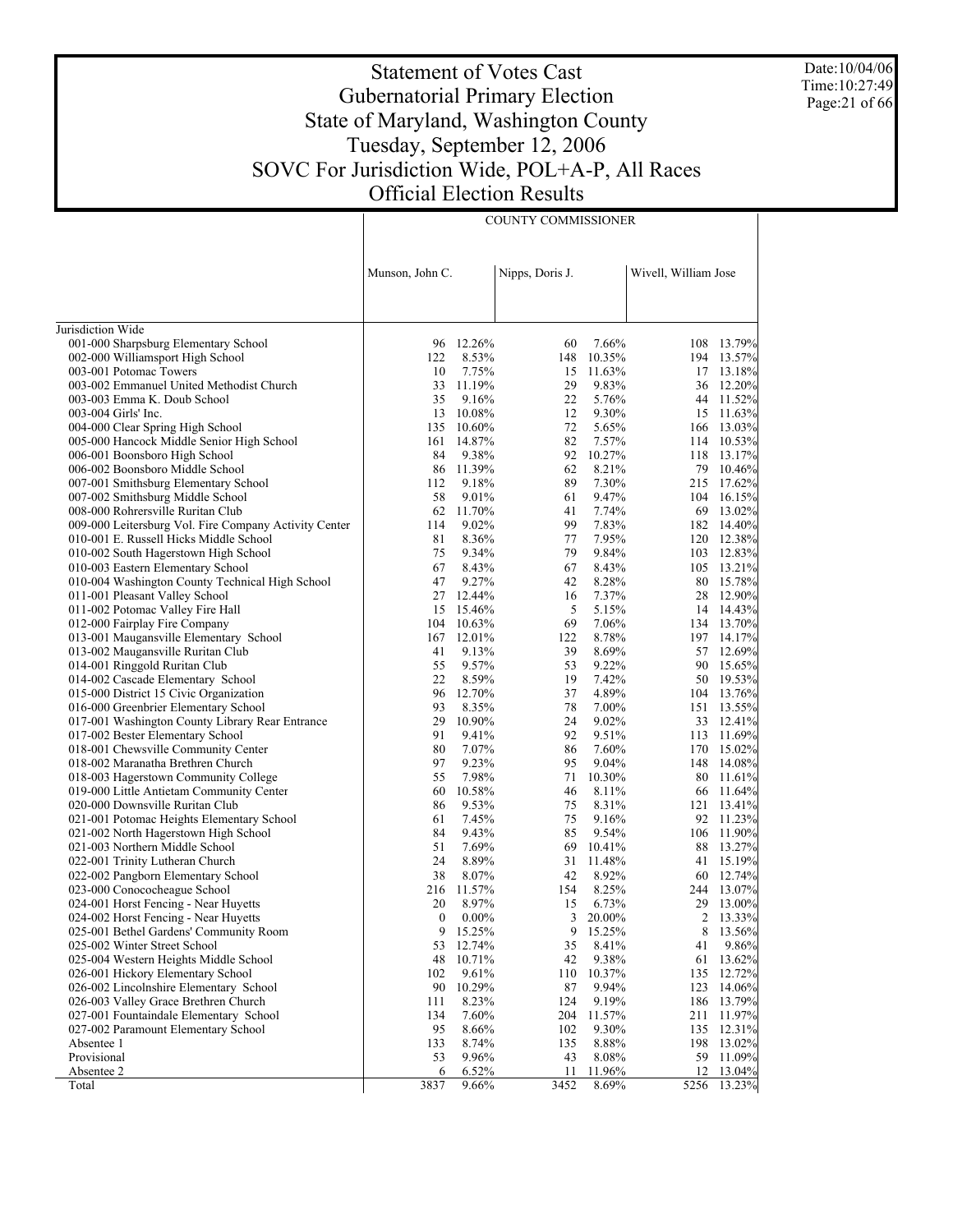Date:10/04/06 Time:10:27:49 Page:22 of 66

# Statement of Votes Cast Gubernatorial Primary Election State of Maryland, Washington County Tuesday, September 12, 2006 SOVC For Jurisdiction Wide, POL+A-P, All Races Official Election Results

JUDGE CIRCUIT COURT 04

|                                                                               | Reg. Voters      | <b>Times Counted</b> | <b>Total Votes</b> | Long, M. Kenneth Jr.       |
|-------------------------------------------------------------------------------|------------------|----------------------|--------------------|----------------------------|
|                                                                               |                  |                      |                    |                            |
| Jurisdiction Wide                                                             |                  |                      |                    |                            |
| 001-000 Sharpsburg Elementary School                                          | 896              | 234                  | 145                | 145 100.00%                |
| 002-000 Williamsport High School                                              | 1296             | 377                  | 240                | 240 100.00%                |
| 003-001 Potomac Towers                                                        | 188              | 32                   | 17                 | 17 100.00%                 |
| 003-002 Emmanuel United Methodist Church                                      | 372              | 77<br>95             | 46                 | 46 100.00%                 |
| 003-003 Emma K. Doub School                                                   | 532<br>282       | 36                   | 70<br>27           | 70 100.00%                 |
| 003-004 Girls' Inc.                                                           | 988              | 341                  | 221                | 27 100.00%<br>221 100.00%  |
| 004-000 Clear Spring High School<br>005-000 Hancock Middle Senior High School | 1173             | 307                  | 188                | 188 100.00%                |
| 006-001 Boonsboro High School                                                 | 864              | 232                  | 159                | 159 100.00%                |
| 006-002 Boonsboro Middle School                                               | 802              | 208                  | 138                | 138 100.00%                |
| 007-001 Smithsburg Elementary School                                          | 1074             | 302                  | 188                | 188 100.00%                |
| 007-002 Smithsburg Middle School                                              | 722              | 162                  | 113                | 113 100.00%                |
| 008-000 Rohrersville Ruritan Club                                             | 658              | 137                  | 83                 | 83 100.00%                 |
| 009-000 Leitersburg Vol. Fire Company Activity Center                         | 939              | 319                  | 225                | 225 100.00%                |
| 010-001 E. Russell Hicks Middle School                                        | 965              | 262                  | 193                | 193 100.00%                |
| 010-002 South Hagerstown High School                                          | 822              | 201                  | 138                | 138 100.00%                |
| 010-003 Eastern Elementary School                                             | 687              | 203                  | 132                | 132 100.00%                |
| 010-004 Washington County Technical High School                               | 327              | 121                  | 74                 | 74 100.00%                 |
| 011-001 Pleasant Valley School                                                | 331              | 66                   | 48                 | 48 100.00%                 |
| 011-002 Potomac Valley Fire Hall                                              | 144              | 31                   | 17                 | 17 100.00%                 |
| 012-000 Fairplay Fire Company                                                 | 813              | 254                  | 185                | 185 100.00%                |
| 013-001 Maugansville Elementary School                                        | 1208             | 354                  | 238                | 238 100.00%                |
| 013-002 Maugansville Ruritan Club                                             | 373              | 107                  | 74                 | 74 100.00%                 |
| 014-001 Ringgold Ruritan Club                                                 | 414              | 138                  | 102                | 102 100.00%                |
| 014-002 Cascade Elementary School                                             | 396              | 66                   | 51                 | 51 100.00%                 |
| 015-000 District 15 Civic Organization                                        | 630              | 205                  | 140                | 140 100.00%                |
| 016-000 Greenbrier Elementary School                                          | 1183             | 297                  | 212                | 212 100.00%                |
| 017-001 Washington County Library Rear Entrance                               | 423              | 67                   | 43                 | 43 100.00%                 |
| 017-002 Bester Elementary School                                              | 1030             | 250                  | 153                | 153 100.00%                |
| 018-001 Chewsville Community Center                                           | 969              | 292                  | 194                | 194 100.00%                |
| 018-002 Maranatha Brethren Church                                             | 997              | 289                  | 187                | 187 100.00%                |
| 018-003 Hagerstown Community College                                          | 1066             | 179                  | 130                | 130 100.00%                |
| 019-000 Little Antietam Community Center                                      | 681              | 165                  | 107                | 107 100.00%                |
| 020-000 Downsville Ruritan Club<br>021-001 Potomac Heights Elementary School  | 675<br>674       | 252<br>221           | 154<br>144         | 154 100.00%<br>144 100.00% |
| 021-002 North Hagerstown High School                                          | 806              | 228                  | 160                | 160 100.00%                |
| 021-003 Northern Middle School                                                | 521              | 180                  | 131                | 131 100.00%                |
| 022-001 Trinity Lutheran Church                                               | 475              | 72                   | 51                 | 51 100.00%                 |
| 022-002 Pangborn Elementary School                                            | 427              | 119                  | 87                 | 87 100.00%                 |
| 023-000 Conococheague School                                                  | 1596             | 490                  | 325                | 325 100.00%                |
| 024-001 Horst Fencing - Near Huyetts                                          | 240              | 55                   | 37                 | 37 100.00%                 |
| 024-002 Horst Fencing - Near Huyetts                                          | 13               | 3                    | $\overline{2}$     | 2 100.00%                  |
| 025-001 Bethel Gardens' Community Room                                        | 134              | 19                   | 12                 | 12 100.00%                 |
| 025-002 Winter Street School                                                  | 562              | 109                  | $77 \,$            | 77 100.00%                 |
| 025-004 Western Heights Middle School                                         | 528              | 114                  | $70\,$             | 70 100.00%                 |
| 026-001 Hickory Elementary School                                             | 1103             | 276                  | 187                | 187 100.00%                |
| 026-002 Lincolnshire Elementary School                                        | 842              | 217                  | 162                | 162 100.00%                |
| 026-003 Valley Grace Brethren Church                                          | 1113             | 336                  | 250                | 250 100.00%                |
| 027-001 Fountaindale Elementary School                                        | 1294             | 469                  | 350                | 350 100.00%                |
| 027-002 Paramount Elementary School                                           | 991              | 276                  | 202                | 202 100.00%                |
| Absentee 1                                                                    | $\boldsymbol{0}$ | 414                  | 328                | 328 100.00%                |
| Provisional                                                                   | $\boldsymbol{0}$ | 138                  | 111                | 111 100.00%                |
| Absentee 2                                                                    | $\boldsymbol{0}$ | 22                   | 18                 | 18 100.00%                 |
| Total                                                                         | 36239            | 10416                | 7136               | 7136 100.00%               |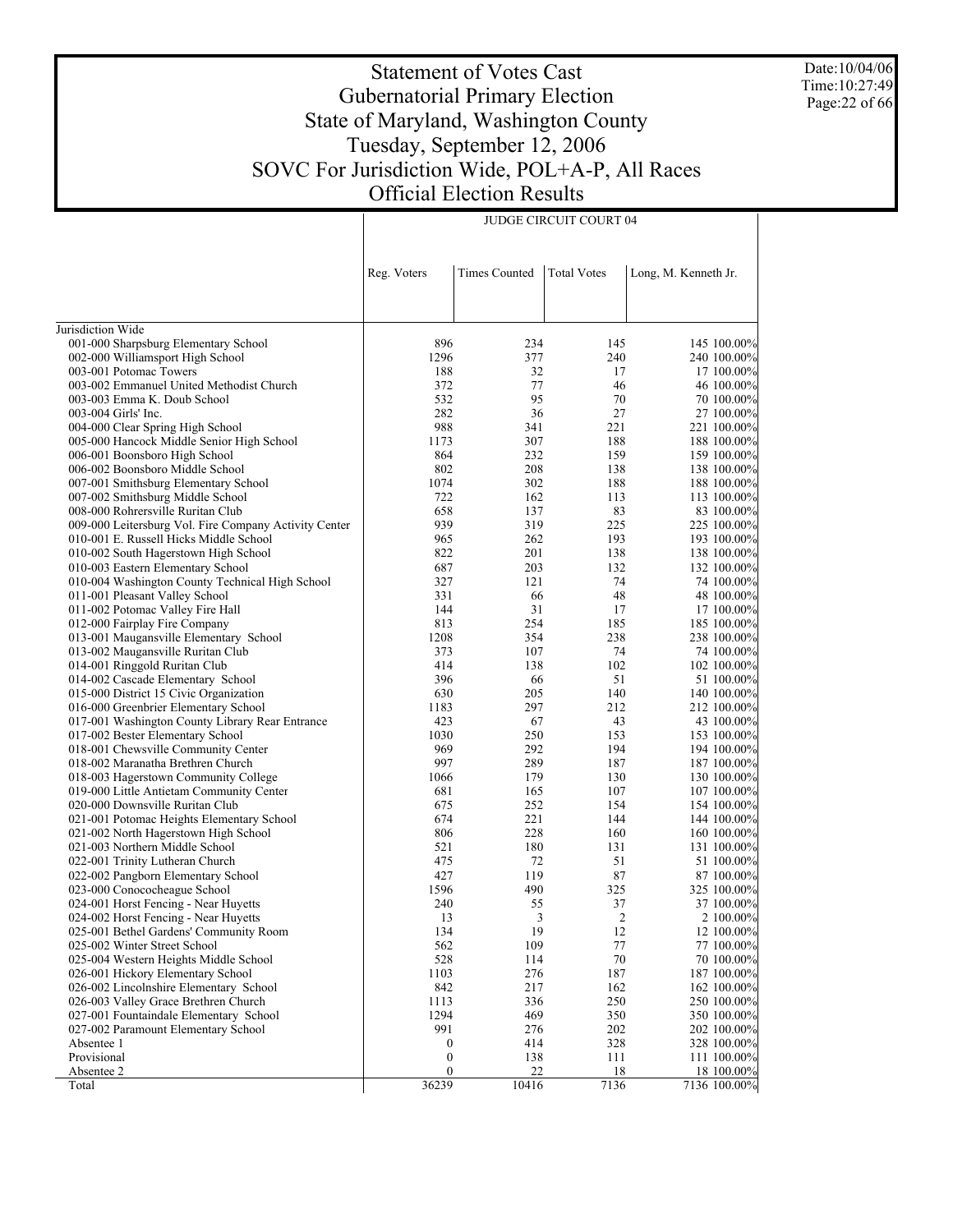Statement of Votes Cast Gubernatorial Primary Election State of Maryland, Washington County Tuesday, September 12, 2006 SOVC For Jurisdiction Wide, POL+A-P, All Races Official Election Results

STATE'S ATTORNEY

| Date:10/04/06    |
|------------------|
| Time: 10:27:49   |
| Page: $23$ of 66 |

|                                                       | Reg. Voters      | <b>Times Counted</b> | <b>Total Votes</b> | Bannon, Gregory Curt |             | Lynn, Gordon A. |           |
|-------------------------------------------------------|------------------|----------------------|--------------------|----------------------|-------------|-----------------|-----------|
|                                                       |                  |                      |                    |                      |             |                 |           |
| Jurisdiction Wide                                     |                  |                      |                    |                      |             |                 |           |
| 001-000 Sharpsburg Elementary School                  | 896              | 234                  | 206                | 80                   | 38.83%      | 26              | 12.62%    |
| 002-000 Williamsport High School                      | 1296             | 377                  | 348                |                      | 155 44.54%  | 83              | 23.85%    |
| 003-001 Potomac Towers                                | 188              | 32                   | 31                 |                      | 11 35.48%   | 9               | 29.03%    |
| 003-002 Emmanuel United Methodist Church              | 372              | 77                   | 70                 | 20                   | 28.57%      | 18              | 25.71%    |
| 003-003 Emma K. Doub School                           | 532              | 95                   | 85                 |                      | 24 28.24%   | 21              | 24.71%    |
| 003-004 Girls' Inc.                                   | 282              | 36                   | 34                 |                      | 16 47.06%   | 10              | 29.41%    |
| 004-000 Clear Spring High School                      | 988              | 341                  | 314                |                      | 93 29.62%   | 109             | 34.71%    |
| 005-000 Hancock Middle Senior High School             | 1173             | 307                  | 271                | 71                   | 26.20%      | 87              | 32.10%    |
| 006-001 Boonsboro High School                         | 864              | 232                  | 211                | 80                   | 37.91%      | 52              | 24.64%    |
| 006-002 Boonsboro Middle School                       | 802              | 208                  | 194                | 99                   | 51.03%      | 49              | 25.26%    |
| 007-001 Smithsburg Elementary School                  | 1074             | 302                  | 271                | 98                   | 36.16%      | 79              | 29.15%    |
| 007-002 Smithsburg Middle School                      | 722              | 162                  | 152                | 54                   | 35.53%      | 36              | 23.68%    |
| 008-000 Rohrersville Ruritan Club                     | 658              | 137                  | 118                |                      | 54 45.76%   | 21              | 17.80%    |
| 009-000 Leitersburg Vol. Fire Company Activity Center | 939              | 319                  | 284                |                      | 66 23.24%   | 90              | 31.69%    |
| 010-001 E. Russell Hicks Middle School                | 965              | 262                  | 250                | 77                   | 30.80%      | 82              | 32.80%    |
| 010-002 South Hagerstown High School                  | 822              | 201                  | 192                | 60                   | 31.25%      | 60              | 31.25%    |
| 010-003 Eastern Elementary School                     | 687              | 203                  | 185                | 82                   | 44.32%      | 55              | 29.73%    |
| 010-004 Washington County Technical High School       | 327              | 121                  | 114                | 23                   | 20.18%      |                 | 38 33.33% |
| 011-001 Pleasant Valley School                        | 331              | 66                   | 53                 | 23                   | 43.40%      | 7               | 13.21%    |
| 011-002 Potomac Valley Fire Hall                      | 144              | 31                   | 22                 | 5                    | 22.73%      | 3               | 13.64%    |
| 012-000 Fairplay Fire Company                         | 813              | 254                  | 236                | 93                   | 39.41%      | 60              | 25.42%    |
| 013-001 Maugansville Elementary School                | 1208             | 354                  | 323                | 117                  | 36.22%      | 103             | 31.89%    |
| 013-002 Maugansville Ruritan Club                     | 373              | 107                  | 99                 |                      | 39 39.39%   | 26              | 26.26%    |
| 014-001 Ringgold Ruritan Club                         | 414              | 138                  | 125                | 28                   | 22.40%      | 31              | 24.80%    |
| 014-002 Cascade Elementary School                     | 396              | 66                   | 61                 | 17                   | 27.87%      | 11              | 18.03%    |
| 015-000 District 15 Civic Organization                | 630              | 205                  | 180                | 60                   | 33.33%      | 54              | 30.00%    |
| 016-000 Greenbrier Elementary School                  | 1183             | 297                  | 267                | 79                   | 29.59%      |                 | 51 19.10% |
| 017-001 Washington County Library Rear Entrance       | 423              | 67                   | 62                 | 22                   | 35.48%      | 17              | 27.42%    |
| 017-002 Bester Elementary School                      | 1030             | 250                  | 231                | 75                   | 32.47%      | 68              | 29.44%    |
| 018-001 Chewsville Community Center                   | 969              | 292                  | 263                | 76                   | 28.90%      | 85              | 32.32%    |
| 018-002 Maranatha Brethren Church                     | 997              | 289                  | 270                | 91                   | 33.70%      | 100             | 37.04%    |
| 018-003 Hagerstown Community College                  | 1066             | 179                  | 167                | 54                   | 32.34%      | 68              | 40.72%    |
| 019-000 Little Antietam Community Center              | 681              | 165                  | 149                | 54                   | 36.24%      | 30              | 20.13%    |
| 020-000 Downsville Ruritan Club                       | 675              | 252                  | 227                | 90                   | 39.65%      | 59              | 25.99%    |
| 021-001 Potomac Heights Elementary School             | 674              | 221                  | 207                | 62                   | 29.95%      | 63              | 30.43%    |
| 021-002 North Hagerstown High School                  | 806              | 228                  | 222                | 58                   | 26.13%      | 72              | 32.43%    |
| 021-003 Northern Middle School                        | 521              | 180                  | 162                |                      | 41 25.31%   | 38              | 23.46%    |
| 022-001 Trinity Lutheran Church                       | 475              | 72                   | 65                 |                      | 21 32.31%   | 17              | 26.15%    |
| 022-002 Pangborn Elementary School                    | 427              | 119                  | 115                |                      | 29 25.22%   | 41              | 35.65%    |
| 023-000 Conococheague School                          | 1596             | 490                  | 447                | 137                  | 30.65%      | 138             | 30.87%    |
| 024-001 Horst Fencing - Near Huyetts                  | 240              | 55                   | 50                 |                      | 19 38.00%   |                 | 19 38.00% |
| 024-002 Horst Fencing - Near Huyetts                  | 13               | 3                    | 3                  | 1                    | 33.33%      | 2               | 66.67%    |
| 025-001 Bethel Gardens' Community Room                | 134              | 19                   | 15                 | 6                    | 40.00%      | 5               | 33.33%    |
| 025-002 Winter Street School                          | 562              | 109                  | 103                |                      | 42 40.78%   |                 | 32 31.07% |
| 025-004 Western Heights Middle School                 | 528              | 114                  | 108                |                      | 40 37.04%   | 30              | 27.78%    |
| 026-001 Hickory Elementary School                     | 1103             | 276                  | 256                |                      | 85 33.20%   | 80              | 31.25%    |
| 026-002 Lincolnshire Elementary School                | 842              | 217                  | 206                | 62                   | 30.10%      | 71              | 34.47%    |
| 026-003 Valley Grace Brethren Church                  | 1113             | 336                  | 308                | 91                   | 29.55%      | 103             | 33.44%    |
| 027-001 Fountaindale Elementary School                | 1294             | 469                  | 446                | 92                   | 20.63%      | 165             | 37.00%    |
| 027-002 Paramount Elementary School                   | 991              | 276                  | 258                | 75                   | 29.07%      | 100             | 38.76%    |
| Absentee 1                                            | $\boldsymbol{0}$ | 414                  | 367                | 112                  | 30.52%      | 96              | 26.16%    |
| Provisional                                           | $\boldsymbol{0}$ | 138                  | 123                |                      | 40 32.52%   |                 | 40 32.52% |
| Absentee 2                                            | $\boldsymbol{0}$ | 22                   | 20                 |                      | 5 25.00%    | 3               | 15.00%    |
| Total                                                 | 36239            | 10416                | 9546               |                      | 3104 32.52% | 2813            | 29.47%    |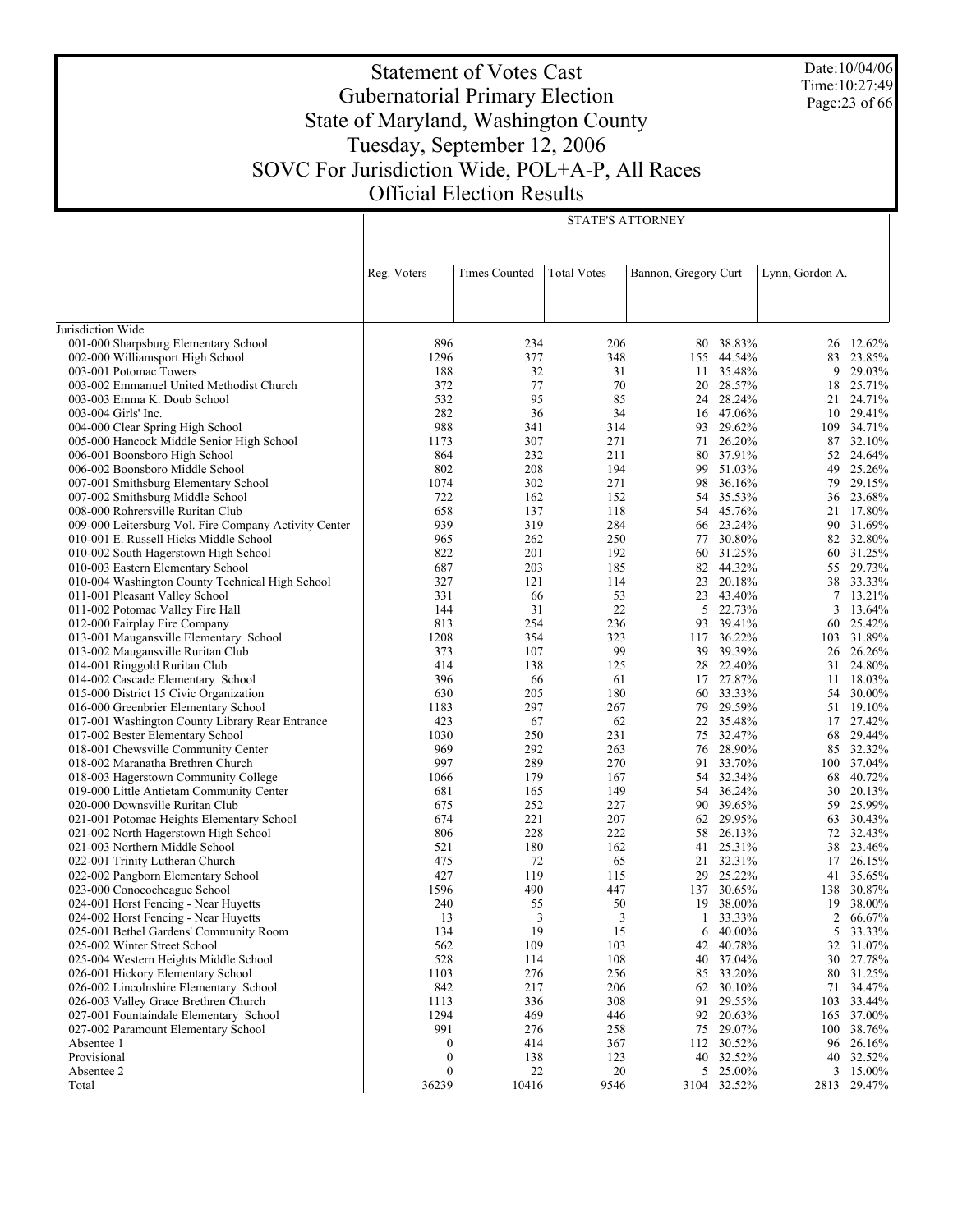Date:10/04/06 Time:10:27:49 Page:24 of 66

#### Statement of Votes Cast Gubernatorial Primary Election State of Maryland, Washington County Tuesday, September 12, 2006 SOVC For Jurisdiction Wide, POL+A-P, All Races Official Election Results STATE'S ATTORNEY

|                                                                              | <b>STATE'S ATTORNEY</b> |                  | <b>CLERK CIRCUIT COURT</b> |                      |                    |                     |                           |
|------------------------------------------------------------------------------|-------------------------|------------------|----------------------------|----------------------|--------------------|---------------------|---------------------------|
|                                                                              |                         |                  |                            |                      |                    |                     |                           |
|                                                                              |                         |                  |                            |                      |                    |                     |                           |
|                                                                              |                         |                  |                            |                      |                    |                     |                           |
|                                                                              | Strong, Charles Prat    |                  | Reg. Voters                | <b>Times Counted</b> | <b>Total Votes</b> | Pletcher, Ernest E. |                           |
|                                                                              |                         |                  |                            |                      |                    |                     |                           |
|                                                                              |                         |                  |                            |                      |                    |                     |                           |
| Jurisdiction Wide                                                            |                         |                  |                            |                      |                    |                     |                           |
| 001-000 Sharpsburg Elementary School                                         |                         | 100 48.54%       | 896                        | 234                  | 152                |                     | 152 100.00%               |
| 002-000 Williamsport High School                                             | 110                     | 31.61%           | 1296                       | 377                  | 252                |                     | 252 100.00%               |
| 003-001 Potomac Towers                                                       | 11                      | 35.48%           | 188                        | 32                   | 21                 |                     | 21 100.00%                |
| 003-002 Emmanuel United Methodist Church                                     | 32                      | 45.71%           | 372                        | 77                   | 49                 |                     | 49 100,00%                |
| 003-003 Emma K. Doub School                                                  | 40                      | 47.06%           | 532                        | 95                   | 68                 |                     | 68 100.00%                |
| 003-004 Girls' Inc.                                                          | 8                       | 23.53%           | 282                        | 36                   | 26                 |                     | 26 100.00%                |
| 004-000 Clear Spring High School                                             | 112                     | 35.67%           | 988                        | 341                  | 219                |                     | 219 100.00%               |
| 005-000 Hancock Middle Senior High School                                    | 113                     | 41.70%           | 1173                       | 307                  | 171                |                     | 171 100.00%               |
| 006-001 Boonsboro High School                                                | 79                      | 37.44%           | 864                        | 232                  | 155                |                     | 155 100.00%               |
| 006-002 Boonsboro Middle School                                              | 46                      | 23.71%           | 802                        | 208                  | 156                |                     | 156 100.00%               |
| 007-001 Smithsburg Elementary School                                         | 94                      | 34.69%           | 1074                       | 302                  | 188                |                     | 188 100.00%               |
| 007-002 Smithsburg Middle School                                             | 62                      | 40.79%           | 722                        | 162                  | 124                |                     | 124 100.00%               |
| 008-000 Rohrersville Ruritan Club                                            | 43                      | 36.44%           | 658                        | 137                  | 93                 |                     | 93 100.00%                |
| 009-000 Leitersburg Vol. Fire Company Activity Center                        | 128                     | 45.07%           | 939                        | 319                  | 206                |                     | 206 100.00%               |
| 010-001 E. Russell Hicks Middle School                                       | 91                      | 36.40%           | 965                        | 262                  | 182                |                     | 182 100.00%               |
| 010-002 South Hagerstown High School                                         | 72                      | 37.50%           | 822                        | 201                  | 145                |                     | 145 100.00%               |
| 010-003 Eastern Elementary School                                            | 48                      | 25.95%           | 687                        | 203                  | 147                |                     | 147 100.00%               |
| 010-004 Washington County Technical High School                              | 53                      | 46.49%           | 327                        | 121                  | 73                 |                     | 73 100.00%                |
| 011-001 Pleasant Valley School                                               | 23                      | 43.40%           | 331                        | 66                   | 50                 |                     | 50 100.00%                |
| 011-002 Potomac Valley Fire Hall                                             | 14                      | 63.64%           | 144                        | 31                   | 17                 |                     | 17 100.00%                |
| 012-000 Fairplay Fire Company                                                | 83<br>103               | 35.17%<br>31.89% | 813                        | 254<br>354           | 183<br>234         |                     | 183 100.00%               |
| 013-001 Maugansville Elementary School<br>013-002 Maugansville Ruritan Club  | 34                      | 34.34%           | 1208<br>373                | 107                  | 67                 |                     | 234 100.00%<br>67 100.00% |
| 014-001 Ringgold Ruritan Club                                                | 66                      | 52.80%           | 414                        | 138                  | 95                 |                     | 95 100.00%                |
| 014-002 Cascade Elementary School                                            | 33                      | 54.10%           | 396                        | 66                   | 49                 |                     | 49 100.00%                |
| 015-000 District 15 Civic Organization                                       | 66                      | 36.67%           | 630                        | 205                  | 130                |                     | 130 100.00%               |
| 016-000 Greenbrier Elementary School                                         | 137                     | 51.31%           | 1183                       | 297                  | 204                |                     | 204 100.00%               |
| 017-001 Washington County Library Rear Entrance                              | 23                      | 37.10%           | 423                        | 67                   | 44                 |                     | 44 100.00%                |
| 017-002 Bester Elementary School                                             | 88                      | 38.10%           | 1030                       | 250                  | 166                |                     | 166 100.00%               |
| 018-001 Chewsville Community Center                                          | 102                     | 38.78%           | 969                        | 292                  | 179                |                     | 179 100.00%               |
| 018-002 Maranatha Brethren Church                                            | 79                      | 29.26%           | 997                        | 289                  | 181                |                     | 181 100.00%               |
| 018-003 Hagerstown Community College                                         | 45                      | 26.95%           | 1066                       | 179                  | 127                |                     | 127 100.00%               |
| 019-000 Little Antietam Community Center                                     | 65                      | 43.62%           | 681                        | 165                  | 119                |                     | 119 100.00%               |
| 020-000 Downsville Ruritan Club                                              | 78                      | 34.36%           | 675                        | 252                  | 149                |                     | 149 100.00%               |
| 021-001 Potomac Heights Elementary School                                    | 82                      | 39.61%           | 674                        | 221                  | 138                |                     | 138 100.00%               |
| 021-002 North Hagerstown High School                                         | 92                      | 41.44%           | 806                        | 228                  | 153                |                     | 153 100.00%               |
| 021-003 Northern Middle School                                               | 83                      | 51.23%           | 521                        | 180                  | 104                |                     | 104 100.00%               |
| 022-001 Trinity Lutheran Church                                              | 27                      | 41.54%           | 475                        | 72                   | 51                 |                     | 51 100.00%                |
| 022-002 Pangborn Elementary School                                           | 45                      | 39.13%           | 427                        | 119                  | 81                 |                     | 81 100.00%                |
| 023-000 Conococheague School                                                 | 172<br>12               | 38.48%           | 1596                       | 490                  | 319<br>40          |                     | 319 100.00%               |
| 024-001 Horst Fencing - Near Huyetts<br>024-002 Horst Fencing - Near Huyetts | $\boldsymbol{0}$        | 24.00%<br>0.00%  | 240<br>13                  | 55<br>3              | $\boldsymbol{2}$   |                     | 40 100.00%<br>2 100.00%   |
| 025-001 Bethel Gardens' Community Room                                       | $\overline{4}$          | 26.67%           | 134                        | 19                   | 11                 |                     | 11 100.00%                |
| 025-002 Winter Street School                                                 | 29                      | 28.16%           | 562                        | 109                  | 77                 |                     | 77 100.00%                |
| 025-004 Western Heights Middle School                                        | 38                      | 35.19%           | 528                        | 114                  | 75                 |                     | 75 100.00%                |
| 026-001 Hickory Elementary School                                            | 91                      | 35.55%           | 1103                       | 276                  | 206                |                     | 206 100.00%               |
| 026-002 Lincolnshire Elementary School                                       | 73                      | 35.44%           | 842                        | 217                  | 172                |                     | 172 100.00%               |
| 026-003 Valley Grace Brethren Church                                         | 114                     | 37.01%           | 1113                       | 336                  | 248                |                     | 248 100.00%               |
| 027-001 Fountaindale Elementary School                                       | 189                     | 42.38%           | 1294                       | 469                  | 303                |                     | 303 100.00%               |
| 027-002 Paramount Elementary School                                          | 83                      | 32.17%           | 991                        | 276                  | 197                |                     | 197 100.00%               |
| Absentee 1                                                                   | 159                     | 43.32%           | $\boldsymbol{0}$           | 414                  | 258                |                     | 258 100.00%               |
| Provisional                                                                  | 43                      | 34.96%           | $\boldsymbol{0}$           | 138                  | 98                 |                     | 98 100.00%                |
| Absentee 2                                                                   | 12                      | 60.00%           | 0                          | 22                   | 14                 |                     | 14 100.00%                |
| Total                                                                        | 3629                    | 38.02%           | 36239                      | 10416                | 6968               |                     | 6968 100.00%              |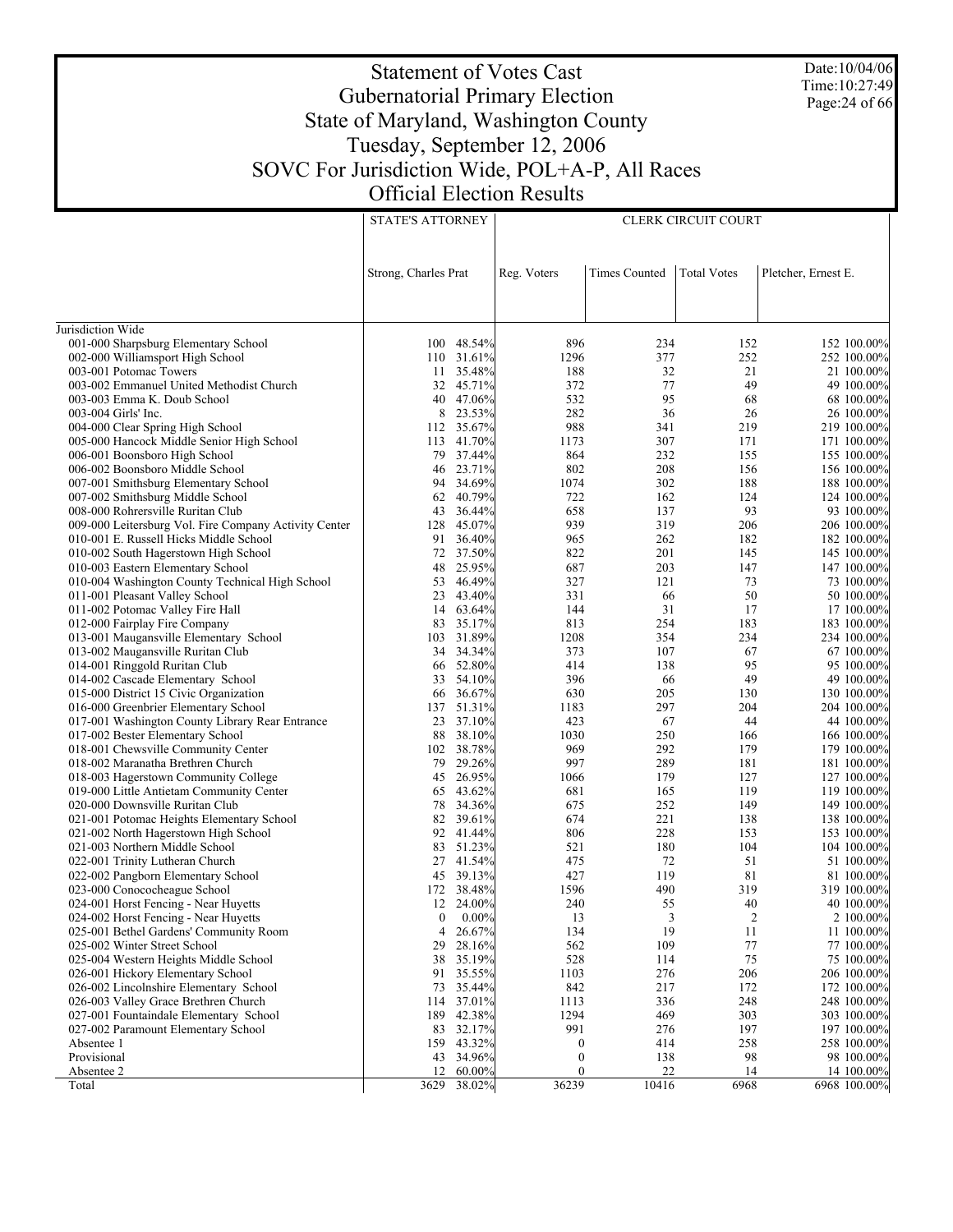Date:10/04/06 Time:10:27:49 Page:25 of 66

# Statement of Votes Cast Gubernatorial Primary Election State of Maryland, Washington County Tuesday, September 12, 2006 SOVC For Jurisdiction Wide, POL+A-P, All Races Official Election Results

REGISTER OF WILLS

|                                                                                         | Reg. Voters               | <b>Times Counted</b> | <b>Total Votes</b> | Miller, Kevin M.           |
|-----------------------------------------------------------------------------------------|---------------------------|----------------------|--------------------|----------------------------|
|                                                                                         |                           |                      |                    |                            |
| Jurisdiction Wide                                                                       |                           |                      |                    |                            |
| 001-000 Sharpsburg Elementary School                                                    | 896                       | 234                  | 155                | 155 100.00%                |
| 002-000 Williamsport High School                                                        | 1296                      | 377                  | 243                | 243 100.00%                |
| 003-001 Potomac Towers                                                                  | 188                       | 32                   | 22                 | 22 100.00%                 |
| 003-002 Emmanuel United Methodist Church                                                | 372                       | 77                   | 49                 | 49 100.00%                 |
| 003-003 Emma K. Doub School                                                             | 532                       | 95                   | 68                 | 68 100.00%                 |
| 003-004 Girls' Inc.                                                                     | 282                       | 36                   | 27                 | 27 100.00%                 |
| 004-000 Clear Spring High School                                                        | 988                       | 341                  | 217                | 217 100.00%                |
| 005-000 Hancock Middle Senior High School                                               | 1173                      | 307                  | 177                | 177 100.00%                |
| 006-001 Boonsboro High School                                                           | 864                       | 232                  | 152                | 152 100.00%                |
| 006-002 Boonsboro Middle School                                                         | 802                       | 208                  | 155                | 155 100.00%                |
| 007-001 Smithsburg Elementary School                                                    | 1074                      | 302                  | 189                | 189 100.00%                |
| 007-002 Smithsburg Middle School                                                        | 722                       | 162                  | 122                | 122 100.00%                |
| 008-000 Rohrersville Ruritan Club                                                       | 658                       | 137                  | 90                 | 90 100.00%                 |
| 009-000 Leitersburg Vol. Fire Company Activity Center                                   | 939                       | 319                  | 209                | 209 100.00%                |
| 010-001 E. Russell Hicks Middle School                                                  | 965                       | 262                  | 179                | 179 100.00%                |
| 010-002 South Hagerstown High School                                                    | 822                       | 201                  | 143                | 143 100.00%                |
| 010-003 Eastern Elementary School                                                       | 687                       | 203                  | 148                | 148 100.00%                |
| 010-004 Washington County Technical High School                                         | 327                       | 121                  | 73                 | 73 100.00%                 |
| 011-001 Pleasant Valley School                                                          | 331                       | 66                   | 49                 | 49 100.00%                 |
| 011-002 Potomac Valley Fire Hall                                                        | 144                       | 31                   | 16                 | 16 100.00%                 |
| 012-000 Fairplay Fire Company                                                           | 813                       | 254                  | 183                | 183 100.00%                |
| 013-001 Maugansville Elementary School                                                  | 1208                      | 354                  | 229                | 229 100.00%                |
| 013-002 Maugansville Ruritan Club                                                       | 373                       | 107                  | 67                 | 67 100.00%                 |
| 014-001 Ringgold Ruritan Club<br>014-002 Cascade Elementary School                      | 414<br>396                | 138                  | 93<br>49           | 93 100.00%                 |
|                                                                                         |                           | 66                   |                    | 49 100.00%                 |
| 015-000 District 15 Civic Organization                                                  | 630<br>1183               | 205<br>297           | 126<br>205         | 126 100.00%                |
| 016-000 Greenbrier Elementary School<br>017-001 Washington County Library Rear Entrance | 423                       | 67                   | 44                 | 205 100.00%<br>44 100.00%  |
| 017-002 Bester Elementary School                                                        | 1030                      | 250                  | 167                | 167 100.00%                |
| 018-001 Chewsville Community Center                                                     | 969                       | 292                  | 182                | 182 100.00%                |
| 018-002 Maranatha Brethren Church                                                       | 997                       | 289                  | 186                | 186 100.00%                |
| 018-003 Hagerstown Community College                                                    | 1066                      | 179                  | 123                | 123 100.00%                |
| 019-000 Little Antietam Community Center                                                | 681                       | 165                  | 114                | 114 100.00%                |
| 020-000 Downsville Ruritan Club                                                         | 675                       | 252                  | 146                | 146 100.00%                |
| 021-001 Potomac Heights Elementary School                                               | 674                       | 221                  | 133                | 133 100.00%                |
| 021-002 North Hagerstown High School                                                    | 806                       | 228                  | 155                | 155 100.00%                |
| 021-003 Northern Middle School                                                          | 521                       | 180                  | 108                | 108 100.00%                |
| 022-001 Trinity Lutheran Church                                                         | 475                       | 72                   | 49                 | 49 100.00%                 |
| 022-002 Pangborn Elementary School                                                      | 427                       | 119                  | 80                 | 80 100.00%                 |
| 023-000 Conococheague School                                                            | 1596                      | 490                  | 321                | 321 100.00%                |
| 024-001 Horst Fencing - Near Huyetts                                                    | 240                       | 55                   | 41                 | 41 100.00%                 |
| 024-002 Horst Fencing - Near Huyetts                                                    | 13                        | 3                    | 1                  | 1 100.00%                  |
| 025-001 Bethel Gardens' Community Room                                                  | 134                       | 19                   | 11                 | 11 100.00%                 |
| 025-002 Winter Street School                                                            | 562                       | 109                  | 79                 | 79 100.00%                 |
| 025-004 Western Heights Middle School                                                   | 528                       | 114                  | 74                 | 74 100.00%                 |
| 026-001 Hickory Elementary School                                                       | 1103                      | 276                  | 202                | 202 100.00%                |
| 026-002 Lincolnshire Elementary School                                                  | 842                       | 217                  | 174                | 174 100.00%                |
| 026-003 Valley Grace Brethren Church                                                    | 1113                      | 336                  | 246                | 246 100.00%                |
| 027-001 Fountaindale Elementary School                                                  | 1294                      | 469                  | 303                | 303 100.00%                |
| 027-002 Paramount Elementary School                                                     | 991                       | 276                  | 200                | 200 100.00%                |
| Absentee 1                                                                              | $\boldsymbol{0}$          | 414                  | 266                | 266 100.00%                |
| Provisional                                                                             | $\boldsymbol{0}$          | 138                  | 97                 | 97 100.00%                 |
| Absentee 2                                                                              | $\boldsymbol{0}$<br>36239 | 22<br>10416          | 12<br>6949         | 12 100.00%<br>6949 100.00% |
| Total                                                                                   |                           |                      |                    |                            |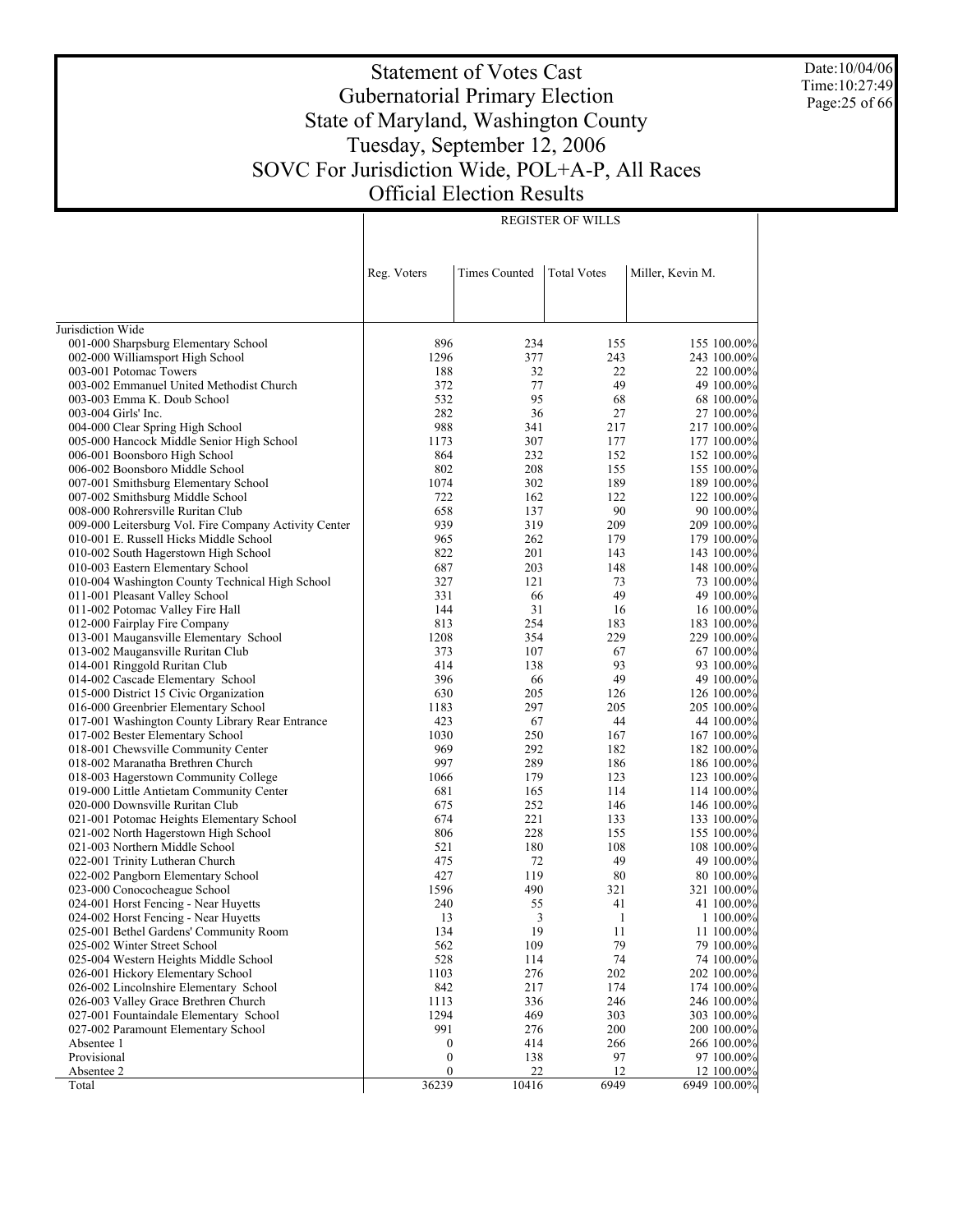Date:10/04/06 Time:10:27:50 Page:26 of 66

# Statement of Votes Cast Gubernatorial Primary Election State of Maryland, Washington County Tuesday, September 12, 2006 SOVC For Jurisdiction Wide, POL+A-P, All Races Official Election Results

JUDGE ORPHANS COURT

|                                                                         | Reg. Voters      | <b>Times Counted</b> | <b>Total Votes</b> | Bastian, Gloria A. |                     |
|-------------------------------------------------------------------------|------------------|----------------------|--------------------|--------------------|---------------------|
|                                                                         |                  |                      |                    |                    |                     |
|                                                                         |                  |                      |                    |                    |                     |
| Jurisdiction Wide                                                       |                  |                      |                    |                    |                     |
| 001-000 Sharpsburg Elementary School                                    | 896              | 234                  | 344                |                    | 62 18.02%           |
| 002-000 Williamsport High School                                        | 1296             | 377                  | 557                |                    | 110 19.75%          |
| 003-001 Potomac Towers                                                  | 188              | 32                   | 60                 |                    | 13 21.67%           |
| 003-002 Emmanuel United Methodist Church                                | 372              | 77                   | 119                |                    | 19 15.97%           |
| 003-003 Emma K. Doub School                                             | 532              | 95                   | 145                |                    | 31 21.38%           |
| 003-004 Girls' Inc.                                                     | 282              | 36                   | 64                 | 15                 | 23.44%              |
| 004-000 Clear Spring High School                                        | 988              | 341                  | 448                |                    | 68 15.18%           |
| 005-000 Hancock Middle Senior High School                               | 1173             | 307                  | 421                | 84                 | 19.95%              |
| 006-001 Boonsboro High School                                           | 864              | 232                  | 353                |                    | 60 17.00%           |
| 006-002 Boonsboro Middle School                                         | 802              | 208                  | 352                | 65                 | 18.47%              |
| 007-001 Smithsburg Elementary School                                    | 1074             | 302                  | 438                | 87                 | 19.86%              |
| 007-002 Smithsburg Middle School                                        | 722              | 162                  | 248                |                    | 52 20.97%           |
| 008-000 Rohrersville Ruritan Club                                       | 658              | 137                  | 191                |                    | 44 23.04%           |
| 009-000 Leitersburg Vol. Fire Company Activity Center                   | 939              | 319                  | 452                | 81                 | 17.92%              |
| 010-001 E. Russell Hicks Middle School                                  | 965              | 262                  | 417                | 78                 | 18.71%              |
| 010-002 South Hagerstown High School                                    | 822              | 201                  | 341                |                    | 74 21.70%           |
| 010-003 Eastern Elementary School                                       | 687              | 203                  | 348                |                    | 80 22.99%           |
| 010-004 Washington County Technical High School                         | 327              | 121                  | 214                |                    | 44 20.56%           |
| 011-001 Pleasant Valley School                                          | 331              | 66                   | 94                 |                    | 16 17.02%           |
| 011-002 Potomac Valley Fire Hall                                        | 144              | 31                   | 47                 | 11                 | 23.40%              |
| 012-000 Fairplay Fire Company                                           | 813              | 254                  | 446                |                    | 82 18.39%           |
| 013-001 Maugansville Elementary School                                  | 1208             | 354                  | 549                |                    | 106 19.31%          |
| 013-002 Maugansville Ruritan Club                                       | 373              | 107                  | 189                |                    | 42 22.22%           |
| 014-001 Ringgold Ruritan Club                                           | 414              | 138                  | 202                | 37                 | 18.32%              |
| 014-002 Cascade Elementary School                                       | 396              | 66                   | 95                 | 16                 | 16.84%              |
| 015-000 District 15 Civic Organization                                  | 630              | 205                  | 283                | 44                 | 15.55%              |
| 016-000 Greenbrier Elementary School                                    | 1183<br>423      | 297                  | 469                |                    | 92 19.62%<br>19.49% |
| 017-001 Washington County Library Rear Entrance                         | 1030             | 67<br>250            | 118<br>409         | 23<br>76           | 18.58%              |
| 017-002 Bester Elementary School<br>018-001 Chewsville Community Center | 969              | 292                  | 409                | 76                 | 18.58%              |
| 018-002 Maranatha Brethren Church                                       | 997              | 289                  | 417                | 78                 | 18.71%              |
| 018-003 Hagerstown Community College                                    | 1066             | 179                  | 294                |                    | 64 21.77%           |
| 019-000 Little Antietam Community Center                                | 681              | 165                  | 264                | 49                 | 18.56%              |
| 020-000 Downsville Ruritan Club                                         | 675              | 252                  | 360                | 59                 | 16.39%              |
| 021-001 Potomac Heights Elementary School                               | 674              | 221                  | 328                | 59                 | 17.99%              |
| 021-002 North Hagerstown High School                                    | 806              | 228                  | 360                | 77                 | 21.39%              |
| 021-003 Northern Middle School                                          | 521              | 180                  | 256                | 37                 | 14.45%              |
| 022-001 Trinity Lutheran Church                                         | 475              | 72                   | 111                | 28                 | 25.23%              |
| 022-002 Pangborn Elementary School                                      | 427              | 119                  | 215                |                    | 50 23.26%           |
| 023-000 Conococheague School                                            | 1596             | 490                  | 726                |                    | 120 16.53%          |
| 024-001 Horst Fencing - Near Huyetts                                    | 240              | 55                   | 99                 |                    | 14 14.14%           |
| 024-002 Horst Fencing - Near Huyetts                                    | 13               | 3                    | 3                  | $\boldsymbol{0}$   | $0.00\%$            |
| 025-001 Bethel Gardens' Community Room                                  | 134              | 19                   | 27                 |                    | 5 18.52%            |
| 025-002 Winter Street School                                            | 562              | 109                  | 204                | 42                 | 20.59%              |
| 025-004 Western Heights Middle School                                   | 528              | 114                  | 210                | 41                 | 19.52%              |
| 026-001 Hickory Elementary School                                       | 1103             | 276                  | 477                | 99                 | 20.75%              |
| 026-002 Lincolnshire Elementary School                                  | 842              | 217                  | 391                |                    | 84 21.48%           |
| 026-003 Valley Grace Brethren Church                                    | 1113             | 336                  | 556                | 112                | 20.14%              |
| 027-001 Fountaindale Elementary School                                  | 1294             | 469                  | 644                | 121                | 18.79%              |
| 027-002 Paramount Elementary School                                     | 991              | 276                  | 445                | 77                 | 17.30%              |
| Absentee 1                                                              | $\bf{0}$         | 414                  | 694                | 134                | 19.31%              |
| Provisional                                                             | $\boldsymbol{0}$ | 138                  | 248                | 47                 | 18.95%              |
| Absentee 2                                                              | $\boldsymbol{0}$ | 22                   | 45                 | 10                 | 22.22%              |
| Total                                                                   | 36239            | 10416                | 16196              | 3095               | $19.11\%$           |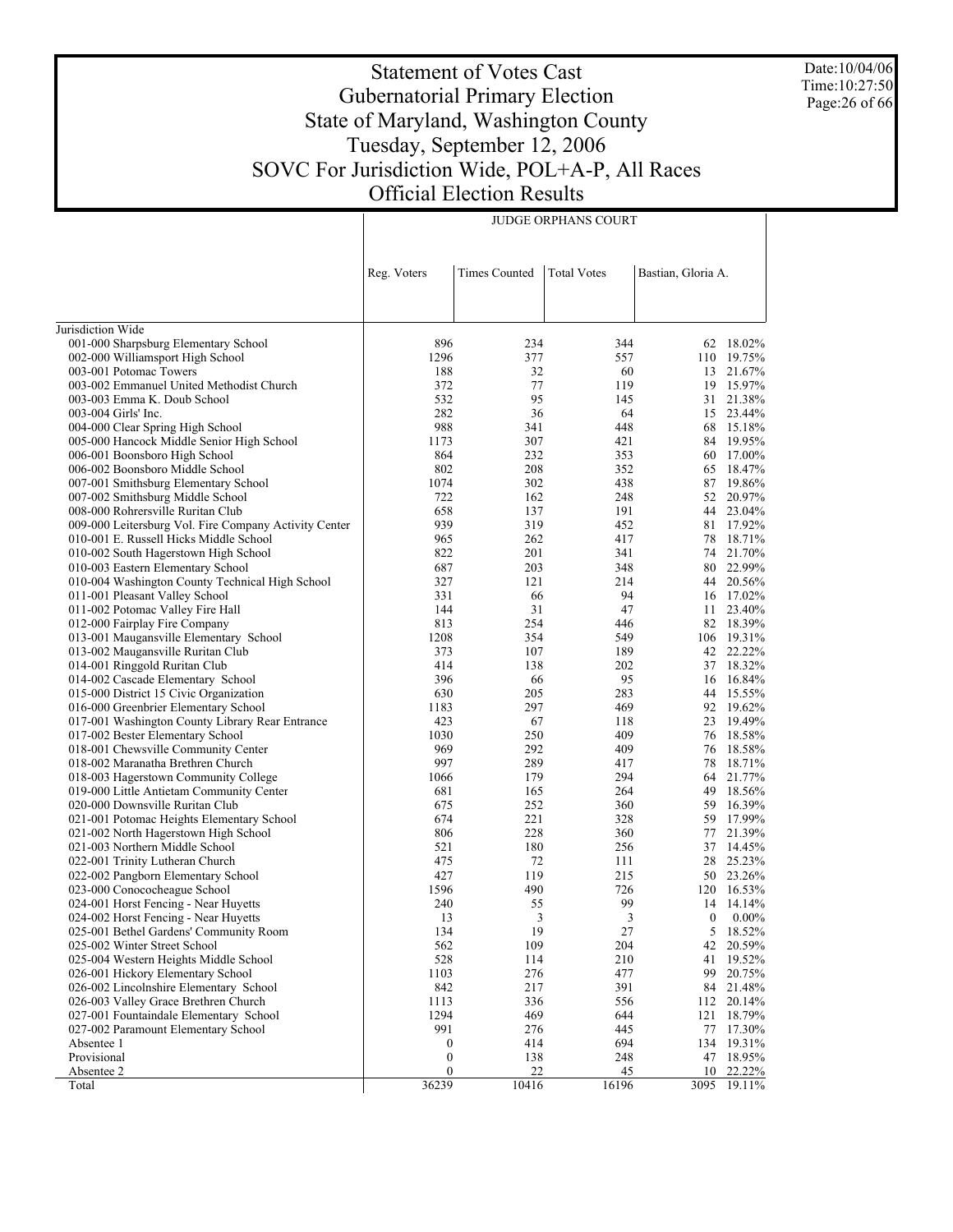Date:10/04/06 Time:10:27:50 Page:27 of 66

# Statement of Votes Cast Gubernatorial Primary Election State of Maryland, Washington County Tuesday, September 12, 2006 SOVC For Jurisdiction Wide, POL+A-P, All Races Official Election Results

JUDGE ORPHANS COURT

|                                                                    | Eichelberger, Joseph |                         | Hart, Roy Theodore J |                        | McCammon, Donald<br>Ray |                         | Shriver, John M. |                         |
|--------------------------------------------------------------------|----------------------|-------------------------|----------------------|------------------------|-------------------------|-------------------------|------------------|-------------------------|
|                                                                    |                      |                         |                      |                        |                         |                         |                  |                         |
| Jurisdiction Wide                                                  |                      |                         |                      |                        |                         |                         |                  |                         |
| 001-000 Sharpsburg Elementary School                               |                      | 140 40.70%              |                      | 35 10.17%              | 26                      | 7.56%                   |                  | 81 23.55%               |
| 002-000 Williamsport High School                                   |                      | 127 22.80%              |                      | 80 14.36%              | 66                      | 11.85%                  |                  | 174 31.24%              |
| 003-001 Potomac Towers<br>003-002 Emmanuel United Methodist Church |                      | 14 23.33%<br>27 22.69%  |                      | 12 20.00%<br>27 22.69% | 11<br>11                | 18.33%<br>9.24%         | 10               | 16.67%                  |
| 003-003 Emma K. Doub School                                        | 33                   | 22.76%                  |                      | 26 17.93%              | 9                       | 6.21%                   | 35               | 29.41%<br>46 31.72%     |
| 003-004 Girls' Inc.                                                |                      | 14 21.88%               |                      | 12 18.75%              | 6                       | 9.38%                   |                  | 17 26.56%               |
| 004-000 Clear Spring High School                                   |                      | 113 25.22%              |                      | 63 14.06%              | 83                      | 18.53%                  |                  | 121 27.01%              |
| 005-000 Hancock Middle Senior High School                          |                      | 110 26.13%              |                      | 68 16.15%              | 33                      | 7.84%                   |                  | 126 29.93%              |
| 006-001 Boonsboro High School                                      |                      | 91 25.78%               | 53                   | 15.01%                 | 37                      | 10.48%                  |                  | 112 31.73%              |
| 006-002 Boonsboro Middle School                                    |                      | 108 30.68%              |                      | 38 10.80%              |                         | 43 12.22%               |                  | 98 27.84%               |
| 007-001 Smithsburg Elementary School                               |                      | 95 21.69%               |                      | 70 15.98%              | 60                      | 13.70%                  |                  | 126 28.77%              |
| 007-002 Smithsburg Middle School                                   |                      | 56 22.58%               |                      | 38 15.32%              | 27                      | 10.89%                  |                  | 75 30.24%               |
| 008-000 Rohrersville Ruritan Club                                  |                      | 50 26.18%               |                      | 24 12.57%              | 25                      | 13.09%                  |                  | 48 25.13%               |
| 009-000 Leitersburg Vol. Fire Company Activity Center              |                      | 103 22.79%              |                      | 65 14.38%              | 63                      | 13.94%                  |                  | 140 30.97%              |
| 010-001 E. Russell Hicks Middle School                             |                      | 93 22.30%               |                      | 58 13.91%              | 56                      | 13.43%                  |                  | 132 31.65%              |
| 010-002 South Hagerstown High School                               |                      | 85 24.93%               |                      | 56 16.42%              | 27                      | 7.92%                   |                  | 99 29.03%               |
| 010-003 Eastern Elementary School                                  | 79                   | 22.70%                  |                      | 52 14.94%              | 43                      | 12.36%                  |                  | 94 27.01%               |
| 010-004 Washington County Technical High School                    | 57                   | 26.64%                  |                      | 30 14.02%              |                         | 24 11.21%               |                  | 59 27.57%               |
| 011-001 Pleasant Valley School                                     |                      | 26 27.66%               |                      | 13 13.83%              | $\tau$                  | 7.45%                   |                  | 32 34.04%               |
| 011-002 Potomac Valley Fire Hall                                   |                      | 14 29.79%               | $\overline{4}$       | 8.51%                  | 6                       | 12.77%                  |                  | 12 25.53%               |
| 012-000 Fairplay Fire Company                                      |                      | 131 29.37%              | 69                   | 15.47%                 | 47                      | 10.54%                  | 117              | 26.23%                  |
| 013-001 Maugansville Elementary School                             |                      | 124 22.59%<br>40 21.16% |                      | 97 17.67%<br>33 17.46% | 71                      | 12.93%<br>21 11.11%     |                  | 151 27.50%<br>53 28.04% |
| 013-002 Maugansville Ruritan Club<br>014-001 Ringgold Ruritan Club |                      | 54 26.73%               |                      | 39 19.31%              |                         | 24 11.88%               |                  | 48 23.76%               |
| 014-002 Cascade Elementary School                                  | 23                   | 24.21%                  | 13                   | 13.68%                 |                         | 11 11.58%               |                  | 32 33.68%               |
| 015-000 District 15 Civic Organization                             | 64                   | 22.61%                  |                      | 58 20.49%              |                         | 35 12.37%               |                  | 82 28.98%               |
| 016-000 Greenbrier Elementary School                               | 104                  | 22.17%                  |                      | 65 13.86%              |                         | 47 10.02%               |                  | 161 34.33%              |
| 017-001 Washington County Library Rear Entrance                    |                      | 31 26.27%               |                      | 20 16.95%              |                         | 14 11.86%               |                  | 30 25.42%               |
| 017-002 Bester Elementary School                                   |                      | 112 27.38%              | 59                   | 14.43%                 | 50                      | 12.22%                  |                  | 112 27.38%              |
| 018-001 Chewsville Community Center                                |                      | 82 20.05%               |                      | 70 17.11%              |                         | 53 12.96%               |                  | 128 31.30%              |
| 018-002 Maranatha Brethren Church                                  |                      | 110 26.38%              | 59                   | 14.15%                 | 48                      | 11.51%                  |                  | 122 29.26%              |
| 018-003 Hagerstown Community College                               |                      | 74 25.17%               |                      | 44 14.97%              |                         | 46 15.65%               |                  | 66 22.45%               |
| 019-000 Little Antietam Community Center                           | 82                   | 31.06%                  |                      | 39 14.77%              | 22                      | 8.33%                   |                  | 72 27.27%               |
| 020-000 Downsville Ruritan Club                                    | 99                   | 27.50%                  |                      | 50 13.89%              | 36                      | 10.00%                  |                  | 116 32.22%              |
| 021-001 Potomac Heights Elementary School                          |                      | 86 26.22%               |                      | 49 14.94%              | 43                      | 13.11%                  |                  | 91 27.74%               |
| 021-002 North Hagerstown High School                               | 81                   | 22.50%                  |                      | 51 14.17%              |                         | 43 11.94%               |                  | 108 30.00%              |
| 021-003 Northern Middle School                                     | 68                   | 26.56%                  | 28                   | 10.94%                 | 44                      | 17.19%                  | 79               | 30.86%                  |
| 022-001 Trinity Lutheran Church                                    | 24                   | 21.62%                  |                      | 12 10.81%<br>13.49%    |                         | 13 11.71%               |                  | 34 30.63%<br>62 28.84%  |
| 022-002 Pangborn Elementary School<br>023-000 Conococheague School |                      | 51 23.72%<br>186 25.62% | 29                   | 118 16.25%             |                         | 23 10.70%<br>101 13.91% |                  | 201 27.69%              |
| 024-001 Horst Fencing - Near Huyetts                               |                      | 29 29.29%               |                      | 17 17.17%              | 7                       | 7.07%                   |                  | 32 32.32%               |
| 024-002 Horst Fencing - Near Huyetts                               | $\mathbf{1}$         | 33.33%                  | 2                    | 66.67%                 | $\boldsymbol{0}$        | $0.00\%$                | $\boldsymbol{0}$ | $0.00\%$                |
| 025-001 Bethel Gardens' Community Room                             |                      | 8 29.63%                | 2                    | 7.41%                  |                         | 6 22.22%                |                  | 6 22.22%                |
| 025-002 Winter Street School                                       |                      | 43 21.08%               |                      | 37 18.14%              |                         | 23 11.27%               |                  | 59 28.92%               |
| 025-004 Western Heights Middle School                              |                      | 51 24.29%               | 34                   | 16.19%                 |                         | 27 12.86%               |                  | 57 27.14%               |
| 026-001 Hickory Elementary School                                  |                      | 109 22.85%              |                      | 87 18.24%              | 52                      | 10.90%                  |                  | 130 27.25%              |
| 026-002 Lincolnshire Elementary School                             |                      | 99 25.32%               | 55                   | 14.07%                 | 47                      | 12.02%                  |                  | 106 27.11%              |
| 026-003 Valley Grace Brethren Church                               | 137                  | 24.64%                  | 75                   | 13.49%                 | 56                      | 10.07%                  |                  | 176 31.65%              |
| 027-001 Fountaindale Elementary School                             |                      | 146 22.67%              | 78                   | 12.11%                 | 112                     | 17.39%                  | 187              | 29.04%                  |
| 027-002 Paramount Elementary School                                |                      | 116 26.07%              | 63                   | 14.16%                 | 70                      | 15.73%                  |                  | 119 26.74%              |
| Absentee 1                                                         | 162                  | 23.34%                  | 108                  | 15.56%                 | 92                      | 13.26%                  |                  | 198 28.53%              |
| Provisional                                                        | 63                   | 25.40%                  |                      | 36 14.52%              | 36                      | 14.52%                  |                  | 66 26.61%               |
| Absentee 2                                                         | 12                   | 26.67%                  | 5                    | 11.11%                 |                         | 5 11.11%                | 13               | 28.89%                  |
| Total                                                              | 4037                 | 24.93%                  |                      | 2425 14.97%            |                         | 1988 12.27%             | 4651             | 28.72%                  |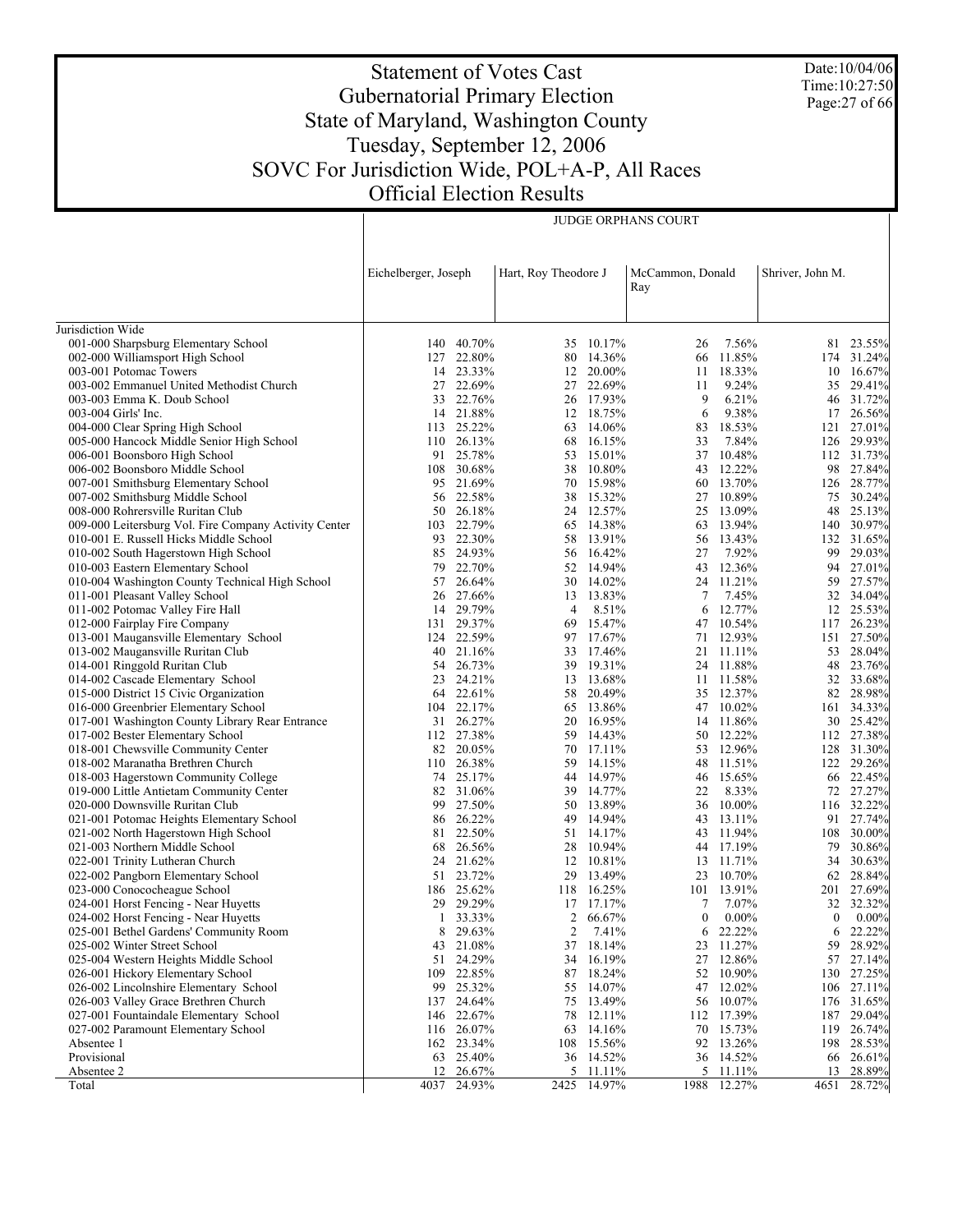Statement of Votes Cast Gubernatorial Primary Election State of Maryland, Washington County Tuesday, September 12, 2006 SOVC For Jurisdiction Wide, POL+A-P, All Races Official Election Results

SHERIFF

Jurisdiction Wide 001-000 Sharpsburg Elementary School 002-000 Williamsport High School 003-001 Potomac Towers 003-002 Emmanuel United Methodist Church 003-003 Emma K. Doub School 003-004 Girls' Inc. 004-000 Clear Spring High School 005-000 Hancock Middle Senior High School 006-001 Boonsboro High School 006-002 Boonsboro Middle School 007-001 Smithsburg Elementary School 007-002 Smithsburg Middle School 008-000 Rohrersville Ruritan Club 009-000 Leitersburg Vol. Fire Company Activity Center 010-001 E. Russell Hicks Middle School 010-002 South Hagerstown High School 010-003 Eastern Elementary School 010-004 Washington County Technical High School 011-001 Pleasant Valley School 011-002 Potomac Valley Fire Hall 012-000 Fairplay Fire Company 013-001 Maugansville Elementary School 013-002 Maugansville Ruritan Club 014-001 Ringgold Ruritan Club 014-002 Cascade Elementary School 015-000 District 15 Civic Organization 016-000 Greenbrier Elementary School 017-001 Washington County Library Rear Entrance 017-002 Bester Elementary School 018-001 Chewsville Community Center 018-002 Maranatha Brethren Church 018-003 Hagerstown Community College 019-000 Little Antietam Community Center 020-000 Downsville Ruritan Club 021-001 Potomac Heights Elementary School 021-002 North Hagerstown High School 021-003 Northern Middle School 022-001 Trinity Lutheran Church 022-002 Pangborn Elementary School 023-000 Conococheague School 024-001 Horst Fencing - Near Huyetts 024-002 Horst Fencing - Near Huyetts 025-001 Bethel Gardens' Community Room 025-002 Winter Street School 025-004 Western Heights Middle School 026-001 Hickory Elementary School 026-002 Lincolnshire Elementary School 026-003 Valley Grace Brethren Church 027-001 Fountaindale Elementary School 027-002 Paramount Elementary School Absentee 1 Provisional Absentee 2 Total Reg. Voters | Times Counted | Total Votes | Blair, William C. | Galley, Jon 896 234 204 50 24.51% 29 14.22% 1296 377 342 113 33.04% 43 12.57% 188 32 31 10 32.26% 2 6.45% 372 77 66 21 31.82% 8 12.12% 532 95 80 22 27.50% 15 18.75% 282 36 35 11 31.43% 7 20.00% 988 341 318 32 10.06% 41 12.89% 1173 307 282 38 13.48% 45 15.96% 864 232 203 38 18.72% 24 11.82% 802 208 170 33 19.41% 20 11.76% 1074 302 251 45 17.93% 56 22.31% 722 162 138 32 23.19% 23 16.67% 658 137 118 17 14.41% 16 13.56% 939 319 262 45 17.18% 47 17.94% 965 262 237 31 13.08% 22 9.28% 822 201 186 43 23.12% 31 16.67% 687 203 185 30 16.22% 25 13.51% 327 121 102 23 22.55% 9 8.82% 331 66 53 16 30.19% 6 11.32% 144 31 26 4 15.38% 1 3.85% 813 254 235 65 27.66% 50 21.28% 1208 354 321 76 23.68% 79 24.61% 373 107 99 25 25.25% 18 18.18% 414 138 115 21 18.26% 37 32.17% 396 66 57 11 19.30% 3 5.26% 630 205 187 25 13.37% 26 13.90% 1183 297 238 50 21.01% 23 9.66% 423 67 65 15 23.08% 7 10.77% 1030 250 222 43 19.37% 30 13.51% 969 292 248 58 23.39% 44 17.74% 997 289 244 44 18.03% 45 18.44% 1066 179 159 34 21.38% 17 10.69% 681 165 139 26 18.71% 19 13.67% 675 252 240 78 32.50% 30 12.50% 674 221 187 39 20.86% 36 19.25% 806 228 199 37 18.59% 31 15.58% 521 180 135 18 13.33% 37 27.41% 475 72 63 17 26.98% 12 19.05% 427 119 108 26 24.07% 14 12.96% 1596 490 459 55 11.98% 42 9.15% 240 55 50 16 32.00% 6 12.00% 13 3 3 1 33.33% 0 0.00% 134 19 16 6 37.50% 2 12.50% 562 109 98 33 33.67% 10 10.20% 528 114 102 20 19.61% 27 26.47% 1103 276 250 69 27.60% 47 18.80% 842 217 201 44 21.89% 32 15.92%<br>1113 336 296 103 34.80% 46 15.54% 1113 336 296 103 34.80% 46 15.54% 1294 469 406 43 10.59% 85 20.94% 991 276 240 30 12.50% 30 12.50% 0 414 334 69 20.66% 73 21.86%  $\begin{array}{ccccccccc} 0 & & & & 138 & & & 123 & & 24 & 19.51\% & & & & 15 & 12.20\% \\ 0 & & & & 22 & & & 19 & & 2 & 10.53\% & & & 3 & 15.79\% \end{array}$  $0 \hspace{1.5cm} 22 \hspace{1.5cm} 19 \hspace{1.5cm} 2 \hspace{1.5cm} 10.53\% \hspace{1.5cm} 3 \hspace{1.5cm} 15.79\%$ 36239 10416 9147 1877 20.52% 1446 15.81%

Date:10/04/06 Time:10:27:50 Page:28 of 66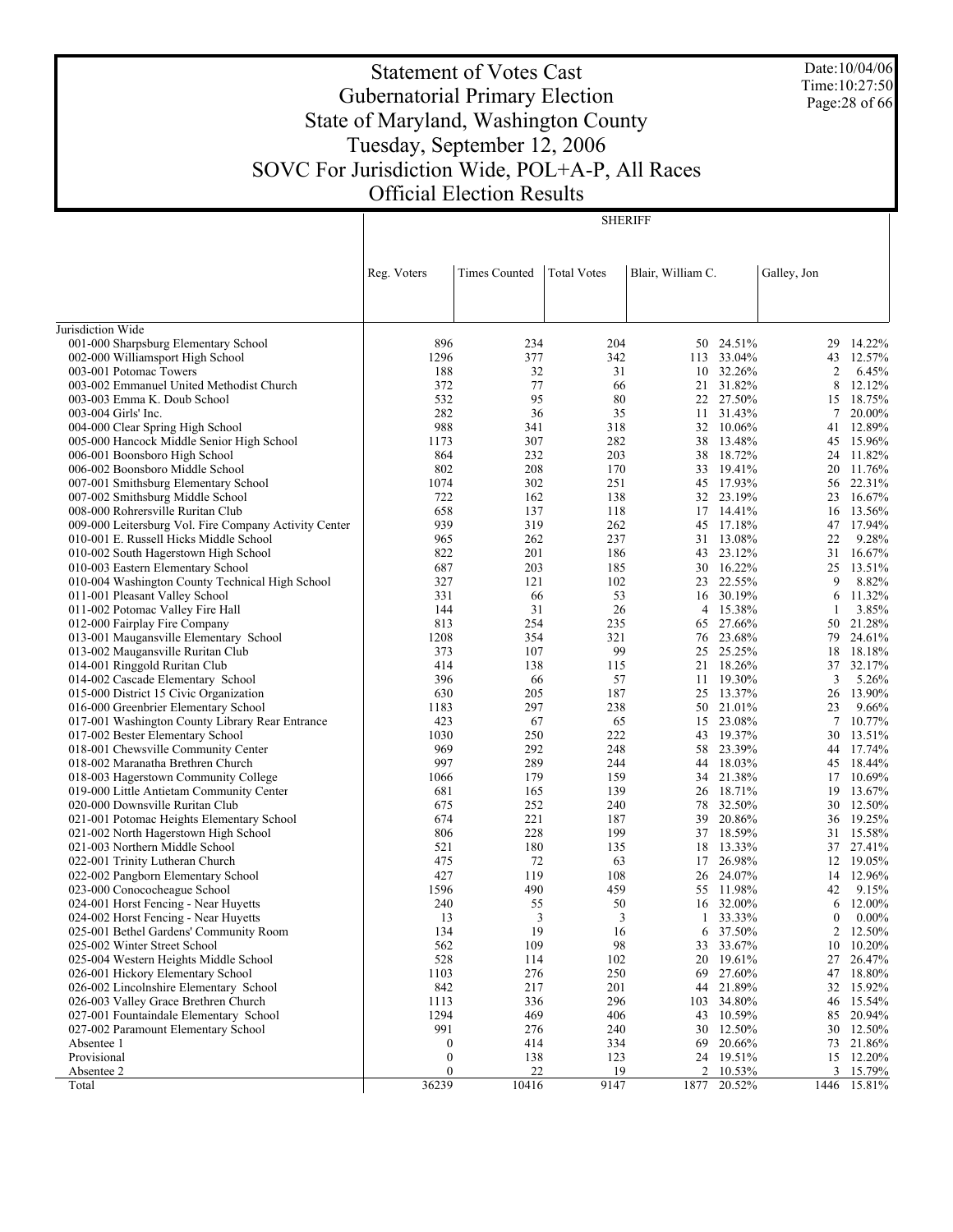Date:10/04/06 Time:10:27:50 Page:29 of 66

# Statement of Votes Cast Gubernatorial Primary Election State of Maryland, Washington County Tuesday, September 12, 2006 SOVC For Jurisdiction Wide, POL+A-P, All Races Official Election Results

SHERIFF

|                                                                           | Poffenberger, Rich           | Seiler, Dan |                              |
|---------------------------------------------------------------------------|------------------------------|-------------|------------------------------|
| Jurisdiction Wide                                                         |                              |             |                              |
| 001-000 Sharpsburg Elementary School                                      | 89 43.63%                    |             | 36 17.65%                    |
| 002-000 Williamsport High School                                          | 111 32.46%                   |             | 75 21.93%                    |
| 003-001 Potomac Towers                                                    | 8<br>25.81%                  |             | 35.48%<br>11                 |
| 003-002 Emmanuel United Methodist Church                                  | 24 36.36%                    |             | 13 19.70%                    |
| 003-003 Emma K. Doub School                                               | 28.75%<br>23                 |             | 20 25.00%                    |
| 003-004 Girls' Inc.                                                       | 13 37.14%                    |             | 4 11.43%                     |
| 004-000 Clear Spring High School                                          | 174 54.72%                   |             | 22.33%<br>71                 |
| 005-000 Hancock Middle Senior High School                                 | 148 52.48%                   |             | 51 18.09%                    |
| 006-001 Boonsboro High School                                             | 85 41.87%                    |             | 56 27.59%                    |
| 006-002 Boonsboro Middle School                                           | 76 44.71%                    |             | 41<br>24.12%                 |
| 007-001 Smithsburg Elementary School                                      | 107 42.63%                   |             | 43 17.13%                    |
| 007-002 Smithsburg Middle School                                          | 50 36.23%                    |             | 33<br>23.91%                 |
| 008-000 Rohrersville Ruritan Club                                         | 65 55.08%                    |             | 20 16.95%                    |
| 009-000 Leitersburg Vol. Fire Company Activity Center                     | 115 43.89%                   |             | 20.99%<br>55                 |
| 010-001 E. Russell Hicks Middle School                                    | 106 44.73%<br>74 39.78%      |             | 78<br>32.91%                 |
| 010-002 South Hagerstown High School<br>010-003 Eastern Elementary School | 71<br>38.38%                 |             | 38<br>20.43%<br>59 31.89%    |
| 010-004 Washington County Technical High School                           | 49 48.04%                    |             | 20.59%<br>21                 |
| 011-001 Pleasant Valley School                                            | 22 41.51%                    |             | 9 16.98%                     |
| 011-002 Potomac Valley Fire Hall                                          | 14 53.85%                    |             | $7\overline{ }$<br>26.92%    |
| 012-000 Fairplay Fire Company                                             | 81<br>34.47%                 |             | 39<br>16.60%                 |
| 013-001 Maugansville Elementary School                                    | 106 33.02%                   |             | 60 18.69%                    |
| 013-002 Maugansville Ruritan Club                                         | 40 40.40%                    |             | 16.16%<br>16                 |
| 014-001 Ringgold Ruritan Club                                             | 45 39.13%                    |             | 12<br>10.43%                 |
| 014-002 Cascade Elementary School                                         | 27 47.37%                    |             | 28.07%<br>16                 |
| 015-000 District 15 Civic Organization                                    | 112 59.89%                   |             | 24 12.83%                    |
| 016-000 Greenbrier Elementary School                                      | 114 47.90%                   |             | 51<br>21.43%                 |
| 017-001 Washington County Library Rear Entrance                           | 24 36.92%                    |             | 19 29.23%                    |
| 017-002 Bester Elementary School                                          | 79 35.59%                    |             | 70 31.53%                    |
| 018-001 Chewsville Community Center                                       | 78 31.45%                    |             | 68 27.42%                    |
| 018-002 Maranatha Brethren Church                                         | 74 30.33%                    |             | 81<br>33.20%                 |
| 018-003 Hagerstown Community College                                      | 61<br>38.36%                 |             | 47<br>29.56%                 |
| 019-000 Little Antietam Community Center                                  | 79 56.83%                    |             | 15<br>10.79%                 |
| 020-000 Downsville Ruritan Club                                           | 73<br>30.42%                 |             | 59<br>24.58%                 |
| 021-001 Potomac Heights Elementary School                                 | 54 28.88%                    |             | 58<br>31.02%                 |
| 021-002 North Hagerstown High School                                      | 78<br>39.20%                 |             | 53<br>26.63%                 |
| 021-003 Northern Middle School                                            | 36 26.67%                    |             | 44<br>32.59%                 |
| 022-001 Trinity Lutheran Church                                           | 20 31.75%                    |             | 14 22.22%                    |
| 022-002 Pangborn Elementary School                                        | 28 25.93%                    |             | 40 37.04%                    |
| 023-000 Conococheague School                                              | 205 44.66%                   |             | 157<br>34.20%                |
| 024-001 Horst Fencing - Near Huyetts                                      | 11<br>22.00%                 |             | 17<br>34.00%                 |
| 024-002 Horst Fencing - Near Huyetts                                      | 2<br>66.67%                  |             | $\bf{0}$<br>$0.00\%$         |
| 025-001 Bethel Gardens' Community Room                                    | 4<br>25.00%                  |             | 25.00%<br>4                  |
| 025-002 Winter Street School<br>025-004 Western Heights Middle School     | 35<br>35.71%                 |             | 20.41%<br>20                 |
| 026-001 Hickory Elementary School                                         | 39<br>38.24%<br>77<br>30.80% |             | 15.69%<br>16<br>57<br>22.80% |
| 026-002 Lincolnshire Elementary School                                    | 55<br>27.36%                 |             | 70<br>34.83%                 |
| 026-003 Valley Grace Brethren Church                                      | 87<br>29.39%                 |             | 60<br>20.27%                 |
| 027-001 Fountaindale Elementary School                                    | 139<br>34.24%                |             | 139<br>34.24%                |
| 027-002 Paramount Elementary School                                       | 91<br>37.92%                 |             | 89<br>37.08%                 |
| Absentee 1                                                                | 119<br>35.63%                |             | 73<br>21.86%                 |
| Provisional                                                               | 53<br>43.09%                 |             | 31<br>25.20%                 |
| Absentee 2                                                                | 13<br>68.42%                 |             | 5.26%<br>1                   |
| Total                                                                     | 3563<br>38.95%               | 2261        | 24.72%                       |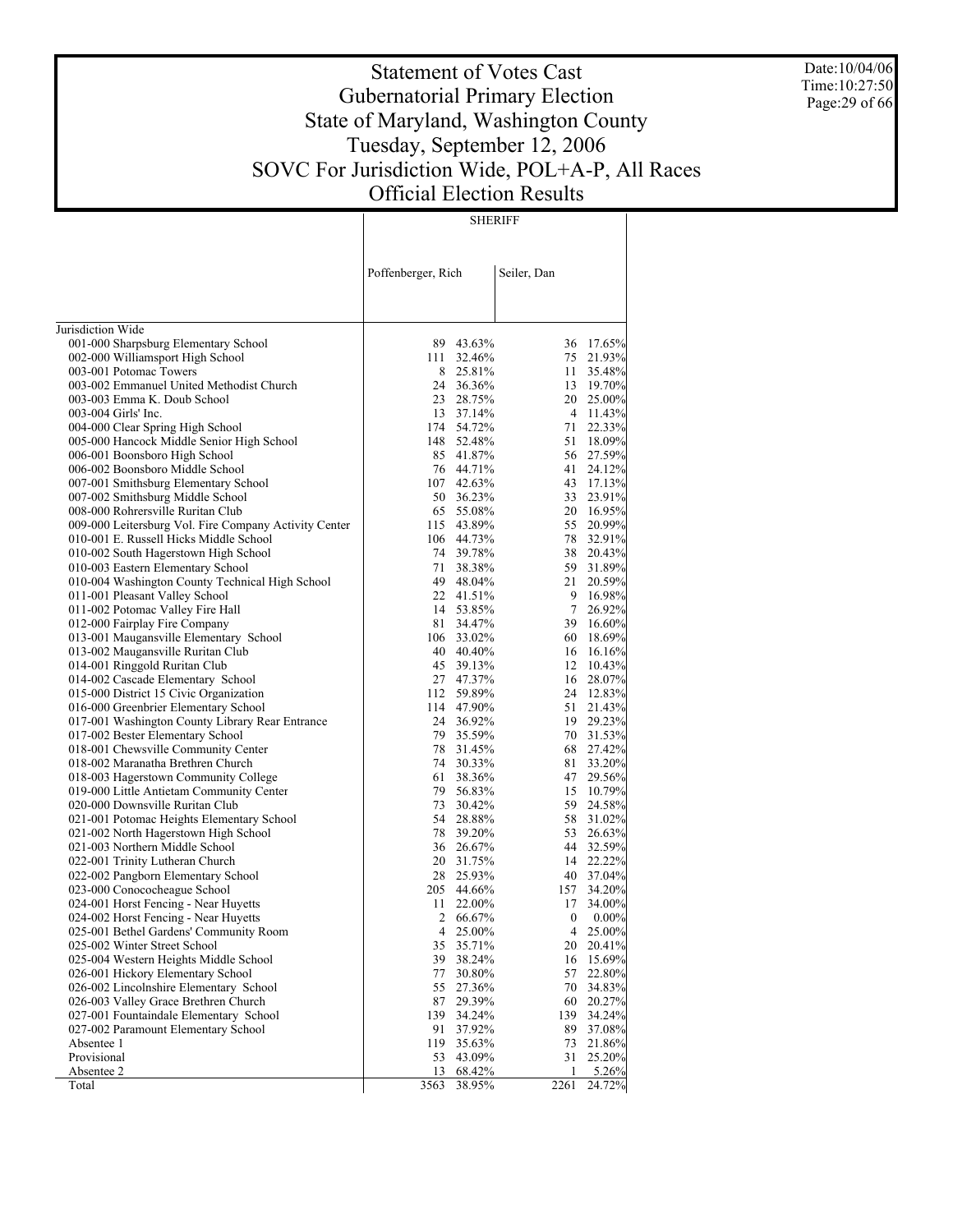Date:10/04/06 Time:10:27:50 Page:30 of 66

# Statement of Votes Cast Gubernatorial Primary Election State of Maryland, Washington County Tuesday, September 12, 2006 SOVC For Jurisdiction Wide, POL+A-P, All Races Official Election Results

REP CENT COMMITTEE

| Reg. Voters<br><b>Times Counted</b><br><b>Total Votes</b><br>Baker-Shenk, Philip<br>Jurisdiction Wide<br>001-000 Sharpsburg Elementary School<br>896<br>848<br>234<br>96<br>11.32%<br>1296<br>377<br>1618<br>179<br>11.06%<br>002-000 Williamsport High School<br>188<br>32<br>9.87%<br>003-001 Potomac Towers<br>152<br>15<br>77<br>333<br>10.81%<br>003-002 Emmanuel United Methodist Church<br>372<br>36<br>532<br>95<br>423<br>10.87%<br>003-003 Emma K. Doub School<br>46<br>282<br>36<br>163<br>003-004 Girls' Inc.<br>17<br>10.43%<br>988<br>341<br>10.83%<br>004-000 Clear Spring High School<br>1237<br>134<br>1173<br>307<br>1097<br>108<br>9.85%<br>005-000 Hancock Middle Senior High School<br>864<br>232<br>10.52%<br>006-001 Boonsboro High School<br>1017<br>107<br>802<br>208<br>901<br>006-002 Boonsboro Middle School<br>96<br>10.65%<br>1074<br>302<br>1299<br>007-001 Smithsburg Elementary School<br>132<br>10.16%<br>162<br>9.71%<br>007-002 Smithsburg Middle School<br>722<br>649<br>63<br>137<br>639<br>72<br>11.27%<br>008-000 Rohrersville Ruritan Club<br>658<br>939<br>319<br>009-000 Leitersburg Vol. Fire Company Activity Center<br>1308<br>146<br>11.16%<br>262<br>1070<br>10.65%<br>010-001 E. Russell Hicks Middle School<br>965<br>114<br>201<br>881<br>90<br>10.22%<br>010-002 South Hagerstown High School<br>822<br>203<br>977<br>10.44%<br>010-003 Eastern Elementary School<br>687<br>102<br>472<br>11.23%<br>010-004 Washington County Technical High School<br>327<br>121<br>53<br>331<br>320<br>10.94%<br>011-001 Pleasant Valley School<br>66<br>35<br>31<br>105<br>10.48%<br>011-002 Potomac Valley Fire Hall<br>144<br>11<br>813<br>254<br>11.10%<br>012-000 Fairplay Fire Company<br>1108<br>123<br>1208<br>354<br>1498<br>10.81%<br>013-001 Maugansville Elementary School<br>162<br>373<br>107<br>473<br>11.21%<br>013-002 Maugansville Ruritan Club<br>53<br>10.37%<br>014-001 Ringgold Ruritan Club<br>414<br>138<br>646<br>67<br>396<br>294<br>9.52%<br>014-002 Cascade Elementary School<br>66<br>28<br>630<br>205<br>10.70%<br>015-000 District 15 Civic Organization<br>748<br>80<br>297<br>10.87%<br>016-000 Greenbrier Elementary School<br>1183<br>1251<br>136<br>423<br>67<br>10.95%<br>017-001 Washington County Library Rear Entrance<br>338<br>37<br>1030<br>250<br>10.80%<br>017-002 Bester Elementary School<br>1139<br>123<br>292<br>10.19%<br>018-001 Chewsville Community Center<br>969<br>1148<br>117<br>997<br>289<br>10.58%<br>018-002 Maranatha Brethren Church<br>1181<br>125<br>179<br>10.57%<br>018-003 Hagerstown Community College<br>1066<br>776<br>82<br>165<br>705<br>10.35%<br>019-000 Little Antietam Community Center<br>681<br>73<br>252<br>908<br>11.12%<br>020-000 Downsville Ruritan Club<br>675<br>101<br>221<br>813<br>10.46%<br>021-001 Potomac Heights Elementary School<br>674<br>85<br>228<br>10.47%<br>021-002 North Hagerstown High School<br>806<br>936<br>98<br>180<br>10.60%<br>021-003 Northern Middle School<br>521<br>717<br>76<br>72<br>11.19%<br>022-001 Trinity Lutheran Church<br>475<br>277<br>31<br>427<br>119<br>523<br>57<br>10.90%<br>022-002 Pangborn Elementary School<br>490<br>1887<br>10.81%<br>023-000 Conococheague School<br>1596<br>204<br>024-001 Horst Fencing - Near Huyetts<br>240<br>55<br>264<br>31<br>11.74%<br>3<br>$0.00\%$<br>024-002 Horst Fencing - Near Huyetts<br>13<br>1<br>$\mathbf{0}$<br>134<br>19<br>92<br>025-001 Bethel Gardens' Community Room<br>11 11.96%<br>512<br>025-002 Winter Street School<br>562<br>109<br>10.35%<br>53<br>499<br>528<br>114<br>53<br>025-004 Western Heights Middle School<br>10.62%<br>276<br>026-001 Hickory Elementary School<br>1103<br>1275<br>138<br>10.82%<br>842<br>217<br>1068<br>026-002 Lincolnshire Elementary School<br>116<br>10.86%<br>026-003 Valley Grace Brethren Church<br>10.81%<br>1113<br>336<br>1535<br>166<br>1294<br>469<br>1949<br>027-001 Fountaindale Elementary School<br>201<br>10.31%<br>991<br>10.87%<br>027-002 Paramount Elementary School<br>276<br>1205<br>131<br>414<br>Absentee 1<br>1619<br>166<br>10.25%<br>0<br>Provisional<br>$\boldsymbol{0}$<br>138<br>59<br>565<br>10.44%<br>$\overline{0}$<br>22<br>103<br>12<br>Absentee 2<br>11.65% |       |       |       |       |      |        |
|-------------------------------------------------------------------------------------------------------------------------------------------------------------------------------------------------------------------------------------------------------------------------------------------------------------------------------------------------------------------------------------------------------------------------------------------------------------------------------------------------------------------------------------------------------------------------------------------------------------------------------------------------------------------------------------------------------------------------------------------------------------------------------------------------------------------------------------------------------------------------------------------------------------------------------------------------------------------------------------------------------------------------------------------------------------------------------------------------------------------------------------------------------------------------------------------------------------------------------------------------------------------------------------------------------------------------------------------------------------------------------------------------------------------------------------------------------------------------------------------------------------------------------------------------------------------------------------------------------------------------------------------------------------------------------------------------------------------------------------------------------------------------------------------------------------------------------------------------------------------------------------------------------------------------------------------------------------------------------------------------------------------------------------------------------------------------------------------------------------------------------------------------------------------------------------------------------------------------------------------------------------------------------------------------------------------------------------------------------------------------------------------------------------------------------------------------------------------------------------------------------------------------------------------------------------------------------------------------------------------------------------------------------------------------------------------------------------------------------------------------------------------------------------------------------------------------------------------------------------------------------------------------------------------------------------------------------------------------------------------------------------------------------------------------------------------------------------------------------------------------------------------------------------------------------------------------------------------------------------------------------------------------------------------------------------------------------------------------------------------------------------------------------------------------------------------------------------------------------------------------------------------------------------------------------------------------------------------------------------------------------------------------------------------------------------------------------------------------------------------------------------------------------------------------------------------------------------------------------------------------------------------------------------------------------------------------------------------------------------------------------------------------------------------------------------------------------------------------------------------------------------------------------------------------------------------------------------------------------------------------------------|-------|-------|-------|-------|------|--------|
|                                                                                                                                                                                                                                                                                                                                                                                                                                                                                                                                                                                                                                                                                                                                                                                                                                                                                                                                                                                                                                                                                                                                                                                                                                                                                                                                                                                                                                                                                                                                                                                                                                                                                                                                                                                                                                                                                                                                                                                                                                                                                                                                                                                                                                                                                                                                                                                                                                                                                                                                                                                                                                                                                                                                                                                                                                                                                                                                                                                                                                                                                                                                                                                                                                                                                                                                                                                                                                                                                                                                                                                                                                                                                                                                                                                                                                                                                                                                                                                                                                                                                                                                                                                                                                                             |       |       |       |       |      |        |
|                                                                                                                                                                                                                                                                                                                                                                                                                                                                                                                                                                                                                                                                                                                                                                                                                                                                                                                                                                                                                                                                                                                                                                                                                                                                                                                                                                                                                                                                                                                                                                                                                                                                                                                                                                                                                                                                                                                                                                                                                                                                                                                                                                                                                                                                                                                                                                                                                                                                                                                                                                                                                                                                                                                                                                                                                                                                                                                                                                                                                                                                                                                                                                                                                                                                                                                                                                                                                                                                                                                                                                                                                                                                                                                                                                                                                                                                                                                                                                                                                                                                                                                                                                                                                                                             |       |       |       |       |      |        |
|                                                                                                                                                                                                                                                                                                                                                                                                                                                                                                                                                                                                                                                                                                                                                                                                                                                                                                                                                                                                                                                                                                                                                                                                                                                                                                                                                                                                                                                                                                                                                                                                                                                                                                                                                                                                                                                                                                                                                                                                                                                                                                                                                                                                                                                                                                                                                                                                                                                                                                                                                                                                                                                                                                                                                                                                                                                                                                                                                                                                                                                                                                                                                                                                                                                                                                                                                                                                                                                                                                                                                                                                                                                                                                                                                                                                                                                                                                                                                                                                                                                                                                                                                                                                                                                             |       |       |       |       |      |        |
|                                                                                                                                                                                                                                                                                                                                                                                                                                                                                                                                                                                                                                                                                                                                                                                                                                                                                                                                                                                                                                                                                                                                                                                                                                                                                                                                                                                                                                                                                                                                                                                                                                                                                                                                                                                                                                                                                                                                                                                                                                                                                                                                                                                                                                                                                                                                                                                                                                                                                                                                                                                                                                                                                                                                                                                                                                                                                                                                                                                                                                                                                                                                                                                                                                                                                                                                                                                                                                                                                                                                                                                                                                                                                                                                                                                                                                                                                                                                                                                                                                                                                                                                                                                                                                                             |       |       |       |       |      |        |
|                                                                                                                                                                                                                                                                                                                                                                                                                                                                                                                                                                                                                                                                                                                                                                                                                                                                                                                                                                                                                                                                                                                                                                                                                                                                                                                                                                                                                                                                                                                                                                                                                                                                                                                                                                                                                                                                                                                                                                                                                                                                                                                                                                                                                                                                                                                                                                                                                                                                                                                                                                                                                                                                                                                                                                                                                                                                                                                                                                                                                                                                                                                                                                                                                                                                                                                                                                                                                                                                                                                                                                                                                                                                                                                                                                                                                                                                                                                                                                                                                                                                                                                                                                                                                                                             |       |       |       |       |      |        |
|                                                                                                                                                                                                                                                                                                                                                                                                                                                                                                                                                                                                                                                                                                                                                                                                                                                                                                                                                                                                                                                                                                                                                                                                                                                                                                                                                                                                                                                                                                                                                                                                                                                                                                                                                                                                                                                                                                                                                                                                                                                                                                                                                                                                                                                                                                                                                                                                                                                                                                                                                                                                                                                                                                                                                                                                                                                                                                                                                                                                                                                                                                                                                                                                                                                                                                                                                                                                                                                                                                                                                                                                                                                                                                                                                                                                                                                                                                                                                                                                                                                                                                                                                                                                                                                             |       |       |       |       |      |        |
|                                                                                                                                                                                                                                                                                                                                                                                                                                                                                                                                                                                                                                                                                                                                                                                                                                                                                                                                                                                                                                                                                                                                                                                                                                                                                                                                                                                                                                                                                                                                                                                                                                                                                                                                                                                                                                                                                                                                                                                                                                                                                                                                                                                                                                                                                                                                                                                                                                                                                                                                                                                                                                                                                                                                                                                                                                                                                                                                                                                                                                                                                                                                                                                                                                                                                                                                                                                                                                                                                                                                                                                                                                                                                                                                                                                                                                                                                                                                                                                                                                                                                                                                                                                                                                                             |       |       |       |       |      |        |
|                                                                                                                                                                                                                                                                                                                                                                                                                                                                                                                                                                                                                                                                                                                                                                                                                                                                                                                                                                                                                                                                                                                                                                                                                                                                                                                                                                                                                                                                                                                                                                                                                                                                                                                                                                                                                                                                                                                                                                                                                                                                                                                                                                                                                                                                                                                                                                                                                                                                                                                                                                                                                                                                                                                                                                                                                                                                                                                                                                                                                                                                                                                                                                                                                                                                                                                                                                                                                                                                                                                                                                                                                                                                                                                                                                                                                                                                                                                                                                                                                                                                                                                                                                                                                                                             |       |       |       |       |      |        |
|                                                                                                                                                                                                                                                                                                                                                                                                                                                                                                                                                                                                                                                                                                                                                                                                                                                                                                                                                                                                                                                                                                                                                                                                                                                                                                                                                                                                                                                                                                                                                                                                                                                                                                                                                                                                                                                                                                                                                                                                                                                                                                                                                                                                                                                                                                                                                                                                                                                                                                                                                                                                                                                                                                                                                                                                                                                                                                                                                                                                                                                                                                                                                                                                                                                                                                                                                                                                                                                                                                                                                                                                                                                                                                                                                                                                                                                                                                                                                                                                                                                                                                                                                                                                                                                             |       |       |       |       |      |        |
|                                                                                                                                                                                                                                                                                                                                                                                                                                                                                                                                                                                                                                                                                                                                                                                                                                                                                                                                                                                                                                                                                                                                                                                                                                                                                                                                                                                                                                                                                                                                                                                                                                                                                                                                                                                                                                                                                                                                                                                                                                                                                                                                                                                                                                                                                                                                                                                                                                                                                                                                                                                                                                                                                                                                                                                                                                                                                                                                                                                                                                                                                                                                                                                                                                                                                                                                                                                                                                                                                                                                                                                                                                                                                                                                                                                                                                                                                                                                                                                                                                                                                                                                                                                                                                                             |       |       |       |       |      |        |
|                                                                                                                                                                                                                                                                                                                                                                                                                                                                                                                                                                                                                                                                                                                                                                                                                                                                                                                                                                                                                                                                                                                                                                                                                                                                                                                                                                                                                                                                                                                                                                                                                                                                                                                                                                                                                                                                                                                                                                                                                                                                                                                                                                                                                                                                                                                                                                                                                                                                                                                                                                                                                                                                                                                                                                                                                                                                                                                                                                                                                                                                                                                                                                                                                                                                                                                                                                                                                                                                                                                                                                                                                                                                                                                                                                                                                                                                                                                                                                                                                                                                                                                                                                                                                                                             |       |       |       |       |      |        |
|                                                                                                                                                                                                                                                                                                                                                                                                                                                                                                                                                                                                                                                                                                                                                                                                                                                                                                                                                                                                                                                                                                                                                                                                                                                                                                                                                                                                                                                                                                                                                                                                                                                                                                                                                                                                                                                                                                                                                                                                                                                                                                                                                                                                                                                                                                                                                                                                                                                                                                                                                                                                                                                                                                                                                                                                                                                                                                                                                                                                                                                                                                                                                                                                                                                                                                                                                                                                                                                                                                                                                                                                                                                                                                                                                                                                                                                                                                                                                                                                                                                                                                                                                                                                                                                             |       |       |       |       |      |        |
|                                                                                                                                                                                                                                                                                                                                                                                                                                                                                                                                                                                                                                                                                                                                                                                                                                                                                                                                                                                                                                                                                                                                                                                                                                                                                                                                                                                                                                                                                                                                                                                                                                                                                                                                                                                                                                                                                                                                                                                                                                                                                                                                                                                                                                                                                                                                                                                                                                                                                                                                                                                                                                                                                                                                                                                                                                                                                                                                                                                                                                                                                                                                                                                                                                                                                                                                                                                                                                                                                                                                                                                                                                                                                                                                                                                                                                                                                                                                                                                                                                                                                                                                                                                                                                                             |       |       |       |       |      |        |
|                                                                                                                                                                                                                                                                                                                                                                                                                                                                                                                                                                                                                                                                                                                                                                                                                                                                                                                                                                                                                                                                                                                                                                                                                                                                                                                                                                                                                                                                                                                                                                                                                                                                                                                                                                                                                                                                                                                                                                                                                                                                                                                                                                                                                                                                                                                                                                                                                                                                                                                                                                                                                                                                                                                                                                                                                                                                                                                                                                                                                                                                                                                                                                                                                                                                                                                                                                                                                                                                                                                                                                                                                                                                                                                                                                                                                                                                                                                                                                                                                                                                                                                                                                                                                                                             |       |       |       |       |      |        |
|                                                                                                                                                                                                                                                                                                                                                                                                                                                                                                                                                                                                                                                                                                                                                                                                                                                                                                                                                                                                                                                                                                                                                                                                                                                                                                                                                                                                                                                                                                                                                                                                                                                                                                                                                                                                                                                                                                                                                                                                                                                                                                                                                                                                                                                                                                                                                                                                                                                                                                                                                                                                                                                                                                                                                                                                                                                                                                                                                                                                                                                                                                                                                                                                                                                                                                                                                                                                                                                                                                                                                                                                                                                                                                                                                                                                                                                                                                                                                                                                                                                                                                                                                                                                                                                             |       |       |       |       |      |        |
|                                                                                                                                                                                                                                                                                                                                                                                                                                                                                                                                                                                                                                                                                                                                                                                                                                                                                                                                                                                                                                                                                                                                                                                                                                                                                                                                                                                                                                                                                                                                                                                                                                                                                                                                                                                                                                                                                                                                                                                                                                                                                                                                                                                                                                                                                                                                                                                                                                                                                                                                                                                                                                                                                                                                                                                                                                                                                                                                                                                                                                                                                                                                                                                                                                                                                                                                                                                                                                                                                                                                                                                                                                                                                                                                                                                                                                                                                                                                                                                                                                                                                                                                                                                                                                                             |       |       |       |       |      |        |
|                                                                                                                                                                                                                                                                                                                                                                                                                                                                                                                                                                                                                                                                                                                                                                                                                                                                                                                                                                                                                                                                                                                                                                                                                                                                                                                                                                                                                                                                                                                                                                                                                                                                                                                                                                                                                                                                                                                                                                                                                                                                                                                                                                                                                                                                                                                                                                                                                                                                                                                                                                                                                                                                                                                                                                                                                                                                                                                                                                                                                                                                                                                                                                                                                                                                                                                                                                                                                                                                                                                                                                                                                                                                                                                                                                                                                                                                                                                                                                                                                                                                                                                                                                                                                                                             |       |       |       |       |      |        |
|                                                                                                                                                                                                                                                                                                                                                                                                                                                                                                                                                                                                                                                                                                                                                                                                                                                                                                                                                                                                                                                                                                                                                                                                                                                                                                                                                                                                                                                                                                                                                                                                                                                                                                                                                                                                                                                                                                                                                                                                                                                                                                                                                                                                                                                                                                                                                                                                                                                                                                                                                                                                                                                                                                                                                                                                                                                                                                                                                                                                                                                                                                                                                                                                                                                                                                                                                                                                                                                                                                                                                                                                                                                                                                                                                                                                                                                                                                                                                                                                                                                                                                                                                                                                                                                             |       |       |       |       |      |        |
|                                                                                                                                                                                                                                                                                                                                                                                                                                                                                                                                                                                                                                                                                                                                                                                                                                                                                                                                                                                                                                                                                                                                                                                                                                                                                                                                                                                                                                                                                                                                                                                                                                                                                                                                                                                                                                                                                                                                                                                                                                                                                                                                                                                                                                                                                                                                                                                                                                                                                                                                                                                                                                                                                                                                                                                                                                                                                                                                                                                                                                                                                                                                                                                                                                                                                                                                                                                                                                                                                                                                                                                                                                                                                                                                                                                                                                                                                                                                                                                                                                                                                                                                                                                                                                                             |       |       |       |       |      |        |
|                                                                                                                                                                                                                                                                                                                                                                                                                                                                                                                                                                                                                                                                                                                                                                                                                                                                                                                                                                                                                                                                                                                                                                                                                                                                                                                                                                                                                                                                                                                                                                                                                                                                                                                                                                                                                                                                                                                                                                                                                                                                                                                                                                                                                                                                                                                                                                                                                                                                                                                                                                                                                                                                                                                                                                                                                                                                                                                                                                                                                                                                                                                                                                                                                                                                                                                                                                                                                                                                                                                                                                                                                                                                                                                                                                                                                                                                                                                                                                                                                                                                                                                                                                                                                                                             |       |       |       |       |      |        |
|                                                                                                                                                                                                                                                                                                                                                                                                                                                                                                                                                                                                                                                                                                                                                                                                                                                                                                                                                                                                                                                                                                                                                                                                                                                                                                                                                                                                                                                                                                                                                                                                                                                                                                                                                                                                                                                                                                                                                                                                                                                                                                                                                                                                                                                                                                                                                                                                                                                                                                                                                                                                                                                                                                                                                                                                                                                                                                                                                                                                                                                                                                                                                                                                                                                                                                                                                                                                                                                                                                                                                                                                                                                                                                                                                                                                                                                                                                                                                                                                                                                                                                                                                                                                                                                             |       |       |       |       |      |        |
|                                                                                                                                                                                                                                                                                                                                                                                                                                                                                                                                                                                                                                                                                                                                                                                                                                                                                                                                                                                                                                                                                                                                                                                                                                                                                                                                                                                                                                                                                                                                                                                                                                                                                                                                                                                                                                                                                                                                                                                                                                                                                                                                                                                                                                                                                                                                                                                                                                                                                                                                                                                                                                                                                                                                                                                                                                                                                                                                                                                                                                                                                                                                                                                                                                                                                                                                                                                                                                                                                                                                                                                                                                                                                                                                                                                                                                                                                                                                                                                                                                                                                                                                                                                                                                                             |       |       |       |       |      |        |
|                                                                                                                                                                                                                                                                                                                                                                                                                                                                                                                                                                                                                                                                                                                                                                                                                                                                                                                                                                                                                                                                                                                                                                                                                                                                                                                                                                                                                                                                                                                                                                                                                                                                                                                                                                                                                                                                                                                                                                                                                                                                                                                                                                                                                                                                                                                                                                                                                                                                                                                                                                                                                                                                                                                                                                                                                                                                                                                                                                                                                                                                                                                                                                                                                                                                                                                                                                                                                                                                                                                                                                                                                                                                                                                                                                                                                                                                                                                                                                                                                                                                                                                                                                                                                                                             |       |       |       |       |      |        |
|                                                                                                                                                                                                                                                                                                                                                                                                                                                                                                                                                                                                                                                                                                                                                                                                                                                                                                                                                                                                                                                                                                                                                                                                                                                                                                                                                                                                                                                                                                                                                                                                                                                                                                                                                                                                                                                                                                                                                                                                                                                                                                                                                                                                                                                                                                                                                                                                                                                                                                                                                                                                                                                                                                                                                                                                                                                                                                                                                                                                                                                                                                                                                                                                                                                                                                                                                                                                                                                                                                                                                                                                                                                                                                                                                                                                                                                                                                                                                                                                                                                                                                                                                                                                                                                             |       |       |       |       |      |        |
|                                                                                                                                                                                                                                                                                                                                                                                                                                                                                                                                                                                                                                                                                                                                                                                                                                                                                                                                                                                                                                                                                                                                                                                                                                                                                                                                                                                                                                                                                                                                                                                                                                                                                                                                                                                                                                                                                                                                                                                                                                                                                                                                                                                                                                                                                                                                                                                                                                                                                                                                                                                                                                                                                                                                                                                                                                                                                                                                                                                                                                                                                                                                                                                                                                                                                                                                                                                                                                                                                                                                                                                                                                                                                                                                                                                                                                                                                                                                                                                                                                                                                                                                                                                                                                                             |       |       |       |       |      |        |
|                                                                                                                                                                                                                                                                                                                                                                                                                                                                                                                                                                                                                                                                                                                                                                                                                                                                                                                                                                                                                                                                                                                                                                                                                                                                                                                                                                                                                                                                                                                                                                                                                                                                                                                                                                                                                                                                                                                                                                                                                                                                                                                                                                                                                                                                                                                                                                                                                                                                                                                                                                                                                                                                                                                                                                                                                                                                                                                                                                                                                                                                                                                                                                                                                                                                                                                                                                                                                                                                                                                                                                                                                                                                                                                                                                                                                                                                                                                                                                                                                                                                                                                                                                                                                                                             |       |       |       |       |      |        |
|                                                                                                                                                                                                                                                                                                                                                                                                                                                                                                                                                                                                                                                                                                                                                                                                                                                                                                                                                                                                                                                                                                                                                                                                                                                                                                                                                                                                                                                                                                                                                                                                                                                                                                                                                                                                                                                                                                                                                                                                                                                                                                                                                                                                                                                                                                                                                                                                                                                                                                                                                                                                                                                                                                                                                                                                                                                                                                                                                                                                                                                                                                                                                                                                                                                                                                                                                                                                                                                                                                                                                                                                                                                                                                                                                                                                                                                                                                                                                                                                                                                                                                                                                                                                                                                             |       |       |       |       |      |        |
|                                                                                                                                                                                                                                                                                                                                                                                                                                                                                                                                                                                                                                                                                                                                                                                                                                                                                                                                                                                                                                                                                                                                                                                                                                                                                                                                                                                                                                                                                                                                                                                                                                                                                                                                                                                                                                                                                                                                                                                                                                                                                                                                                                                                                                                                                                                                                                                                                                                                                                                                                                                                                                                                                                                                                                                                                                                                                                                                                                                                                                                                                                                                                                                                                                                                                                                                                                                                                                                                                                                                                                                                                                                                                                                                                                                                                                                                                                                                                                                                                                                                                                                                                                                                                                                             |       |       |       |       |      |        |
|                                                                                                                                                                                                                                                                                                                                                                                                                                                                                                                                                                                                                                                                                                                                                                                                                                                                                                                                                                                                                                                                                                                                                                                                                                                                                                                                                                                                                                                                                                                                                                                                                                                                                                                                                                                                                                                                                                                                                                                                                                                                                                                                                                                                                                                                                                                                                                                                                                                                                                                                                                                                                                                                                                                                                                                                                                                                                                                                                                                                                                                                                                                                                                                                                                                                                                                                                                                                                                                                                                                                                                                                                                                                                                                                                                                                                                                                                                                                                                                                                                                                                                                                                                                                                                                             |       |       |       |       |      |        |
|                                                                                                                                                                                                                                                                                                                                                                                                                                                                                                                                                                                                                                                                                                                                                                                                                                                                                                                                                                                                                                                                                                                                                                                                                                                                                                                                                                                                                                                                                                                                                                                                                                                                                                                                                                                                                                                                                                                                                                                                                                                                                                                                                                                                                                                                                                                                                                                                                                                                                                                                                                                                                                                                                                                                                                                                                                                                                                                                                                                                                                                                                                                                                                                                                                                                                                                                                                                                                                                                                                                                                                                                                                                                                                                                                                                                                                                                                                                                                                                                                                                                                                                                                                                                                                                             |       |       |       |       |      |        |
|                                                                                                                                                                                                                                                                                                                                                                                                                                                                                                                                                                                                                                                                                                                                                                                                                                                                                                                                                                                                                                                                                                                                                                                                                                                                                                                                                                                                                                                                                                                                                                                                                                                                                                                                                                                                                                                                                                                                                                                                                                                                                                                                                                                                                                                                                                                                                                                                                                                                                                                                                                                                                                                                                                                                                                                                                                                                                                                                                                                                                                                                                                                                                                                                                                                                                                                                                                                                                                                                                                                                                                                                                                                                                                                                                                                                                                                                                                                                                                                                                                                                                                                                                                                                                                                             |       |       |       |       |      |        |
|                                                                                                                                                                                                                                                                                                                                                                                                                                                                                                                                                                                                                                                                                                                                                                                                                                                                                                                                                                                                                                                                                                                                                                                                                                                                                                                                                                                                                                                                                                                                                                                                                                                                                                                                                                                                                                                                                                                                                                                                                                                                                                                                                                                                                                                                                                                                                                                                                                                                                                                                                                                                                                                                                                                                                                                                                                                                                                                                                                                                                                                                                                                                                                                                                                                                                                                                                                                                                                                                                                                                                                                                                                                                                                                                                                                                                                                                                                                                                                                                                                                                                                                                                                                                                                                             |       |       |       |       |      |        |
|                                                                                                                                                                                                                                                                                                                                                                                                                                                                                                                                                                                                                                                                                                                                                                                                                                                                                                                                                                                                                                                                                                                                                                                                                                                                                                                                                                                                                                                                                                                                                                                                                                                                                                                                                                                                                                                                                                                                                                                                                                                                                                                                                                                                                                                                                                                                                                                                                                                                                                                                                                                                                                                                                                                                                                                                                                                                                                                                                                                                                                                                                                                                                                                                                                                                                                                                                                                                                                                                                                                                                                                                                                                                                                                                                                                                                                                                                                                                                                                                                                                                                                                                                                                                                                                             |       |       |       |       |      |        |
|                                                                                                                                                                                                                                                                                                                                                                                                                                                                                                                                                                                                                                                                                                                                                                                                                                                                                                                                                                                                                                                                                                                                                                                                                                                                                                                                                                                                                                                                                                                                                                                                                                                                                                                                                                                                                                                                                                                                                                                                                                                                                                                                                                                                                                                                                                                                                                                                                                                                                                                                                                                                                                                                                                                                                                                                                                                                                                                                                                                                                                                                                                                                                                                                                                                                                                                                                                                                                                                                                                                                                                                                                                                                                                                                                                                                                                                                                                                                                                                                                                                                                                                                                                                                                                                             |       |       |       |       |      |        |
|                                                                                                                                                                                                                                                                                                                                                                                                                                                                                                                                                                                                                                                                                                                                                                                                                                                                                                                                                                                                                                                                                                                                                                                                                                                                                                                                                                                                                                                                                                                                                                                                                                                                                                                                                                                                                                                                                                                                                                                                                                                                                                                                                                                                                                                                                                                                                                                                                                                                                                                                                                                                                                                                                                                                                                                                                                                                                                                                                                                                                                                                                                                                                                                                                                                                                                                                                                                                                                                                                                                                                                                                                                                                                                                                                                                                                                                                                                                                                                                                                                                                                                                                                                                                                                                             |       |       |       |       |      |        |
|                                                                                                                                                                                                                                                                                                                                                                                                                                                                                                                                                                                                                                                                                                                                                                                                                                                                                                                                                                                                                                                                                                                                                                                                                                                                                                                                                                                                                                                                                                                                                                                                                                                                                                                                                                                                                                                                                                                                                                                                                                                                                                                                                                                                                                                                                                                                                                                                                                                                                                                                                                                                                                                                                                                                                                                                                                                                                                                                                                                                                                                                                                                                                                                                                                                                                                                                                                                                                                                                                                                                                                                                                                                                                                                                                                                                                                                                                                                                                                                                                                                                                                                                                                                                                                                             |       |       |       |       |      |        |
|                                                                                                                                                                                                                                                                                                                                                                                                                                                                                                                                                                                                                                                                                                                                                                                                                                                                                                                                                                                                                                                                                                                                                                                                                                                                                                                                                                                                                                                                                                                                                                                                                                                                                                                                                                                                                                                                                                                                                                                                                                                                                                                                                                                                                                                                                                                                                                                                                                                                                                                                                                                                                                                                                                                                                                                                                                                                                                                                                                                                                                                                                                                                                                                                                                                                                                                                                                                                                                                                                                                                                                                                                                                                                                                                                                                                                                                                                                                                                                                                                                                                                                                                                                                                                                                             |       |       |       |       |      |        |
|                                                                                                                                                                                                                                                                                                                                                                                                                                                                                                                                                                                                                                                                                                                                                                                                                                                                                                                                                                                                                                                                                                                                                                                                                                                                                                                                                                                                                                                                                                                                                                                                                                                                                                                                                                                                                                                                                                                                                                                                                                                                                                                                                                                                                                                                                                                                                                                                                                                                                                                                                                                                                                                                                                                                                                                                                                                                                                                                                                                                                                                                                                                                                                                                                                                                                                                                                                                                                                                                                                                                                                                                                                                                                                                                                                                                                                                                                                                                                                                                                                                                                                                                                                                                                                                             |       |       |       |       |      |        |
|                                                                                                                                                                                                                                                                                                                                                                                                                                                                                                                                                                                                                                                                                                                                                                                                                                                                                                                                                                                                                                                                                                                                                                                                                                                                                                                                                                                                                                                                                                                                                                                                                                                                                                                                                                                                                                                                                                                                                                                                                                                                                                                                                                                                                                                                                                                                                                                                                                                                                                                                                                                                                                                                                                                                                                                                                                                                                                                                                                                                                                                                                                                                                                                                                                                                                                                                                                                                                                                                                                                                                                                                                                                                                                                                                                                                                                                                                                                                                                                                                                                                                                                                                                                                                                                             |       |       |       |       |      |        |
|                                                                                                                                                                                                                                                                                                                                                                                                                                                                                                                                                                                                                                                                                                                                                                                                                                                                                                                                                                                                                                                                                                                                                                                                                                                                                                                                                                                                                                                                                                                                                                                                                                                                                                                                                                                                                                                                                                                                                                                                                                                                                                                                                                                                                                                                                                                                                                                                                                                                                                                                                                                                                                                                                                                                                                                                                                                                                                                                                                                                                                                                                                                                                                                                                                                                                                                                                                                                                                                                                                                                                                                                                                                                                                                                                                                                                                                                                                                                                                                                                                                                                                                                                                                                                                                             |       |       |       |       |      |        |
|                                                                                                                                                                                                                                                                                                                                                                                                                                                                                                                                                                                                                                                                                                                                                                                                                                                                                                                                                                                                                                                                                                                                                                                                                                                                                                                                                                                                                                                                                                                                                                                                                                                                                                                                                                                                                                                                                                                                                                                                                                                                                                                                                                                                                                                                                                                                                                                                                                                                                                                                                                                                                                                                                                                                                                                                                                                                                                                                                                                                                                                                                                                                                                                                                                                                                                                                                                                                                                                                                                                                                                                                                                                                                                                                                                                                                                                                                                                                                                                                                                                                                                                                                                                                                                                             |       |       |       |       |      |        |
|                                                                                                                                                                                                                                                                                                                                                                                                                                                                                                                                                                                                                                                                                                                                                                                                                                                                                                                                                                                                                                                                                                                                                                                                                                                                                                                                                                                                                                                                                                                                                                                                                                                                                                                                                                                                                                                                                                                                                                                                                                                                                                                                                                                                                                                                                                                                                                                                                                                                                                                                                                                                                                                                                                                                                                                                                                                                                                                                                                                                                                                                                                                                                                                                                                                                                                                                                                                                                                                                                                                                                                                                                                                                                                                                                                                                                                                                                                                                                                                                                                                                                                                                                                                                                                                             |       |       |       |       |      |        |
|                                                                                                                                                                                                                                                                                                                                                                                                                                                                                                                                                                                                                                                                                                                                                                                                                                                                                                                                                                                                                                                                                                                                                                                                                                                                                                                                                                                                                                                                                                                                                                                                                                                                                                                                                                                                                                                                                                                                                                                                                                                                                                                                                                                                                                                                                                                                                                                                                                                                                                                                                                                                                                                                                                                                                                                                                                                                                                                                                                                                                                                                                                                                                                                                                                                                                                                                                                                                                                                                                                                                                                                                                                                                                                                                                                                                                                                                                                                                                                                                                                                                                                                                                                                                                                                             |       |       |       |       |      |        |
|                                                                                                                                                                                                                                                                                                                                                                                                                                                                                                                                                                                                                                                                                                                                                                                                                                                                                                                                                                                                                                                                                                                                                                                                                                                                                                                                                                                                                                                                                                                                                                                                                                                                                                                                                                                                                                                                                                                                                                                                                                                                                                                                                                                                                                                                                                                                                                                                                                                                                                                                                                                                                                                                                                                                                                                                                                                                                                                                                                                                                                                                                                                                                                                                                                                                                                                                                                                                                                                                                                                                                                                                                                                                                                                                                                                                                                                                                                                                                                                                                                                                                                                                                                                                                                                             |       |       |       |       |      |        |
|                                                                                                                                                                                                                                                                                                                                                                                                                                                                                                                                                                                                                                                                                                                                                                                                                                                                                                                                                                                                                                                                                                                                                                                                                                                                                                                                                                                                                                                                                                                                                                                                                                                                                                                                                                                                                                                                                                                                                                                                                                                                                                                                                                                                                                                                                                                                                                                                                                                                                                                                                                                                                                                                                                                                                                                                                                                                                                                                                                                                                                                                                                                                                                                                                                                                                                                                                                                                                                                                                                                                                                                                                                                                                                                                                                                                                                                                                                                                                                                                                                                                                                                                                                                                                                                             |       |       |       |       |      |        |
|                                                                                                                                                                                                                                                                                                                                                                                                                                                                                                                                                                                                                                                                                                                                                                                                                                                                                                                                                                                                                                                                                                                                                                                                                                                                                                                                                                                                                                                                                                                                                                                                                                                                                                                                                                                                                                                                                                                                                                                                                                                                                                                                                                                                                                                                                                                                                                                                                                                                                                                                                                                                                                                                                                                                                                                                                                                                                                                                                                                                                                                                                                                                                                                                                                                                                                                                                                                                                                                                                                                                                                                                                                                                                                                                                                                                                                                                                                                                                                                                                                                                                                                                                                                                                                                             |       |       |       |       |      |        |
|                                                                                                                                                                                                                                                                                                                                                                                                                                                                                                                                                                                                                                                                                                                                                                                                                                                                                                                                                                                                                                                                                                                                                                                                                                                                                                                                                                                                                                                                                                                                                                                                                                                                                                                                                                                                                                                                                                                                                                                                                                                                                                                                                                                                                                                                                                                                                                                                                                                                                                                                                                                                                                                                                                                                                                                                                                                                                                                                                                                                                                                                                                                                                                                                                                                                                                                                                                                                                                                                                                                                                                                                                                                                                                                                                                                                                                                                                                                                                                                                                                                                                                                                                                                                                                                             |       |       |       |       |      |        |
|                                                                                                                                                                                                                                                                                                                                                                                                                                                                                                                                                                                                                                                                                                                                                                                                                                                                                                                                                                                                                                                                                                                                                                                                                                                                                                                                                                                                                                                                                                                                                                                                                                                                                                                                                                                                                                                                                                                                                                                                                                                                                                                                                                                                                                                                                                                                                                                                                                                                                                                                                                                                                                                                                                                                                                                                                                                                                                                                                                                                                                                                                                                                                                                                                                                                                                                                                                                                                                                                                                                                                                                                                                                                                                                                                                                                                                                                                                                                                                                                                                                                                                                                                                                                                                                             |       |       |       |       |      |        |
|                                                                                                                                                                                                                                                                                                                                                                                                                                                                                                                                                                                                                                                                                                                                                                                                                                                                                                                                                                                                                                                                                                                                                                                                                                                                                                                                                                                                                                                                                                                                                                                                                                                                                                                                                                                                                                                                                                                                                                                                                                                                                                                                                                                                                                                                                                                                                                                                                                                                                                                                                                                                                                                                                                                                                                                                                                                                                                                                                                                                                                                                                                                                                                                                                                                                                                                                                                                                                                                                                                                                                                                                                                                                                                                                                                                                                                                                                                                                                                                                                                                                                                                                                                                                                                                             |       |       |       |       |      |        |
|                                                                                                                                                                                                                                                                                                                                                                                                                                                                                                                                                                                                                                                                                                                                                                                                                                                                                                                                                                                                                                                                                                                                                                                                                                                                                                                                                                                                                                                                                                                                                                                                                                                                                                                                                                                                                                                                                                                                                                                                                                                                                                                                                                                                                                                                                                                                                                                                                                                                                                                                                                                                                                                                                                                                                                                                                                                                                                                                                                                                                                                                                                                                                                                                                                                                                                                                                                                                                                                                                                                                                                                                                                                                                                                                                                                                                                                                                                                                                                                                                                                                                                                                                                                                                                                             |       |       |       |       |      |        |
|                                                                                                                                                                                                                                                                                                                                                                                                                                                                                                                                                                                                                                                                                                                                                                                                                                                                                                                                                                                                                                                                                                                                                                                                                                                                                                                                                                                                                                                                                                                                                                                                                                                                                                                                                                                                                                                                                                                                                                                                                                                                                                                                                                                                                                                                                                                                                                                                                                                                                                                                                                                                                                                                                                                                                                                                                                                                                                                                                                                                                                                                                                                                                                                                                                                                                                                                                                                                                                                                                                                                                                                                                                                                                                                                                                                                                                                                                                                                                                                                                                                                                                                                                                                                                                                             |       |       |       |       |      |        |
|                                                                                                                                                                                                                                                                                                                                                                                                                                                                                                                                                                                                                                                                                                                                                                                                                                                                                                                                                                                                                                                                                                                                                                                                                                                                                                                                                                                                                                                                                                                                                                                                                                                                                                                                                                                                                                                                                                                                                                                                                                                                                                                                                                                                                                                                                                                                                                                                                                                                                                                                                                                                                                                                                                                                                                                                                                                                                                                                                                                                                                                                                                                                                                                                                                                                                                                                                                                                                                                                                                                                                                                                                                                                                                                                                                                                                                                                                                                                                                                                                                                                                                                                                                                                                                                             |       |       |       |       |      |        |
|                                                                                                                                                                                                                                                                                                                                                                                                                                                                                                                                                                                                                                                                                                                                                                                                                                                                                                                                                                                                                                                                                                                                                                                                                                                                                                                                                                                                                                                                                                                                                                                                                                                                                                                                                                                                                                                                                                                                                                                                                                                                                                                                                                                                                                                                                                                                                                                                                                                                                                                                                                                                                                                                                                                                                                                                                                                                                                                                                                                                                                                                                                                                                                                                                                                                                                                                                                                                                                                                                                                                                                                                                                                                                                                                                                                                                                                                                                                                                                                                                                                                                                                                                                                                                                                             |       |       |       |       |      |        |
|                                                                                                                                                                                                                                                                                                                                                                                                                                                                                                                                                                                                                                                                                                                                                                                                                                                                                                                                                                                                                                                                                                                                                                                                                                                                                                                                                                                                                                                                                                                                                                                                                                                                                                                                                                                                                                                                                                                                                                                                                                                                                                                                                                                                                                                                                                                                                                                                                                                                                                                                                                                                                                                                                                                                                                                                                                                                                                                                                                                                                                                                                                                                                                                                                                                                                                                                                                                                                                                                                                                                                                                                                                                                                                                                                                                                                                                                                                                                                                                                                                                                                                                                                                                                                                                             |       |       |       |       |      |        |
|                                                                                                                                                                                                                                                                                                                                                                                                                                                                                                                                                                                                                                                                                                                                                                                                                                                                                                                                                                                                                                                                                                                                                                                                                                                                                                                                                                                                                                                                                                                                                                                                                                                                                                                                                                                                                                                                                                                                                                                                                                                                                                                                                                                                                                                                                                                                                                                                                                                                                                                                                                                                                                                                                                                                                                                                                                                                                                                                                                                                                                                                                                                                                                                                                                                                                                                                                                                                                                                                                                                                                                                                                                                                                                                                                                                                                                                                                                                                                                                                                                                                                                                                                                                                                                                             |       |       |       |       |      |        |
|                                                                                                                                                                                                                                                                                                                                                                                                                                                                                                                                                                                                                                                                                                                                                                                                                                                                                                                                                                                                                                                                                                                                                                                                                                                                                                                                                                                                                                                                                                                                                                                                                                                                                                                                                                                                                                                                                                                                                                                                                                                                                                                                                                                                                                                                                                                                                                                                                                                                                                                                                                                                                                                                                                                                                                                                                                                                                                                                                                                                                                                                                                                                                                                                                                                                                                                                                                                                                                                                                                                                                                                                                                                                                                                                                                                                                                                                                                                                                                                                                                                                                                                                                                                                                                                             | Total | 36239 | 10416 | 43562 | 4647 | 10.67% |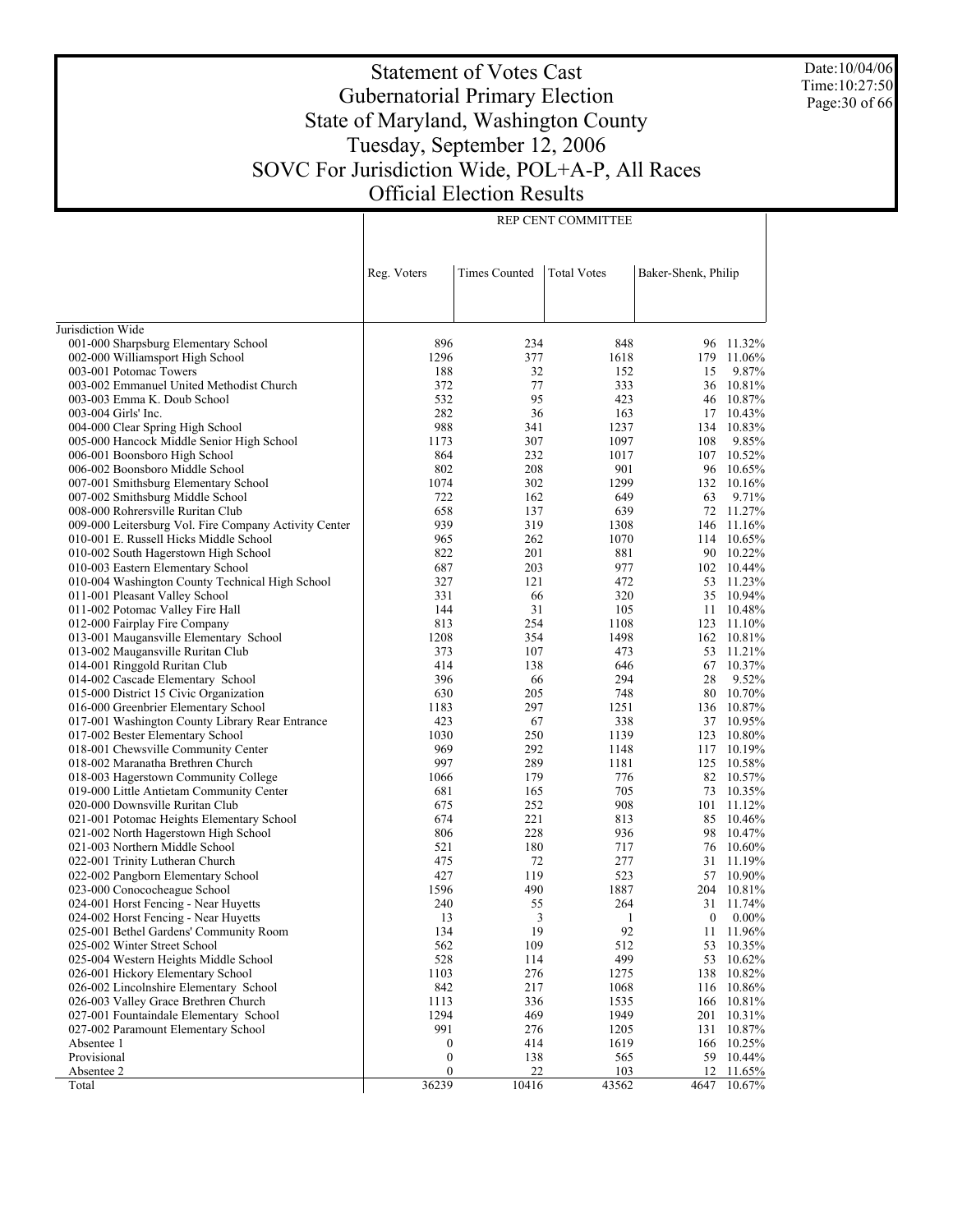Date:10/04/06 Time:10:27:50 Page:31 of 66

# Statement of Votes Cast Gubernatorial Primary Election State of Maryland, Washington County Tuesday, September 12, 2006 SOVC For Jurisdiction Wide, POL+A-P, All Races Official Election Results

REP CENT COMMITTEE

|                                                                          | Dunlap, John B. |                      | Foltz, Ray Edward Sr |                      | Kerns, Marilee Esthe |                          | Kramer, Richard edw |                      |
|--------------------------------------------------------------------------|-----------------|----------------------|----------------------|----------------------|----------------------|--------------------------|---------------------|----------------------|
|                                                                          |                 |                      |                      |                      |                      |                          |                     |                      |
|                                                                          |                 |                      |                      |                      |                      |                          |                     |                      |
| Jurisdiction Wide                                                        |                 |                      |                      |                      |                      |                          |                     |                      |
| 001-000 Sharpsburg Elementary School                                     |                 | 87 10.26%            |                      | 85 10.02%            |                      | 92 10.85%                | 96                  | 11.32%               |
| 002-000 Williamsport High School                                         |                 | 172 10.63%           |                      | 173 10.69%           | 175                  | 10.82%                   | 179                 | 11.06%               |
| 003-001 Potomac Towers                                                   | 19              | 12.50%               | 16                   | 10.53%               | 17                   | 11.18%                   | 17                  | 11.18%               |
| 003-002 Emmanuel United Methodist Church                                 |                 | 34 10.21%            | 36                   | 10.81%               |                      | 36 10.81%                | 39                  | 11.71%               |
| 003-003 Emma K. Doub School                                              | 47              | 11.11%               | 49                   | 11.58%               |                      | 47 11.11%                |                     | 47 11.11%            |
| 003-004 Girls' Inc.                                                      | 16              | 9.82%                |                      | 22 13.50%            |                      | 18 11.04%                | 18                  | 11.04%               |
| 004-000 Clear Spring High School                                         | 131             | 10.59%               |                      | 134 10.83%           |                      | 129 10.43%               | 136                 | 10.99%               |
| 005-000 Hancock Middle Senior High School                                | 108             | 9.85%                |                      | 117 10.67%           |                      | 126 11.49%               |                     | 116 10.57%           |
| 006-001 Boonsboro High School                                            | 106             | 10.42%               | 109                  | 10.72%               |                      | 117 11.50%               | 114                 | 11.21%               |
| 006-002 Boonsboro Middle School                                          | 103             | 11.43%<br>135 10.39% | 93                   | 10.32%<br>141 10.85% |                      | 111 12.32%<br>133 10.24% | 96                  | 10.65%<br>10.39%     |
| 007-001 Smithsburg Elementary School<br>007-002 Smithsburg Middle School | 62              | 9.55%                | 61                   | 9.40%                |                      | 68 10.48%                | 135                 | 67 10.32%            |
| 008-000 Rohrersville Ruritan Club                                        | 68              | 10.64%               | 70                   | 10.95%               | 73                   | 11.42%                   | 68                  | 10.64%               |
| 009-000 Leitersburg Vol. Fire Company Activity Center                    | 141             | 10.78%               |                      | 136 10.40%           |                      | 136 10.40%               | 149                 | 11.39%               |
| 010-001 E. Russell Hicks Middle School                                   | 113             | 10.56%               | 113                  | 10.56%               |                      | 118 11.03%               | 118                 | 11.03%               |
| 010-002 South Hagerstown High School                                     |                 | 92 10.44%            |                      | 92 10.44%            |                      | 97 11.01%                | 95                  | 10.78%               |
| 010-003 Eastern Elementary School                                        | 103             | 10.54%               | 109                  | 11.16%               |                      | 106 10.85%               | 105                 | 10.75%               |
| 010-004 Washington County Technical High School                          | 49              | 10.38%               | 48                   | 10.17%               |                      | 54 11.44%                | 50                  | 10.59%               |
| 011-001 Pleasant Valley School                                           | 36              | 11.25%               |                      | 36 11.25%            | 36                   | 11.25%                   | 37                  | 11.56%               |
| 011-002 Potomac Valley Fire Hall                                         | 11              | 10.48%               |                      | 12 11.43%            | 11                   | 10.48%                   | 11                  | 10.48%               |
| 012-000 Fairplay Fire Company                                            | 127             | 11.46%               |                      | 116 10.47%           | 122                  | 11.01%                   | 125                 | 11.28%               |
| 013-001 Maugansville Elementary School                                   |                 | 164 10.95%           |                      | 171 11.42%           |                      | 154 10.28%               |                     | 174 11.62%           |
| 013-002 Maugansville Ruritan Club                                        | 50              | 10.57%               | 51                   | 10.78%               | 54                   | 11.42%                   | 51                  | 10.78%               |
| 014-001 Ringgold Ruritan Club<br>014-002 Cascade Elementary School       | 68<br>33        | 10.53%<br>11.22%     | 68<br>34             | 10.53%<br>11.56%     | 30                   | 66 10.22%<br>$10.20\%$   | 68<br>30            | 10.53%<br>10.20%     |
| 015-000 District 15 Civic Organization                                   | 91              | 12.17%               | 80                   | 10.70%               | 78                   | 10.43%                   | 81                  | 10.83%               |
| 016-000 Greenbrier Elementary School                                     |                 | 134 10.71%           |                      | 133 10.63%           | 133                  | 10.63%                   | 137                 | 10.95%               |
| 017-001 Washington County Library Rear Entrance                          |                 | 36 10.65%            |                      | 37 10.95%            | 36                   | 10.65%                   |                     | 38 11.24%            |
| 017-002 Bester Elementary School                                         |                 | 122 10.71%           |                      | 122 10.71%           | 122                  | 10.71%                   | 122                 | 10.71%               |
| 018-001 Chewsville Community Center                                      |                 | 117 10.19%           |                      | 129 11.24%           | 124                  | 10.80%                   | 115                 | 10.02%               |
| 018-002 Maranatha Brethren Church                                        |                 | 132 11.18%           |                      | 127 10.75%           | 116                  | 9.82%                    | 141                 | 11.94%               |
| 018-003 Hagerstown Community College                                     |                 | 84 10.82%            |                      | 86 11.08%            | 84                   | 10.82%                   |                     | 86 11.08%            |
| 019-000 Little Antietam Community Center                                 | 76              | 10.78%               |                      | 76 10.78%            | 86                   | 12.20%                   | 74                  | 10.50%               |
| 020-000 Downsville Ruritan Club                                          | 96              | 10.57%               | 91                   | $10.02\%$            |                      | 100 11.01%               | 99                  | 10.90%               |
| 021-001 Potomac Heights Elementary School                                | 91              | 11.19%               | 84                   | 10.33%               | 84                   | 10.33%                   | 90                  | 11.07%               |
| 021-002 North Hagerstown High School                                     | 74              | 102 10.90%<br>10.32% |                      | 106 11.32%<br>10.18% | 95                   | 10.15%<br>$10.60\%$      | 100                 | 10.68%<br>11.72%     |
| 021-003 Northern Middle School<br>022-001 Trinity Lutheran Church        | 28              | 10.11%               | 73<br>29             | 10.47%               | 76<br>29             | 10.47%                   | 84<br>29            | 10.47%               |
| 022-002 Pangborn Elementary School                                       | 55              | 10.52%               |                      | 56 10.71%            |                      | 55 10.52%                | 57                  | 10.90%               |
| 023-000 Conococheague School                                             |                 | 197 10.44%           |                      | 205 10.86%           |                      | 190 10.07%               |                     | 214 11.34%           |
| 024-001 Horst Fencing - Near Huyetts                                     | 30              | 11.36%               | 30                   | 11.36%               | 28                   | 10.61%                   | 31                  | 11.74%               |
| 024-002 Horst Fencing - Near Huyetts                                     | $\overline{0}$  | $0.00\%$             | $\bf{0}$             | $0.00\%$             | $\mathbf{0}$         | $0.00\%$                 | $\bf{0}$            | $0.00\%$             |
| 025-001 Bethel Gardens' Community Room                                   |                 | 10 10.87%            |                      | 10 10.87%            |                      | 9 9.78%                  |                     | 12 13.04%            |
| 025-002 Winter Street School                                             |                 | 52 10.16%            |                      | 60 11.72%            |                      | 53 10.35%                |                     | 62 12.11%            |
| 025-004 Western Heights Middle School                                    |                 | 52 10.42%            |                      | 53 10.62%            |                      | 52 10.42%                | 55                  | 11.02%               |
| 026-001 Hickory Elementary School                                        |                 | 145 11.37%           |                      | 141 11.06%           |                      | 142 11.14%               | 135                 | 10.59%               |
| 026-002 Lincolnshire Elementary School                                   |                 | 115 10.77%           | 119                  | 11.14%               |                      | 121 11.33%               | 113                 | 10.58%               |
| 026-003 Valley Grace Brethren Church                                     |                 | 168 10.94%           |                      | 167 10.88%           |                      | 169 11.01%               | 168                 | 10.94%               |
| 027-001 Fountaindale Elementary School                                   | 200             | 10.26%               | 208                  | 10.67%               |                      | 197 10.11%               | 236                 | 12.11%               |
| 027-002 Paramount Elementary School<br>Absentee 1                        | 176             | 128 10.62%<br>10.87% | 178                  | 128 10.62%<br>10.99% | 169                  | 130 10.79%<br>10.44%     | 188                 | 137 11.37%<br>11.61% |
| Provisional                                                              |                 | 58 10.27%            |                      | 61 10.80%            | 61                   | 10.80%                   |                     | 64 11.33%            |
| Absentee 2                                                               | 11              | 10.68%               | 12                   | 11.65%               | 11                   | 10.68%                   | 10                  | 9.71%                |
| Total                                                                    | 4655            | 10.69%               |                      | 4693 10.77%          | 4676                 | 10.73%                   | 4819                | 11.06%               |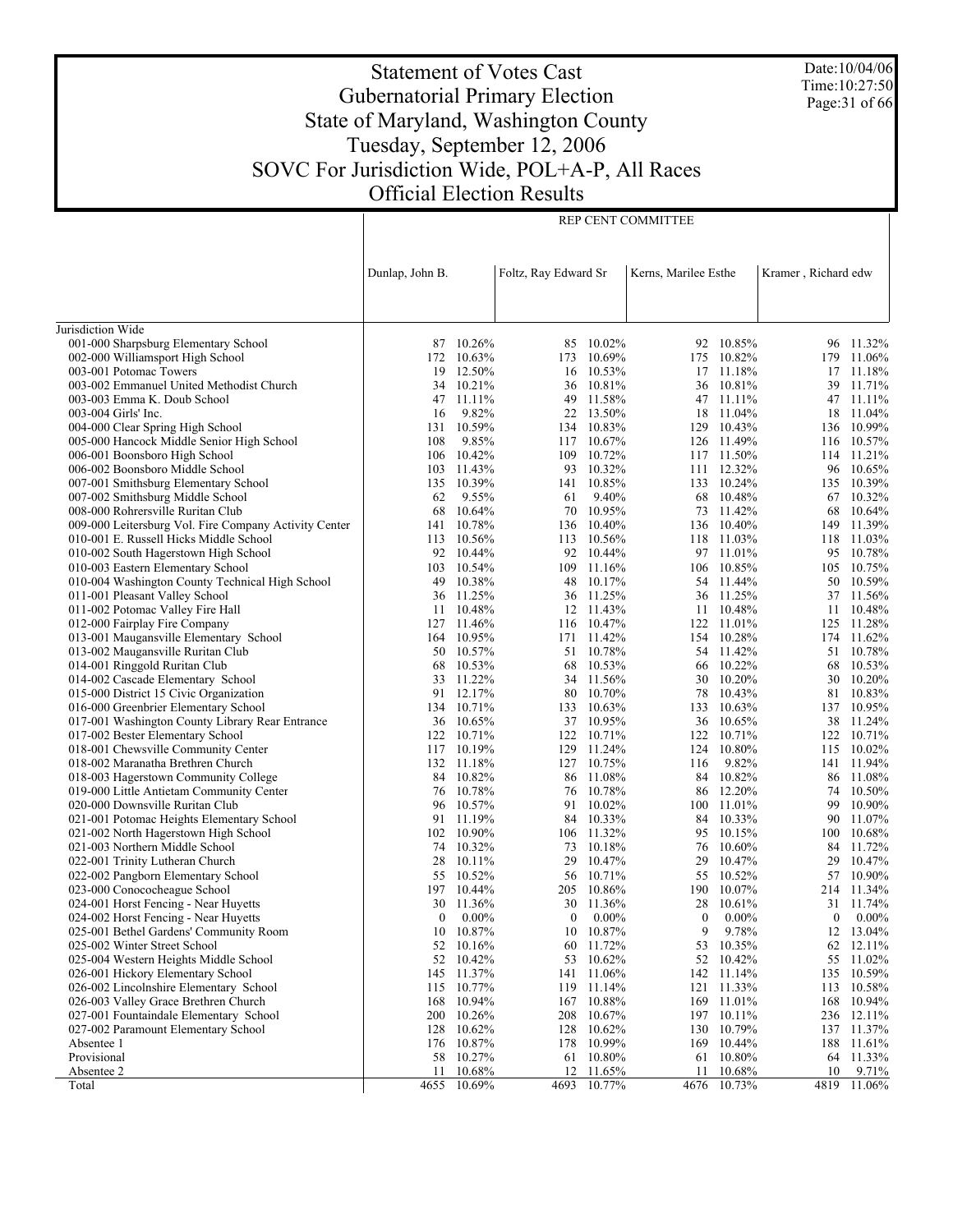Date:10/04/06 Time:10:27:51 Page:32 of 66

# Statement of Votes Cast Gubernatorial Primary Election State of Maryland, Washington County Tuesday, September 12, 2006 SOVC For Jurisdiction Wide, POL+A-P, All Races Official Election Results

REP CENT COMMITTEE

|                                                                          | Lampton, Paula A.       |          | Myers, Mildred L. |                          | Pittman, Penny S. |                  | Sweeney, Robert |                         |
|--------------------------------------------------------------------------|-------------------------|----------|-------------------|--------------------------|-------------------|------------------|-----------------|-------------------------|
|                                                                          |                         |          |                   |                          |                   |                  |                 |                         |
|                                                                          |                         |          |                   |                          |                   |                  |                 |                         |
| Jurisdiction Wide                                                        |                         |          |                   |                          |                   |                  |                 |                         |
| 001-000 Sharpsburg Elementary School                                     | 91 10.73%               |          |                   | 103 12.15%               | 85                | 10.02%           |                 | 113 13.33%              |
| 002-000 Williamsport High School                                         | 187 11.56%              |          |                   | 190 11.74%               | 174               | 10.75%           |                 | 189 11.68%              |
| 003-001 Potomac Towers                                                   | 16 10.53%               |          |                   | 19 12.50%                | 14                | 9.21%            |                 | 19 12.50%               |
| 003-002 Emmanuel United Methodist Church                                 | 34 10.21%               |          |                   | 42 12.61%                | 35                | 10.51%           |                 | 41 12.31%               |
| 003-003 Emma K. Doub School                                              | 44 10.40%               |          | 49                | 11.58%                   | 45                | 10.64%           |                 | 49 11.58%               |
| 003-004 Girls' Inc.                                                      | 16                      | 9.82%    | 16                | 9.82%                    | 19                | 11.66%           |                 | 21 12.88%               |
| 004-000 Clear Spring High School                                         | 133 10.75%              |          |                   | 152 12.29%               |                   | 140 11.32%       |                 | 148 11.96%              |
| 005-000 Hancock Middle Senior High School                                | 112 10.21%              |          |                   | 144 13.13%               | 139               | 12.67%           |                 | 127 11.58%              |
| 006-001 Boonsboro High School                                            | 102 10.03%              |          |                   | 130 12.78%               |                   | 104 10.23%       |                 | 128 12.59%              |
| 006-002 Boonsboro Middle School                                          | 95 10.54%<br>156 12.01% |          |                   | 102 11.32%<br>194 14.93% | 89                | 9.88%<br>9.78%   |                 | 116 12.87%              |
| 007-001 Smithsburg Elementary School<br>007-002 Smithsburg Middle School | 87                      | 13.41%   |                   | 106 16.33%               | 127<br>63         | 9.71%            |                 | 146 11.24%<br>72 11.09% |
| 008-000 Rohrersville Ruritan Club                                        | 71 11.11%               |          |                   | 72 11.27%                | 72                | 11.27%           |                 | 73 11.42%               |
| 009-000 Leitersburg Vol. Fire Company Activity Center                    | 156 11.93%              |          |                   | 158 12.08%               | 129               | 9.86%            |                 | 157 12.00%              |
| 010-001 E. Russell Hicks Middle School                                   | 125 11.68%              |          |                   | 130 12.15%               |                   | 115 10.75%       |                 | 124 11.59%              |
| 010-002 South Hagerstown High School                                     | 99                      | 11.24%   |                   | 110 12.49%               | 99                | 11.24%           |                 | 107 12.15%              |
| 010-003 Eastern Elementary School                                        | 116 11.87%              |          |                   | 118 12.08%               | 103               | 10.54%           |                 | 115 11.77%              |
| 010-004 Washington County Technical High School                          | 53 11.23%               |          |                   | 57 12.08%                | 46                | 9.75%            |                 | 62 13.14%               |
| 011-001 Pleasant Valley School                                           | 34 10.63%               |          |                   | 37 11.56%                | 34                | 10.63%           |                 | 35 10.94%               |
| 011-002 Potomac Valley Fire Hall                                         | 11 10.48%               |          |                   | 15 14.29%                | 11                | 10.48%           |                 | 12 11.43%               |
| 012-000 Fairplay Fire Company                                            | 117 10.56%              |          |                   | 125 11.28%               |                   | 123 11.10%       |                 | 130 11.73%              |
| 013-001 Maugansville Elementary School                                   | 156 10.41%              |          |                   | 172 11.48%               | 161               | 10.75%           |                 | 184 12.28%              |
| 013-002 Maugansville Ruritan Club                                        | 51 10.78%               |          |                   | 56 11.84%                |                   | 51 10.78%        |                 | 56 11.84%               |
| 014-001 Ringgold Ruritan Club                                            | 81                      | 12.54%   |                   | 90 13.93%                | 63                | 9.75%            |                 | 75 11.61%               |
| 014-002 Cascade Elementary School                                        | 32 10.88%               |          |                   | 37 12.59%                | 33                | 11.22%           |                 | 37 12.59%               |
| 015-000 District 15 Civic Organization                                   | 73                      | 9.76%    |                   | 83 11.10%                | 93                | 12.43%           |                 | 89 11.90%               |
| 016-000 Greenbrier Elementary School                                     | 150 11.99%              |          |                   | 154 12.31%               |                   | 127 10.15%       |                 | 147 11.75%              |
| 017-001 Washington County Library Rear Entrance                          | 34 10.06%               |          |                   | 43 12.72%                | 38                | 11.24%           |                 | 39 11.54%               |
| 017-002 Bester Elementary School                                         | 130 11.41%              |          |                   | 144 12.64%               |                   | 121 10.62%       |                 | 133 11.68%              |
| 018-001 Chewsville Community Center                                      | 145 12.63%              |          |                   | 153 13.33%               | 111               | 9.67%            |                 | 137 11.93%              |
| 018-002 Maranatha Brethren Church                                        | 139 11.77%              |          |                   | 141 11.94%               |                   | 126 10.67%       |                 | 134 11.35%              |
| 018-003 Hagerstown Community College                                     | 90                      | 11.60%   | 89                | 11.47%                   | 80                | 10.31%           |                 | 95 12.24%               |
| 019-000 Little Antietam Community Center                                 | 78 11.06%               |          |                   | 84 11.91%                |                   | 77 10.92%        |                 | 81 11.49%               |
| 020-000 Downsville Ruritan Club                                          | 103                     | 11.34%   |                   | 112 12.33%               | 95                | 10.46%           |                 | 111 12.22%              |
| 021-001 Potomac Heights Elementary School                                | 98 12.05%               |          | 99                | 12.18%                   | 85                | 10.46%           |                 | 97 11.93%               |
| 021-002 North Hagerstown High School                                     | 115 12.29%              |          |                   | 103 11.00%               | 101               | 10.79%<br>10.60% |                 | 116 12.39%              |
| 021-003 Northern Middle School                                           | 86 11.99%               |          |                   | 86 11.99%<br>35 12.64%   | 76<br>29          | 10.47%           |                 | 86 11.99%               |
| 022-001 Trinity Lutheran Church<br>022-002 Pangborn Elementary School    | 30 10.83%<br>62 11.85%  |          |                   | 63 12.05%                |                   | 57 10.90%        |                 | 37 13.36%<br>61 11.66%  |
| 023-000 Conococheague School                                             | 199                     | 10.55%   |                   | 231 12.24%               |                   | 215 11.39%       |                 | 232 12.29%              |
| 024-001 Horst Fencing - Near Huyetts                                     | 24                      | 9.09%    | 28                | $10.61\%$                | 28                | 10.61%           |                 | 34 12.88%               |
| 024-002 Horst Fencing - Near Huyetts                                     | $\boldsymbol{0}$        | $0.00\%$ | $\bf{0}$          | $0.00\%$                 | $\mathbf{0}$      | $0.00\%$         |                 | 1 100.00%               |
| 025-001 Bethel Gardens' Community Room                                   | 8                       | 8.70%    |                   | 10 10.87%                | 11                | 11.96%           |                 | 11 11.96%               |
| 025-002 Winter Street School                                             | 53 10.35%               |          |                   | 65 12.70%                | 55                | 10.74%           |                 | 59 11.52%               |
| 025-004 Western Heights Middle School                                    | 60 12.02%               |          | 58                | 11.62%                   | 54                | 10.82%           |                 | 62 12.42%               |
| 026-001 Hickory Elementary School                                        | 138                     | 10.82%   | 146               | 11.45%                   | 138               | 10.82%           | 152             | 11.92%                  |
| 026-002 Lincolnshire Elementary School                                   | 122 11.42%              |          |                   | 131 12.27%               |                   | 116 10.86%       |                 | 115 10.77%              |
| 026-003 Valley Grace Brethren Church                                     | 176                     | 11.47%   |                   | 172 11.21%               | 165               | 10.75%           |                 | 184 11.99%              |
| 027-001 Fountaindale Elementary School                                   | 251 12.88%              |          |                   | 226 11.60%               |                   | 204 10.47%       |                 | 226 11.60%              |
| 027-002 Paramount Elementary School                                      | 140                     | 11.62%   | 150               | 12.45%                   | 122               | 10.12%           |                 | 139 11.54%              |
| Absentee 1                                                               | 185 11.43%              |          |                   | 206 12.72%               | 168               | 10.38%           |                 | 183 11.30%              |
| Provisional                                                              | 65 11.50%               |          | 72                | 12.74%                   | 62                | 10.97%           |                 | 63 11.15%               |
| Absentee 2                                                               | 11                      | 10.68%   |                   | 12 11.65%                |                   | 13 12.62%        |                 | 11 10.68%               |
| Total                                                                    | 4940 11.34%             |          |                   | 5320 12.21%              |                   | 4641 10.65%      | 5171            | 11.87%                  |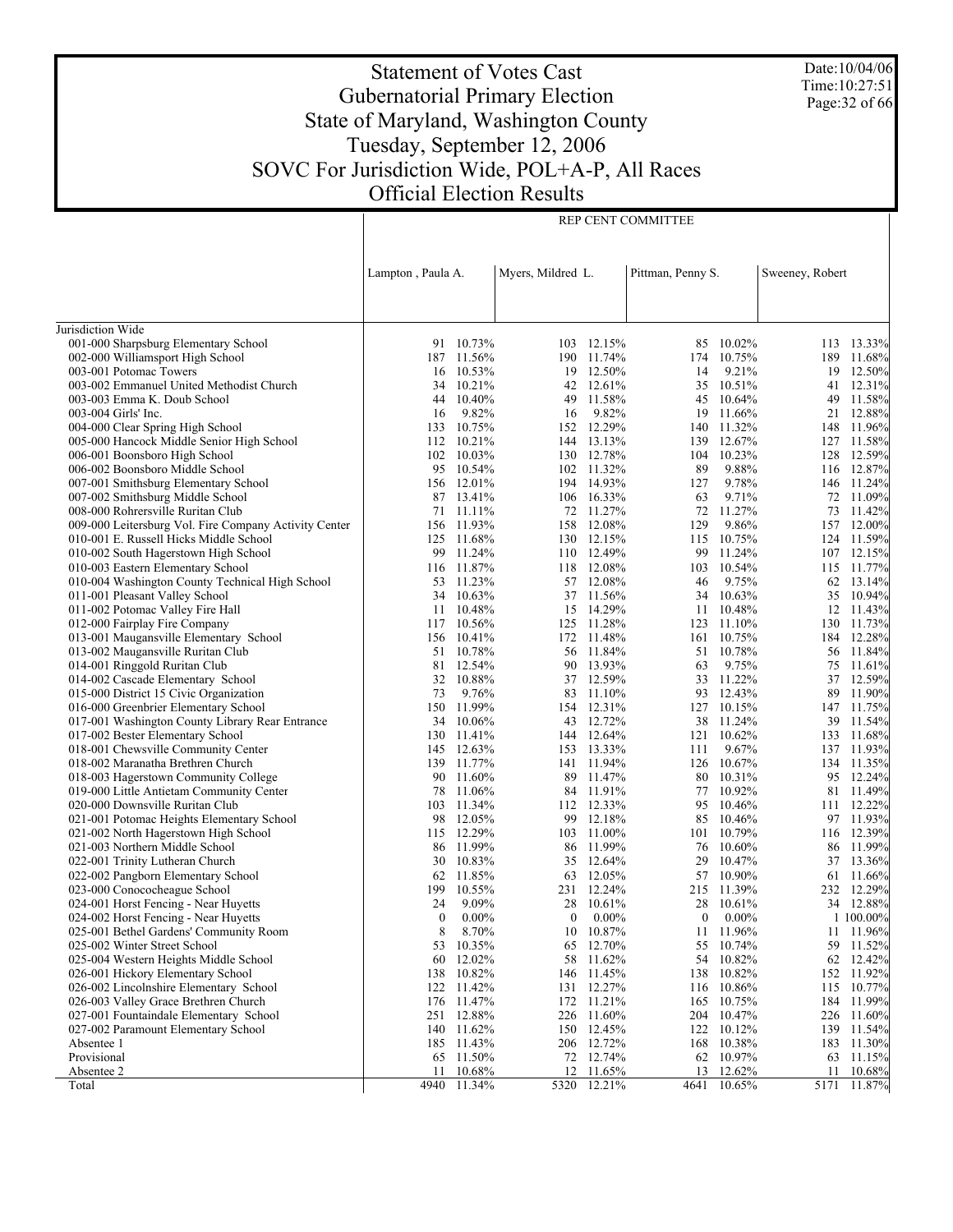Date:10/04/06 Time:10:27:51 Page:33 of 66

 $\overline{\phantom{a}}$ 

# Statement of Votes Cast Gubernatorial Primary Election State of Maryland, Washington County Tuesday, September 12, 2006 SOVC For Jurisdiction Wide, POL+A-P, All Races Official Election Results

GOVERNOR / LT. GOVERNOR

|                                                                         | Reg. Voters      | Times<br>Counted | <b>Total Votes</b> | O'Malley-Brown |                            |
|-------------------------------------------------------------------------|------------------|------------------|--------------------|----------------|----------------------------|
| Jurisdiction Wide                                                       |                  |                  |                    |                |                            |
| 001-000 Sharpsburg Elementary School                                    | 751              | 278              | 222                |                | 222 100.00%                |
| 002-000 Williamsport High School                                        | 1109             | 323              | 273                |                | 273 100.00%                |
| 003-001 Potomac Towers                                                  | 342              | 67               | 61                 |                | 61 100.00%                 |
| 003-002 Emmanuel United Methodist Church                                | 394              | 108              | 88                 |                | 88 100.00%                 |
| 003-003 Emma K. Doub School                                             | 622              | 123              | 109                |                | 109 100.00%                |
| 003-004 Girls' Inc.                                                     | 386              | 50               | 44                 |                | 44 100.00%                 |
| 004-000 Clear Spring High School                                        | 659              | 221              | 187                |                | 187 100.00%                |
| 005-000 Hancock Middle Senior High School                               | 747              | 168              | 140                |                | 140 100.00%                |
| 006-001 Boonsboro High School                                           | 631              | 198              | 169                |                | 169 100.00%                |
| 006-002 Boonsboro Middle School                                         | 691              | 216              | 185                |                | 185 100.00%                |
| 007-001 Smithsburg Elementary School                                    | 654              | 186              | 152                |                | 152 100.00%                |
| 007-002 Smithsburg Middle School                                        | 510              | 123              | 113                |                | 113 100.00%                |
| 008-000 Rohrersville Ruritan Club                                       | 584              | 169              | 132                |                | 132 100.00%                |
| 009-000 Leitersburg Vol. Fire Company Activity Center                   | 572              | 212              | 176                |                | 176 100.00%                |
| 010-001 E. Russell Hicks Middle School                                  | 780              | 208              | 168                |                | 168 100.00%                |
| 010-002 South Hagerstown High School                                    | 706              | 192              | 162                |                | 162 100.00%                |
| 010-003 Eastern Elementary School                                       | 559              | 200              | 168                |                | 168 100.00%                |
| 010-004 Washington County Technical High School                         | 356              | 119              | 97                 |                | 97 100.00%                 |
| 011-001 Pleasant Valley School                                          | 305              | 88               | 76                 |                | 76 100.00%                 |
| 011-002 Potomac Valley Fire Hall                                        | 176              | 57               | 45                 |                | 45 100.00%                 |
| 012-000 Fairplay Fire Company                                           | 563              | 178              | 146                |                | 146 100.00%                |
| 013-001 Maugansville Elementary School                                  | 818              | 246              | 208                |                | 208 100.00%                |
| 013-002 Maugansville Ruritan Club                                       | 308              | 122              | 100                |                | 100 100.00%                |
| 014-001 Ringgold Ruritan Club                                           | 183              | 51               | 39                 |                | 39 100.00%                 |
| 014-002 Cascade Elementary School                                       | 263              | 60               | 55                 |                | 55 100.00%                 |
| 015-000 District 15 Civic Organization                                  | 382              | 107              | 77                 |                | 77 100.00%                 |
| 016-000 Greenbrier Elementary School                                    | 797              | 190              | 161                |                | 161 100.00%                |
| 017-001 Washington County Library Rear Entrance                         | 531<br>975       | 103<br>216       | 93<br>195          |                | 93 100.00%                 |
| 017-002 Bester Elementary School<br>018-001 Chewsville Community Center | 661              | 201              | 152                |                | 195 100.00%<br>152 100.00% |
| 018-002 Maranatha Brethren Church                                       | 905              | 276              | 245                |                | 245 100.00%                |
| 018-003 Hagerstown Community College                                    | 864              | 151              | 136                |                | 136 100.00%                |
| 019-000 Little Antietam Community Center                                | 462              | 136              | 120                |                | 120 100.00%                |
| 020-000 Downsville Ruritan Club                                         | 473              | 166              | 142                |                | 142 100.00%                |
| 021-001 Potomac Heights Elementary School                               | 633              | 189              | 164                |                | 164 100.00%                |
| 021-002 North Hagerstown High School                                    | 818              | 260              | 225                |                | 225 100.00%                |
| 021-003 Northern Middle School                                          | 472              | 167              | 141                |                | 141 100.00%                |
| 022-001 Trinity Lutheran Church                                         | 712              | 102              | 84                 |                | 84 100.00%                 |
| 022-002 Pangborn Elementary School                                      | 482              | 142              | 125                |                | 125 100.00%                |
| 023-000 Conococheague School                                            | 966              | 278              | 225                |                | 225 100.00%                |
| 024-001 Horst Fencing - Near Huyetts                                    | 191              | 50               | 36                 |                | 36 100.00%                 |
| 024-002 Horst Fencing - Near Huyetts                                    | 15               | $\overline{2}$   | 2                  |                | 2 100.00%                  |
| 025-001 Bethel Gardens' Community Room                                  | 470              | 82               | 76                 |                | 76 100.00%                 |
| 025-002 Winter Street School                                            | 842              | 150              | 128                |                | 128 100.00%                |
| 025-004 Western Heights Middle School                                   | 636              | 151              | 131                |                | 131 100.00%                |
| 026-001 Hickory Elementary School                                       | 1072             | 310              | 266                |                | 266 100.00%                |
| 026-002 Lincolnshire Elementary School                                  | 785              | 227              | 194                |                | 194 100.00%                |
| 026-003 Valley Grace Brethren Church                                    | 922              | 278              | 238                |                | 238 100.00%                |
| 027-001 Fountaindale Elementary School                                  | 735              | 250              | 202                |                | 202 100.00%                |
| 027-002 Paramount Elementary School                                     | 809              | 195              | 168                |                | 168 100.00%                |
| Absentee 1                                                              | $\boldsymbol{0}$ | 393              | 311                |                | 311 100.00%                |
| Provisional                                                             | $\boldsymbol{0}$ | 139              | 112                |                | 112 100.00%                |
| Absentee 2                                                              | $\boldsymbol{0}$ | 22               | 17                 |                | 17 100.00%                 |
| Total                                                                   | 30279            | 8896             | 7481               |                | 7481 100.00%               |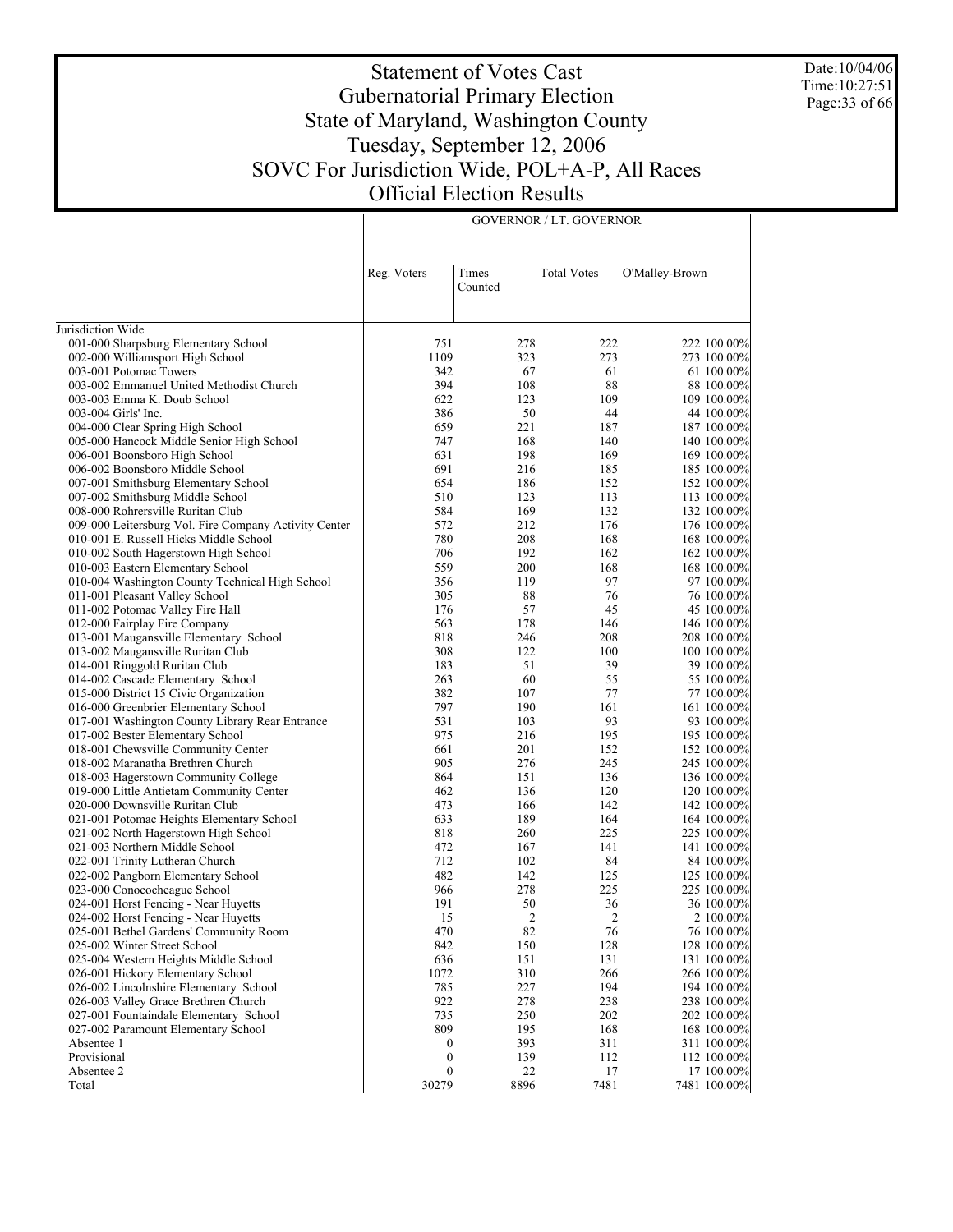Date:10/04/06 Time:10:27:51 Page:34 of 66

# Statement of Votes Cast Gubernatorial Primary Election State of Maryland, Washington County Tuesday, September 12, 2006 SOVC For Jurisdiction Wide, POL+A-P, All Races Official Election Results

**COMPTROLLER** 

|                                                                            | Reg. Voters      | Times<br>Counted | <b>Total Votes</b> | Franchot, Peter |                     | Owens, Janet S.  |                        |
|----------------------------------------------------------------------------|------------------|------------------|--------------------|-----------------|---------------------|------------------|------------------------|
|                                                                            |                  |                  |                    |                 |                     |                  |                        |
| Jurisdiction Wide                                                          |                  |                  |                    |                 |                     |                  |                        |
| 001-000 Sharpsburg Elementary School                                       | 751              | 278              | 261                |                 | 96 36.78%           |                  | 67 25.67%              |
| 002-000 Williamsport High School                                           | 1109             | 323              | 311                |                 | 102 32.80%          | 87               | 27.97%                 |
| 003-001 Potomac Towers                                                     | 342              | 67               | 61                 |                 | 20 32.79%           |                  | 11 18.03%              |
| 003-002 Emmanuel United Methodist Church                                   | 394              | 108              | 104                |                 | 33 31.73%           |                  | 33 31.73%              |
| 003-003 Emma K. Doub School                                                | 622              | 123              | 120                |                 | 32 26.67%           |                  | 36 30.00%              |
| 003-004 Girls' Inc.                                                        | 386<br>659       | 50<br>221        | 48<br>205          | 14              | 29.17%<br>67 32.68% |                  | 16 33.33%<br>50 24.39% |
| 004-000 Clear Spring High School                                           | 747              | 168              | 158                |                 | 50 31.65%           |                  | 36 22.78%              |
| 005-000 Hancock Middle Senior High School<br>006-001 Boonsboro High School | 631              | 198              | 188                | 68              | 36.17%              | 53               | 28.19%                 |
| 006-002 Boonsboro Middle School                                            | 691              | 216              | 200                | 61              | 30.50%              | 41               | 20.50%                 |
| 007-001 Smithsburg Elementary School                                       | 654              | 186              | 174                |                 | 54 31.03%           |                  | 50 28.74%              |
| 007-002 Smithsburg Middle School                                           | 510              | 123              | 118                | 39              | 33.05%              | 28               | 23.73%                 |
| 008-000 Rohrersville Ruritan Club                                          | 584              | 169              | 161                |                 | 69 42.86%           | 37               | 22.98%                 |
| 009-000 Leitersburg Vol. Fire Company Activity Center                      | 572              | 212              | 203                | 71              | 34.98%              | 45               | 22.17%                 |
| 010-001 E. Russell Hicks Middle School                                     | 780              | 208              | 195                |                 | 56 28.72%           |                  | 54 27.69%              |
| 010-002 South Hagerstown High School                                       | 706              | 192              | 176                | 57              | 32.39%              | 46               | 26.14%                 |
| 010-003 Eastern Elementary School                                          | 559              | 200              | 187                | 51              | 27.27%              | 54               | 28.88%                 |
| 010-004 Washington County Technical High School                            | 356              | 119              | 111                | 28              | 25.23%              |                  | 40 36.04%              |
| 011-001 Pleasant Valley School                                             | 305              | 88               | 83                 | 34              | 40.96%              |                  | 33 39.76%              |
| 011-002 Potomac Valley Fire Hall                                           | 176              | 57               | 53                 | 23              | 43.40%              |                  | 13 24.53%              |
| 012-000 Fairplay Fire Company                                              | 563              | 178              | 168                |                 | 59 35.12%           |                  | 48 28.57%              |
| 013-001 Maugansville Elementary School                                     | 818              | 246              | 230                |                 | 70 30.43%           |                  | 64 27.83%              |
| 013-002 Maugansville Ruritan Club                                          | 308              | 122              | 111                |                 | 31 27.93%           |                  | 32 28.83%              |
| 014-001 Ringgold Ruritan Club                                              | 183              | 51               | 49                 |                 | 15 30.61%           | 15               | 30.61%                 |
| 014-002 Cascade Elementary School                                          | 263              | 60               | 59                 |                 | 25 42.37%           | 24               | 40.68%                 |
| 015-000 District 15 Civic Organization                                     | 382              | 107              | 97                 | 23              | 23.71%              | 22               | 22.68%                 |
| 016-000 Greenbrier Elementary School                                       | 797              | 190              | 180                |                 | 61 33.89%           | 49               | 27.22%                 |
| 017-001 Washington County Library Rear Entrance                            | 531              | 103              | 96                 | 25              | 26.04%              | 28               | 29.17%                 |
| 017-002 Bester Elementary School                                           | 975              | 216              | 208                |                 | 65 31.25%           |                  | 52 25.00%              |
| 018-001 Chewsville Community Center                                        | 661              | 201              | 189                |                 | 56 29.63%           |                  | 59 31.22%              |
| 018-002 Maranatha Brethren Church                                          | 905              | 276              | 268                |                 | 88 32.84%           |                  | 81 30.22%              |
| 018-003 Hagerstown Community College                                       | 864              | 151              | 147                | 41              | 27.89%              |                  | 61 41.50%              |
| 019-000 Little Antietam Community Center                                   | 462              | 136              | 133                | 44              | 33.08%              |                  | 44 33.08%              |
| 020-000 Downsville Ruritan Club                                            | 473              | 166              | 157                | 41              | 26.11%              |                  | 51 32.48%              |
| 021-001 Potomac Heights Elementary School                                  | 633              | 189              | 179                |                 | 53 29.61%           |                  | 63 35.20%              |
| 021-002 North Hagerstown High School                                       | 818              | 260              | 243                |                 | 82 33.74%           | 68               | 27.98%                 |
| 021-003 Northern Middle School                                             | 472              | 167              | 161                |                 | 57 35.40%           |                  | 46 28.57%              |
| 022-001 Trinity Lutheran Church                                            | 712              | 102              | 95                 | 25              | 26.32%              |                  | 24 25.26%              |
| 022-002 Pangborn Elementary School                                         | 482              | 142              | 134                |                 | 36 26.87%           | 47               | 35.07%                 |
| 023-000 Conococheague School                                               | 966              | 278              | 261                |                 | 97 37.16%           | 69               | 26.44%                 |
| 024-001 Horst Fencing - Near Huyetts                                       | 191              | 50               | 47                 |                 | 15 31.91%           |                  | 12 25.53%              |
| 024-002 Horst Fencing - Near Huyetts                                       | 15               | $\overline{c}$   | $\overline{2}$     |                 | 2 100.00%           | $\boldsymbol{0}$ | $0.00\%$               |
| 025-001 Bethel Gardens' Community Room                                     | 470              | 82               | 72                 |                 | 17 23.61%           | 21               | 29.17%                 |
| 025-002 Winter Street School                                               | 842              | 150              | 141                | 38              | 26.95%              | 38               | 26.95%                 |
| 025-004 Western Heights Middle School                                      | 636              | 151              | 144                | 46              | 31.94%              | 38               | 26.39%                 |
| 026-001 Hickory Elementary School                                          | 1072             | 310              | 294                | 91              | 30.95%              | 89               | 30.27%                 |
| 026-002 Lincolnshire Elementary School                                     | 785              | 227              | 216                | 77              | 35.65%              | 56               | 25.93%                 |
| 026-003 Valley Grace Brethren Church                                       | 922              | 278              | 266                | 79              | 29.70%              | 69               | 25.94%                 |
| 027-001 Fountaindale Elementary School                                     | 735              | 250              | 234                | 68              | 29.06%              | 69               | 29.49%                 |
| 027-002 Paramount Elementary School                                        | 809              | 195              | 187                | 57              | 30.48%              | 60               | 32.09%                 |
| Absentee 1                                                                 | $\boldsymbol{0}$ | 393              | 369                | 94              | 25.47%              | 109              | 29.54%                 |
| Provisional                                                                | $\boldsymbol{0}$ | 139              | 129                |                 | 45 34.88%           |                  | 31 24.03%              |
| Absentee 2                                                                 | $\boldsymbol{0}$ | 22               | 19                 |                 | 4 21.05%            |                  | 4 21.05%               |
| Total                                                                      | 30279            | 8896             | 8402               |                 | 2652 31.56%         |                  | 2373 28.24%            |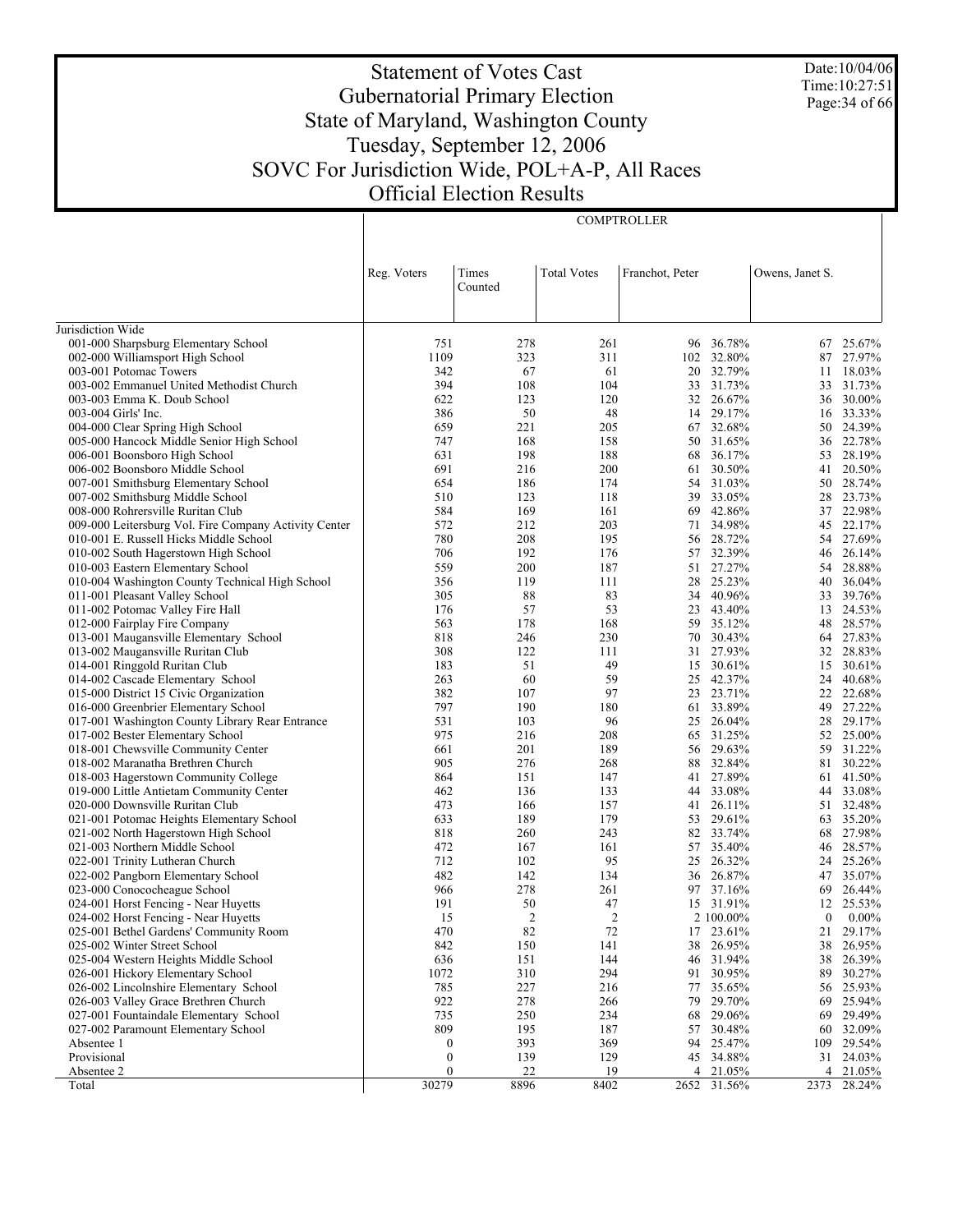Date:10/04/06 Time:10:27:51 Page:35 of 66

# Statement of Votes Cast Gubernatorial Primary Election State of Maryland, Washington County Tuesday, September 12, 2006 SOVC For Jurisdiction Wide, POL+A-P, All Races Official Election Results

**COMPTROLLER** 

|                                                                               | Schaefer, William Do |                        |
|-------------------------------------------------------------------------------|----------------------|------------------------|
| Jurisdiction Wide                                                             |                      |                        |
| 001-000 Sharpsburg Elementary School                                          |                      | 98 37.55%              |
| 002-000 Williamsport High School                                              |                      | 122 39.23%             |
| 003-001 Potomac Towers                                                        |                      | 30 49.18%              |
| 003-002 Emmanuel United Methodist Church                                      |                      | 38 36.54%              |
| 003-003 Emma K. Doub School                                                   |                      | 52 43.33%              |
| 003-004 Girls' Inc.                                                           |                      | 18 37.50%              |
| 004-000 Clear Spring High School                                              |                      | 88 42.93%              |
| 005-000 Hancock Middle Senior High School                                     |                      | 72 45.57%              |
| 006-001 Boonsboro High School                                                 | 67                   | 35.64%                 |
| 006-002 Boonsboro Middle School                                               |                      | 98 49.00%<br>70 40.23% |
| 007-001 Smithsburg Elementary School<br>007-002 Smithsburg Middle School      | 51                   | 43.22%                 |
| 008-000 Rohrersville Ruritan Club                                             | 55                   | 34.16%                 |
| 009-000 Leitersburg Vol. Fire Company Activity Center                         |                      | 87 42.86%              |
| 010-001 E. Russell Hicks Middle School                                        |                      | 85 43.59%              |
| 010-002 South Hagerstown High School                                          |                      | 73 41.48%              |
| 010-003 Eastern Elementary School                                             |                      | 82 43.85%              |
| 010-004 Washington County Technical High School                               |                      | 43 38.74%              |
| 011-001 Pleasant Valley School                                                |                      | 16 19.28%              |
| 011-002 Potomac Valley Fire Hall                                              |                      | 17 32.08%              |
| 012-000 Fairplay Fire Company                                                 | 61                   | 36.31%                 |
| 013-001 Maugansville Elementary School                                        |                      | 96 41.74%              |
| 013-002 Maugansville Ruritan Club                                             |                      | 48 43.24%              |
| 014-001 Ringgold Ruritan Club                                                 |                      | 19 38.78%              |
| 014-002 Cascade Elementary School                                             |                      | 10 16.95%              |
| 015-000 District 15 Civic Organization                                        |                      | 52 53.61%              |
| 016-000 Greenbrier Elementary School                                          |                      | 70 38.89%              |
| 017-001 Washington County Library Rear Entrance                               |                      | 43 44.79%              |
| 017-002 Bester Elementary School                                              | 91.                  | 43.75%                 |
| 018-001 Chewsville Community Center                                           | 74<br>99             | 39.15%                 |
| 018-002 Maranatha Brethren Church<br>018-003 Hagerstown Community College     |                      | 36.94%<br>45 30.61%    |
| 019-000 Little Antietam Community Center                                      | 45                   | 33.83%                 |
| 020-000 Downsville Ruritan Club                                               |                      | 65 41.40%              |
| 021-001 Potomac Heights Elementary School                                     | 63                   | 35.20%                 |
| 021-002 North Hagerstown High School                                          | 93                   | 38.27%                 |
| 021-003 Northern Middle School                                                | 58                   | 36.02%                 |
| 022-001 Trinity Lutheran Church                                               |                      | 46 48.42%              |
| 022-002 Pangborn Elementary School                                            | 51                   | 38.06%                 |
| 023-000 Conococheague School                                                  | 95.                  | 36.40%                 |
| 024-001 Horst Fencing - Near Huyetts                                          | 20                   | 42.55%                 |
| 024-002 Horst Fencing - Near Huyetts                                          | 0                    | $0.00\%$               |
| 025-001 Bethel Gardens' Community Room                                        | 34                   | 47.22%                 |
| 025-002 Winter Street School                                                  | 65                   | 46.10%                 |
| 025-004 Western Heights Middle School                                         | 60                   | 41.67%                 |
| 026-001 Hickory Elementary School                                             | 114                  | 38.78%                 |
| 026-002 Lincolnshire Elementary School                                        | 83                   | 38.43%                 |
| 026-003 Valley Grace Brethren Church                                          | 118                  | 44.36%                 |
| 027-001 Fountaindale Elementary School<br>027-002 Paramount Elementary School | 97<br>70             | 41.45%<br>37.43%       |
| Absentee 1                                                                    | 166                  | 44.99%                 |
| Provisional                                                                   | 53                   | 41.09%                 |
| Absentee 2                                                                    | 11                   | 57.89%                 |
| Total                                                                         | 3377                 | 40.19%                 |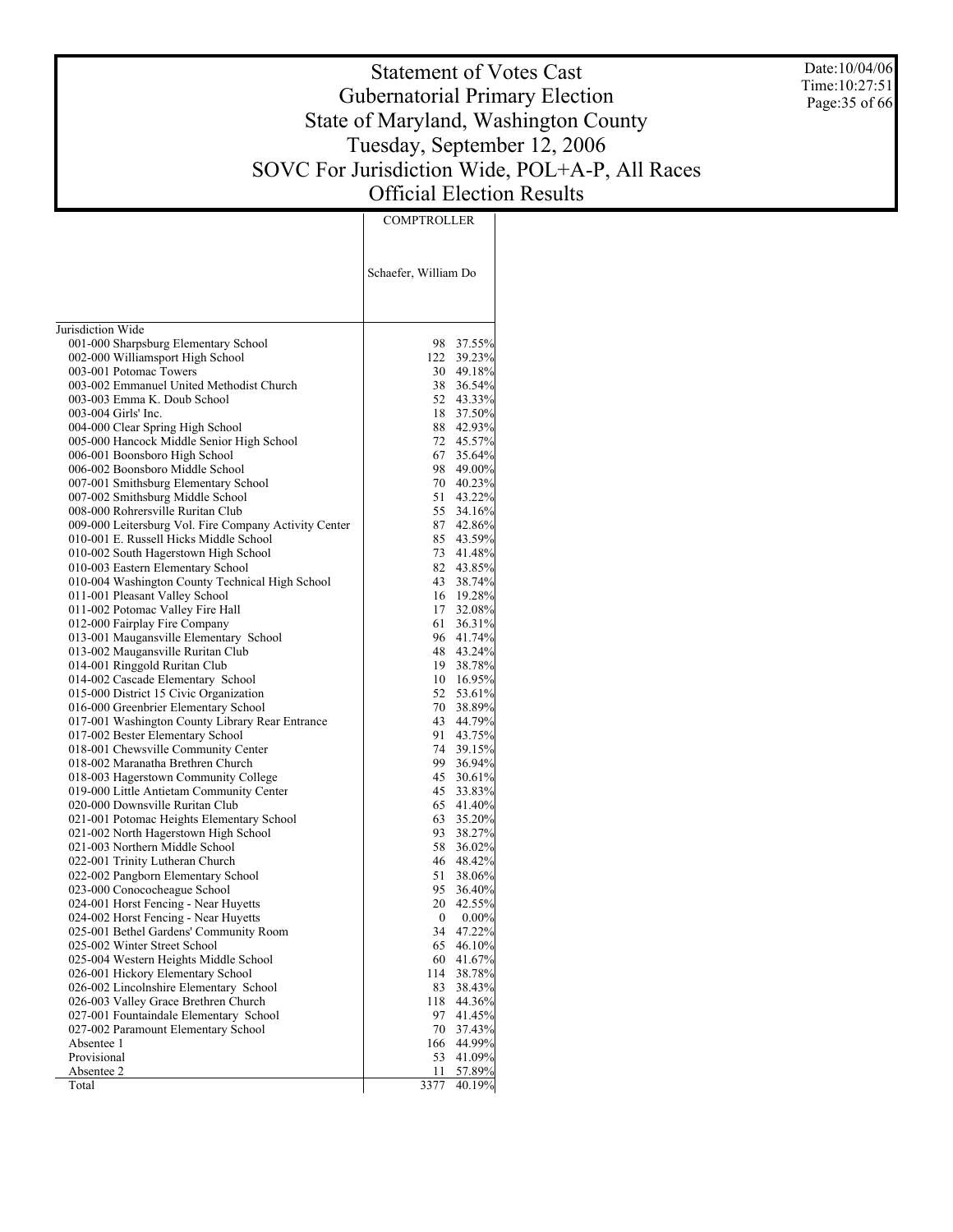Date:10/04/06 Time:10:27:51 Page:36 of 66

# Statement of Votes Cast Gubernatorial Primary Election State of Maryland, Washington County Tuesday, September 12, 2006 SOVC For Jurisdiction Wide, POL+A-P, All Races Official Election Results

ATTORNEY GENERAL

|                                                                                | Reg. Voters      | Times<br>Counted | <b>Total Votes</b> | Gansler, Douglas F. |                  | Simms, Stuart    |                     |
|--------------------------------------------------------------------------------|------------------|------------------|--------------------|---------------------|------------------|------------------|---------------------|
| Jurisdiction Wide                                                              |                  |                  |                    |                     |                  |                  |                     |
| 001-000 Sharpsburg Elementary School                                           | 751              | 278              | 205                |                     | 156 76.10%       | 49               | 23.90%              |
| 002-000 Williamsport High School                                               | 1109             | 323              | 244                |                     | 170 69.67%       | 74               | $30.33\%$           |
| 003-001 Potomac Towers                                                         | 342              | 67               | 46                 |                     | 41 89.13%        | 5                | 10.87%              |
| 003-002 Emmanuel United Methodist Church                                       | 394              | 108              | 94                 | 65                  | 69.15%           | 29               | 30.85%              |
| 003-003 Emma K. Doub School                                                    | 622              | 123              | 102                | 74                  | 72.55%           | 28               | 27.45%              |
| 003-004 Girls' Inc.                                                            | 386              | 50               | 38                 |                     | 21 55.26%        | 17               | 44.74%              |
| 004-000 Clear Spring High School                                               | 659              | 221              | 151                |                     | 96 63.58%        | 55               | 36.42%              |
| 005-000 Hancock Middle Senior High School                                      | 747              | 168              | 130                |                     | 75 57.69%        | 55               | 42.31%              |
| 006-001 Boonsboro High School                                                  | 631              | 198              | 156                |                     | 117 75.00%       |                  | 39 25.00%           |
| 006-002 Boonsboro Middle School                                                | 691              | 216              | 148                |                     | 106 71.62%       |                  | 42 28.38%           |
| 007-001 Smithsburg Elementary School                                           | 654              | 186              | 133                |                     | 85 63.91%        | 48               | 36.09%              |
| 007-002 Smithsburg Middle School                                               | 510              | 123              | 99                 | 69                  | 69.70%           | 30               | 30.30%              |
| 008-000 Rohrersville Ruritan Club                                              | 584              | 169              | 130                |                     | 86 66.15%        |                  | 44 33.85%           |
| 009-000 Leitersburg Vol. Fire Company Activity Center                          | 572              | 212              | 148                | 105                 | 70.95%           |                  | 43 29.05%           |
| 010-001 E. Russell Hicks Middle School                                         | 780              | 208              | 152                |                     | 100 65.79%       |                  | 52 34.21%           |
| 010-002 South Hagerstown High School                                           | 706              | 192              | 136                |                     | 106 77.94%       | 30               | 22.06%              |
| 010-003 Eastern Elementary School                                              | 559              | 200              | 133                | 94                  | 70.68%           |                  | 39 29.32%           |
| 010-004 Washington County Technical High School                                | 356              | 119              | 98                 | 75                  | 76.53%           |                  | 23 23.47%           |
| 011-001 Pleasant Valley School                                                 | 305              | 88               | 78                 |                     | 51 65.38%        | 27               | 34.62%              |
| 011-002 Potomac Valley Fire Hall                                               | 176              | 57               | 41                 |                     | 30 73.17%        | 11               | 26.83%              |
| 012-000 Fairplay Fire Company                                                  | 563              | 178              | 139                |                     | 97 69.78%        |                  | 42 30.22%           |
| 013-001 Maugansville Elementary School                                         | 818              | 246              | 176                | 111                 | 63.07%           | 65               | 36.93%              |
| 013-002 Maugansville Ruritan Club                                              | 308              | 122              | 84                 | 49                  | 58.33%           |                  | 35 41.67%           |
| 014-001 Ringgold Ruritan Club                                                  | 183              | 51               | 35                 | 25                  | 71.43%           |                  | 10 28.57%           |
| 014-002 Cascade Elementary School                                              | 263              | 60               | 55                 |                     | 37 67.27%        |                  | 18 32.73%           |
| 015-000 District 15 Civic Organization                                         | 382              | 107              | 73                 | 49                  | 67.12%           | 24               | 32.88%              |
| 016-000 Greenbrier Elementary School                                           | 797              | 190              | 124                | 81                  | 65.32%           |                  | 43 34.68%           |
| 017-001 Washington County Library Rear Entrance                                | 531              | 103              | 81                 | 63                  | 77.78%           | 18               | 22.22%              |
| 017-002 Bester Elementary School                                               | 975              | 216              | 164                |                     | 112 68.29%       |                  | 52 31.71%           |
| 018-001 Chewsville Community Center                                            | 661              | 201              | 151                |                     | 96 63.58%        | 55               | 36.42%              |
| 018-002 Maranatha Brethren Church                                              | 905              | 276              | 183                |                     | 126 68.85%       | 57               | 31.15%              |
| 018-003 Hagerstown Community College                                           | 864              | 151              | 132                | 81                  | 61.36%           | 51               | 38.64%              |
| 019-000 Little Antietam Community Center                                       | 462              | 136              | 93                 |                     | 70 75.27%        |                  | 23 24.73%           |
| 020-000 Downsville Ruritan Club                                                | 473              | 166              | 123                |                     | 80 65.04%        |                  | 43 34.96%           |
| 021-001 Potomac Heights Elementary School                                      | 633              | 189              | 126                |                     | 80 63.49%        | 46               | 36.51%              |
| 021-002 North Hagerstown High School                                           | 818              | 260              | 201                |                     | 137 68.16%       | 64               | 31.84%              |
| 021-003 Northern Middle School                                                 | 472              | 167              | 130                |                     | 86 66.15%        | 44               | 33.85%              |
| 022-001 Trinity Lutheran Church                                                | 712              | 102              | 70                 |                     | 42 60.00%        | 28               | 40.00%              |
| 022-002 Pangborn Elementary School                                             | 482              | 142              | 103                |                     | 75 72.82%        | 28               | 27.18%              |
| 023-000 Conococheague School                                                   | 966              | 278              | 199                |                     | 137 68.84%       | 62               | 31.16%              |
| 024-001 Horst Fencing - Near Huyetts                                           | 191              | 50               | 33                 |                     | 18 54.55%        | 15               | 45.45%              |
| 024-002 Horst Fencing - Near Huyetts                                           | 15               | 2                | -1<br>64           |                     | 1 100.00%        | $\boldsymbol{0}$ | 0.00%               |
| 025-001 Bethel Gardens' Community Room                                         | 470              | 82               |                    |                     | 29 45.31%        | 35               | 54.69%              |
| 025-002 Winter Street School                                                   | 842              | 150              | 120                |                     | 72 60.00%        | 48               | 40.00%              |
| 025-004 Western Heights Middle School                                          | 636<br>1072      | 151<br>310       | 110<br>221         | 73                  | 66.36%<br>74.21% | 37<br>57         | 33.64%<br>25.79%    |
| 026-001 Hickory Elementary School                                              |                  |                  | 188                | 164                 | 139 73.94%       | 49               | 26.06%              |
| 026-002 Lincolnshire Elementary School<br>026-003 Valley Grace Brethren Church | 785<br>922       | 227<br>278       | 180                |                     | 115 63.89%       |                  |                     |
| 027-001 Fountaindale Elementary School                                         | 735              |                  | 179                |                     |                  |                  | 65 36.11%<br>29.05% |
|                                                                                | 809              | 250<br>195       | 159                | 127                 | 70.95%<br>68.55% | 52<br>50         |                     |
| 027-002 Paramount Elementary School<br>Absentee 1                              | $\boldsymbol{0}$ | 393              | 249                | 109                 | 160 64.26%       |                  | 31.45%<br>89 35.74% |
| Provisional                                                                    | $\boldsymbol{0}$ | 139              | 89                 |                     | 60 67.42%        |                  | 29 32.58%           |
| Absentee 2                                                                     | $\mathbf{0}$     | 22               | 10                 | 7                   | 70.00%           |                  | 3 30.00%            |
| Total                                                                          | 30279            | 8896             | 6507               | 4430                | 68.08%           | 2077             | 31.92%              |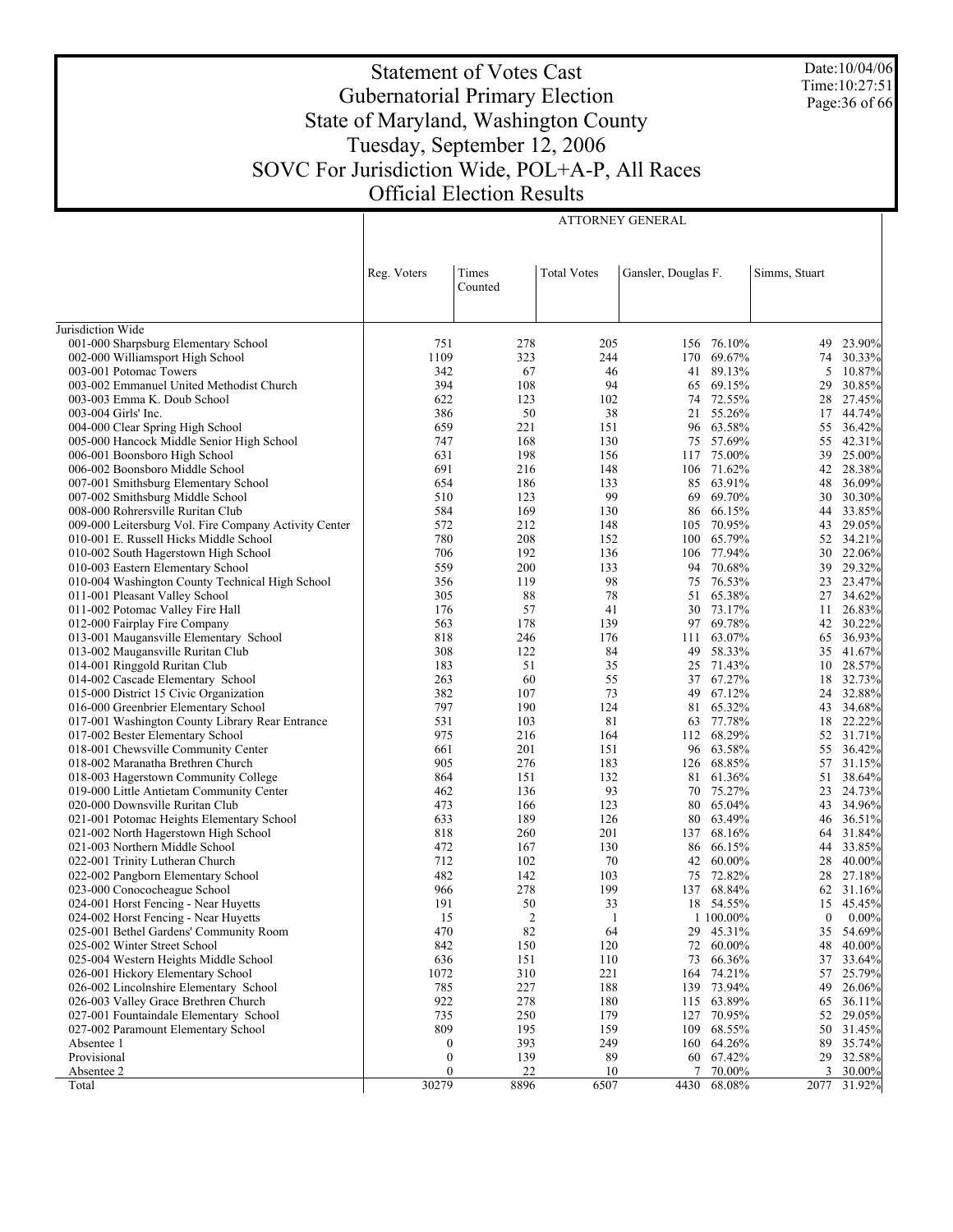Date:10/04/06 Time:10:27:51 Page:37 of 66

# Statement of Votes Cast Gubernatorial Primary Election State of Maryland, Washington County Tuesday, September 12, 2006 SOVC For Jurisdiction Wide, POL+A-P, All Races Official Election Results

|                                                           | Reg. Voters           | Times<br>Counted | <b>Total Votes</b> | Cardin, Ben |                         | Dickerson, David Bri               |                   |
|-----------------------------------------------------------|-----------------------|------------------|--------------------|-------------|-------------------------|------------------------------------|-------------------|
|                                                           |                       |                  |                    |             |                         |                                    |                   |
| Jurisdiction Wide<br>001-000 Sharpsburg Elementary School | 751                   | 278              | 244                |             | 110 45.08%              | 4                                  | 1.64%             |
| 002-000 Williamsport High School                          | 1109                  | 323              | 290                |             | 155 53.45%              | $\sqrt{2}$                         | 0.69%             |
| 003-001 Potomac Towers                                    | 342                   | 67               | 64                 |             | 25 39.06%               | $\mathfrak{2}$                     | 3.13%             |
| 003-002 Emmanuel United Methodist Church                  | 394                   | 108              | 100                |             | 37 37.00%               | $\boldsymbol{0}$                   | $0.00\%$          |
| 003-003 Emma K. Doub School                               | 622                   | 123              | 111                |             | 40 36.04%               | $\overline{2}$                     | 1.80%             |
| 003-004 Girls' Inc.                                       | 386                   | 50               | 46                 |             | 21 45.65%               | $\mathbf{1}$                       | 2.17%             |
| 004-000 Clear Spring High School                          | 659                   | 221              | 187                |             | 96 51.34%               | 5                                  | 2.67%             |
| 005-000 Hancock Middle Senior High School                 | 747                   | 168              | 142                | 59          | 41.55%                  | $\mathfrak{Z}$                     | 2.11%             |
| 006-001 Boonsboro High School                             | 631                   | 198              | 178                | 79          | 44.38%                  | $\overline{4}$                     | 2.25%             |
| 006-002 Boonsboro Middle School                           | 691                   | 216              | 188                | 88          | 46.81%                  | $\mathfrak{Z}$                     | 1.60%             |
| 007-001 Smithsburg Elementary School                      | 654                   | 186              | 169                | 79          | 46.75%                  | $\mathbf{1}$                       | 0.59%             |
| 007-002 Smithsburg Middle School                          | 510                   | 123              | 110                | 42          | 38.18%                  | $\overline{2}$                     | 1.82%             |
| 008-000 Rohrersville Ruritan Club                         | 584                   | 169              | 153                |             | 58 37.91%               | $\mathfrak{Z}$                     | 1.96%             |
| 009-000 Leitersburg Vol. Fire Company Activity Center     | 572                   | 212              | 192                |             | 105 54.69%              | $\mathfrak{Z}$                     | 1.56%             |
| 010-001 E. Russell Hicks Middle School                    | 780                   | 208              | 186                |             | 78 41.94%               | $\overline{4}$                     | 2.15%             |
| 010-002 South Hagerstown High School                      | 706                   | 192              | 167                | 88          | 52.69%                  | $\mathbf{1}$                       | 0.60%             |
| 010-003 Eastern Elementary School                         | 559                   | 200              | 181                |             | 96 53.04%               | $\mathbf{1}$                       | 0.55%             |
| 010-004 Washington County Technical High School           | 356                   | 119              | 102                |             | 51 50.00%               | $\mathbf{1}$                       | 0.98%             |
| 011-001 Pleasant Valley School                            | 305                   | 88               | 83                 |             | 35 42.17%               | $\mathbf{0}$                       | $0.00\%$          |
| 011-002 Potomac Valley Fire Hall                          | 176                   | 57               | 46                 | 16          | 34.78%                  | $\sqrt{2}$                         | 4.35%             |
| 012-000 Fairplay Fire Company                             | 563                   | 178              | 156                |             | 65 41.67%               | $\overline{2}$                     | 1.28%             |
| 013-001 Maugansville Elementary School                    | 818                   | 246              | 215                |             | 102 47.44%              | $\mathbf{1}$                       | 0.47%             |
| 013-002 Maugansville Ruritan Club                         | 308                   | 122              | 107                |             | 47 43.93%               | $\mathbf{1}$                       | 0.93%             |
| 014-001 Ringgold Ruritan Club                             | 183                   | 51               | 45                 |             | 11 24.44%               | $\mathbf{1}$                       | 2.22%             |
| 014-002 Cascade Elementary School                         | 263                   | 60               | 59                 |             | 22 37.29%               | $\mathbf{1}$                       | 1.69%             |
| 015-000 District 15 Civic Organization                    | 382                   | 107              | 85                 | 37          | 43.53%                  | $\overline{4}$                     | 4.71%             |
| 016-000 Greenbrier Elementary School                      | 797                   | 190              | 165                |             | 79 47.88%               | $\mathbf{1}$                       | 0.61%             |
| 017-001 Washington County Library Rear Entrance           | 531                   | 103              | 98                 |             | 35 35.71%               | $\boldsymbol{0}$                   | $0.00\%$          |
| 017-002 Bester Elementary School                          | 975                   | 216              | 207                |             | 100 48.31%              | 3                                  | 1.45%             |
| 018-001 Chewsville Community Center                       | 661                   | 201              | 179                |             | 74 41.34%               | $\overline{4}$                     | 2.23%             |
| 018-002 Maranatha Brethren Church                         | 905                   | 276              | 255                |             | 121 47.45%              | $\mathbf{0}$                       | $0.00\%$          |
| 018-003 Hagerstown Community College                      | 864                   | 151              | 141                |             | 58 41.13%               | $\mathbf{1}$                       | 0.71%             |
| 019-000 Little Antietam Community Center                  | 462                   | 136              | 123                |             | 53 43.09%               | $\mathbf{1}$                       | 0.81%             |
| 020-000 Downsville Ruritan Club                           | 473                   | 166              | 147                |             | 67 45.58%               | $\overline{4}$                     | 2.72%             |
| 021-001 Potomac Heights Elementary School                 | 633                   | 189              | 172                |             | 92 53.49%               | $\mathbf{0}$                       | $0.00\%$          |
| 021-002 North Hagerstown High School                      | 818                   | 260              | 243                | 109         | 44.86%                  | $\overline{2}$                     | 0.82%             |
| 021-003 Northern Middle School                            | 472                   | 167              | 151                | 75          | 49.67%                  | $\mathbf{0}$                       | $0.00\%$          |
| 022-001 Trinity Lutheran Church                           | 712                   | 102              | 92                 | 28          | 30.43%                  | $\mathbf{1}$                       | 1.09%             |
| 022-002 Pangborn Elementary School                        | 482                   | 142              | 127                |             | 58 45.67%               | $\mathbf{1}$                       | 0.79%             |
| 023-000 Conococheague School                              | 966                   | 278              | 245                |             | 105 42.86%              | 5                                  | 2.04%             |
| 024-001 Horst Fencing - Near Huyetts                      | 191                   | 50               | 42                 |             | 20 47.62%               | $\mathfrak{2}$                     | 4.76%             |
| 024-002 Horst Fencing - Near Huyetts                      | 15                    | 2                | $\mathbf{1}$       |             | 1 100.00%               | $\boldsymbol{0}$                   | $0.00\%$          |
| 025-001 Bethel Gardens' Community Room                    | 470                   | 82               | 77                 |             | 13 16.88%               | $\theta$                           | $0.00\%$          |
| 025-002 Winter Street School                              | 842                   | 150              | 134                |             | 44 32.84%               | $\mathbf{1}$                       | 0.75%             |
| 025-004 Western Heights Middle School                     | 636                   | 151              | 133                | 55          | 41.35%                  | 4                                  | 3.01%             |
| 026-001 Hickory Elementary School                         | 1072                  | 310              | 272                | 135         | 49.63%                  | 5                                  | 1.84%             |
| 026-002 Lincolnshire Elementary School                    | 785                   | 227              | 205                |             | 95 46.34%               | 3                                  | 1.46%             |
| 026-003 Valley Grace Brethren Church                      | 922                   | 278              | 239                | 129         | 53.97%                  | $\,$ 8 $\,$                        | 3.35%             |
| 027-001 Fountaindale Elementary School                    | 735                   | 250              | 221                |             | 128 57.92%              | 1                                  | 0.45%             |
| 027-002 Paramount Elementary School                       | 809                   | 195              | 182                | 78          | 42.86%                  | 3                                  | 1.65%             |
| Absentee 1                                                | $\boldsymbol{0}$      | 393              | 342                | 179         | 52.34%                  | $\mathbf{1}$                       | 0.29%             |
| Provisional                                               | $\boldsymbol{0}$<br>0 | 139              | 117<br>19          |             | 36 30.77%               | $\overline{4}$<br>$\boldsymbol{0}$ | 3.42%             |
| Absentee 2<br>Total                                       | 30279                 | 22<br>8896       | 7935               |             | 8 42.11%<br>3617 45.58% | 109                                | $0.00\%$<br>1.37% |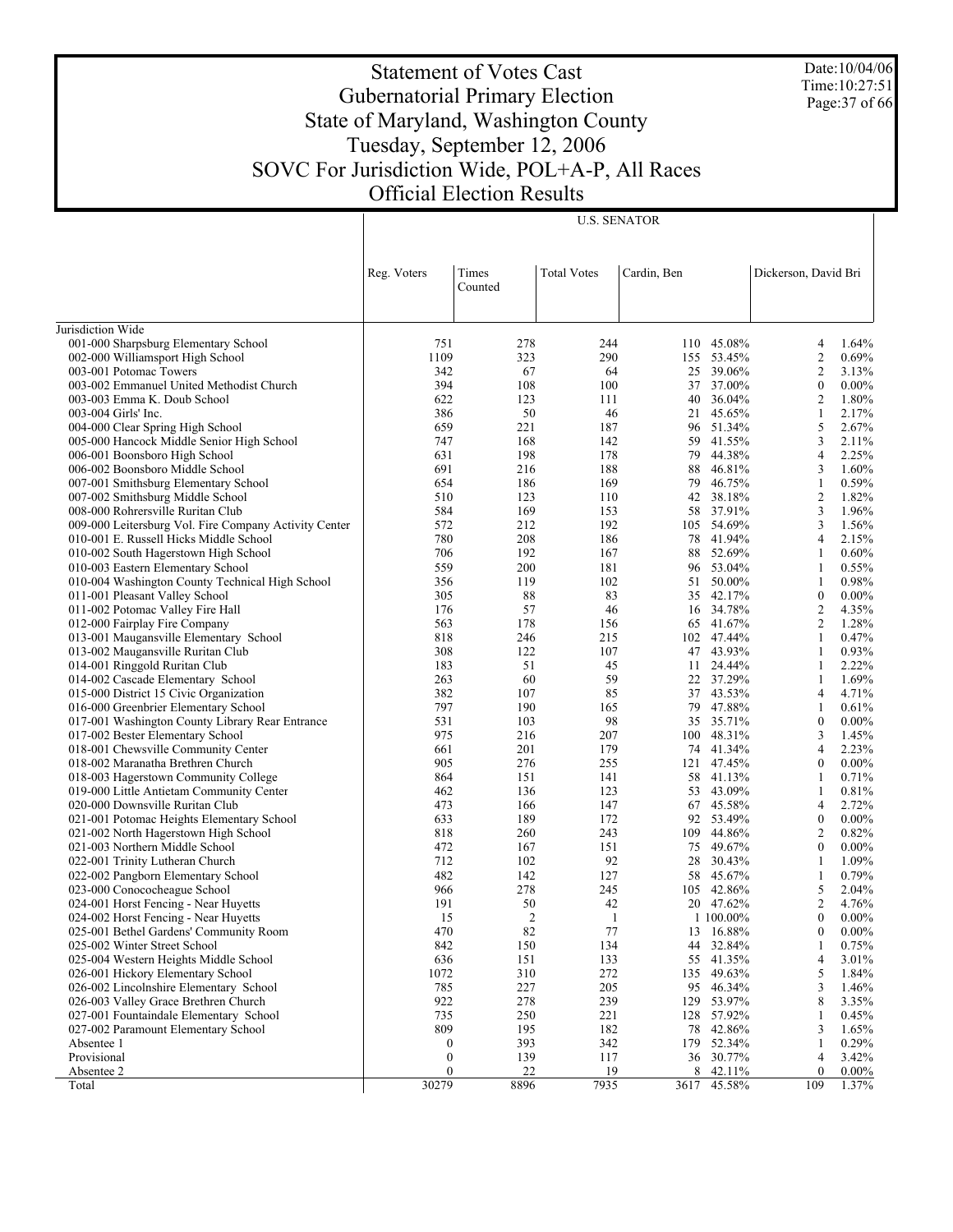Date:10/04/06 Time:10:27:52 Page:38 of 66

# Statement of Votes Cast Gubernatorial Primary Election State of Maryland, Washington County Tuesday, September 12, 2006 SOVC For Jurisdiction Wide, POL+A-P, All Races Official Election Results

|                                                                             | English, George                           |                | Hutchinson, James H. |                | Jaworski, Anthony |                | Kaufman, A. Robert |                |
|-----------------------------------------------------------------------------|-------------------------------------------|----------------|----------------------|----------------|-------------------|----------------|--------------------|----------------|
|                                                                             |                                           |                |                      |                |                   |                |                    |                |
| Jurisdiction Wide                                                           |                                           |                |                      |                |                   |                |                    |                |
| 001-000 Sharpsburg Elementary School                                        | 2                                         | 0.82%          | 4                    | 1.64%          | $\bf{0}$          | $0.00\%$       | 4                  | 1.64%          |
| 002-000 Williamsport High School                                            | $\overline{c}$                            | 0.69%          | 5                    | 1.72%          | $\overline{4}$    | 1.38%          | 7                  | 2.41%          |
| 003-001 Potomac Towers                                                      | $\boldsymbol{0}$                          | $0.00\%$       | $\overline{c}$       | 3.13%          | $\boldsymbol{0}$  | $0.00\%$       | 1                  | 1.56%          |
| 003-002 Emmanuel United Methodist Church                                    | $\boldsymbol{0}$                          | $0.00\%$       | $\overline{c}$       | 2.00%          | $\mathbf{0}$      | $0.00\%$       | $\boldsymbol{0}$   | $0.00\%$       |
| 003-003 Emma K. Doub School                                                 | 3                                         | 2.70%          | 3                    | 2.70%          | 1                 | $0.90\%$       | $\mathbf{1}$       | $0.90\%$       |
| 003-004 Girls' Inc.                                                         | $\overline{\mathbf{c}}$                   | 4.35%          | $\mathbf{1}$         | 2.17%          | $\mathbf{0}$      | $0.00\%$       | $\overline{c}$     | 4.35%          |
| 004-000 Clear Spring High School                                            | 3                                         | 1.60%          | 10                   | 5.35%          | $\overline{4}$    | 2.14%          | 6                  | 3.21%          |
| 005-000 Hancock Middle Senior High School                                   | 2                                         | 1.41%          | 5                    | 3.52%          | 1                 | 0.70%          | 5                  | 3.52%          |
| 006-001 Boonsboro High School                                               | $\mathbf{1}$                              | 0.56%          | 4                    | 2.25%          | $\boldsymbol{0}$  | $0.00\%$       | 8                  | 4.49%          |
| 006-002 Boonsboro Middle School                                             | $\overline{\mathbf{c}}$<br>$\overline{c}$ | 1.06%<br>1.18% | 5<br>4               | 2.66%<br>2.37% | 2<br>10           | 1.06%          | 6<br>4             | 3.19%          |
| 007-001 Smithsburg Elementary School<br>007-002 Smithsburg Middle School    | $\boldsymbol{0}$                          | $0.00\%$       | 4                    | 3.64%          | 4                 | 5.92%<br>3.64% | $\overline{4}$     | 2.37%<br>3.64% |
| 008-000 Rohrersville Ruritan Club                                           | $\boldsymbol{0}$                          | $0.00\%$       | 4                    | 2.61%          | 2                 | 1.31%          | 3                  | 1.96%          |
| 009-000 Leitersburg Vol. Fire Company Activity Center                       | 3                                         | 1.56%          | 4                    | 2.08%          | 8                 | 4.17%          | 2                  | 1.04%          |
| 010-001 E. Russell Hicks Middle School                                      | $\boldsymbol{0}$                          | $0.00\%$       | $\overline{c}$       | 1.08%          | 6                 | 3.23%          | 5                  | 2.69%          |
| 010-002 South Hagerstown High School                                        | 2                                         | 1.20%          | $\overline{c}$       | 1.20%          | 2                 | 1.20%          | 2                  | 1.20%          |
| 010-003 Eastern Elementary School                                           | $\mathbf{1}$                              | 0.55%          | 5                    | 2.76%          | $\mathbf{1}$      | 0.55%          | 5                  | 2.76%          |
| 010-004 Washington County Technical High School                             | $\overline{\mathbf{c}}$                   | 1.96%          | 6                    | 5.88%          | $\overline{2}$    | 1.96%          | 5                  | 4.90%          |
| 011-001 Pleasant Valley School                                              | $\overline{c}$                            | 2.41%          | $\bf{0}$             | $0.00\%$       | $\boldsymbol{0}$  | $0.00\%$       | $\boldsymbol{0}$   | $0.00\%$       |
| 011-002 Potomac Valley Fire Hall                                            | $\boldsymbol{0}$                          | $0.00\%$       | 3                    | 6.52%          | 3                 | 6.52%          | $\boldsymbol{0}$   | $0.00\%$       |
| 012-000 Fairplay Fire Company                                               | 2                                         | 1.28%          | 4                    | 2.56%          | $\overline{c}$    | 1.28%          | $\mathbf{1}$       | 0.64%          |
| 013-001 Maugansville Elementary School                                      | $\boldsymbol{0}$                          | $0.00\%$       | 6                    | 2.79%          | 3                 | 1.40%          | 7                  | 3.26%          |
| 013-002 Maugansville Ruritan Club                                           | 1                                         | 0.93%          | 2                    | 1.87%          | 1                 | 0.93%          | 5                  | 4.67%          |
| 014-001 Ringgold Ruritan Club                                               | 2                                         | 4.44%          | $\mathbf{1}$         | 2.22%          | $\mathbf{0}$      | $0.00\%$       | 3                  | 6.67%          |
| 014-002 Cascade Elementary School                                           | $\boldsymbol{0}$                          | $0.00\%$       | 3                    | 5.08%          | 1                 | 1.69%          | $\overline{4}$     | 6.78%          |
| 015-000 District 15 Civic Organization                                      | $\boldsymbol{0}$                          | $0.00\%$       | $\overline{c}$       | 2.35%          | 3                 | 3.53%          | 4                  | 4.71%          |
| 016-000 Greenbrier Elementary School                                        | 4                                         | 2.42%          | 3                    | 1.82%          | 1                 | 0.61%          | $\mathbf{1}$       | 0.61%          |
| 017-001 Washington County Library Rear Entrance                             | 1                                         | 1.02%          | 1                    | 1.02%          | $\boldsymbol{0}$  | $0.00\%$       | 3                  | 3.06%          |
| 017-002 Bester Elementary School                                            | 4                                         | 1.93%          | $\mathbf{1}$         | 0.48%          | 3                 | 1.45%          | 5                  | 2.42%          |
| 018-001 Chewsville Community Center                                         | 5                                         | 2.79%          | 3                    | 1.68%          | 7                 | 3.91%          | 5                  | 2.79%          |
| 018-002 Maranatha Brethren Church                                           | 3                                         | 1.18%          | 7                    | 2.75%          | 10                | 3.92%          | $\overline{4}$     | 1.57%          |
| 018-003 Hagerstown Community College                                        | 2                                         | 1.42%          | 8                    | 5.67%          | 2                 | 1.42%          | 3                  | 2.13%          |
| 019-000 Little Antietam Community Center                                    | $\mathbf{1}$                              | 0.81%          | 3                    | 2.44%          | $\overline{4}$    | 3.25%          | 4                  | 3.25%          |
| 020-000 Downsville Ruritan Club                                             | $\boldsymbol{0}$                          | $0.00\%$       | 7                    | 4.76%          | 1                 | 0.68%          | 4                  | 2.72%          |
| 021-001 Potomac Heights Elementary School                                   | 1                                         | 0.58%          | $\overline{c}$       | 1.16%          | 3                 | 1.74%          | $\mathbf{1}$       | 0.58%          |
| 021-002 North Hagerstown High School                                        | 2                                         | 0.82%          | 3                    | 1.23%          | 2                 | 0.82%          | 8                  | 3.29%          |
| 021-003 Northern Middle School                                              | $\mathbf{1}$                              | 0.66%          | $\boldsymbol{0}$     | $0.00\%$       | $\mathbf{1}$      | 0.66%          | $\mathbf{1}$       | 0.66%          |
| 022-001 Trinity Lutheran Church                                             | 1                                         | 1.09%          | 1                    | 1.09%          | 1                 | 1.09%          | 3                  | 3.26%          |
| 022-002 Pangborn Elementary School                                          | 1                                         | 0.79%          | $\mathbf{1}$         | 0.79%          | 1                 | 0.79%          | 3                  | 2.36%          |
| 023-000 Conococheague School                                                | 2                                         | 0.82%          | 4                    | 1.63%          | 5                 | 2.04%          | 6                  | 2.45%          |
| 024-001 Horst Fencing - Near Huyetts                                        | $\boldsymbol{0}$                          | $0.00\%$       | $\mathbf{1}$         | 2.38%          | $\overline{c}$    | 4.76%          | 2                  | 4.76%          |
| 024-002 Horst Fencing - Near Huyetts                                        | $\mathbf{0}$                              | $0.00\%$       | 0                    | $0.00\%$       | $\boldsymbol{0}$  | $0.00\%$       | $\boldsymbol{0}$   | $0.00\%$       |
| 025-001 Bethel Gardens' Community Room                                      | $\boldsymbol{0}$                          | $0.00\%$       | 1                    | 1.30%          | $\mathbf{0}$      | $0.00\%$       | $\mathbf{0}$       | $0.00\%$       |
| 025-002 Winter Street School                                                | 4                                         | 2.99%          | 5                    | 3.73%          | 3                 | 2.24%          | 9                  | 6.72%          |
| 025-004 Western Heights Middle School                                       | 2<br>5                                    | 1.50%          | 3<br>5               | 2.26%          | 2<br>6            | 1.50%          | 2                  | 1.50%          |
| 026-001 Hickory Elementary School<br>026-002 Lincolnshire Elementary School | 1                                         | 1.84%<br>0.49% | 4                    | 1.84%<br>1.95% | 4                 | 2.21%<br>1.95% | 9<br>7             | 3.31%<br>3.41% |
| 026-003 Valley Grace Brethren Church                                        | 4                                         | 1.67%          | 4                    | 1.67%          | 3                 | 1.26%          | 4                  | 1.67%          |
| 027-001 Fountaindale Elementary School                                      | 3                                         | 1.36%          | 4                    | 1.81%          | 4                 | 1.81%          | $\overline{c}$     | 0.90%          |
| 027-002 Paramount Elementary School                                         | 4                                         | 2.20%          | 4                    | 2.20%          | 9                 | 4.95%          | 8                  | 4.40%          |
| Absentee 1                                                                  | 5                                         | 1.46%          | 6                    | 1.75%          | 4                 | 1.17%          | 4                  | 1.17%          |
| Provisional                                                                 | 1                                         | 0.85%          | 5                    | 4.27%          | 2                 | 1.71%          | 4                  | 3.42%          |
| Absentee 2                                                                  | $\bf{0}$                                  | $0.00\%$       |                      | 5.26%          | 3                 | 15.79%         | $\mathbf{0}$       | $0.00\%$       |
| Total                                                                       | 91                                        | 1.15%          | 180                  | 2.27%          | 143               | 1.80%          | 196                | 2.47%          |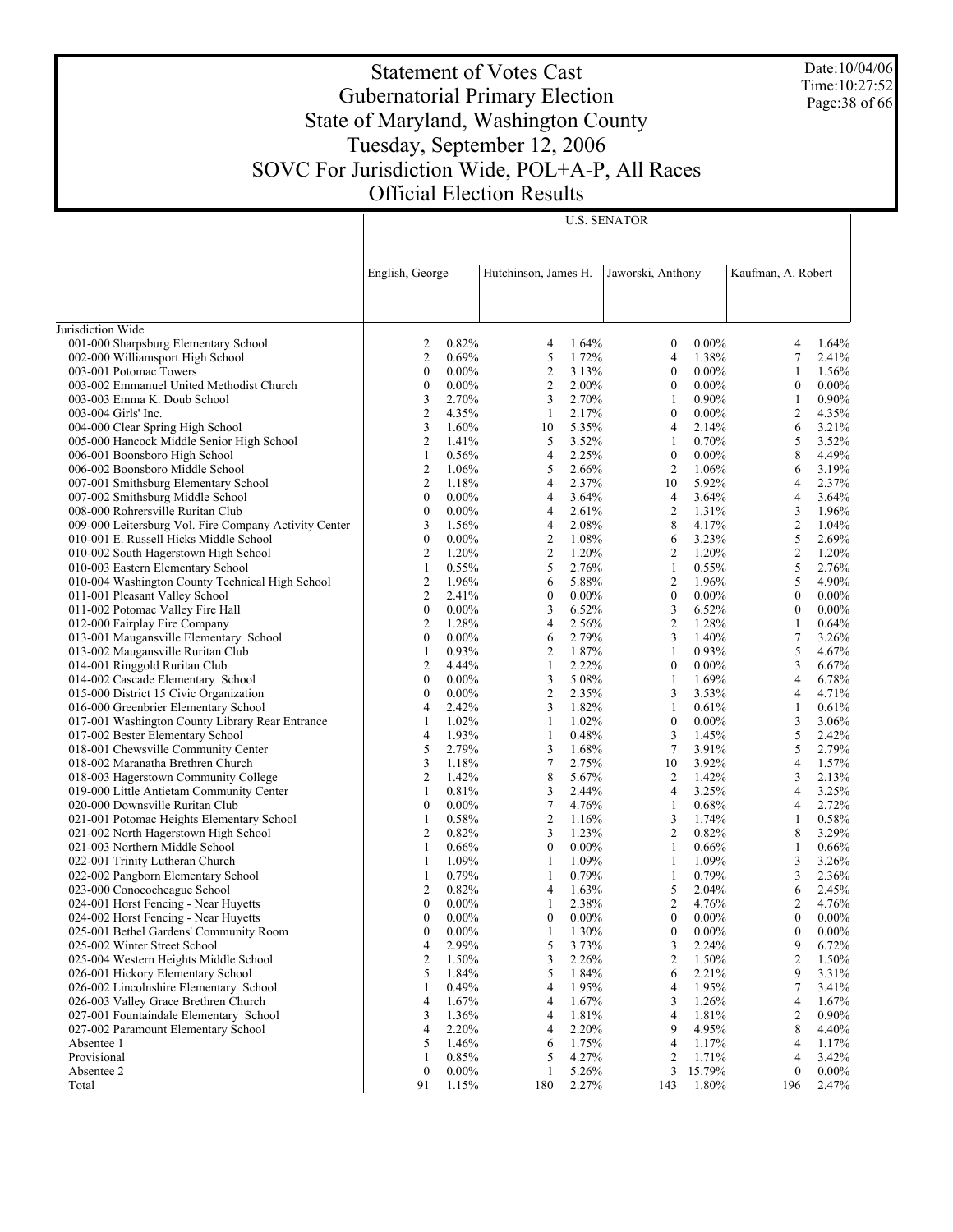Date:10/04/06 Time:10:27:52 Page:39 of 66

# Statement of Votes Cast Gubernatorial Primary Election State of Maryland, Washington County Tuesday, September 12, 2006 SOVC For Jurisdiction Wide, POL+A-P, All Races Official Election Results

|                                                                                |                     | Lichtman, Allan J.   |                  | McCaskill, Thomas<br>Mfume, Kweisi |                  |                        | Rales, Josh      |                   |
|--------------------------------------------------------------------------------|---------------------|----------------------|------------------|------------------------------------|------------------|------------------------|------------------|-------------------|
| Jurisdiction Wide                                                              |                     |                      |                  |                                    |                  |                        |                  |                   |
| 001-000 Sharpsburg Elementary School                                           | 3                   | 1.23%                | 3                | 1.23%                              | 38               | 15.57%                 |                  | 42 17.21%         |
| 002-000 Williamsport High School                                               | 3                   | 1.03%                | 6                | 2.07%                              | 15               | 5.17%                  |                  | 47 16.21%         |
| 003-001 Potomac Towers                                                         | $\boldsymbol{0}$    | $0.00\%$             | 3                | 4.69%                              |                  | 10 15.63%              | 9                | 14.06%            |
| 003-002 Emmanuel United Methodist Church                                       | 3                   | 3.00%                | 5                | 5.00%                              | 21               | 21.00%                 | 13               | 13.00%            |
| 003-003 Emma K. Doub School                                                    | 2                   | 1.80%                | 1                | 0.90%                              |                  | 19 17.12%              | 22               | 19.82%            |
| 003-004 Girls' Inc.                                                            | $\mathfrak{2}$      | 4.35%                | $\boldsymbol{0}$ | $0.00\%$                           | 8                | 17.39%                 | 3                | 6.52%             |
| 004-000 Clear Spring High School                                               | 2                   | 1.07%                | 1                | 0.53%                              | 16               | 8.56%                  | 21               | 11.23%            |
| 005-000 Hancock Middle Senior High School                                      | $\boldsymbol{0}$    | $0.00\%$             | $\mathbf{1}$     | 0.70%                              | 12               | 8.45%                  | 33               | 23.24%            |
| 006-001 Boonsboro High School                                                  | 6                   | 3.37%                | $\boldsymbol{0}$ | $0.00\%$                           | 25               | 14.04%                 |                  | 28 15.73%         |
| 006-002 Boonsboro Middle School                                                | 5                   | 2.66%                | 3                | 1.60%                              | 19               | 10.11%                 |                  | 25 13.30%         |
| 007-001 Smithsburg Elementary School                                           | 2                   | 1.18%                | 5                | 2.96%                              | 16               | 9.47%                  |                  | 22 13.02%         |
| 007-002 Smithsburg Middle School                                               | $\boldsymbol{0}$    | $0.00\%$             | 1                | 0.91%                              | 22               | 20.00%                 | 13               | 11.82%            |
| 008-000 Rohrersville Ruritan Club                                              | 5                   | 3.27%                | $\overline{c}$   | 1.31%                              |                  | 29 18.95%              |                  | 25 16.34%         |
| 009-000 Leitersburg Vol. Fire Company Activity Center                          | $\overline{2}$      | 1.04%                | $\overline{c}$   | 1.04%                              |                  | 24 12.50%              | 19               | 9.90%             |
| 010-001 E. Russell Hicks Middle School                                         | $\overline{2}$      | 1.08%                | 5                | 2.69%                              |                  | 23 12.37%              |                  | 27 14.52%         |
| 010-002 South Hagerstown High School                                           | 6                   | 3.59%                | 3                | 1.80%                              | 18               | 10.78%                 | 26               | 15.57%            |
| 010-003 Eastern Elementary School                                              | $\boldsymbol{0}$    | $0.00\%$             | 1                | 0.55%                              |                  | 31 17.13%              | 18               | 9.94%             |
| 010-004 Washington County Technical High School                                | 1                   | 0.98%                | $\boldsymbol{0}$ | $0.00\%$                           | 7                | 6.86%                  |                  | 14 13.73%         |
| 011-001 Pleasant Valley School                                                 | 2                   | 2.41%                | $\boldsymbol{0}$ | $0.00\%$                           | 18               | 21.69%                 |                  | 17 20.48%         |
| 011-002 Potomac Valley Fire Hall                                               | 4                   | 8.70%                | $\overline{c}$   | 4.35%                              | 5                | 10.87%                 | $7\overline{ }$  | 15.22%            |
| 012-000 Fairplay Fire Company                                                  | 4                   | 2.56%                | 5                | 3.21%                              | 18               | 11.54%                 | 23               | 14.74%            |
| 013-001 Maugansville Elementary School                                         | 4                   | 1.86%                | 6                | 2.79%                              | 16               | 7.44%                  |                  | 25 11.63%         |
| 013-002 Maugansville Ruritan Club                                              | $\boldsymbol{0}$    | $0.00\%$             | 3                | 2.80%                              | 5                | 4.67%                  |                  | 17 15.89%         |
| 014-001 Ringgold Ruritan Club                                                  | $\boldsymbol{0}$    | $0.00\%$             | 1                | 2.22%                              | 7                | 15.56%                 | 10               | 22.22%            |
| 014-002 Cascade Elementary School                                              | $\boldsymbol{0}$    | $0.00\%$             | 1                | 1.69%                              | 15               | 25.42%                 | 3                | 5.08%             |
| 015-000 District 15 Civic Organization                                         | 1                   | 1.18%                | $\overline{c}$   | 2.35%                              |                  | 10 11.76%              | 10               | 11.76%            |
| 016-000 Greenbrier Elementary School                                           | 8                   | 4.85%                | 1                | 0.61%                              |                  | 23 13.94%              |                  | 21 12.73%         |
| 017-001 Washington County Library Rear Entrance                                | 1                   | 1.02%                | $\mathbf{1}$     | 1.02%                              | 22               | 22.45%                 | 19               | 19.39%            |
| 017-002 Bester Elementary School                                               | 1                   | 0.48%                | $\overline{c}$   | 0.97%                              |                  | 28 13.53%              |                  | 25 12.08%         |
| 018-001 Chewsville Community Center                                            | $\boldsymbol{0}$    | $0.00\%$             | $\overline{c}$   | 1.12%                              |                  | 24 13.41%              | 22               | 12.29%            |
| 018-002 Maranatha Brethren Church                                              | 3                   | 1.18%                | $\overline{c}$   | 0.78%                              |                  | 40 15.69%              |                  | 35 13.73%         |
| 018-003 Hagerstown Community College                                           | 4                   | 2.84%                | $\mathbf{1}$     | 0.71%                              | 34               | 24.11%                 | 10               | 7.09%             |
| 019-000 Little Antietam Community Center                                       | 3                   | 2.44%                | 1                | 0.81%                              | 25               | 20.33%                 | 12               | 9.76%             |
| 020-000 Downsville Ruritan Club                                                | 1                   | 0.68%                | 5                | 3.40%                              | 13               | 8.84%                  | 23               | 15.65%            |
| 021-001 Potomac Heights Elementary School                                      | 4                   | 2.33%                | 1                | 0.58%                              | 29               | 16.86%                 | 16               | 9.30%             |
| 021-002 North Hagerstown High School                                           | 1                   | 0.41%                | 1                | 0.41%                              | 60               | 24.69%                 | 20               | 8.23%             |
| 021-003 Northern Middle School                                                 | 2<br>$\overline{c}$ | 1.32%<br>2.17%       | 1                | 0.66%                              |                  | 49 32.45%              | 14               | 9.27%             |
| 022-001 Trinity Lutheran Church                                                | 3                   |                      | $\boldsymbol{0}$ | $0.00\%$<br>0.79%                  |                  | 38 41.30%<br>30 23.62% | 8                | 8.70%<br>9.45%    |
| 022-002 Pangborn Elementary School<br>023-000 Conococheague School             | 3                   | 2.36%<br>1.22%       | 1<br>4           | 1.63%                              |                  | 7.76%                  | 12<br>32         | 13.06%            |
|                                                                                | $\boldsymbol{0}$    |                      | $\boldsymbol{0}$ |                                    | 19<br>7          | 16.67%                 | 1                |                   |
| 024-001 Horst Fencing - Near Huyetts                                           | $\mathbf{0}$        | $0.00\%$<br>$0.00\%$ | $\boldsymbol{0}$ | $0.00\%$<br>$0.00\%$               | $\boldsymbol{0}$ | $0.00\%$               | $\boldsymbol{0}$ | 2.38%<br>$0.00\%$ |
| 024-002 Horst Fencing - Near Huyetts<br>025-001 Bethel Gardens' Community Room | $\theta$            | $0.00\%$             | 2                | 2.60%                              | 47               | 61.04%                 | 3                | 3.90%             |
| 025-002 Winter Street School                                                   | 3                   | 2.24%                | 5                | 3.73%                              |                  | 20 14.93%              | 16               | 11.94%            |
| 025-004 Western Heights Middle School                                          | 2                   | 1.50%                | $\boldsymbol{0}$ |                                    |                  |                        | 24               | 18.05%            |
| 026-001 Hickory Elementary School                                              | 5                   | 1.84%                | 6                | $0.00\%$<br>2.21%                  | 17<br>27         | 12.78%<br>9.93%        | 28               | 10.29%            |
| 026-002 Lincolnshire Elementary School                                         | 2                   | 0.98%                | 4                | 1.95%                              | 25               | 12.20%                 | 25               | 12.20%            |
| 026-003 Valley Grace Brethren Church                                           | 1                   | 0.42%                | 6                | 2.51%                              | 26               | 10.88%                 | 22               | 9.21%             |
| 027-001 Fountaindale Elementary School                                         | 5                   | 2.26%                | 2                | $0.90\%$                           | 29               | 13.12%                 | 21               | 9.50%             |
| 027-002 Paramount Elementary School                                            | 3                   | 1.65%                | $\mathbf{1}$     | 0.55%                              | 27               | 14.84%                 | 23               | 12.64%            |
| Absentee 1                                                                     | 6                   | 1.75%                | 5                | 1.46%                              | 37               | 10.82%                 | 50               | 14.62%            |
| Provisional                                                                    | 2                   | 1.71%                | $\boldsymbol{0}$ | $0.00\%$                           | 26               | 22.22%                 | 13               | 11.11%            |
| Absentee 2                                                                     | $\overline{2}$      | 10.53%               | $\mathbf{0}$     | $0.00\%$                           | 3                | 15.79%                 | 2                | $10.53\%$         |
| Total                                                                          | 126                 | 1.59%                | 116              | 1.46%                              | 1172             | 14.77%                 |                  | 1016 12.80%       |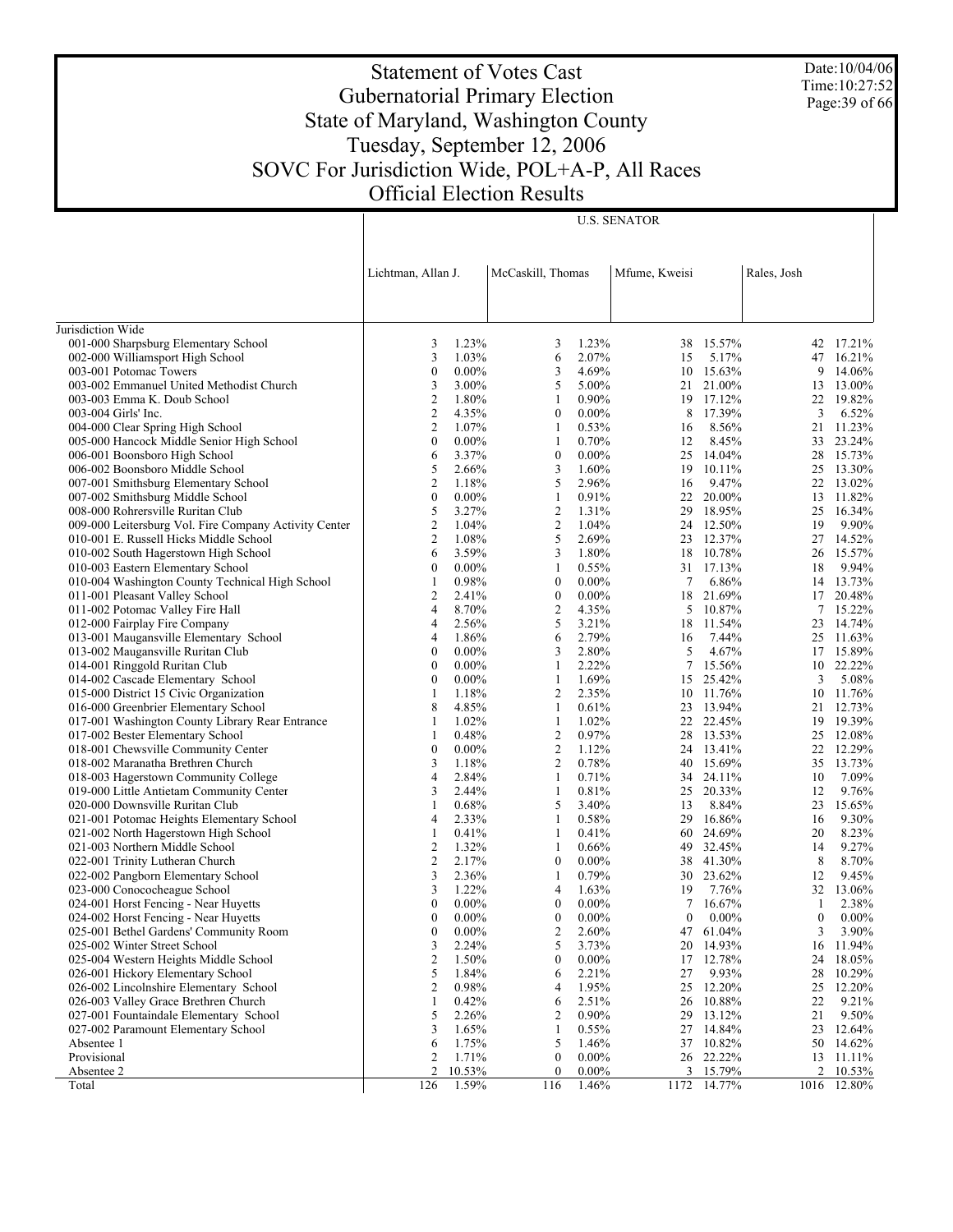Date:10/04/06 Time:10:27:52 Page:40 of 66

# Statement of Votes Cast Gubernatorial Primary Election State of Maryland, Washington County Tuesday, September 12, 2006 SOVC For Jurisdiction Wide, POL+A-P, All Races Official Election Results

|                                                       | Rasmussen, Dennis F. |                   | Robinson, Bob         | Scaldaferri, Theresa |                  |                   | Schaefer, Mike    |                   |
|-------------------------------------------------------|----------------------|-------------------|-----------------------|----------------------|------------------|-------------------|-------------------|-------------------|
| Jurisdiction Wide                                     |                      |                   |                       |                      |                  |                   |                   |                   |
| 001-000 Sharpsburg Elementary School                  | 3                    | 1.23%             | 4                     | 1.64%                | 6                | 2.46%             | 11                | 4.51%             |
| 002-000 Williamsport High School                      | 4                    | 1.38%             | 3                     | 1.03%                | $\tau$           | 2.41%             | 14                | 4.83%             |
| 003-001 Potomac Towers                                | $\boldsymbol{0}$     | $0.00\%$          | $\boldsymbol{0}$      | $0.00\%$             | $\mathbf{1}$     | 1.56%             | 5                 | 7.81%             |
| 003-002 Emmanuel United Methodist Church              | 5                    | 5.00%             | $\overline{2}$        | 2.00%                | $\overline{4}$   | 4.00%             | 3                 | 3.00%             |
| 003-003 Emma K. Doub School                           | $\boldsymbol{0}$     | $0.00\%$          | $\overline{2}$        | 1.80%                | $\overline{c}$   | 1.80%             | 6                 | 5.41%             |
| 003-004 Girls' Inc.                                   | 1                    | 2.17%             | 1                     | 2.17%                | 1                | 2.17%             | 3                 | 6.52%             |
| 004-000 Clear Spring High School                      | 4                    | 2.14%             | 4                     | 2.14%                | 3                | 1.60%             | 8                 | 4.28%             |
| 005-000 Hancock Middle Senior High School             | 2                    | 1.41%             | 4                     | 2.82%                | 3                | 2.11%             | $\tau$            | 4.93%             |
| 006-001 Boonsboro High School                         | 10                   | 5.62%             | 3                     | 1.69%                | $\mathbf{1}$     | 0.56%             | 6                 | 3.37%             |
| 006-002 Boonsboro Middle School                       | 7                    | 3.72%             | 1                     | 0.53%                | $\tau$           | 3.72%             | 5                 | 2.66%             |
| 007-001 Smithsburg Elementary School                  | 8                    | 4.73%             | $\boldsymbol{0}$      | $0.00\%$             | $\overline{4}$   | 2.37%             | 6                 | 3.55%             |
| 007-002 Smithsburg Middle School                      | 4                    | 3.64%             | $\boldsymbol{0}$      | $0.00\%$             | 6                | 5.45%             | 6                 | 5.45%             |
| 008-000 Rohrersville Ruritan Club                     | 8                    | 5.23%             | 1                     | 0.65%                | 5                | 3.27%             | 4                 | 2.61%             |
| 009-000 Leitersburg Vol. Fire Company Activity Center | 3                    | 1.56%             | $\boldsymbol{0}$      | $0.00\%$             | $\overline{c}$   | 1.04%             | $\tau$            | 3.65%             |
| 010-001 E. Russell Hicks Middle School                | 4                    | 2.15%             | 3                     | 1.61%                | 10               | 5.38%             | 11                | 5.91%             |
| 010-002 South Hagerstown High School                  | 2                    | 1.20%             | 1                     | 0.60%                | $\overline{4}$   | 2.40%             | 6                 | 3.59%             |
| 010-003 Eastern Elementary School                     | $\mathbf{2}$         | 1.10%             | 1                     | 0.55%                | 9                | 4.97%             | 6                 | 3.31%             |
| 010-004 Washington County Technical High School       | $\mathbf{2}$         | 1.96%             | 1                     | 0.98%                | 1                | 0.98%             | 4                 | 3.92%             |
| 011-001 Pleasant Valley School                        | $\mathbf{1}$         | 1.20%             | $\boldsymbol{0}$      | $0.00\%$             | $\boldsymbol{0}$ | $0.00\%$          | $\mathbf{1}$      | 1.20%             |
| 011-002 Potomac Valley Fire Hall                      | $\boldsymbol{0}$     | $0.00\%$          | $\boldsymbol{0}$      | $0.00\%$             | $\boldsymbol{0}$ | $0.00\%$          | $\boldsymbol{2}$  | 4.35%             |
| 012-000 Fairplay Fire Company                         | 5                    | 3.21%             | $\overline{2}$        | 1.28%                | 6                | 3.85%             | $\tau$            | 4.49%             |
| 013-001 Maugansville Elementary School                | 4                    | 1.86%             | 12                    | 5.58%                | 8                | 3.72%             | 10                | 4.65%             |
| 013-002 Maugansville Ruritan Club                     | $\mathbf{2}$         | 1.87%             | $\overline{2}$        | 1.87%                | $\overline{4}$   | 3.74%             | 12                | 11.21%            |
| 014-001 Ringgold Ruritan Club                         | $\boldsymbol{0}$     | $0.00\%$          | $\boldsymbol{0}$      | $0.00\%$             | $\overline{4}$   | 8.89%             | 4                 | 8.89%             |
| 014-002 Cascade Elementary School                     | $\boldsymbol{0}$     | $0.00\%$          | $\overline{2}$        | 3.39%                | 3                | 5.08%             | 3                 | 5.08%             |
| 015-000 District 15 Civic Organization                | 1                    | 1.18%             | 4                     | 4.71%                | 1                | 1.18%             | 3                 | 3.53%             |
| 016-000 Greenbrier Elementary School                  | 3                    | 1.82%             | 4                     | 2.42%                | $\tau$           | 4.24%             | $\tau$            | 4.24%             |
| 017-001 Washington County Library Rear Entrance       | $\boldsymbol{0}$     | $0.00\%$          | 2                     | 2.04%                | $\overline{4}$   | 4.08%             | $\overline{2}$    | 2.04%             |
| 017-002 Bester Elementary School                      | 3                    | 1.45%             | 4                     | 1.93%                | $\mathbf{1}$     | 0.48%             | 14                | 6.76%             |
| 018-001 Chewsville Community Center                   | 5                    | 2.79%             | 3                     | 1.68%                | 6                | 3.35%             | 10                | 5.59%             |
| 018-002 Maranatha Brethren Church                     | 3                    | 1.18%             | 4                     | 1.57%                | 10               | 3.92%             | 7                 | 2.75%             |
| 018-003 Hagerstown Community College                  | $\boldsymbol{0}$     | $0.00\%$          | $\overline{c}$        | 1.42%                | $\overline{4}$   | 2.84%             | 6                 | 4.26%             |
| 019-000 Little Antietam Community Center              | 2                    | 1.63%             | $\boldsymbol{0}$      | $0.00\%$             | $\mathbf{1}$     | 0.81%             | $\tau$            | 5.69%             |
| 020-000 Downsville Ruritan Club                       | $\mathbf{1}$         | 0.68%             | 3                     | 2.04%                | 5                | 3.40%             | 5                 | 3.40%             |
| 021-001 Potomac Heights Elementary School             | $\mathbf{2}$         | 1.16%             | 1                     | 0.58%                | 6                | 3.49%             | 10                | 5.81%             |
| 021-002 North Hagerstown High School                  | 7                    | 2.88%             | 3                     | 1.23%                | 3                | 1.23%             | 14                | 5.76%             |
| 021-003 Northern Middle School                        | 2                    | 1.32%             | $\boldsymbol{0}$      | $0.00\%$             | $\overline{c}$   | 1.32%             | $\boldsymbol{0}$  | $0.00\%$          |
| 022-001 Trinity Lutheran Church                       | $\mathbf{1}$         | 1.09%             | $\boldsymbol{0}$      | $0.00\%$             | $\overline{c}$   | 2.17%             | 3                 | 3.26%             |
| 022-002 Pangborn Elementary School                    | $\boldsymbol{0}$     | $0.00\%$          | 3                     | 2.36%                | $\mathbf{1}$     | 0.79%             | 6                 | 4.72%             |
| 023-000 Conococheague School                          | 6                    | 2.45%             | 6                     | 2.45%                | 12               | 4.90%             | 16                | 6.53%             |
| 024-001 Horst Fencing - Near Huyetts                  | $\boldsymbol{0}$     | $0.00\%$          | $\boldsymbol{0}$      | $0.00\%$             | $\overline{2}$   | 4.76%             | 1                 | 2.38%             |
| 024-002 Horst Fencing - Near Huyetts                  | $\boldsymbol{0}$     | $0.00\%$          | $\boldsymbol{0}$      | $0.00\%$             | $\boldsymbol{0}$ | $0.00\%$          | $\boldsymbol{0}$  | $0.00\%$          |
| 025-001 Bethel Gardens' Community Room                | $\boldsymbol{0}$     | $0.00\%$          | 3                     | 3.90%                | 2                | 2.60%             | 4                 | 5.19%             |
| 025-002 Winter Street School                          | 2                    | 1.49%             | 3                     | 2.24%                | 1                | 0.75%             | 10                | 7.46%             |
| 025-004 Western Heights Middle School                 | $\mathbf{2}$         | 1.50%             | 2                     | 1.50%                | 5                | 3.76%             | 8                 | 6.02%             |
| 026-001 Hickory Elementary School                     | 8                    | 2.94%             | 4                     | 1.47%                | 9                | 3.31%             | 11                | 4.04%             |
| 026-002 Lincolnshire Elementary School                | 3                    | 1.46%             | 3                     | 1.46%                | 6                | 2.93%             | 8                 | 3.90%             |
| 026-003 Valley Grace Brethren Church                  | 6                    | 2.51%             | 1                     | 0.42%                | 8                | 3.35%             | 7                 | 2.93%             |
| 027-001 Fountaindale Elementary School                | 2                    | $0.90\%$          | 1                     | 0.45%                | 8                | 3.62%             | 7                 | 3.17%             |
| 027-002 Paramount Elementary School                   | 3                    | 1.65%             | 3                     | 1.65%                | $\overline{4}$   | 2.20%             | 8                 | 4.40%             |
| Absentee 1                                            | 5                    | 1.46%             | 6                     | 1.75%                | 12               | 3.51%             | 13                | 3.80%             |
| Provisional<br>Absentee 2                             | 3<br>$\mathbf{0}$    | 2.56%<br>$0.00\%$ | 1<br>$\boldsymbol{0}$ | 0.85%<br>$0.00\%$    | 8<br>$\bf{0}$    | 6.84%<br>$0.00\%$ | 5<br>$\mathbf{0}$ | 4.27%<br>$0.00\%$ |
| Total                                                 | 151                  | 1.90%             | 115                   | 1.45%                | 231              | 2.91%             | 349               | $4.40\%$          |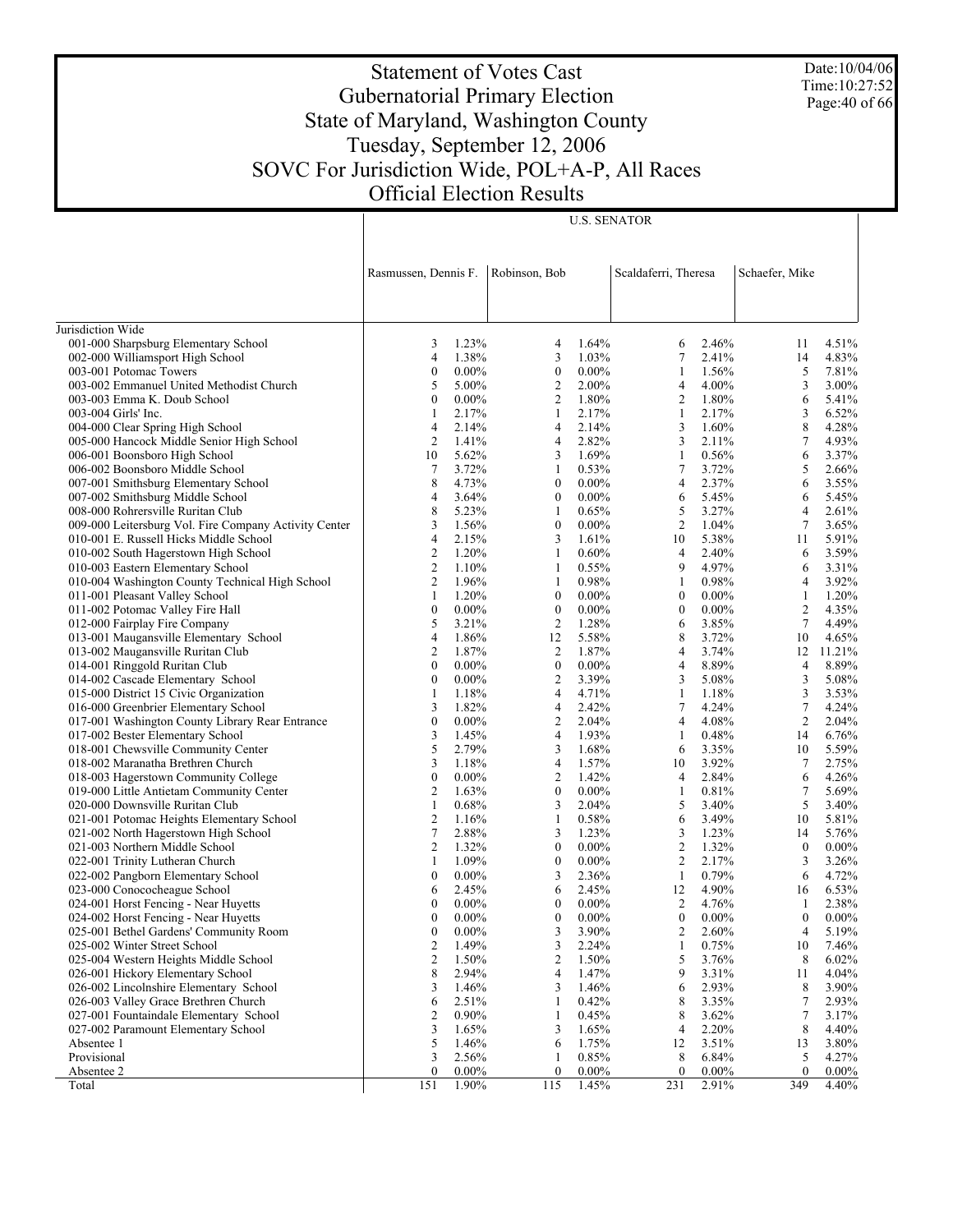Date:10/04/06 Time:10:27:52 Page:41 of 66

# Statement of Votes Cast Gubernatorial Primary Election State of Maryland, Washington County Tuesday, September 12, 2006 SOVC For Jurisdiction Wide, POL+A-P, All Races Official Election Results

|                                                                       | Smith, Charles Ulyss                 |                      | Taylor, Blaine          |                | Werner, Joseph M. Jr |                | Young, Lih            |                |
|-----------------------------------------------------------------------|--------------------------------------|----------------------|-------------------------|----------------|----------------------|----------------|-----------------------|----------------|
| Jurisdiction Wide                                                     |                                      |                      |                         |                |                      |                |                       |                |
| 001-000 Sharpsburg Elementary School                                  | 2                                    | 0.82%                | 2                       | 0.82%          | 4                    | 1.64%          | 2                     | 0.82%          |
| 002-000 Williamsport High School                                      | 6                                    | 2.07%                | 3                       | 1.03%          | 5                    | 1.72%          | $\overline{2}$        | 0.69%          |
| 003-001 Potomac Towers                                                | 1                                    | 1.56%                | $\overline{c}$          | 3.13%          | $\overline{2}$       | 3.13%          | 1                     | 1.56%          |
| 003-002 Emmanuel United Methodist Church                              | 1                                    | 1.00%                | $\mathbf{1}$            | 1.00%          | 3                    | 3.00%          | $\boldsymbol{0}$      | 0.00%          |
| 003-003 Emma K. Doub School                                           | $\boldsymbol{0}$                     | $0.00\%$             | 3                       | 2.70%          | 3                    | 2.70%          | $\mathbf{1}$          | 0.90%          |
| 003-004 Girls' Inc.                                                   | $\boldsymbol{0}$                     | $0.00\%$             | $\boldsymbol{0}$        | $0.00\%$       | $\boldsymbol{0}$     | $0.00\%$       | $\boldsymbol{0}$      | 0.00%          |
| 004-000 Clear Spring High School                                      | $\boldsymbol{0}$                     | $0.00\%$             | $\overline{c}$          | 1.07%          | $\mathbf{1}$         | 0.53%          | $\mathbf{1}$          | 0.53%          |
| 005-000 Hancock Middle Senior High School                             | $\overline{c}$                       | 1.41%                | $\mathbf{1}$            | 0.70%          | $\overline{2}$       | 1.41%          | $\boldsymbol{0}$      | 0.00%          |
| 006-001 Boonsboro High School                                         | $\overline{c}$                       | 1.12%                | 1                       | 0.56%          | $\boldsymbol{0}$     | $0.00\%$       | $\boldsymbol{0}$      | 0.00%          |
| 006-002 Boonsboro Middle School                                       | 5                                    | 2.66%                | $\boldsymbol{2}$        | 1.06%          | 3                    | 1.60%          | $\boldsymbol{0}$      | 0.00%          |
| 007-001 Smithsburg Elementary School                                  | 1                                    | 0.59%                | $\boldsymbol{2}$        | 1.18%          | $\overline{2}$       | 1.18%          | 1                     | 0.59%          |
| 007-002 Smithsburg Middle School                                      | $\boldsymbol{0}$                     | $0.00\%$             | $\overline{2}$          | 1.82%          | $\boldsymbol{0}$     | $0.00\%$       | $\boldsymbol{0}$      | 0.00%          |
| 008-000 Rohrersville Ruritan Club                                     | $\boldsymbol{0}$                     | $0.00\%$             | $\boldsymbol{2}$        | 1.31%          | $\overline{2}$       | 1.31%          | $\boldsymbol{0}$      | 0.00%          |
| 009-000 Leitersburg Vol. Fire Company Activity Center                 | 4                                    | 2.08%                | $\mathbf{1}$            | 0.52%          | $\mathbf{1}$         | 0.52%          | $\overline{2}$        | 1.04%          |
| 010-001 E. Russell Hicks Middle School                                | $\overline{2}$                       | 1.08%                | 4                       | 2.15%          | $\boldsymbol{0}$     | $0.00\%$       | $\boldsymbol{0}$      | 0.00%          |
| 010-002 South Hagerstown High School                                  | 1                                    | 0.60%                | $\mathbf{1}$            | 0.60%          | $\boldsymbol{0}$     | $0.00\%$       | $\overline{2}$        | 1.20%          |
| 010-003 Eastern Elementary School                                     | $\mathbf{1}$                         | 0.55%                | $\mathbf{1}$            | 0.55%          | 1                    | 0.55%          | $\mathbf{1}$          | 0.55%          |
| 010-004 Washington County Technical High School                       | $\mathbf{1}$                         | 0.98%                | $\overline{2}$          | 1.96%          | $\mathbf{1}$         | 0.98%          | $\mathbf{1}$          | 0.98%          |
| 011-001 Pleasant Valley School                                        | $\overline{2}$                       | 2.41%                | 1                       | 1.20%          | 4                    | 4.82%          | $\boldsymbol{0}$      | 0.00%          |
| 011-002 Potomac Valley Fire Hall                                      | $\mathbf{1}$                         | 2.17%                | $\boldsymbol{0}$        | $0.00\%$       | $\mathbf{1}$         | 2.17%          | $\boldsymbol{0}$      | 0.00%          |
| 012-000 Fairplay Fire Company                                         | 3                                    | 1.92%                | 3                       | 1.92%          | 4                    | 2.56%          | $\boldsymbol{0}$      | 0.00%          |
| 013-001 Maugansville Elementary School                                | 1                                    | 0.47%                | 3                       | 1.40%          | 4                    | 1.86%          | 3                     | 1.40%          |
| 013-002 Maugansville Ruritan Club                                     | $\boldsymbol{0}$                     | $0.00\%$             | 3                       | 2.80%          | 2                    | 1.87%          | $\boldsymbol{0}$      | 0.00%          |
| 014-001 Ringgold Ruritan Club                                         | $\boldsymbol{0}$                     | $0.00\%$             | $\boldsymbol{0}$        | $0.00\%$       | $\mathbf{1}$         | 2.22%          | $\boldsymbol{0}$      | 0.00%          |
| 014-002 Cascade Elementary School                                     | $\boldsymbol{0}$                     | $0.00\%$             | $\boldsymbol{0}$        | $0.00\%$       | $\boldsymbol{0}$     | $0.00\%$       | $\mathbf{1}$          | 1.69%          |
| 015-000 District 15 Civic Organization                                | $\boldsymbol{0}$                     | $0.00\%$             | $\boldsymbol{0}$        | $0.00\%$       | 1                    | 1.18%          | $\overline{2}$        | 2.35%          |
| 016-000 Greenbrier Elementary School                                  | $\boldsymbol{0}$                     | $0.00\%$             | 1                       | 0.61%          | $\mathbf{1}$         | 0.61%          | $\boldsymbol{0}$      | 0.00%          |
| 017-001 Washington County Library Rear Entrance                       | $\boldsymbol{0}$                     | $0.00\%$             | $\mathbf{1}$            | 1.02%          | 5                    | 5.10%          | $\mathbf{1}$          | 1.02%          |
| 017-002 Bester Elementary School                                      | 1                                    | 0.48%                | 6                       | 2.90%          | $\overline{4}$       | 1.93%          | $\overline{2}$        | 0.97%          |
| 018-001 Chewsville Community Center                                   | 4                                    | 2.23%                | 3                       | 1.68%          | $\overline{2}$       | 1.12%          | $\boldsymbol{0}$      | 0.00%          |
| 018-002 Maranatha Brethren Church                                     | 1                                    | 0.39%                | 3                       | 1.18%          | $\overline{2}$       | 0.78%          | $\boldsymbol{0}$      | 0.00%          |
| 018-003 Hagerstown Community College                                  | 2                                    | 1.42%                | 1                       | 0.71%          | 3                    | 2.13%          | $\boldsymbol{0}$      | 0.00%          |
| 019-000 Little Antietam Community Center                              | $\mathfrak{2}$                       | 1.63%                | 1                       | 0.81%          | 3                    | 2.44%          | $\boldsymbol{0}$      | 0.00%          |
| 020-000 Downsville Ruritan Club                                       | 1                                    | 0.68%                | $\boldsymbol{2}$        | 1.36%          | 4                    | 2.72%          | $\mathbf{1}$          | 0.68%          |
| 021-001 Potomac Heights Elementary School                             | $\boldsymbol{0}$                     | $0.00\%$             | $\boldsymbol{0}$        | $0.00\%$       | 1                    | 0.58%          | 3                     | 1.74%          |
| 021-002 North Hagerstown High School                                  | $\boldsymbol{0}$                     | $0.00\%$<br>$0.00\%$ | $\overline{2}$          | 0.82%          | 3<br>$\overline{2}$  | 1.23%<br>1.32% | 3<br>$\boldsymbol{0}$ | 1.23%          |
| 021-003 Northern Middle School                                        | $\boldsymbol{0}$<br>$\boldsymbol{0}$ | $0.00\%$             | 1<br>$\mathbf{1}$       | 0.66%<br>1.09% | $\mathbf{1}$         | 1.09%          | $\mathbf{1}$          | 0.00%<br>1.09% |
| 022-001 Trinity Lutheran Church<br>022-002 Pangborn Elementary School | $\boldsymbol{0}$                     | $0.00\%$             | 3                       | 2.36%          | 2                    | 1.57%          | $\mathbf{1}$          | 0.79%          |
| 023-000 Conococheague School                                          | 9                                    | 3.67%                | 4                       | 1.63%          | $\overline{4}$       | 1.63%          | 3                     | 1.22%          |
| 024-001 Horst Fencing - Near Huyetts                                  | $\boldsymbol{2}$                     | 4.76%                | $\boldsymbol{0}$        | $0.00\%$       | 1                    | 2.38%          | $\mathbf{1}$          | 2.38%          |
| 024-002 Horst Fencing - Near Huyetts                                  | $\mathbf{0}$                         | $0.00\%$             | $\boldsymbol{0}$        | $0.00\%$       | $\boldsymbol{0}$     | $0.00\%$       | $\mathbf{0}$          | 0.00%          |
| 025-001 Bethel Gardens' Community Room                                | $\theta$                             | $0.00\%$             | $\theta$                | $0.00\%$       | 1                    | 1.30%          | $\mathbf{1}$          | 1.30%          |
| 025-002 Winter Street School                                          | $\mathbf{1}$                         | 0.75%                | $\boldsymbol{0}$        | $0.00\%$       | 6                    | 4.48%          | $\mathbf{1}$          | 0.75%          |
| 025-004 Western Heights Middle School                                 | 1                                    | 0.75%                | $\boldsymbol{0}$        | $0.00\%$       | $\overline{c}$       | 1.50%          | $\overline{c}$        | 1.50%          |
| 026-001 Hickory Elementary School                                     | $\overline{c}$                       | 0.74%                | $\sqrt{2}$              | 0.74%          | 5                    | 1.84%          | $\boldsymbol{0}$      | 0.00%          |
| 026-002 Lincolnshire Elementary School                                | 5                                    | 2.44%                | 3                       | 1.46%          | 4                    | 1.95%          | 3                     | 1.46%          |
| 026-003 Valley Grace Brethren Church                                  | $\mathfrak{2}$                       | 0.84%                | $\overline{4}$          | 1.67%          | $\boldsymbol{2}$     | 0.84%          | $\overline{2}$        | 0.84%          |
| 027-001 Fountaindale Elementary School                                | $\boldsymbol{0}$                     | $0.00\%$             | $\boldsymbol{0}$        | $0.00\%$       | $\overline{2}$       | $0.90\%$       | $\overline{c}$        | 0.90%          |
| 027-002 Paramount Elementary School                                   | 1                                    | 0.55%                | 1                       | 0.55%          | $\mathbf{1}$         | 0.55%          | $\mathbf{1}$          | 0.55%          |
| Absentee 1                                                            | 1                                    | 0.29%                | $\overline{\mathbf{c}}$ | 0.58%          | 1                    | 0.29%          | 5                     | 1.46%          |
| Provisional                                                           | $\overline{c}$                       | 1.71%                | 3                       | 2.56%          | $\mathbf{1}$         | 0.85%          | $\mathbf{1}$          | 0.85%          |
| Absentee 2                                                            | $\mathbf{0}$                         | $0.00\%$             | $\boldsymbol{0}$        | $0.00\%$       | $\boldsymbol{0}$     | $0.00\%$       | $\bf{0}$              | 0.00%          |
| Total                                                                 | 73                                   | 0.92%                | 86                      | 1.08%          | 110                  | 1.39%          | 54                    | 0.68%          |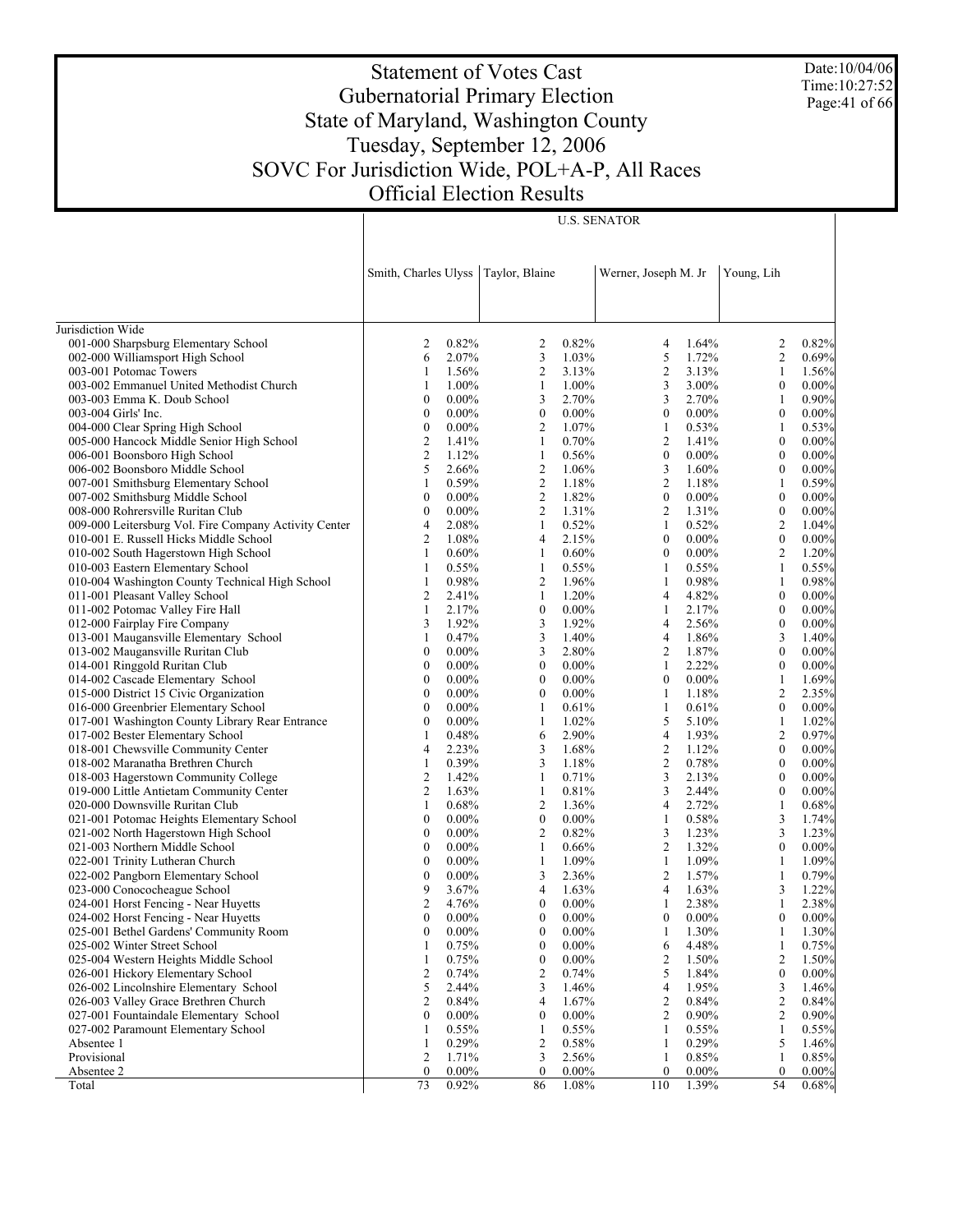Date:10/04/06 Time:10:27:52 Page:42 of 66

# Statement of Votes Cast Gubernatorial Primary Election State of Maryland, Washington County Tuesday, September 12, 2006 SOVC For Jurisdiction Wide, POL+A-P, All Races Official Election Results

U.S. CONGRESS 06

|                                                                      | Reg. Voters      | Times<br>Counted | <b>Total Votes</b> | Duck, Andrew James |                         | Kissin, Barry J.C. |                  |
|----------------------------------------------------------------------|------------------|------------------|--------------------|--------------------|-------------------------|--------------------|------------------|
| Jurisdiction Wide                                                    |                  |                  |                    |                    |                         |                    |                  |
| 001-000 Sharpsburg Elementary School                                 | 751              | 278              | 237                |                    | 158 66.67%              |                    | 79 33.33%        |
|                                                                      | 1109             | 323              | 265                |                    | 160 60.38%              |                    | 105 39.62%       |
| 002-000 Williamsport High School<br>003-001 Potomac Towers           | 342              | 67               | 51                 | 31                 | 60.78%                  |                    | 39.22%           |
| 003-002 Emmanuel United Methodist Church                             | 394              | 108              | 98                 | 43                 | 43.88%                  | 20<br>55           | 56.12%           |
| 003-003 Emma K. Doub School                                          | 622              | 123              | 101                |                    | 46 45.54%               |                    | 55 54.46%        |
| 003-004 Girls' Inc.                                                  | 386              | 50               | 41                 |                    | 27 65.85%               | 14                 | 34.15%           |
| 004-000 Clear Spring High School                                     | 659              | 221              | 173                |                    | 97 56.07%               |                    | 76 43.93%        |
| 005-000 Hancock Middle Senior High School                            | 747              | 168              | 123                | 68                 | 55.28%                  |                    | 55 44.72%        |
| 006-001 Boonsboro High School                                        | 631              | 198              | 164                |                    | 114 69.51%              | 50                 | 30.49%           |
| 006-002 Boonsboro Middle School                                      | 691              | 216              | 189                |                    | 152 80.42%              | 37                 | 19.58%           |
| 007-001 Smithsburg Elementary School                                 | 654              | 186              | 151                |                    | 80 52.98%               | 71                 | 47.02%           |
| 007-002 Smithsburg Middle School                                     | 510              | 123              | 99                 |                    | 55 55.56%               | 44                 | 44.44%           |
| 008-000 Rohrersville Ruritan Club                                    | 584              | 169              | 144                |                    | 100 69.44%              | 44                 | 30.56%           |
| 009-000 Leitersburg Vol. Fire Company Activity Center                | 572              | 212              | 172                | 92                 | 53.49%                  | 80                 | 46.51%           |
| 010-001 E. Russell Hicks Middle School                               | 780              | 208              | 169                |                    | 89 52.66%               | 80                 | 47.34%           |
| 010-002 South Hagerstown High School                                 | 706              | 192              | 154                |                    | 92 59.74%               | 62                 | 40.26%           |
| 010-003 Eastern Elementary School                                    | 559              | 200              | 157                |                    | 101 64.33%              | 56                 | 35.67%           |
| 010-004 Washington County Technical High School                      | 356              | 119              | 92                 |                    | 53 57.61%               | 39                 | 42.39%           |
| 011-001 Pleasant Valley School                                       | 305              | 88               | 79                 |                    | 52 65.82%               | 27                 | 34.18%           |
| 011-002 Potomac Valley Fire Hall                                     | 176              | 57               | 44                 |                    | 35 79.55%               | 9                  | 20.45%           |
| 012-000 Fairplay Fire Company                                        | 563              | 178              | 143                |                    | 88 61.54%               |                    | 55 38.46%        |
| 013-001 Maugansville Elementary School                               | 818              | 246              | 205                |                    | 112 54.63%              | 93                 | 45.37%           |
| 013-002 Maugansville Ruritan Club                                    | 308              | 122              | 103                |                    | 67 65.05%               | 36                 | 34.95%           |
| 014-001 Ringgold Ruritan Club                                        | 183              | 51               | 43                 |                    | 29 67.44%               | 14                 | 32.56%           |
| 014-002 Cascade Elementary School                                    | 263              | 60               | 54                 | 28                 | 51.85%                  |                    | 26 48.15%        |
| 015-000 District 15 Civic Organization                               | 382              | 107              | 81                 |                    | 40 49.38%               | 41                 | 50.62%           |
| 016-000 Greenbrier Elementary School                                 | 797              | 190              | 161                |                    | 104 64.60%              |                    | 57 35.40%        |
| 017-001 Washington County Library Rear Entrance                      | 531              | 103              | 88                 |                    | 46 52.27%               |                    | 42 47.73%        |
| 017-002 Bester Elementary School                                     | 975              | 216              | 185                |                    | 107 57.84%              | 78                 | 42.16%           |
| 018-001 Chewsville Community Center                                  | 661              | 201              | 159                |                    | 103 64.78%              |                    | 56 35.22%        |
| 018-002 Maranatha Brethren Church                                    | 905              | 276              | 234                |                    | 154 65.81%              | 80                 | 34.19%           |
| 018-003 Hagerstown Community College                                 | 864              | 151              | 134                | 77                 | 57.46%                  | 57                 | 42.54%           |
| 019-000 Little Antietam Community Center                             | 462              | 136              | 126                |                    | 75 59.52%               | 51                 | 40.48%           |
| 020-000 Downsville Ruritan Club                                      | 473              | 166              | 125                | 71                 | 56.80%                  |                    | 54 43.20%        |
| 021-001 Potomac Heights Elementary School                            | 633              | 189              | 154                |                    | 93 60.39%               | 61                 | 39.61%           |
| 021-002 North Hagerstown High School                                 | 818              | 260              | 212                |                    | 130 61.32%              | 82                 | 38.68%           |
| 021-003 Northern Middle School                                       | 472              | 167              | 126                |                    | 68 53.97%               | 58                 | 46.03%           |
| 022-001 Trinity Lutheran Church                                      | 712              | 102              | 77<br>114          | 40                 | 51.95%                  | 37                 | 48.05%           |
| 022-002 Pangborn Elementary School                                   | 482              | 142              |                    |                    | 76 66.67%<br>123 55.41% | 38                 | 33.33%<br>44.59% |
| 023-000 Conococheague School<br>024-001 Horst Fencing - Near Huyetts | 966<br>191       | 278<br>50        | 222<br>35          |                    | 20 57.14%               | 99<br>15           | 42.86%           |
| 024-002 Horst Fencing - Near Huyetts                                 | 15               | 2                | $\overline{2}$     |                    | 2 100.00%               | $\boldsymbol{0}$   | 0.00%            |
| 025-001 Bethel Gardens' Community Room                               | 470              | 82               | 68                 |                    |                         |                    | 50.00%           |
| 025-002 Winter Street School                                         | 842              | 150              | 124                | 63                 | 34 50.00%<br>50.81%     | 34<br>61           | 49.19%           |
| 025-004 Western Heights Middle School                                | 636              | 151              | 113                | 61                 | 53.98%                  |                    | 52 46.02%        |
| 026-001 Hickory Elementary School                                    | 1072             | 310              | 264                |                    | 135 51.14%              | 129                | 48.86%           |
| 026-002 Lincolnshire Elementary School                               | 785              | 227              | 182                |                    | 115 63.19%              | 67                 | 36.81%           |
| 026-003 Valley Grace Brethren Church                                 | 922              | 278              | 219                |                    | 135 61.64%              | 84                 | 38.36%           |
| 027-001 Fountaindale Elementary School                               | 735              | 250              | 190                |                    | 129 67.89%              | 61                 | 32.11%           |
| 027-002 Paramount Elementary School                                  | 809              | 195              | 166                | 112                | 67.47%                  | 54                 | 32.53%           |
| Absentee 1                                                           | $\boldsymbol{0}$ | 393              | 266                |                    | 163 61.28%              |                    | 103 38.72%       |
| Provisional                                                          | $\boldsymbol{0}$ | 139              | 92                 |                    | 42 45.65%               |                    | 50 54.35%        |
| Absentee 2                                                           | $\boldsymbol{0}$ | 22               | 19                 |                    | 9 47.37%                |                    | 10 52.63%        |
| Total                                                                | 30279            | 8896             | 7189               |                    | 4296 59.76%             | 2893               | 40.24%           |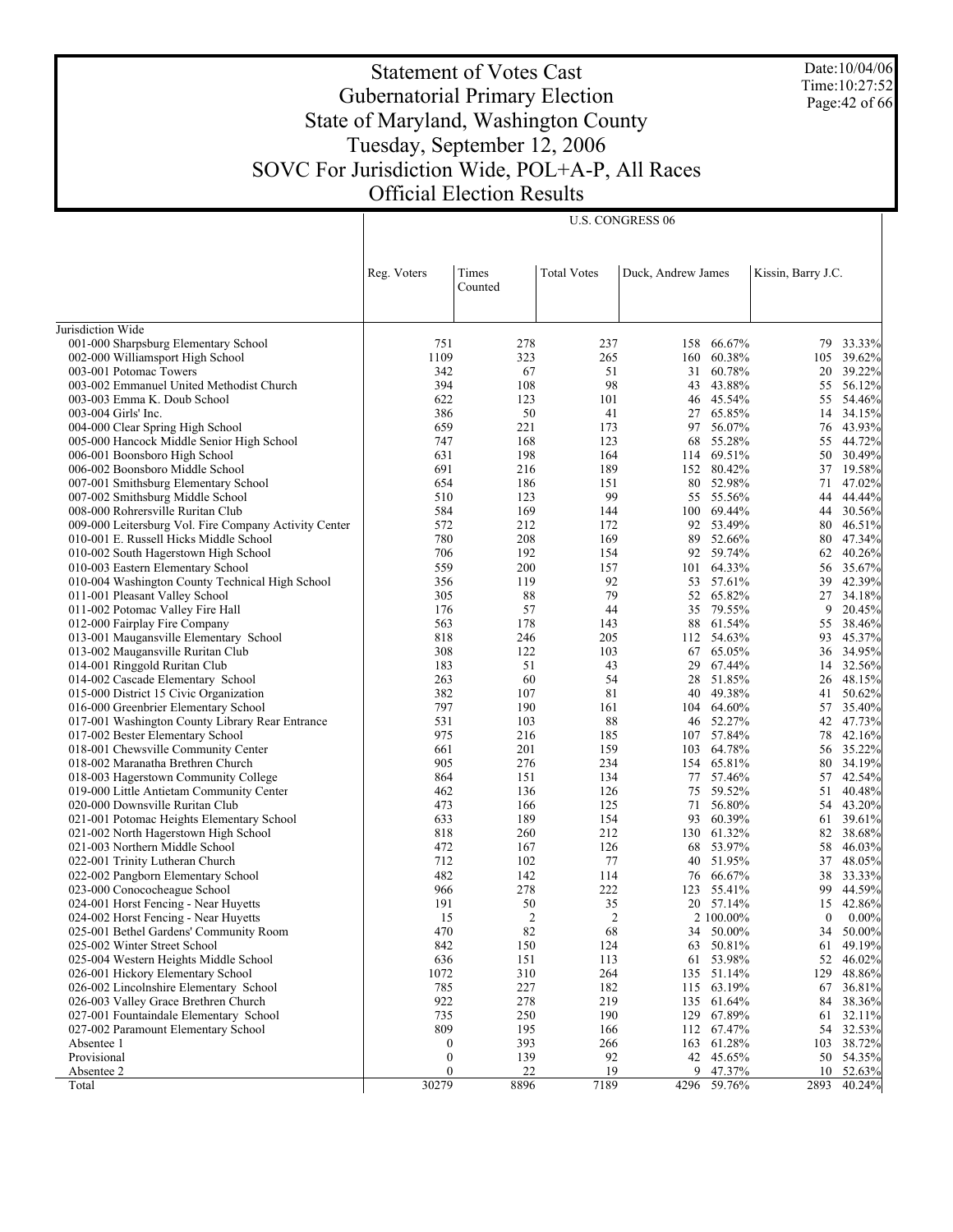Date:10/04/06 Time:10:27:52 Page:43 of 66

# Statement of Votes Cast Gubernatorial Primary Election State of Maryland, Washington County Tuesday, September 12, 2006 SOVC For Jurisdiction Wide, POL+A-P, All Races Official Election Results

| <b>STATE SENATOR 01</b> |  |
|-------------------------|--|

|                                                                             | Reg. Voters      | Times<br>Counted | <b>Total Votes</b> | Conlon, Thomas F. |             |
|-----------------------------------------------------------------------------|------------------|------------------|--------------------|-------------------|-------------|
| Jurisdiction Wide                                                           |                  |                  |                    |                   |             |
| 001-000 Sharpsburg Elementary School                                        |                  |                  |                    |                   |             |
| 002-000 Williamsport High School                                            |                  |                  |                    |                   |             |
| 003-001 Potomac Towers                                                      |                  |                  |                    |                   |             |
| 003-002 Emmanuel United Methodist Church                                    |                  |                  |                    |                   |             |
| 003-003 Emma K. Doub School                                                 |                  |                  |                    |                   |             |
| 003-004 Girls' Inc.                                                         |                  |                  |                    |                   |             |
| 004-000 Clear Spring High School                                            | 659              | 221              | 136                |                   | 136 100.00% |
| 005-000 Hancock Middle Senior High School                                   | 747              | 168              | 109                |                   | 109 100,00% |
| 006-001 Boonsboro High School                                               |                  |                  |                    |                   |             |
| 006-002 Boonsboro Middle School                                             |                  |                  |                    |                   |             |
| 007-001 Smithsburg Elementary School                                        |                  |                  |                    |                   |             |
| 007-002 Smithsburg Middle School                                            |                  |                  |                    |                   |             |
| 008-000 Rohrersville Ruritan Club                                           |                  |                  |                    |                   |             |
| 009-000 Leitersburg Vol. Fire Company Activity Center                       |                  |                  |                    |                   |             |
| 010-001 E. Russell Hicks Middle School                                      |                  |                  |                    |                   |             |
| 010-002 South Hagerstown High School                                        |                  |                  |                    |                   |             |
| 010-003 Eastern Elementary School                                           |                  |                  |                    |                   |             |
| 010-004 Washington County Technical High School                             |                  |                  |                    |                   |             |
| 011-001 Pleasant Valley School                                              |                  |                  |                    |                   |             |
| 011-002 Potomac Valley Fire Hall                                            |                  |                  |                    |                   |             |
| 012-000 Fairplay Fire Company                                               |                  |                  |                    |                   |             |
| 013-001 Maugansville Elementary School                                      |                  |                  |                    |                   |             |
| 013-002 Maugansville Ruritan Club                                           |                  |                  |                    |                   |             |
| 014-001 Ringgold Ruritan Club                                               |                  |                  |                    |                   |             |
| 014-002 Cascade Elementary School                                           |                  |                  |                    |                   |             |
| 015-000 District 15 Civic Organization                                      | 382              | 107              | 55                 |                   | 55 100.00%  |
| 016-000 Greenbrier Elementary School                                        |                  |                  |                    |                   |             |
| 017-001 Washington County Library Rear Entrance                             |                  |                  |                    |                   |             |
| 017-002 Bester Elementary School                                            |                  |                  |                    |                   |             |
| 018-001 Chewsville Community Center                                         |                  |                  |                    |                   |             |
| 018-002 Maranatha Brethren Church                                           |                  |                  |                    |                   |             |
| 018-003 Hagerstown Community College                                        |                  |                  |                    |                   |             |
| 019-000 Little Antietam Community Center<br>020-000 Downsville Ruritan Club |                  |                  |                    |                   |             |
| 021-001 Potomac Heights Elementary School                                   |                  |                  |                    |                   |             |
| 021-002 North Hagerstown High School                                        |                  |                  |                    |                   |             |
| 021-003 Northern Middle School                                              |                  |                  |                    |                   |             |
| 022-001 Trinity Lutheran Church                                             |                  |                  |                    |                   |             |
| 022-002 Pangborn Elementary School                                          |                  |                  |                    |                   |             |
| 023-000 Conococheague School                                                | 966              | 278              | 178                |                   | 178 100,00% |
| 024-001 Horst Fencing - Near Huyetts                                        |                  |                  |                    |                   |             |
| 024-002 Horst Fencing - Near Huyetts                                        |                  |                  |                    |                   |             |
| 025-001 Bethel Gardens' Community Room                                      |                  |                  |                    |                   |             |
| 025-002 Winter Street School                                                |                  |                  |                    |                   |             |
| 025-004 Western Heights Middle School                                       |                  |                  |                    |                   |             |
| 026-001 Hickory Elementary School                                           |                  |                  |                    |                   |             |
| 026-002 Lincolnshire Elementary School                                      |                  |                  |                    |                   |             |
| 026-003 Valley Grace Brethren Church                                        |                  |                  |                    |                   |             |
| 027-001 Fountaindale Elementary School                                      |                  |                  |                    |                   |             |
| 027-002 Paramount Elementary School                                         |                  |                  |                    |                   |             |
| Absentee 1                                                                  | $\boldsymbol{0}$ | 7                | 3                  |                   | 3 100.00%   |
| Provisional                                                                 | $\boldsymbol{0}$ | 13               | 10                 |                   | 10 100.00%  |
| Absentee 2                                                                  | $\mathbf{0}$     | 5                | 5                  |                   | 5 100.00%   |
| Total                                                                       | 2754             | 799              | 496                |                   | 496 100.00% |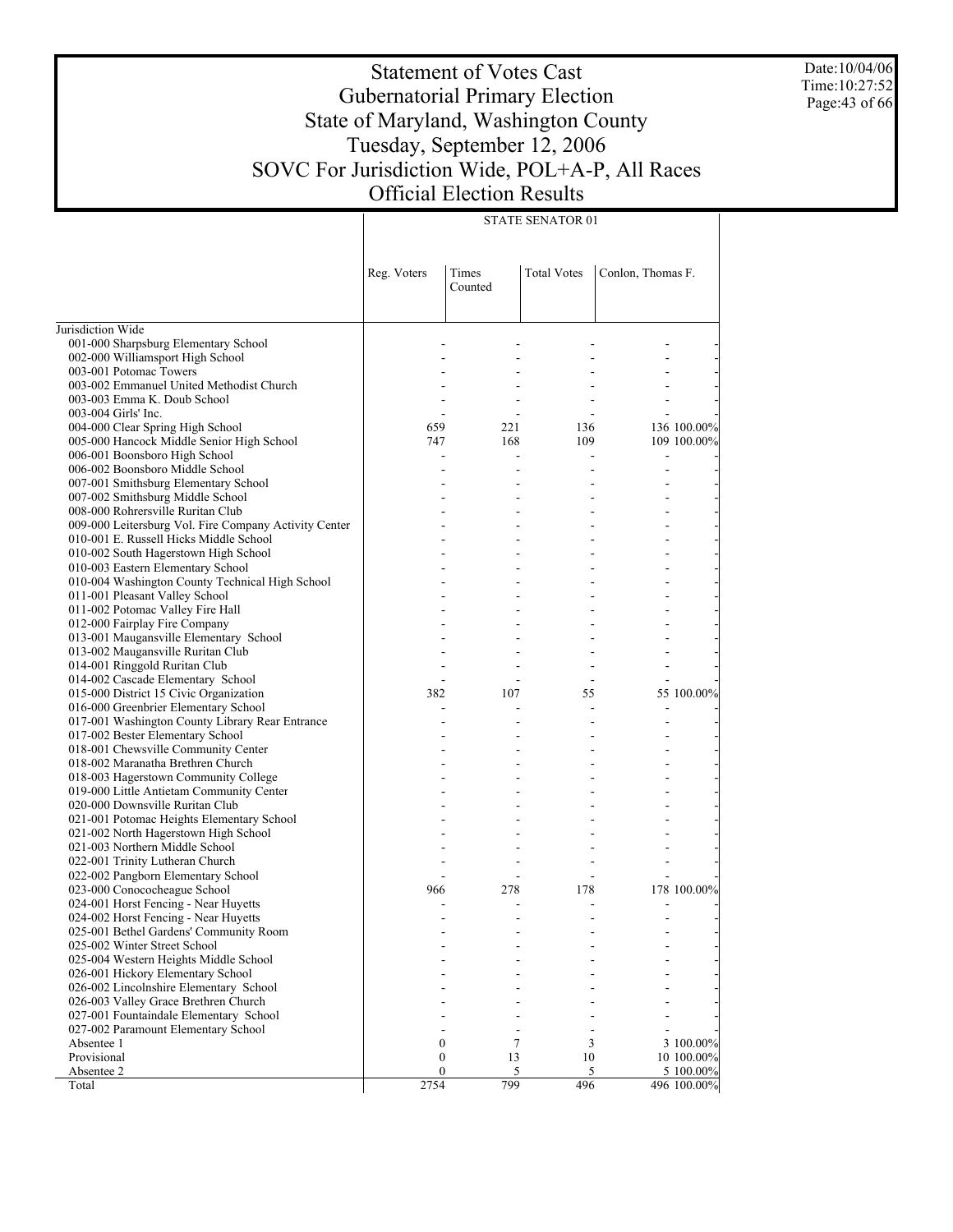Date:10/04/06 Time:10:27:53 Page:44 of 66

# Statement of Votes Cast Gubernatorial Primary Election State of Maryland, Washington County Tuesday, September 12, 2006 SOVC For Jurisdiction Wide, POL+A-P, All Races Official Election Results

| <b>STATE SENATOR 03</b> |  |
|-------------------------|--|

|                                                                        | Reg. Voters      | Times<br>Counted | <b>Total Votes</b> | Greenway, Candy |             |
|------------------------------------------------------------------------|------------------|------------------|--------------------|-----------------|-------------|
| Jurisdiction Wide                                                      |                  |                  |                    |                 |             |
| 001-000 Sharpsburg Elementary School                                   |                  |                  |                    |                 |             |
| 002-000 Williamsport High School                                       |                  |                  |                    |                 |             |
| 003-001 Potomac Towers                                                 |                  |                  |                    |                 |             |
| 003-002 Emmanuel United Methodist Church                               |                  |                  |                    |                 |             |
| 003-003 Emma K. Doub School                                            |                  |                  |                    |                 |             |
| 003-004 Girls' Inc.                                                    |                  |                  |                    |                 |             |
| 004-000 Clear Spring High School                                       |                  |                  |                    |                 |             |
| 005-000 Hancock Middle Senior High School                              |                  |                  |                    |                 |             |
| 006-001 Boonsboro High School                                          |                  |                  |                    |                 |             |
| 006-002 Boonsboro Middle School                                        |                  |                  |                    |                 |             |
| 007-001 Smithsburg Elementary School                                   |                  |                  |                    |                 |             |
| 007-002 Smithsburg Middle School                                       |                  |                  |                    |                 |             |
| 008-000 Rohrersville Ruritan Club                                      |                  |                  |                    |                 |             |
| 009-000 Leitersburg Vol. Fire Company Activity Center                  |                  |                  |                    |                 |             |
| 010-001 E. Russell Hicks Middle School                                 |                  |                  |                    |                 |             |
| 010-002 South Hagerstown High School                                   |                  |                  |                    |                 |             |
| 010-003 Eastern Elementary School                                      |                  |                  |                    |                 |             |
| 010-004 Washington County Technical High School                        |                  |                  |                    |                 |             |
| 011-001 Pleasant Valley School                                         | 305              | 88               | 69                 |                 | 69 100.00%  |
| 011-002 Potomac Valley Fire Hall                                       | 176              | 57               | 31                 |                 | 31 100.00%  |
| 012-000 Fairplay Fire Company                                          |                  |                  |                    |                 |             |
| 013-001 Maugansville Elementary School                                 |                  |                  |                    |                 |             |
| 013-002 Maugansville Ruritan Club                                      |                  |                  |                    |                 |             |
| 014-001 Ringgold Ruritan Club                                          |                  |                  |                    |                 |             |
| 014-002 Cascade Elementary School                                      |                  |                  |                    |                 |             |
| 015-000 District 15 Civic Organization                                 |                  |                  |                    |                 |             |
| 016-000 Greenbrier Elementary School                                   |                  |                  |                    |                 |             |
| 017-001 Washington County Library Rear Entrance                        |                  |                  |                    |                 |             |
| 017-002 Bester Elementary School                                       |                  |                  |                    |                 |             |
| 018-001 Chewsville Community Center                                    |                  |                  |                    |                 |             |
| 018-002 Maranatha Brethren Church                                      |                  |                  |                    |                 |             |
| 018-003 Hagerstown Community College                                   |                  |                  |                    |                 |             |
| 019-000 Little Antietam Community Center                               |                  |                  |                    |                 |             |
| 020-000 Downsville Ruritan Club                                        |                  |                  |                    |                 |             |
| 021-001 Potomac Heights Elementary School                              |                  |                  |                    |                 |             |
| 021-002 North Hagerstown High School<br>021-003 Northern Middle School |                  |                  |                    |                 |             |
| 022-001 Trinity Lutheran Church                                        |                  |                  |                    |                 |             |
| 022-002 Pangborn Elementary School                                     |                  |                  |                    |                 |             |
| 023-000 Conococheague School                                           |                  |                  |                    |                 |             |
| 024-001 Horst Fencing - Near Huyetts                                   |                  |                  |                    |                 |             |
| 024-002 Horst Fencing - Near Huyetts                                   |                  |                  |                    |                 |             |
| 025-001 Bethel Gardens' Community Room                                 |                  |                  |                    |                 |             |
| 025-002 Winter Street School                                           |                  |                  |                    |                 |             |
| 025-004 Western Heights Middle School                                  |                  |                  |                    |                 |             |
| 026-001 Hickory Elementary School                                      |                  |                  |                    |                 |             |
| 026-002 Lincolnshire Elementary School                                 |                  |                  |                    |                 |             |
| 026-003 Valley Grace Brethren Church                                   |                  |                  |                    |                 |             |
| 027-001 Fountaindale Elementary School                                 |                  |                  |                    |                 |             |
| 027-002 Paramount Elementary School                                    |                  |                  |                    |                 |             |
| Absentee 1                                                             | $\boldsymbol{0}$ | 5                | 4                  |                 | 4 100.00%   |
| Provisional                                                            | $\boldsymbol{0}$ | 3                | 0                  | 0               |             |
| Absentee 2                                                             | $\mathbf{0}$     | $\mathbf{0}$     | 0                  | 0               |             |
| Total                                                                  | 481              | 153              | 104                |                 | 104 100.00% |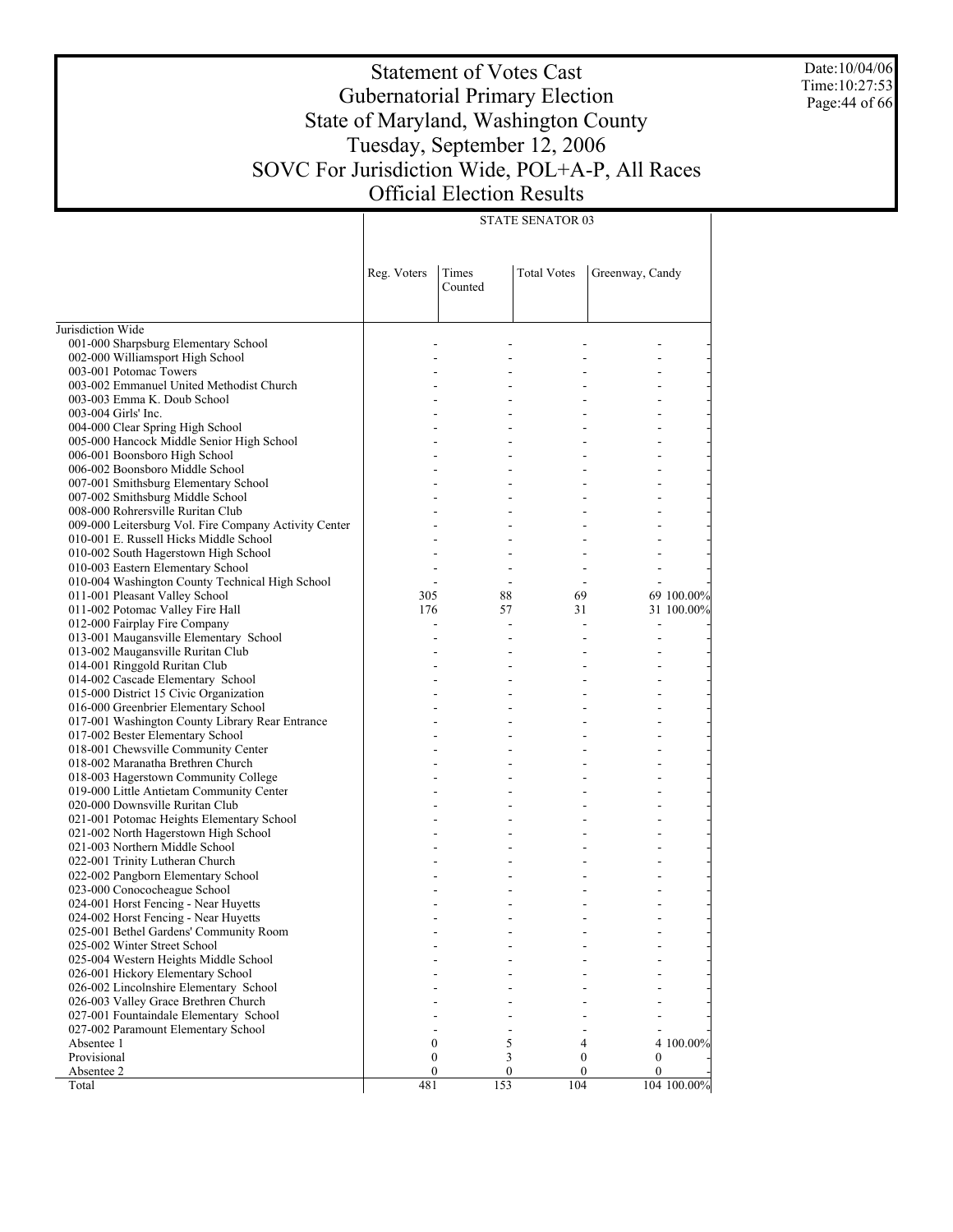Date:10/04/06 Time:10:27:53 Page:45 of 66

# Statement of Votes Cast Gubernatorial Primary Election State of Maryland, Washington County Tuesday, September 12, 2006 SOVC For Jurisdiction Wide, POL+A-P, All Races Official Election Results

HOUSE OF DELEGATES 01C

|                                                                                     | Reg. Voters      | Times<br>Counted | <b>Total Votes</b> | Grim, Brian K. |        | Hill, Frederick J. |        |
|-------------------------------------------------------------------------------------|------------------|------------------|--------------------|----------------|--------|--------------------|--------|
| Jurisdiction Wide                                                                   |                  |                  |                    |                |        |                    |        |
| 001-000 Sharpsburg Elementary School                                                |                  |                  |                    |                |        |                    |        |
| 002-000 Williamsport High School                                                    |                  |                  |                    |                |        |                    |        |
| 003-001 Potomac Towers                                                              |                  |                  |                    |                |        |                    |        |
| 003-002 Emmanuel United Methodist Church                                            |                  |                  |                    |                |        |                    |        |
| 003-003 Emma K. Doub School                                                         |                  |                  |                    |                |        |                    |        |
| 003-004 Girls' Inc.                                                                 |                  |                  |                    |                |        |                    |        |
| 004-000 Clear Spring High School                                                    | 659              | 221              | 168                | 114            | 67.86% | 54                 | 32.14% |
| 005-000 Hancock Middle Senior High School                                           | 747              | 168              | 134                | 70             | 52.24% | 64                 | 47.76% |
| 006-001 Boonsboro High School                                                       |                  | ÷,               |                    | J.             |        |                    |        |
| 006-002 Boonsboro Middle School                                                     |                  |                  |                    |                |        |                    |        |
| 007-001 Smithsburg Elementary School                                                |                  |                  |                    |                |        |                    |        |
| 007-002 Smithsburg Middle School                                                    |                  |                  |                    |                |        |                    |        |
| 008-000 Rohrersville Ruritan Club                                                   |                  |                  |                    |                |        |                    |        |
| 009-000 Leitersburg Vol. Fire Company Activity Center                               |                  |                  |                    |                |        |                    |        |
| 010-001 E. Russell Hicks Middle School                                              |                  |                  |                    |                |        |                    |        |
| 010-002 South Hagerstown High School                                                |                  |                  |                    |                |        |                    |        |
| 010-003 Eastern Elementary School                                                   |                  |                  |                    |                |        |                    |        |
| 010-004 Washington County Technical High School                                     |                  |                  |                    |                |        |                    |        |
| 011-001 Pleasant Valley School                                                      |                  |                  |                    |                |        |                    |        |
| 011-002 Potomac Valley Fire Hall                                                    |                  |                  |                    |                |        |                    |        |
| 012-000 Fairplay Fire Company                                                       |                  |                  |                    |                |        |                    |        |
| 013-001 Maugansville Elementary School                                              |                  |                  |                    |                |        |                    |        |
| 013-002 Maugansville Ruritan Club                                                   |                  |                  |                    |                |        |                    |        |
| 014-001 Ringgold Ruritan Club<br>014-002 Cascade Elementary School                  |                  |                  |                    |                |        |                    |        |
| 015-000 District 15 Civic Organization                                              | 382              | 107              | 72                 |                | 56.94% | 31                 | 43.06% |
| 016-000 Greenbrier Elementary School                                                |                  |                  |                    | 41             |        |                    |        |
|                                                                                     |                  |                  |                    |                |        |                    |        |
| 017-001 Washington County Library Rear Entrance<br>017-002 Bester Elementary School |                  |                  |                    |                |        |                    |        |
| 018-001 Chewsville Community Center                                                 |                  |                  |                    |                |        |                    |        |
| 018-002 Maranatha Brethren Church                                                   |                  |                  |                    |                |        |                    |        |
| 018-003 Hagerstown Community College                                                |                  |                  |                    |                |        |                    |        |
| 019-000 Little Antietam Community Center                                            |                  |                  |                    |                |        |                    |        |
| 020-000 Downsville Ruritan Club                                                     |                  |                  |                    |                |        |                    |        |
| 021-001 Potomac Heights Elementary School                                           |                  |                  |                    |                |        |                    |        |
| 021-002 North Hagerstown High School                                                |                  |                  |                    |                |        |                    |        |
| 021-003 Northern Middle School                                                      |                  |                  |                    |                |        |                    |        |
| 022-001 Trinity Lutheran Church                                                     |                  |                  |                    |                |        |                    |        |
| 022-002 Pangborn Elementary School                                                  |                  |                  |                    |                |        |                    |        |
| 023-000 Conococheague School                                                        | 966              | 278              | 220                | 136            | 61.82% | 84                 | 38.18% |
| 024-001 Horst Fencing - Near Huyetts                                                |                  |                  |                    |                |        |                    |        |
| 024-002 Horst Fencing - Near Huyetts                                                |                  |                  |                    |                |        |                    |        |
| 025-001 Bethel Gardens' Community Room                                              |                  |                  |                    |                |        |                    |        |
| 025-002 Winter Street School                                                        |                  |                  |                    |                |        |                    |        |
| 025-004 Western Heights Middle School                                               |                  |                  |                    |                |        |                    |        |
| 026-001 Hickory Elementary School                                                   |                  |                  |                    |                |        |                    |        |
| 026-002 Lincolnshire Elementary School                                              |                  |                  |                    |                |        |                    |        |
| 026-003 Valley Grace Brethren Church                                                |                  |                  |                    |                |        |                    |        |
| 027-001 Fountaindale Elementary School                                              |                  |                  |                    |                |        |                    |        |
| 027-002 Paramount Elementary School                                                 |                  |                  |                    |                |        |                    |        |
| Absentee 1                                                                          | $\boldsymbol{0}$ | 7                | 4                  | 3              | 75.00% |                    | 25.00% |
| Provisional                                                                         | $\boldsymbol{0}$ | 13               | 9                  | 4              | 44.44% | 5                  | 55.56% |
| Absentee 2                                                                          | $\mathbf{0}$     | 5                | 3                  | $\overline{c}$ | 66.67% |                    | 33.33% |
| Total                                                                               | 2754             | 799              | 610                | 370            | 60.66% | 240                | 39.34% |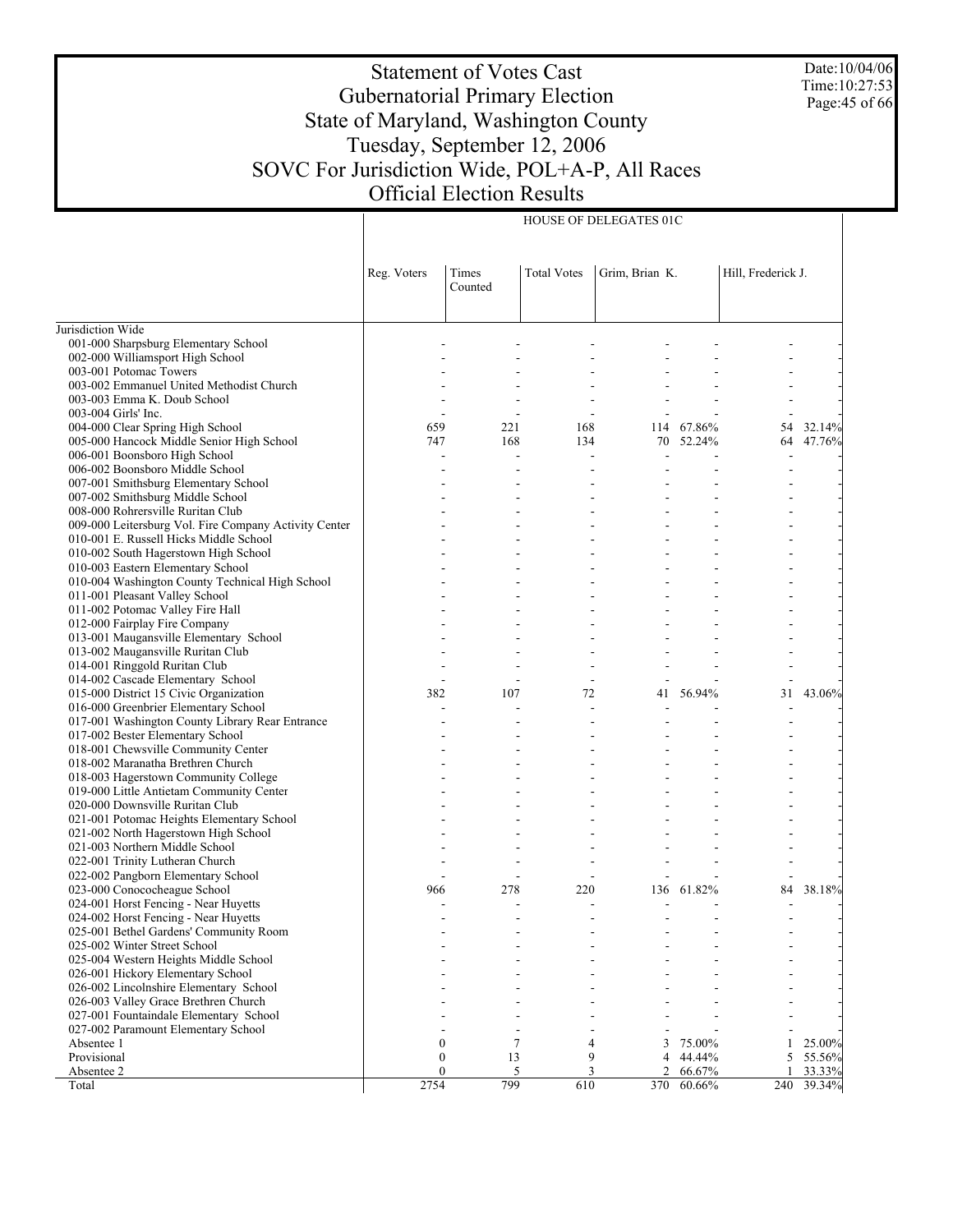Date:10/04/06 Time:10:27:53 Page:46 of 66

# Statement of Votes Cast Gubernatorial Primary Election State of Maryland, Washington County Tuesday, September 12, 2006 SOVC For Jurisdiction Wide, POL+A-P, All Races Official Election Results

HOUSE OF DELEGATES 02C

|                                                                       | Reg. Voters      | Times<br>Counted         | <b>Total Votes</b> | Devine, James Michae |                  | Donoghue, John P. |                  |  |
|-----------------------------------------------------------------------|------------------|--------------------------|--------------------|----------------------|------------------|-------------------|------------------|--|
| Jurisdiction Wide                                                     |                  |                          |                    |                      |                  |                   |                  |  |
| 001-000 Sharpsburg Elementary School                                  |                  |                          |                    |                      |                  |                   |                  |  |
| 002-000 Williamsport High School                                      |                  | $\overline{\phantom{a}}$ |                    |                      |                  |                   |                  |  |
| 003-001 Potomac Towers                                                | 342              | 67                       | 62                 | 10                   | 16.13%           | 52                | 83.87%           |  |
| 003-002 Emmanuel United Methodist Church                              | 394              | 108                      | 100                | 14                   | 14.00%           | 86                | 86.00%           |  |
| 003-003 Emma K. Doub School                                           | 622              | 123                      | 119                | 22                   | 18.49%           | 97                | 81.51%           |  |
| 003-004 Girls' Inc.                                                   | 386              | 50                       | 45                 |                      | 15 33.33%        | 30                | 66.67%           |  |
| 004-000 Clear Spring High School                                      |                  |                          |                    |                      |                  |                   |                  |  |
| 005-000 Hancock Middle Senior High School                             |                  |                          |                    |                      |                  |                   |                  |  |
| 006-001 Boonsboro High School                                         |                  |                          |                    |                      |                  |                   |                  |  |
| 006-002 Boonsboro Middle School                                       |                  |                          |                    |                      |                  |                   |                  |  |
| 007-001 Smithsburg Elementary School                                  |                  |                          |                    |                      |                  |                   |                  |  |
| 007-002 Smithsburg Middle School                                      |                  |                          |                    |                      |                  |                   |                  |  |
| 008-000 Rohrersville Ruritan Club                                     |                  |                          |                    |                      |                  |                   |                  |  |
| 009-000 Leitersburg Vol. Fire Company Activity Center                 |                  |                          |                    |                      |                  |                   |                  |  |
| 010-001 E. Russell Hicks Middle School                                |                  |                          |                    |                      |                  |                   |                  |  |
| 010-002 South Hagerstown High School                                  |                  |                          |                    |                      |                  |                   |                  |  |
| 010-003 Eastern Elementary School                                     | 559              | 200                      | 175                | 33                   | 18.86%           | 142               | 81.14%           |  |
| 010-004 Washington County Technical High School                       | 356              | 119                      | 104                |                      | 22 21.15%        | 82                | 78.85%           |  |
| 011-001 Pleasant Valley School                                        |                  |                          |                    |                      |                  |                   |                  |  |
| 011-002 Potomac Valley Fire Hall                                      |                  |                          |                    |                      |                  |                   |                  |  |
| 012-000 Fairplay Fire Company                                         |                  |                          |                    |                      |                  |                   |                  |  |
| 013-001 Maugansville Elementary School                                |                  |                          |                    |                      |                  |                   |                  |  |
| 013-002 Maugansville Ruritan Club                                     |                  |                          |                    |                      |                  |                   |                  |  |
| 014-001 Ringgold Ruritan Club                                         |                  |                          |                    |                      |                  |                   |                  |  |
| 014-002 Cascade Elementary School                                     |                  |                          |                    |                      |                  |                   |                  |  |
| 015-000 District 15 Civic Organization                                |                  |                          |                    |                      |                  |                   |                  |  |
| 016-000 Greenbrier Elementary School                                  |                  |                          |                    |                      |                  |                   |                  |  |
| 017-001 Washington County Library Rear Entrance                       | 531              | 103                      | 99                 | 25                   | 25.25%           | 74                | 74.75%           |  |
| 017-002 Bester Elementary School                                      | 975              | 216                      | 202                | 28                   | 13.86%           | 174               | 86.14%           |  |
| 018-001 Chewsville Community Center                                   |                  | L,                       |                    |                      |                  |                   |                  |  |
| 018-002 Maranatha Brethren Church                                     |                  |                          |                    |                      |                  |                   |                  |  |
| 018-003 Hagerstown Community College                                  |                  |                          |                    |                      |                  |                   |                  |  |
| 019-000 Little Antietam Community Center                              |                  | L,                       |                    |                      |                  |                   |                  |  |
| 020-000 Downsville Ruritan Club                                       |                  |                          |                    |                      |                  |                   |                  |  |
| 021-001 Potomac Heights Elementary School                             | 633              | 189                      | 177                | 28                   | 15.82%           | 149               | 84.18%           |  |
| 021-002 North Hagerstown High School                                  | 818              | 260                      | 235                | 53                   | 22.55%           | 182               | 77.45%<br>89.03% |  |
| 021-003 Northern Middle School                                        | 472<br>712       | 167<br>102               | 155<br>87          | 17                   | 10.97%<br>18.39% | 138               | 81.61%           |  |
| 022-001 Trinity Lutheran Church<br>022-002 Pangborn Elementary School | 482              | 142                      | 123                | 16<br>24             | 19.51%           | 71<br>99          | 80.49%           |  |
|                                                                       |                  | $\overline{\phantom{a}}$ |                    |                      |                  |                   |                  |  |
| 023-000 Conococheague School<br>024-001 Horst Fencing - Near Huyetts  |                  | $\overline{\phantom{a}}$ |                    |                      |                  |                   |                  |  |
| 024-002 Horst Fencing - Near Huyetts                                  | 15               | $\overline{2}$           | 1                  | $\boldsymbol{0}$     | $0.00\%$         |                   | 1 100.00%        |  |
| 025-001 Bethel Gardens' Community Room                                | 470              | 82                       | 71                 |                      | 14 19.72%        |                   | 57 80.28%        |  |
| 025-002 Winter Street School                                          | 842              | 150                      | 142                | 32                   | 22.54%           |                   | 110 77.46%       |  |
| 025-004 Western Heights Middle School                                 | 636              | 151                      | 135                | 25                   | 18.52%           |                   | 110 81.48%       |  |
| 026-001 Hickory Elementary School                                     |                  | L,                       |                    |                      |                  |                   |                  |  |
| 026-002 Lincolnshire Elementary School                                |                  |                          |                    |                      |                  |                   |                  |  |
| 026-003 Valley Grace Brethren Church                                  |                  |                          |                    |                      |                  |                   |                  |  |
| 027-001 Fountaindale Elementary School                                |                  |                          |                    |                      |                  |                   |                  |  |
| 027-002 Paramount Elementary School                                   |                  | $\overline{\phantom{a}}$ |                    |                      |                  |                   |                  |  |
| Absentee 1                                                            | $\boldsymbol{0}$ | 118                      | 103                | 18                   | 17.48%           | 85                | 82.52%           |  |
| Provisional                                                           | 0                | 41                       | 36                 | 8                    | 22.22%           | 28                | 77.78%           |  |
| Absentee 2                                                            | 0                | 6                        | 3                  |                      | 33.33%           | 2                 | 66.67%           |  |
| Total                                                                 | 9245             | 2396                     | 2174               | 405                  | 18.63%           | 1769              | 81.37%           |  |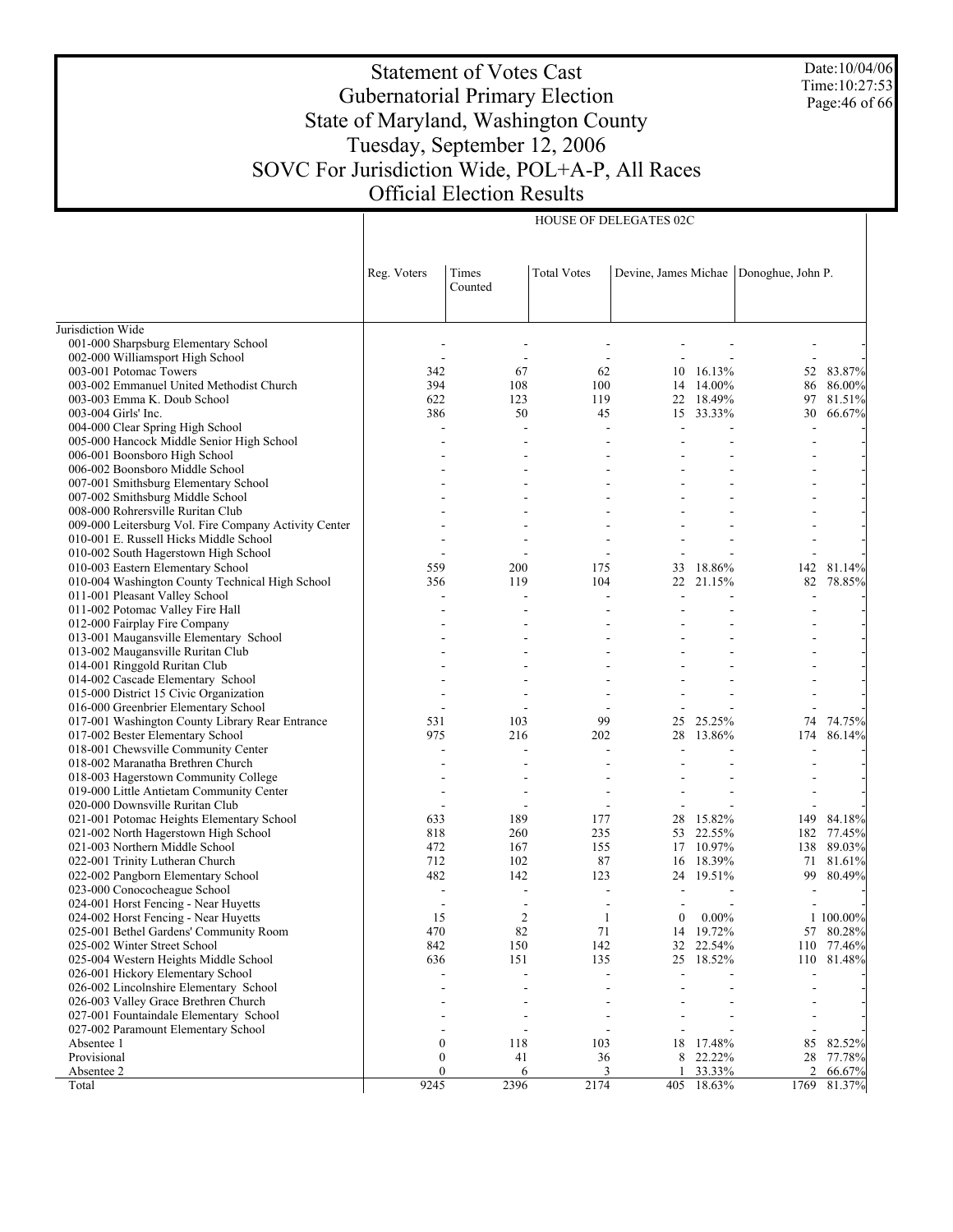Date:10/04/06 Time:10:27:53 Page:47 of 66

# Statement of Votes Cast Gubernatorial Primary Election State of Maryland, Washington County Tuesday, September 12, 2006 SOVC For Jurisdiction Wide, POL+A-P, All Races Official Election Results

HOUSE OF DELEGATES 03B

|                                                                                  | Reg. Voters    | Times<br>Counted |                  | Total Votes   Gilligan, Paul |            |
|----------------------------------------------------------------------------------|----------------|------------------|------------------|------------------------------|------------|
| Jurisdiction Wide                                                                |                |                  |                  |                              |            |
| 001-000 Sharpsburg Elementary School                                             |                |                  |                  |                              |            |
| 002-000 Williamsport High School                                                 |                |                  |                  |                              |            |
| 003-001 Potomac Towers                                                           |                |                  |                  |                              |            |
| 003-002 Emmanuel United Methodist Church                                         |                |                  |                  |                              |            |
| 003-003 Emma K. Doub School                                                      |                |                  |                  |                              |            |
| 003-004 Girls' Inc.                                                              |                |                  |                  |                              |            |
| 004-000 Clear Spring High School                                                 |                |                  | ÷                | $\overline{a}$               |            |
| 005-000 Hancock Middle Senior High School                                        |                |                  |                  |                              |            |
| 006-001 Boonsboro High School                                                    |                |                  | ÷                | $\overline{a}$               |            |
| 006-002 Boonsboro Middle School                                                  |                |                  |                  |                              |            |
| 007-001 Smithsburg Elementary School                                             |                |                  | ÷                | $\overline{a}$               |            |
| 007-002 Smithsburg Middle School                                                 |                |                  |                  |                              |            |
| 008-000 Rohrersville Ruritan Club                                                |                |                  | ÷                |                              |            |
| 009-000 Leitersburg Vol. Fire Company Activity Center                            |                |                  |                  |                              |            |
| 010-001 E. Russell Hicks Middle School                                           |                |                  |                  |                              |            |
| 010-002 South Hagerstown High School                                             |                |                  |                  |                              |            |
| 010-003 Eastern Elementary School                                                | $\sim$         | $\sim$           | ÷                | $\overline{a}$               |            |
| 010-004 Washington County Technical High School                                  |                | $\sim$           |                  | $\overline{a}$               |            |
| 011-001 Pleasant Valley School                                                   | 305            | 88               | 61               |                              | 61 100.00% |
| 011-002 Potomac Valley Fire Hall                                                 | 176            | 57               | 35               |                              | 35 100.00% |
| 012-000 Fairplay Fire Company                                                    | $\overline{a}$ | $\overline{a}$   | $\overline{a}$   | $\frac{1}{2}$                |            |
| 013-001 Maugansville Elementary School                                           |                |                  |                  | $\overline{a}$               |            |
| 013-002 Maugansville Ruritan Club                                                |                |                  | $\sim$           | ÷.                           |            |
| 014-001 Ringgold Ruritan Club                                                    |                |                  |                  |                              |            |
| 014-002 Cascade Elementary School                                                |                | ÷                | ÷                | $\overline{a}$               |            |
| 015-000 District 15 Civic Organization                                           |                |                  |                  |                              |            |
| 016-000 Greenbrier Elementary School                                             |                |                  | ÷                | $\overline{a}$               |            |
| 017-001 Washington County Library Rear Entrance                                  |                |                  |                  |                              |            |
| 017-002 Bester Elementary School                                                 |                |                  | ÷                | $\overline{a}$               |            |
| 018-001 Chewsville Community Center                                              |                |                  |                  |                              |            |
| 018-002 Maranatha Brethren Church                                                |                |                  | ÷                | $\overline{a}$               |            |
| 018-003 Hagerstown Community College<br>019-000 Little Antietam Community Center |                |                  | ÷                | $\overline{a}$               |            |
| 020-000 Downsville Ruritan Club                                                  |                |                  |                  |                              |            |
| 021-001 Potomac Heights Elementary School                                        |                | ÷                | ÷                | ÷.                           |            |
| 021-002 North Hagerstown High School                                             |                |                  | ÷                |                              |            |
| 021-003 Northern Middle School                                                   |                | ٠                | ÷                | $\overline{a}$               |            |
| 022-001 Trinity Lutheran Church                                                  |                |                  |                  |                              |            |
| 022-002 Pangborn Elementary School                                               |                |                  |                  |                              |            |
| 023-000 Conococheague School                                                     |                |                  |                  |                              |            |
| 024-001 Horst Fencing - Near Huyetts                                             |                |                  |                  |                              |            |
| 024-002 Horst Fencing - Near Huyetts                                             |                |                  |                  |                              |            |
| 025-001 Bethel Gardens' Community Room                                           |                |                  |                  |                              |            |
| 025-002 Winter Street School                                                     |                |                  |                  |                              |            |
| 025-004 Western Heights Middle School                                            |                |                  |                  |                              |            |
| 026-001 Hickory Elementary School                                                |                |                  |                  |                              |            |
| 026-002 Lincolnshire Elementary School                                           |                |                  |                  |                              |            |
| 026-003 Valley Grace Brethren Church                                             |                |                  |                  |                              |            |
| 027-001 Fountaindale Elementary School                                           |                |                  |                  |                              |            |
| 027-002 Paramount Elementary School                                              |                |                  |                  |                              |            |
| Absentee 1                                                                       | 0              | 5                | $\overline{c}$   |                              | 2 100.00%  |
| Provisional                                                                      | 0              | 3                | $\boldsymbol{0}$ | 0                            |            |
| Absentee 2                                                                       | 0              | $\boldsymbol{0}$ | $\bf{0}$         | $\mathbf{0}$                 |            |
| Total                                                                            | 481            | 153              | 98               |                              | 98 100.00% |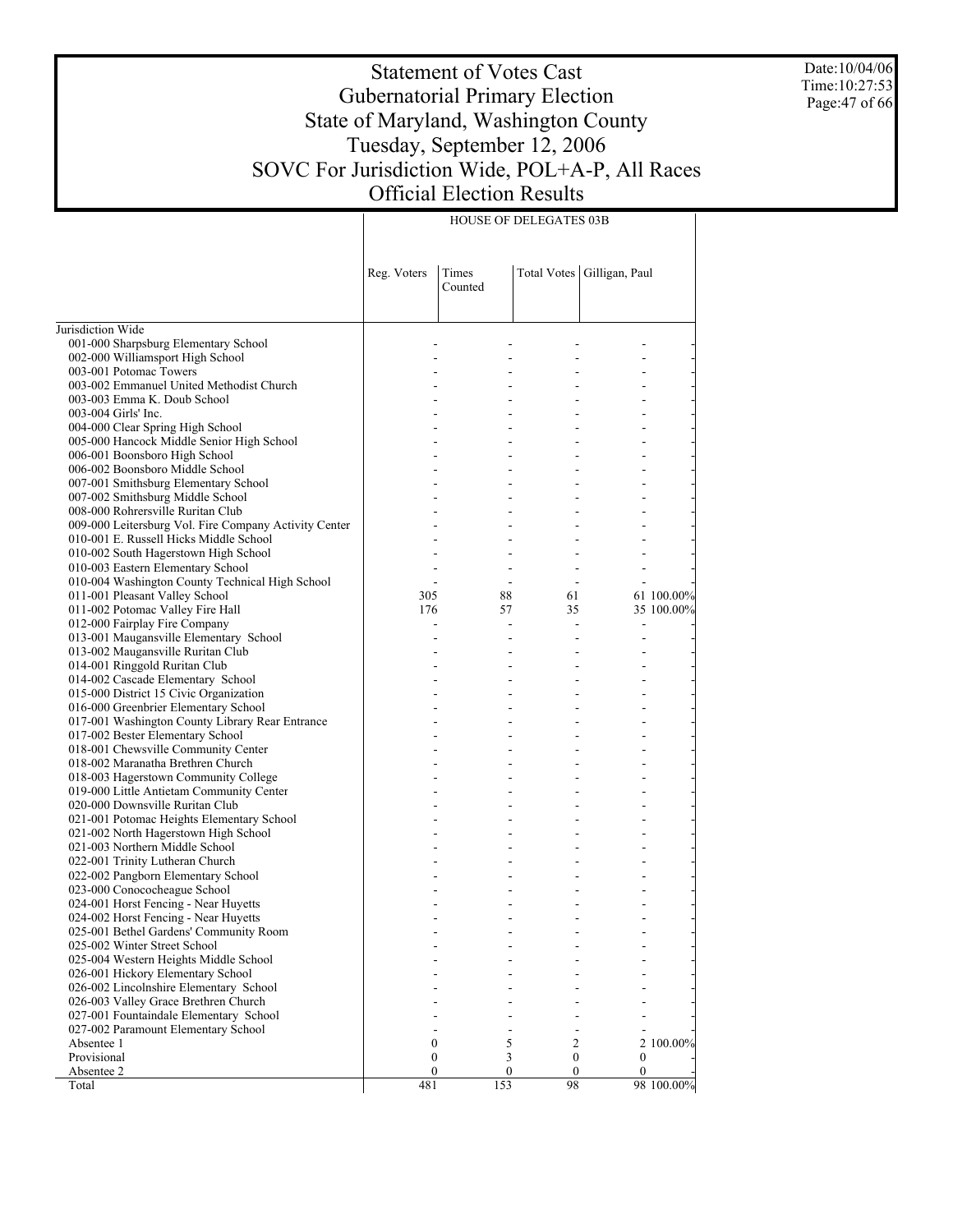Date:10/04/06 Time:10:27:53 Page:48 of 66

# Statement of Votes Cast Gubernatorial Primary Election State of Maryland, Washington County Tuesday, September 12, 2006 SOVC For Jurisdiction Wide, POL+A-P, All Races Official Election Results

COUNTY COMMISSIONER

|                                                                                  | Reg. Voters      | Times          | <b>Total Votes</b> | Aleshire, Kristin B. |                      | Brightman, Donna L. |                 |
|----------------------------------------------------------------------------------|------------------|----------------|--------------------|----------------------|----------------------|---------------------|-----------------|
|                                                                                  |                  | Counted        |                    |                      |                      |                     |                 |
|                                                                                  |                  |                |                    |                      |                      |                     |                 |
| Jurisdiction Wide                                                                |                  |                |                    |                      |                      |                     |                 |
| 001-000 Sharpsburg Elementary School                                             | 751              | 278            | 883                |                      | 103 11.66%           |                     | 110 12.46%      |
| 002-000 Williamsport High School                                                 | 1109<br>342      | 323<br>67      | 1259<br>228        | 173                  | 13.74%<br>30 13.16%  | 113<br>21           | 8.98%<br>9.21%  |
| 003-001 Potomac Towers<br>003-002 Emmanuel United Methodist Church               | 394              | 108            | 440                | 71                   | 16.14%               | 45                  | 10.23%          |
| 003-003 Emma K. Doub School                                                      | 622              | 123            | 494                | 91                   | 18.42%               | 47                  | 9.51%           |
| 003-004 Girls' Inc.                                                              | 386              | 50             | 185                | 27                   | 14.59%               | 16                  | 8.65%           |
| 004-000 Clear Spring High School                                                 | 659              | 221            | 777                |                      | 128 16.47%           | 57                  | 7.34%           |
| 005-000 Hancock Middle Senior High School                                        | 747              | 168            | 623                | 66                   | 10.59%               | 70                  | 11.24%          |
| 006-001 Boonsboro High School                                                    | 631              | 198            | 709                |                      | 102 14.39%           | 97                  | 13.68%          |
| 006-002 Boonsboro Middle School                                                  | 691              | 216            | 736                | 97                   | 13.18%               | 122                 | 16.58%          |
| 007-001 Smithsburg Elementary School                                             | 654              | 186            | 721                | 94                   | 13.04%               | 72                  | 9.99%           |
| 007-002 Smithsburg Middle School                                                 | 510              | 123            | 450                | 74                   | 16.44%               | 34                  | 7.56%           |
| 008-000 Rohrersville Ruritan Club                                                | 584              | 169            | 512                | 47                   | 9.18%                |                     | 116 22.66%      |
| 009-000 Leitersburg Vol. Fire Company Activity Center                            | 572              | 212            | 805                | 111                  | 13.79%               | 74                  | 9.19%           |
| 010-001 E. Russell Hicks Middle School                                           | 780              | 208            | 821                |                      | 127 15.47%           | 88                  | 10.72%          |
| 010-002 South Hagerstown High School                                             | 706              | 192            | 715                | 109                  | 15.24%               | 76                  | 10.63%          |
| 010-003 Eastern Elementary School                                                | 559              | 200            | 760                |                      | 130 17.11%           | 89                  | 11.71%          |
| 010-004 Washington County Technical High School                                  | 356              | 119            | 474                | 72                   | 15.19%               | 51                  | 10.76%          |
| 011-001 Pleasant Valley School                                                   | 305              | 88             | 232                | 30                   | 12.93%               |                     | 62 26.72%       |
| 011-002 Potomac Valley Fire Hall                                                 | 176              | 57             | 187                | 22                   | 11.76%               | 25                  | 13.37%          |
| 012-000 Fairplay Fire Company                                                    | 563              | 178            | 632                | 94                   | 14.87%               | 69                  | 10.92%          |
| 013-001 Maugansville Elementary School                                           | 818              | 246            | 938                |                      | 121 12.90%           | 74                  | 7.89%           |
| 013-002 Maugansville Ruritan Club                                                | 308              | 122            | 451                |                      | 63 13.97%            | 38                  | 8.43%           |
| 014-001 Ringgold Ruritan Club                                                    | 183              | 51             | 194                | 27                   | 13.92%               | 26                  | 13.40%          |
| 014-002 Cascade Elementary School                                                | 263              | 60             | 225                |                      | 25 11.11%            | 40                  | 17.78%          |
| 015-000 District 15 Civic Organization                                           | 382              | 107            | 398                | 64                   | 16.08%               | 33                  | 8.29%           |
| 016-000 Greenbrier Elementary School                                             | 797              | 190            | 680                |                      | 105 15.44%           | 73                  | 10.74%          |
| 017-001 Washington County Library Rear Entrance                                  | 531              | 103            | 404                | 61                   | 15.10%               | 40                  | 9.90%           |
| 017-002 Bester Elementary School                                                 | 975              | 216            | 901                |                      | 140 15.54%           | 99                  | 10.99%          |
| 018-001 Chewsville Community Center                                              | 661<br>905       | 201<br>276     | 715<br>1064        |                      | 112 15.66%           | 69                  | 9.65%<br>10.06% |
| 018-002 Maranatha Brethren Church                                                | 864              | 151            | 572                | 78                   | 154 14.47%<br>13.64% | 107<br>77           | 13.46%          |
| 018-003 Hagerstown Community College<br>019-000 Little Antietam Community Center | 462              | 136            | 476                | 66                   | 13.87%               | 73                  | 15.34%          |
| 020-000 Downsville Ruritan Club                                                  | 473              | 166            | 581                | 82                   | 14.11%               | 56                  | 9.64%           |
| 021-001 Potomac Heights Elementary School                                        | 633              | 189            | 651                |                      | 113 17.36%           | 70                  | 10.75%          |
| 021-002 North Hagerstown High School                                             | 818              | 260            | 1006               | 159                  | 15.81%               | 76                  | 7.55%           |
| 021-003 Northern Middle School                                                   | 472              | 167            | 578                |                      | 109 18.86%           | 74                  | 12.80%          |
| 022-001 Trinity Lutheran Church                                                  | 712              | 102            | 357                | 57                   | 15.97%               | 26                  | 7.28%           |
| 022-002 Pangborn Elementary School                                               | 482              | 142            | 510                |                      | 87 17.06%            | 60                  | 11.76%          |
| 023-000 Conococheague School                                                     | 966              | 278            | 1076               |                      | 156 14.50%           | 108                 | 10.04%          |
| 024-001 Horst Fencing - Near Huyetts                                             | 191              | 50             | 195                |                      | 31 15.90%            | 7                   | 3.59%           |
| 024-002 Horst Fencing - Near Huyetts                                             | 15               | $\overline{2}$ | 6                  | 2                    | 33.33%               | 2                   | 33.33%          |
| 025-001 Bethel Gardens' Community Room                                           | 470              | 82             | 288                |                      | 46 15.97%            | 20                  | 6.94%           |
| 025-002 Winter Street School                                                     | 842              | 150            | 595                |                      | 91 15.29%            | 52                  | 8.74%           |
| 025-004 Western Heights Middle School                                            | 636              | 151            | 575                | 96                   | 16.70%               | 47                  | 8.17%           |
| 026-001 Hickory Elementary School                                                | 1072             | 310            | 1208               | 173                  | 14.32%               | 110                 | 9.11%           |
| 026-002 Lincolnshire Elementary School                                           | 785              | 227            | 852                |                      | 140 16.43%           | 91                  | 10.68%          |
| 026-003 Valley Grace Brethren Church                                             | 922              | 278            | 1018               | 164                  | 16.11%               | 87                  | 8.55%           |
| 027-001 Fountaindale Elementary School                                           | 735              | 250            | 885                |                      | 150 16.95%           | 99                  | 11.19%          |
| 027-002 Paramount Elementary School                                              | 809              | 195            | 758                |                      | 112 14.78%           | 61                  | 8.05%           |
| Absentee 1                                                                       | $\boldsymbol{0}$ | 393            | 1284               |                      | 192 14.95%           |                     | 162 12.62%      |
| Provisional                                                                      | $\boldsymbol{0}$ | 139            | 452                | 66                   | 14.60%               | 47                  | 10.40%          |
| Absentee 2                                                                       | 0                | 22             | 72                 |                      | 9 12.50%             | 5                   | 6.94%           |
| Total                                                                            | 30279            | 8896           | 32608              |                      | 4849 14.87%          | 3463                | 10.62%          |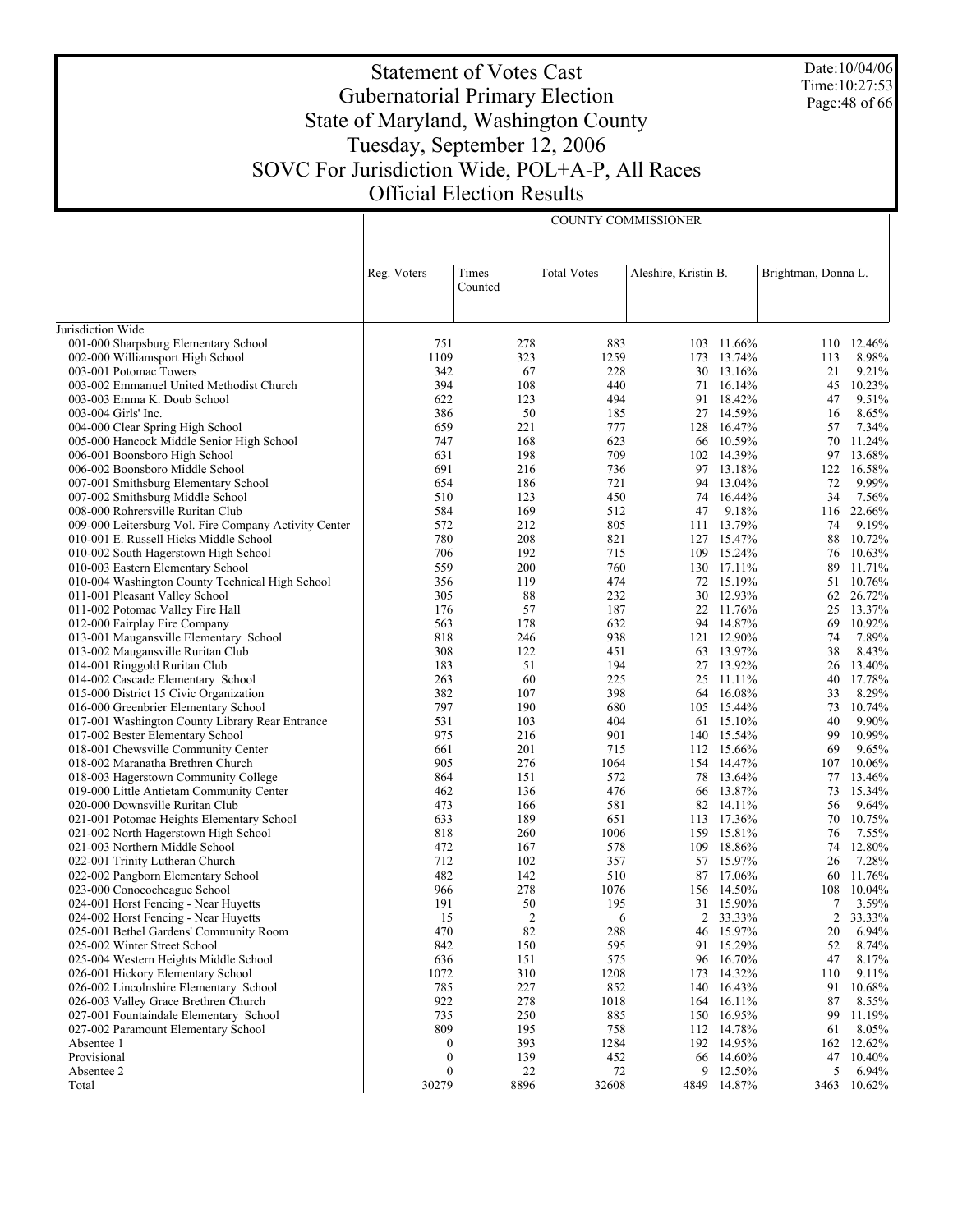Statement of Votes Cast Gubernatorial Primary Election State of Maryland, Washington County Tuesday, September 12, 2006 SOVC For Jurisdiction Wide, POL+A-P, All Races Official Election Results

COUNTY COMMISSIONER

|                                                                             | Brubaker, Martin Ear |                | Hardin, J. Herbert |                  | Hendershot, N. Linn |                        | Kretzer, Franklin Le |                |
|-----------------------------------------------------------------------------|----------------------|----------------|--------------------|------------------|---------------------|------------------------|----------------------|----------------|
|                                                                             |                      |                |                    |                  |                     |                        |                      |                |
| Jurisdiction Wide                                                           |                      |                |                    |                  |                     |                        |                      |                |
| 001-000 Sharpsburg Elementary School                                        | 37                   | 4.19%          | 50                 | 5.66%            | 67                  | 7.59%                  | 90                   | 10.19%         |
| 002-000 Williamsport High School                                            | 45                   | 3.57%          | 166                | 13.19%           |                     | 130 10.33%             | 46                   | 3.65%          |
| 003-001 Potomac Towers                                                      | 11                   | 4.82%          | 19                 | 8.33%            |                     | 41 17.98%              | 14                   | 6.14%          |
| 003-002 Emmanuel United Methodist Church                                    | 23                   | 5.23%          | 39                 | 8.86%            |                     | 58 13.18%              | 13                   | 2.95%          |
| 003-003 Emma K. Doub School<br>003-004 Girls' Inc.                          | 13<br>6              | 2.63%<br>3.24% | 51<br>19           | 10.32%<br>10.27% |                     | 62 12.55%<br>26 14.05% | 18<br>8              | 3.64%<br>4.32% |
| 004-000 Clear Spring High School                                            | 23                   | 2.96%          | 57                 | 7.34%            | 76                  | 9.78%                  | 42                   | 5.41%          |
| 005-000 Hancock Middle Senior High School                                   | 23                   | 3.69%          | 58                 | 9.31%            | 97                  | 15.57%                 | 18                   | 2.89%          |
| 006-001 Boonsboro High School                                               | 24                   | 3.39%          | 62                 | 8.74%            | 74                  | 10.44%                 | 37                   | 5.22%          |
| 006-002 Boonsboro Middle School                                             | 13                   | 1.77%          | 68                 | 9.24%            | 59                  | 8.02%                  | 40                   | 5.43%          |
| 007-001 Smithsburg Elementary School                                        | 31                   | 4.30%          | 71                 | 9.85%            | 89                  | 12.34%                 | 34                   | 4.72%          |
| 007-002 Smithsburg Middle School                                            | 18                   | 4.00%          | 53                 | 11.78%           |                     | 56 12.44%              | 19                   | 4.22%          |
| 008-000 Rohrersville Ruritan Club                                           | 28                   | 5.47%          | 33                 | 6.45%            | 41                  | 8.01%                  | 22                   | 4.30%          |
| 009-000 Leitersburg Vol. Fire Company Activity Center                       | 38                   | 4.72%          |                    | 112 13.91%       | 90                  | 11.18%                 | 36                   | 4.47%          |
| 010-001 E. Russell Hicks Middle School                                      | 31                   | 3.78%          |                    | 100 12.18%       | 89                  | 10.84%                 | 29                   | 3.53%          |
| 010-002 South Hagerstown High School                                        | 27                   | 3.78%          |                    | 81 11.33%        | 78                  | 10.91%                 | 30                   | 4.20%          |
| 010-003 Eastern Elementary School                                           | 29                   | 3.82%          |                    | 83 10.92%        | 74                  | 9.74%                  | 28                   | 3.68%          |
| 010-004 Washington County Technical High School                             | 24                   | 5.06%          |                    | 55 11.60%        | 44                  | 9.28%                  | 20                   | 4.22%          |
| 011-001 Pleasant Valley School                                              | 9                    | 3.88%          | 11                 | 4.74%            | 18                  | 7.76%                  | 10                   | 4.31%          |
| 011-002 Potomac Valley Fire Hall                                            | 5                    | 2.67%          | 8                  | 4.28%            | 18                  | 9.63%                  | 13                   | 6.95%          |
| 012-000 Fairplay Fire Company                                               | 27                   | 4.27%          | 68                 | 10.76%           | 52                  | 8.23%                  | 27                   | 4.27%          |
| 013-001 Maugansville Elementary School                                      | 33                   | 3.52%          | 109                | 11.62%           | 93                  | 9.91%                  | 41                   | 4.37%          |
| 013-002 Maugansville Ruritan Club                                           | 14                   | 3.10%          |                    | 52 11.53%        |                     | 52 11.53%              | 13                   | 2.88%          |
| 014-001 Ringgold Ruritan Club                                               | 8                    | 4.12%          | 21                 | 10.82%           |                     | 27 13.92%              | 9                    | 4.64%          |
| 014-002 Cascade Elementary School                                           | 11                   | 4.89%          | 16                 | 7.11%            |                     | 27 12.00%              | 8                    | 3.56%          |
| 015-000 District 15 Civic Organization                                      | 15                   | 3.77%          | 33                 | 8.29%            |                     | 49 12.31%              | 12                   | 3.02%          |
| 016-000 Greenbrier Elementary School                                        | 24                   | 3.53%          | 60                 | 8.82%            |                     | 68 10.00%              | 37                   | 5.44%          |
| 017-001 Washington County Library Rear Entrance                             | 13                   | 3.22%          | 49                 | 12.13%           |                     | 45 11.14%              | 21                   | 5.20%          |
| 017-002 Bester Elementary School                                            | 38                   | 4.22%          |                    | 92 10.21%        | 87                  | 9.66%                  | 36                   | 4.00%          |
| 018-001 Chewsville Community Center                                         | 26                   | 3.64%          | 78                 | 10.91%           |                     | 72 10.07%              | 37                   | 5.17%          |
| 018-002 Maranatha Brethren Church                                           | 45                   | 4.23%          |                    | 129 12.12%       |                     | 110 10.34%             | 30                   | 2.82%          |
| 018-003 Hagerstown Community College                                        | 28<br>19             | 4.90%<br>3.99% | 51<br>40           | 8.92%<br>8.40%   | 36                  | 63 11.01%<br>7.56%     | 26<br>33             | 4.55%<br>6.93% |
| 019-000 Little Antietam Community Center<br>020-000 Downsville Ruritan Club | 12                   | 2.07%          | 66                 | 11.36%           | 58                  | 9.98%                  | 31                   | 5.34%          |
| 021-001 Potomac Heights Elementary School                                   | 15                   | 2.30%          | 81                 | 12.44%           | 70                  | 10.75%                 | 14                   | 2.15%          |
| 021-002 North Hagerstown High School                                        | 32                   | 3.18%          | 120                | 11.93%           |                     | 136 13.52%             | 45                   | 4.47%          |
| 021-003 Northern Middle School                                              | 16                   | 2.77%          | 53                 | 9.17%            |                     | 88 15.22%              | 14                   | 2.42%          |
| 022-001 Trinity Lutheran Church                                             | 17                   | 4.76%          | 33                 | 9.24%            |                     | 48 13.45%              | 8                    | 2.24%          |
| 022-002 Pangborn Elementary School                                          | 19                   | 3.73%          | 54                 | 10.59%           |                     | 65 12.75%              | 16                   | 3.14%          |
| 023-000 Conococheague School                                                | 40                   | 3.72%          | 96                 | 8.92%            |                     | 115 10.69%             | 60                   | 5.58%          |
| 024-001 Horst Fencing - Near Huyetts                                        | 9                    | 4.62%          | 18                 | 9.23%            |                     | 26 13.33%              | 6                    | 3.08%          |
| 024-002 Horst Fencing - Near Huyetts                                        | $\mathbf{0}$         | $0.00\%$       | $\mathbf{0}$       | $0.00\%$         | $\overline{0}$      | $0.00\%$               | $\mathbf{0}$         | $0.00\%$       |
| 025-001 Bethel Gardens' Community Room                                      | 9                    | 3.13%          | 26                 | 9.03%            |                     | 51 17.71%              | 5                    | 1.74%          |
| 025-002 Winter Street School                                                | 24                   | 4.03%          | 62                 | 10.42%           | 61                  | 10.25%                 | 27                   | 4.54%          |
| 025-004 Western Heights Middle School                                       | 30                   | 5.22%          | 64                 | 11.13%           | 56                  | 9.74%                  | 21                   | 3.65%          |
| 026-001 Hickory Elementary School                                           | 60                   | 4.97%          | 149                | 12.33%           | 125                 | 10.35%                 | 45                   | 3.73%          |
| 026-002 Lincolnshire Elementary School                                      | 27                   | 3.17%          |                    | 92 10.80%        | 96                  | 11.27%                 | 32                   | 3.76%          |
| 026-003 Valley Grace Brethren Church                                        | 32                   | 3.14%          | 138                | 13.56%           | 94                  | 9.23%                  | 30                   | 2.95%          |
| 027-001 Fountaindale Elementary School                                      | 34                   | 3.84%          |                    | 115 12.99%       |                     | 104 11.75%             | 17                   | 1.92%          |
| 027-002 Paramount Elementary School                                         | 29                   | 3.83%          | 89                 | 11.74%           | 75                  | 9.89%                  | 25                   | 3.30%          |
| Absentee 1                                                                  | 64                   | 4.98%          | 118                | 9.19%            | 124                 | 9.66%                  | 53                   | 4.13%          |
| Provisional                                                                 | 22                   | 4.87%          | 51                 | 11.28%           | 48                  | 10.62%                 | 27                   | 5.97%          |
| Absentee 2                                                                  | 5                    | 6.94%          | 5                  | 6.94%            |                     | 9 12.50%               | 4                    | 5.56%          |
| Total                                                                       | 1255                 | 3.85%          | 3424               | 10.50%           |                     | 3517 10.79%            | 1377                 | 4.22%          |

Date:10/04/06 Time:10:27:53 Page:49 of 66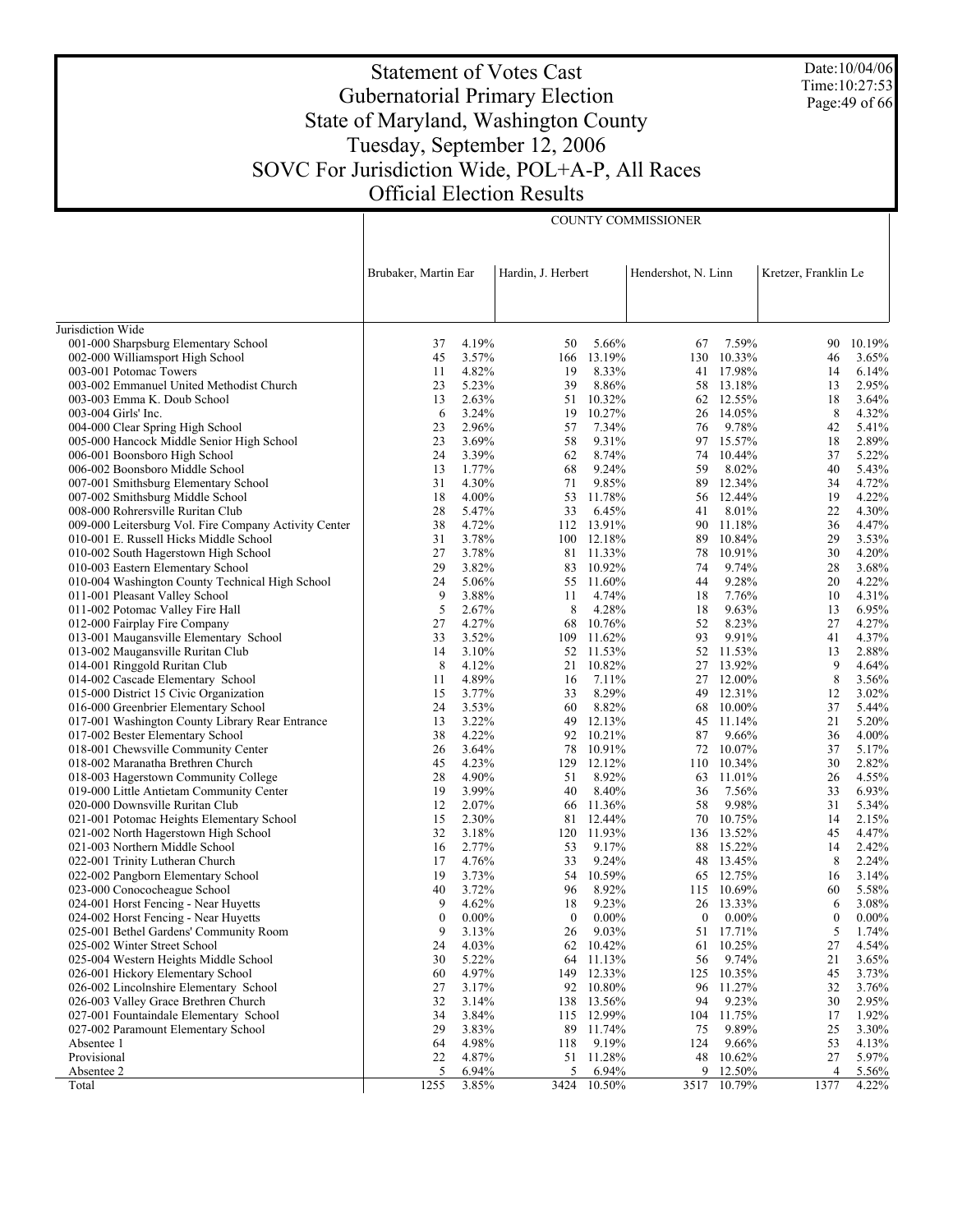# Statement of Votes Cast Gubernatorial Primary Election State of Maryland, Washington County Tuesday, September 12, 2006 SOVC For Jurisdiction Wide, POL+A-P, All Races Official Election Results

COUNTY COMMISSIONER

Date:10/04/06 Time:10:27:54 Page:50 of 66

|                                                                    | Moeller, Daniel W. |                | Spinnler, Michael B |                     | Swartz, Paul L.  |                     | Waters, Lloyd L |                |
|--------------------------------------------------------------------|--------------------|----------------|---------------------|---------------------|------------------|---------------------|-----------------|----------------|
|                                                                    |                    |                |                     |                     |                  |                     |                 |                |
|                                                                    |                    |                |                     |                     |                  |                     |                 |                |
| Jurisdiction Wide                                                  |                    |                |                     |                     |                  |                     |                 |                |
| 001-000 Sharpsburg Elementary School                               | 26                 | 2.94%          | 35                  | 3.96%               | 80               | 9.06%               | 172             | 19.48%         |
| 002-000 Williamsport High School                                   | 33                 | 2.62%          | 74                  | 5.88%               | 187              | 14.85%              | 114             | 9.05%          |
| 003-001 Potomac Towers                                             | 12                 | 5.26%          | 12                  | 5.26%               | 23               | 10.09%              | 14              | 6.14%          |
| 003-002 Emmanuel United Methodist Church                           | 12                 | 2.73%          | 24                  | 5.45%               |                  | 55 12.50%           | 43              | 9.77%          |
| 003-003 Emma K. Doub School                                        | 14                 | 2.83%          | 32                  | 6.48%               | 59               | 11.94%              | 43              | 8.70%          |
| 003-004 Girls' Inc.                                                | 9                  | 4.86%          | 8                   | 4.32%               |                  | 25 13.51%           | 15              | 8.11%          |
| 004-000 Clear Spring High School                                   | 34                 | 4.38%          | 28                  | 3.60%               | 125              | 16.09%              | 67              | 8.62%          |
| 005-000 Hancock Middle Senior High School                          | 26                 | 4.17%          | 20                  | 3.21%               |                  | 73 11.72%           | 48              | 7.70%          |
| 006-001 Boonsboro High School                                      | 29                 | 4.09%          | 42                  | 5.92%               | 79               | 11.14%              | 85              | 11.99%         |
| 006-002 Boonsboro Middle School                                    | 32                 | 4.35%          | 43                  | 5.84%               |                  | 88 11.96%           | 107             | 14.54%         |
| 007-001 Smithsburg Elementary School                               | 31                 | 4.30%          | 47                  | 6.52%               |                  | 95 13.18%           | 50              | 6.93%          |
| 007-002 Smithsburg Middle School                                   | 17                 | 3.78%          | 25                  | 5.56%               | 70               | 15.56%              | 31              | 6.89%          |
| 008-000 Rohrersville Ruritan Club                                  | 36                 | 7.03%          | 20                  | 3.91%               | 41               | 8.01%               | 70              | 13.67%         |
| 009-000 Leitersburg Vol. Fire Company Activity Center              | 35                 | 4.35%          | 43                  | 5.34%               |                  | 109 13.54%          | 58              | 7.20%          |
| 010-001 E. Russell Hicks Middle School                             | 39                 | 4.75%          | 39                  | 4.75%               |                  | 98 11.94%           | 66              | 8.04%          |
| 010-002 South Hagerstown High School                               | 26                 | 3.64%          | 37                  | 5.17%               |                  | 100 13.99%          | 65              | 9.09%          |
| 010-003 Eastern Elementary School                                  | 31                 | 4.08%          | 31                  | 4.08%               | 106              | 13.95%              | 65              | 8.55%          |
| 010-004 Washington County Technical High School                    | 13                 | 2.74%          | 22                  | 4.64%               |                  | 60 12.66%           | 57              | 12.03%         |
| 011-001 Pleasant Valley School                                     | 17                 | 7.33%          | 6                   | 2.59%               | 20               | 8.62%               | 27              | 11.64%         |
| 011-002 Potomac Valley Fire Hall                                   | 6                  | 3.21%          | 8                   | 4.28%               | 11               | 5.88%               | 44              | 23.53%         |
| 012-000 Fairplay Fire Company                                      | 19                 | 3.01%          | 38                  | 6.01%               | 75               | 11.87%              | 80              | 12.66%         |
| 013-001 Maugansville Elementary School                             | 32<br>10           | 3.41%          | 54                  | 5.76%               |                  | 145 15.46%          | 77              | 8.21%          |
| 013-002 Maugansville Ruritan Club                                  | 9                  | 2.22%<br>4.64% | 24<br>9             | 5.32%<br>4.64%      | 77               | 17.07%<br>21 10.82% | 33<br>18        | 7.32%<br>9.28% |
| 014-001 Ringgold Ruritan Club<br>014-002 Cascade Elementary School | 10                 | 4.44%          | 14                  | 6.22%               | 18               | 8.00%               | 13              | 5.78%          |
| 015-000 District 15 Civic Organization                             | 19                 | 4.77%          | 15                  | 3.77%               |                  | 44 11.06%           | 38              | 9.55%          |
| 016-000 Greenbrier Elementary School                               | 31                 | 4.56%          | 43                  | 6.32%               | 79               | 11.62%              | 76              | 11.18%         |
| 017-001 Washington County Library Rear Entrance                    | 18                 | 4.46%          | 19                  | 4.70%               |                  | 47 11.63%           | 31              | 7.67%          |
| 017-002 Bester Elementary School                                   | 36                 | 4.00%          | 56                  | 6.22%               | 119              | 13.21%              | 66              | 7.33%          |
| 018-001 Chewsville Community Center                                | 19                 | 2.66%          | 47                  | 6.57%               |                  | 111 15.52%          | 49              | 6.85%          |
| 018-002 Maranatha Brethren Church                                  | 35                 | 3.29%          | 58                  | 5.45%               |                  | 154 14.47%          | 98              | 9.21%          |
| 018-003 Hagerstown Community College                               | 26                 | 4.55%          | 49                  | 8.57%               |                  | 61 10.66%           | 37              | 6.47%          |
| 019-000 Little Antietam Community Center                           | 17                 | 3.57%          | 27                  | 5.67%               |                  | 51 10.71%           | 57              | 11.97%         |
| 020-000 Downsville Ruritan Club                                    | 20                 | 3.44%          | 38                  | 6.54%               |                  | 74 12.74%           | 62              | 10.67%         |
| 021-001 Potomac Heights Elementary School                          | 13                 | 2.00%          | 56                  | 8.60%               | 95               | 14.59%              | 40              | 6.14%          |
| 021-002 North Hagerstown High School                               | 36                 | 3.58%          | 65                  | 6.46%               |                  | 134 13.32%          | 65              | 6.46%          |
| 021-003 Northern Middle School                                     | 15                 | 2.60%          | 31                  | 5.36%               | 80               | 13.84%              | 39              | 6.75%          |
| 022-001 Trinity Lutheran Church                                    | 13                 | 3.64%          | 20                  | 5.60%               |                  | 41 11.48%           | 33              | 9.24%          |
| 022-002 Pangborn Elementary School                                 | 9                  | 1.76%          | 18                  | 3.53%               |                  | 76 14.90%           | 41              | 8.04%          |
| 023-000 Conococheague School                                       | 35                 | 3.25%          | 45                  | 4.18%               |                  | 142 13.20%          | 92              | 8.55%          |
| 024-001 Horst Fencing - Near Huyetts                               | 7                  | 3.59%          | 9                   | 4.62%               |                  | 31 15.90%           | 15              | 7.69%          |
| 024-002 Horst Fencing - Near Huyetts                               | $\mathbf{0}$       | $0.00\%$       | $\mathbf{0}$        | $0.00\%$            | $\boldsymbol{0}$ | $0.00\%$            | $\theta$        | $0.00\%$       |
| 025-001 Bethel Gardens' Community Room                             | 12                 | 4.17%          | 12                  | 4.17%               | $23\,$           | 7.99%               | 16              | $5.56\%$       |
| 025-002 Winter Street School                                       | 20                 | 3.36%          | 22                  | 3.70%               |                  | 84 14.12%           |                 | 61 10.25%      |
| 025-004 Western Heights Middle School                              | 25                 | 4.35%          | 32                  | 5.57%               | 92               | 16.00%              | 36              | 6.26%          |
| 026-001 Hickory Elementary School                                  | 47                 | 3.89%          | 68                  | 5.63%               |                  | 161 13.33%          | 102             | 8.44%          |
| 026-002 Lincolnshire Elementary School                             | 27                 | 3.17%          | 41                  | 4.81%               | 121              | 14.20%              | 73              | 8.57%          |
| 026-003 Valley Grace Brethren Church                               | 32                 | 3.14%          | 83                  | 8.15%               |                  | 148 14.54%          | 83              | 8.15%          |
| 027-001 Fountaindale Elementary School                             | 32                 | 3.62%          | 62                  | 7.01%               |                  | 120 13.56%          | 69              | 7.80%          |
| 027-002 Paramount Elementary School                                | 45                 | 5.94%          | 57                  | 7.52%               |                  | 108 14.25%          | 56              | 7.39%          |
| Absentee 1                                                         | 61                 | 4.75%          | 50                  | 3.89%               |                  | 185 14.41%          | 121             | 9.42%          |
| Provisional                                                        | 30                 | 6.64%          | 25                  | 5.53%               |                  | 51 11.28%           | 31              | 6.86%          |
| Absentee 2                                                         | $\mathbf{0}$       | $0.00\%$       | 7                   | 9.72%               | 7                | 9.72%               | 7               | 9.72%          |
| Total                                                              | 1238               | $3.80\%$       | 1790                | $\overline{5.49\%}$ | 4279             | 13.12%              | 2956            | 9.07%          |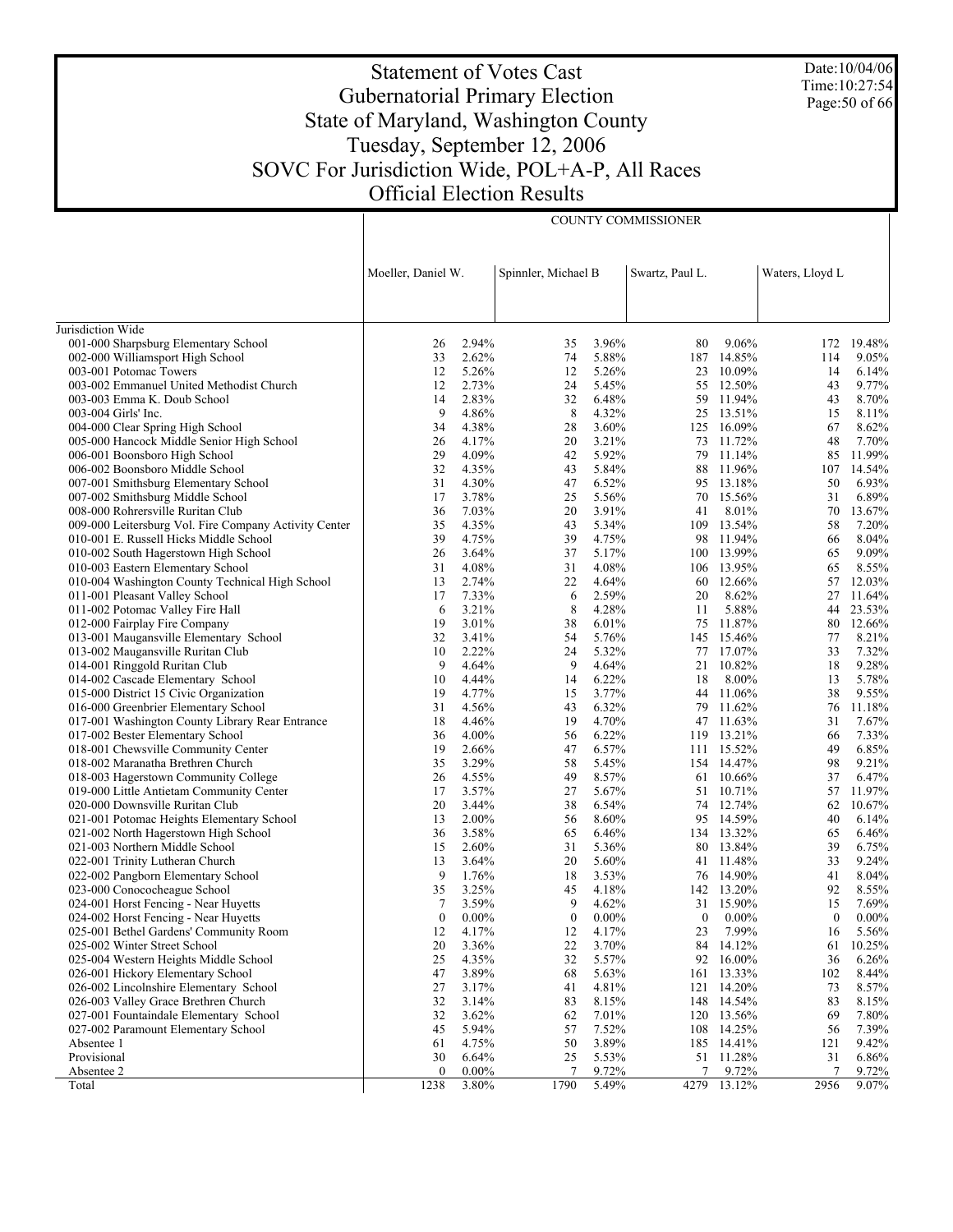Date:10/04/06 Time:10:27:54 Page:51 of 66

# Statement of Votes Cast Gubernatorial Primary Election State of Maryland, Washington County Tuesday, September 12, 2006 SOVC For Jurisdiction Wide, POL+A-P, All Races Official Election Results

|                                                       |                |        | Wedlock, Hampton War   Weller, Johnny E. |          |
|-------------------------------------------------------|----------------|--------|------------------------------------------|----------|
| Jurisdiction Wide                                     |                |        |                                          |          |
| 001-000 Sharpsburg Elementary School                  | 29             | 3.28%  | 84                                       | 9.51%    |
| 002-000 Williamsport High School                      | 54             | 4.29%  | 124                                      | 9.85%    |
| 003-001 Potomac Towers                                | 8              | 3.51%  | 23                                       | 10.09%   |
| 003-002 Emmanuel United Methodist Church              | 21             | 4.77%  | 36                                       | 8.18%    |
| 003-003 Emma K. Doub School                           | 28             | 5.67%  | 36                                       | 7.29%    |
| 003-004 Girls' Inc.                                   | 11             | 5.95%  | 15                                       | 8.11%    |
| 004-000 Clear Spring High School                      | 23             | 2.96%  | 117                                      | 15.06%   |
| 005-000 Hancock Middle Senior High School             | 18             | 2.89%  | 106                                      | 17.01%   |
| 006-001 Boonsboro High School                         | 27             | 3.81%  | 51                                       | 7.19%    |
| 006-002 Boonsboro Middle School                       | 14             | 1.90%  | 53                                       | 7.20%    |
| 007-001 Smithsburg Elementary School                  | 39             | 5.41%  | 68                                       | 9.43%    |
| 007-002 Smithsburg Middle School                      | 19             | 4.22%  | 34                                       | 7.56%    |
| 008-000 Rohrersville Ruritan Club                     | 24             | 4.69%  | 34                                       | 6.64%    |
| 009-000 Leitersburg Vol. Fire Company Activity Center | 38             | 4.72%  | 61                                       | 7.58%    |
| 010-001 E. Russell Hicks Middle School                | 47             | 5.72%  | 68                                       | 8.28%    |
| 010-002 South Hagerstown High School                  | 32             | 4.48%  | 54                                       | 7.55%    |
| 010-003 Eastern Elementary School                     | 39             | 5.13%  | 55                                       | 7.24%    |
| 010-004 Washington County Technical High School       | 19             | 4.01%  | 37                                       | 7.81%    |
| 011-001 Pleasant Valley School                        | $\overline{4}$ | 1.72%  | 18                                       | 7.76%    |
| 011-002 Potomac Valley Fire Hall                      | 9              | 4.81%  | 18                                       | 9.63%    |
| 012-000 Fairplay Fire Company                         | 32             | 5.06%  | 51                                       | 8.07%    |
| 013-001 Maugansville Elementary School                | 54             | 5.76%  | 105                                      | 11.19%   |
| 013-002 Maugansville Ruritan Club                     | 32             | 7.10%  | 43                                       | 9.53%    |
| 014-001 Ringgold Ruritan Club                         | $\tau$         | 3.61%  | 12                                       | 6.19%    |
| 014-002 Cascade Elementary School                     | 16             | 7.11%  | 27                                       | 12.00%   |
| 015-000 District 15 Civic Organization                | 13             | 3.27%  | 63                                       | 15.83%   |
| 016-000 Greenbrier Elementary School                  | 28             | 4.12%  | 56                                       | 8.24%    |
| 017-001 Washington County Library Rear Entrance       | 28             | 6.93%  | 32                                       | 7.92%    |
| 017-002 Bester Elementary School                      | 51             | 5.66%  | 81                                       | 8.99%    |
| 018-001 Chewsville Community Center                   | 29             | 4.06%  | 66                                       | 9.23%    |
| 018-002 Maranatha Brethren Church                     | 49             | 4.61%  | 95                                       | 8.93%    |
| 018-003 Hagerstown Community College                  | 27             | 4.72%  | 49                                       | 8.57%    |
| 019-000 Little Antietam Community Center              | 24             | 5.04%  | 33                                       | 6.93%    |
| 020-000 Downsville Ruritan Club                       | 21             | 3.61%  | 61                                       | 10.50%   |
| 021-001 Potomac Heights Elementary School             | 37             | 5.68%  | 47                                       | 7.22%    |
| 021-002 North Hagerstown High School                  | 65             | 6.46%  | 73                                       | 7.26%    |
| 021-003 Northern Middle School                        | 27             | 4.67%  | 32                                       | 5.54%    |
| 022-001 Trinity Lutheran Church                       | 29             | 8.12%  | 32                                       | 8.96%    |
| 022-002 Pangborn Elementary School                    | 32             | 6.27%  | 33                                       | 6.47%    |
| 023-000 Conococheague School                          | 52             | 4.83%  | 135                                      | 12.55%   |
| 024-001 Horst Fencing - Near Huyetts                  | 12             | 6.15%  | 24                                       | 12.31%   |
| 024-002 Horst Fencing - Near Huyetts                  | 2              | 33.33% | $\boldsymbol{0}$                         | $0.00\%$ |
| 025-001 Bethel Gardens' Community Room                | 53             | 18.40% | 15                                       | 5.21%    |
| 025-002 Winter Street School                          | 32             | 5.38%  | 59                                       | 9.92%    |
| 025-004 Western Heights Middle School                 | 29             | 5.04%  | 47                                       | 8.17%    |
| 026-001 Hickory Elementary School                     | 58             | 4.80%  | 110                                      | 9.11%    |
| 026-002 Lincolnshire Elementary School                | 50             | 5.87%  | 62                                       | 7.28%    |
| 026-003 Valley Grace Brethren Church                  | 57             | 5.60%  | 70                                       | 6.88%    |
| 027-001 Fountaindale Elementary School                | 36             | 4.07%  | 47                                       | 5.31%    |
| 027-002 Paramount Elementary School                   | 32             | 4.22%  | 69                                       | 9.10%    |
| Absentee 1                                            | 75             | 5.84%  | 79                                       | 6.15%    |
| Provisional                                           | 23             | 5.09%  | 31                                       | 6.86%    |
| Absentee 2                                            | 4              | 5.56%  | 10                                       | 13.89%   |
| Total                                                 | 1619           | 4.97%  | 2841                                     | 8.71%    |

COUNTY COMMISSIONER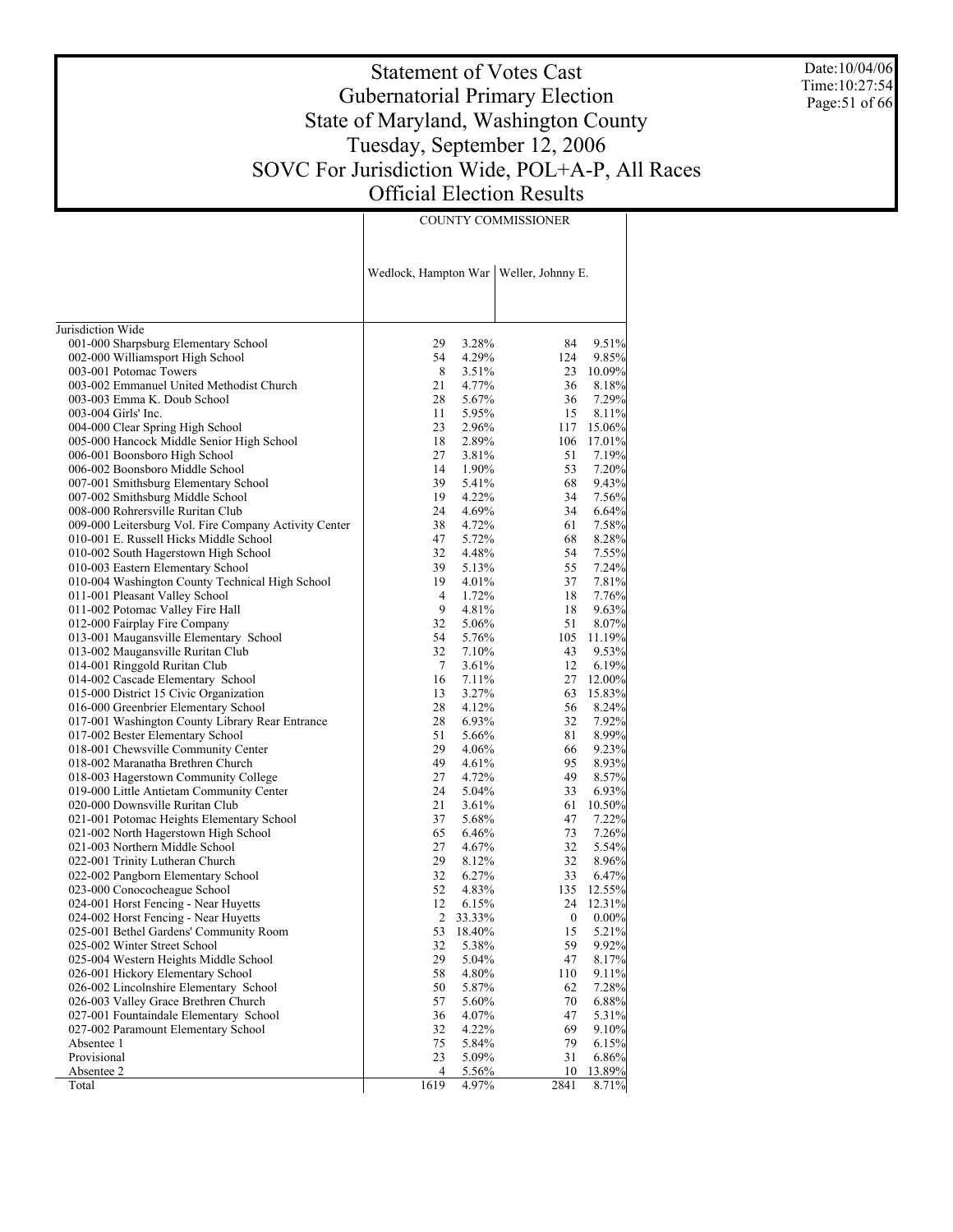Date:10/04/06 Time:10:27:54 Page:52 of 66

# Statement of Votes Cast Gubernatorial Primary Election State of Maryland, Washington County Tuesday, September 12, 2006 SOVC For Jurisdiction Wide, POL+A-P, All Races Official Election Results

JUDGE CIRCUIT COURT 04

|                                                            | Reg. Voters           | Times<br>Counted | <b>Total Votes</b> | Long, M. Kenneth Jr.       |
|------------------------------------------------------------|-----------------------|------------------|--------------------|----------------------------|
|                                                            |                       |                  |                    |                            |
| Jurisdiction Wide                                          |                       |                  |                    |                            |
| 001-000 Sharpsburg Elementary School                       | 751<br>1109           | 278              | 161<br>198         | 161 100.00%                |
| 002-000 Williamsport High School<br>003-001 Potomac Towers | 342                   | 323<br>67        | 39                 | 198 100.00%                |
| 003-002 Emmanuel United Methodist Church                   | 394                   | 108              | 74                 | 39 100.00%<br>74 100.00%   |
| 003-003 Emma K. Doub School                                | 622                   | 123              | 92                 | 92 100.00%                 |
| 003-004 Girls' Inc.                                        | 386                   | 50               | 28                 | 28 100.00%                 |
| 004-000 Clear Spring High School                           | 659                   | 221              | 142                | 142 100.00%                |
| 005-000 Hancock Middle Senior High School                  | 747                   | 168              | 105                | 105 100.00%                |
| 006-001 Boonsboro High School                              | 631                   | 198              | 128                | 128 100.00%                |
| 006-002 Boonsboro Middle School                            | 691                   | 216              | 140                | 140 100.00%                |
| 007-001 Smithsburg Elementary School                       | 654                   | 186              | 125                | 125 100.00%                |
| 007-002 Smithsburg Middle School                           | 510                   | 123              | 89                 | 89 100.00%                 |
| 008-000 Rohrersville Ruritan Club                          | 584                   | 169              | 101                | 101 100.00%                |
| 009-000 Leitersburg Vol. Fire Company Activity Center      | 572                   | 212              | 146                | 146 100.00%                |
| 010-001 E. Russell Hicks Middle School                     | 780                   | 208              | 136                | 136 100.00%                |
| 010-002 South Hagerstown High School                       | 706                   | 192              | 127                | 127 100.00%                |
| 010-003 Eastern Elementary School                          | 559                   | 200              | 133                | 133 100.00%                |
| 010-004 Washington County Technical High School            | 356                   | 119              | 87                 | 87 100.00%                 |
| 011-001 Pleasant Valley School                             | 305                   | 88               | 57                 | 57 100.00%                 |
| 011-002 Potomac Valley Fire Hall                           | 176                   | 57               | 33                 | 33 100.00%                 |
| 012-000 Fairplay Fire Company                              | 563                   | 178              | 111                | 111 100.00%                |
| 013-001 Maugansville Elementary School                     | 818                   | 246              | 162                | 162 100.00%                |
| 013-002 Maugansville Ruritan Club                          | 308                   | 122              | 84                 | 84 100.00%                 |
| 014-001 Ringgold Ruritan Club                              | 183                   | 51               | 36                 | 36 100.00%                 |
| 014-002 Cascade Elementary School                          | 263                   | 60               | 44                 | 44 100.00%                 |
| 015-000 District 15 Civic Organization                     | 382                   | 107              | 72                 | 72 100.00%                 |
| 016-000 Greenbrier Elementary School                       | 797                   | 190              | 139                | 139 100.00%                |
| 017-001 Washington County Library Rear Entrance            | 531                   | 103              | 64                 | 64 100.00%                 |
| 017-002 Bester Elementary School                           | 975                   | 216              | 150                | 150 100.00%                |
| 018-001 Chewsville Community Center                        | 661                   | 201              | 132                | 132 100.00%                |
| 018-002 Maranatha Brethren Church                          | 905                   | 276              | 195                | 195 100.00%                |
| 018-003 Hagerstown Community College                       | 864                   | 151              | 115                | 115 100.00%                |
| 019-000 Little Antietam Community Center                   | 462                   | 136              | 92                 | 92 100.00%                 |
| 020-000 Downsville Ruritan Club                            | 473                   | 166              | 110                | 110 100.00%                |
| 021-001 Potomac Heights Elementary School                  | 633                   | 189              | 134                | 134 100.00%                |
| 021-002 North Hagerstown High School                       | 818                   | 260              | 180                | 180 100.00%                |
| 021-003 Northern Middle School                             | 472                   | 167              | 113                | 113 100.00%                |
| 022-001 Trinity Lutheran Church                            | 712                   | 102              | 65                 | 65 100.00%                 |
| 022-002 Pangborn Elementary School                         | 482                   | 142              | 88                 | 88 100.00%                 |
| 023-000 Conococheague School                               | 966                   | 278              | 197                | 197 100.00%                |
| 024-001 Horst Fencing - Near Huyetts                       | 191                   | 50               | 26                 | 26 100.00%                 |
| 024-002 Horst Fencing - Near Huyetts                       | 15                    | 2                | 1                  | 1 100.00%                  |
| 025-001 Bethel Gardens' Community Room                     | 470                   | 82               | 48                 | 48 100.00%                 |
| 025-002 Winter Street School                               | 842                   | 150              | 109                | 109 100.00%                |
| 025-004 Western Heights Middle School                      | 636                   | 151              | 87                 | 87 100.00%                 |
| 026-001 Hickory Elementary School                          | 1072                  | 310              | 223                | 223 100.00%                |
| 026-002 Lincolnshire Elementary School                     | 785<br>922            | 227              | 152                | 152 100.00%                |
| 026-003 Valley Grace Brethren Church                       | 735                   | 278              | 200                | 200 100.00%                |
| 027-001 Fountaindale Elementary School                     | 809                   | 250              | 189                | 189 100.00%                |
| 027-002 Paramount Elementary School<br>Absentee 1          |                       | 195<br>393       | 141<br>268         | 141 100.00%<br>268 100.00% |
| Provisional                                                | 0<br>$\boldsymbol{0}$ | 139              | 114                | 114 100.00%                |
| Absentee 2                                                 | $\boldsymbol{0}$      | $\overline{22}$  | <u>15</u>          | 15 100.00%                 |
| Total                                                      | 30279                 | 8896             | 5997               | 5997 100.00%               |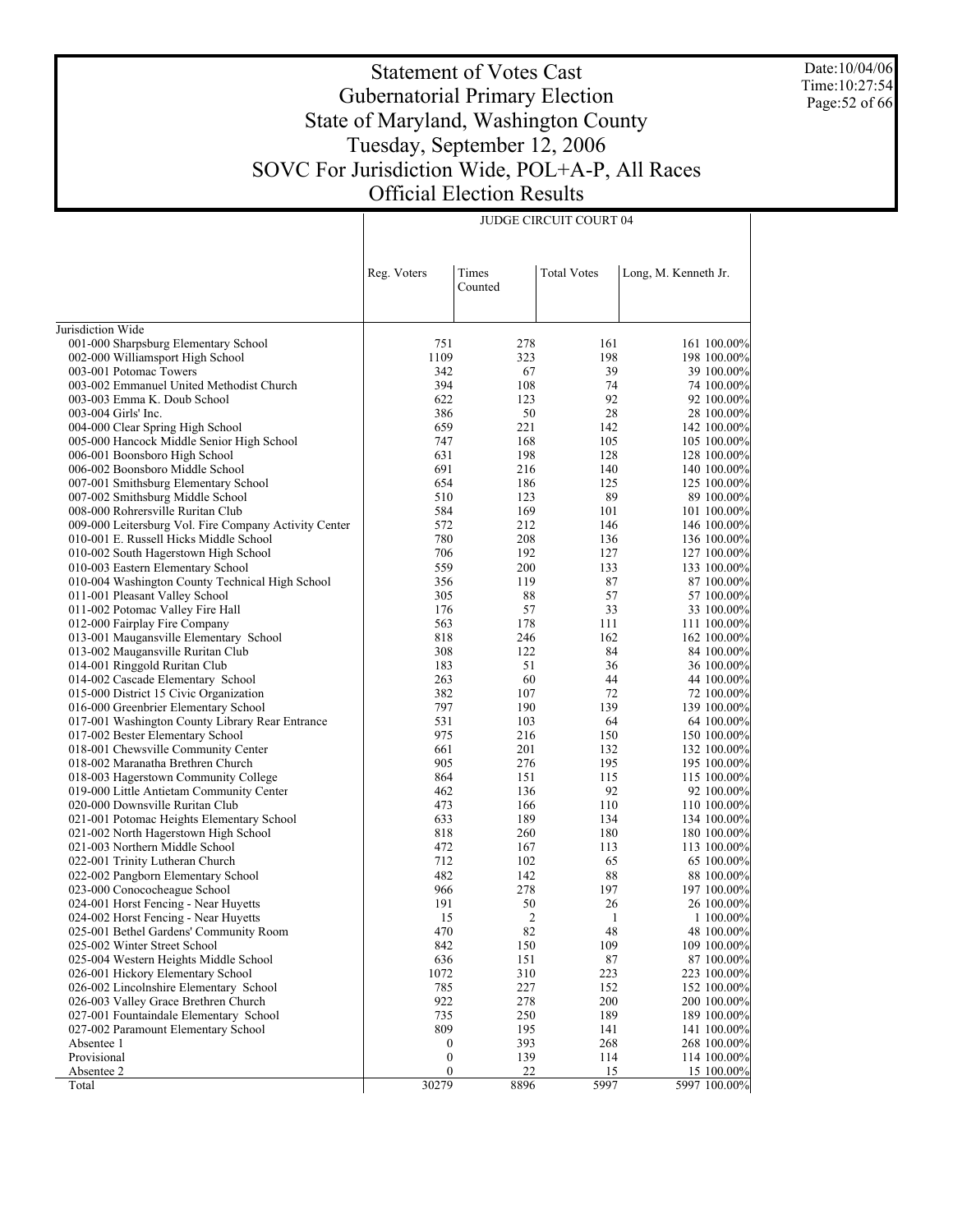Date:10/04/06 Time:10:27:54 Page:53 of 66

# Statement of Votes Cast Gubernatorial Primary Election State of Maryland, Washington County Tuesday, September 12, 2006 SOVC For Jurisdiction Wide, POL+A-P, All Races Official Election Results

TREASURER

|                                                                                | Reg. Voters                          | Times<br>Counted | <b>Total Votes</b> | Hershey, Todd L.           |
|--------------------------------------------------------------------------------|--------------------------------------|------------------|--------------------|----------------------------|
| Jurisdiction Wide                                                              |                                      |                  |                    |                            |
|                                                                                | 751                                  | 278              | 196                | 196 100.00%                |
| 001-000 Sharpsburg Elementary School<br>002-000 Williamsport High School       | 1109                                 | 323              | 263                | 263 100.00%                |
| 003-001 Potomac Towers                                                         | 342                                  | 67               | 50                 | 50 100.00%                 |
| 003-002 Emmanuel United Methodist Church                                       | 394                                  | 108              | 91                 | 91 100.00%                 |
| 003-003 Emma K. Doub School                                                    | 622                                  | 123              | 109                | 109 100.00%                |
| 003-004 Girls' Inc.                                                            | 386                                  | 50               | 37                 | 37 100.00%                 |
| 004-000 Clear Spring High School                                               | 659                                  | 221              | 172                | 172 100.00%                |
| 005-000 Hancock Middle Senior High School                                      | 747                                  | 168              | 133                | 133 100.00%                |
| 006-001 Boonsboro High School                                                  | 631                                  | 198              | 159                | 159 100.00%                |
| 006-002 Boonsboro Middle School                                                | 691                                  | 216              | 172                | 172 100.00%                |
| 007-001 Smithsburg Elementary School                                           | 654                                  | 186              | 156                | 156 100.00%                |
| 007-002 Smithsburg Middle School                                               | 510                                  | 123              | 102                | 102 100.00%                |
| 008-000 Rohrersville Ruritan Club                                              | 584                                  | 169              | 122                | 122 100.00%                |
| 009-000 Leitersburg Vol. Fire Company Activity Center                          | 572                                  | 212              | 170                | 170 100.00%                |
| 010-001 E. Russell Hicks Middle School                                         | 780                                  | 208              | 167                | 167 100.00%                |
| 010-002 South Hagerstown High School                                           | 706                                  | 192              | 161                | 161 100.00%                |
| 010-003 Eastern Elementary School                                              | 559                                  | 200              | 160                | 160 100.00%                |
| 010-004 Washington County Technical High School                                | 356                                  | 119              | 101                | 101 100.00%                |
| 011-001 Pleasant Valley School                                                 | 305                                  | 88               | 64                 | 64 100.00%                 |
| 011-002 Potomac Valley Fire Hall                                               | 176                                  | 57               | 36                 | 36 100.00%                 |
| 012-000 Fairplay Fire Company                                                  | 563                                  | 178              | 136                | 136 100.00%                |
| 013-001 Maugansville Elementary School                                         | 818                                  | 246              | 201                | 201 100.00%                |
| 013-002 Maugansville Ruritan Club                                              | 308                                  | 122              | 96                 | 96 100.00%                 |
| 014-001 Ringgold Ruritan Club                                                  | 183                                  | 51               | 44                 | 44 100.00%                 |
| 014-002 Cascade Elementary School                                              | 263<br>382                           | 60               | 47<br>80           | 47 100.00%                 |
| 015-000 District 15 Civic Organization<br>016-000 Greenbrier Elementary School | 797                                  | 107<br>190       | 163                | 80 100.00%<br>163 100.00%  |
| 017-001 Washington County Library Rear Entrance                                | 531                                  | 103              | 73                 | 73 100.00%                 |
| 017-002 Bester Elementary School                                               | 975                                  | 216              | 183                | 183 100.00%                |
| 018-001 Chewsville Community Center                                            | 661                                  | 201              | 157                | 157 100.00%                |
| 018-002 Maranatha Brethren Church                                              | 905                                  | 276              | 236                | 236 100.00%                |
| 018-003 Hagerstown Community College                                           | 864                                  | 151              | 131                | 131 100.00%                |
| 019-000 Little Antietam Community Center                                       | 462                                  | 136              | 106                | 106 100.00%                |
| 020-000 Downsville Ruritan Club                                                | 473                                  | 166              | 143                | 143 100.00%                |
| 021-001 Potomac Heights Elementary School                                      | 633                                  | 189              | 158                | 158 100.00%                |
| 021-002 North Hagerstown High School                                           | 818                                  | 260              | 213                | 213 100.00%                |
| 021-003 Northern Middle School                                                 | 472                                  | 167              | 126                | 126 100.00%                |
| 022-001 Trinity Lutheran Church                                                | 712                                  | 102              | 78                 | 78 100.00%                 |
| 022-002 Pangborn Elementary School                                             | 482                                  | 142              | 120                | 120 100.00%                |
| 023-000 Conococheague School                                                   | 966                                  | 278              | 227                | 227 100.00%                |
| 024-001 Horst Fencing - Near Huyetts                                           | 191                                  | 50               | 36                 | 36 100.00%                 |
| 024-002 Horst Fencing - Near Huyetts                                           | 15                                   | $\overline{2}$   | 1                  | 1 100.00%                  |
| 025-001 Bethel Gardens' Community Room                                         | 470                                  | 82               | 56                 | 56 100.00%                 |
| 025-002 Winter Street School                                                   | 842                                  | 150              | 121                | 121 100.00%                |
| 025-004 Western Heights Middle School                                          | 636                                  | 151              | 113                | 113 100.00%                |
| 026-001 Hickory Elementary School                                              | 1072                                 | 310              | 256                | 256 100.00%                |
| 026-002 Lincolnshire Elementary School                                         | 785                                  | 227              | 181                | 181 100.00%                |
| 026-003 Valley Grace Brethren Church                                           | 922                                  | 278              | 233                | 233 100.00%                |
| 027-001 Fountaindale Elementary School                                         | 735                                  | 250              | 208                | 208 100.00%                |
| 027-002 Paramount Elementary School<br>Absentee 1                              | 809                                  | 195<br>393       | 169<br>275         | 169 100.00%                |
| Provisional                                                                    | $\boldsymbol{0}$<br>$\boldsymbol{0}$ | 139              | 113                | 275 100.00%<br>113 100.00% |
| Absentee 2                                                                     | $\boldsymbol{0}$                     | 22               | 15                 | 15 100.00%                 |
| Total                                                                          | 30279                                | 8896             | 7116               | 7116 100.00%               |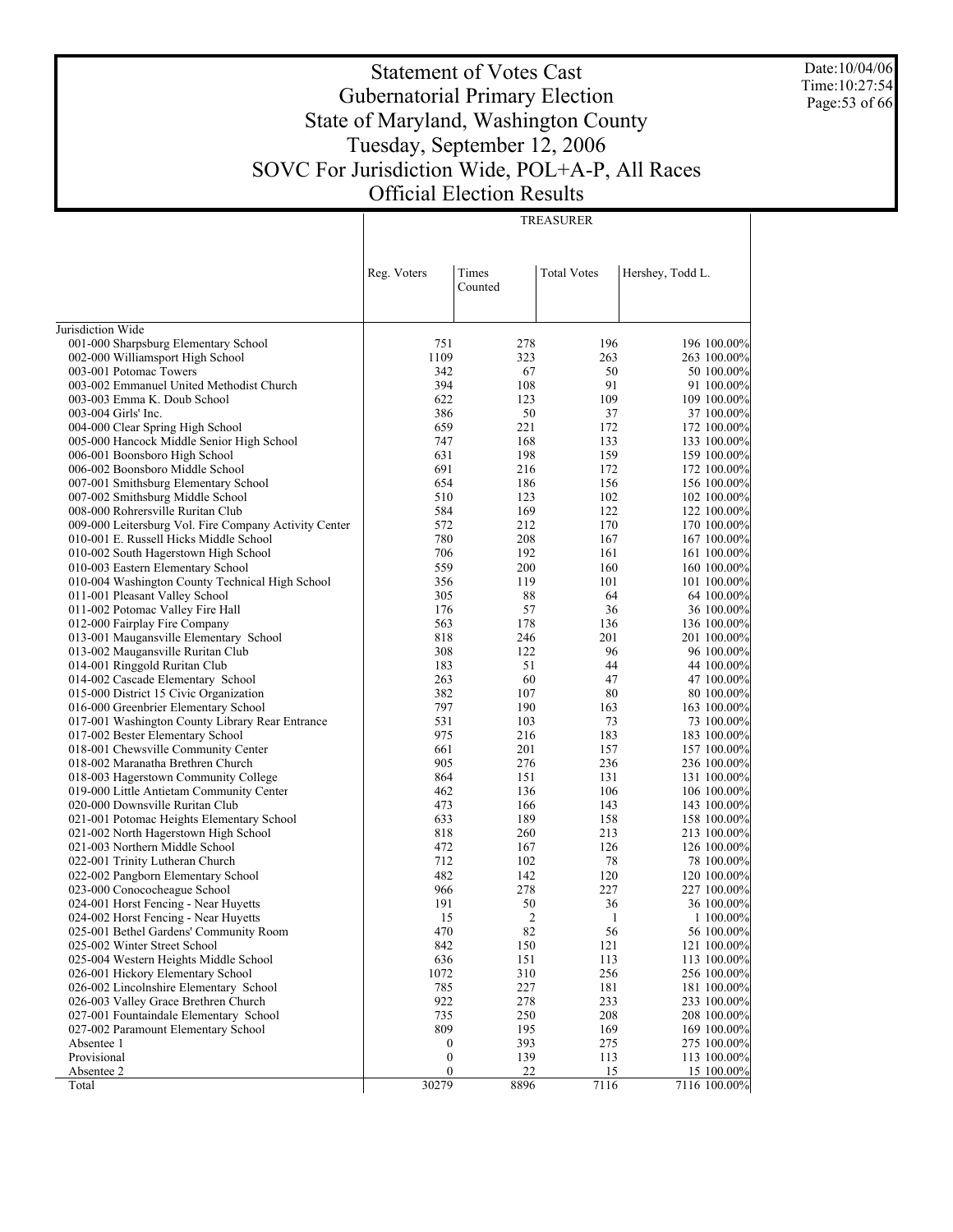Date:10/04/06 Time:10:27:54 Page:54 of 66

# Statement of Votes Cast Gubernatorial Primary Election State of Maryland, Washington County Tuesday, September 12, 2006 SOVC For Jurisdiction Wide, POL+A-P, All Races Official Election Results

STATE'S ATTORNEY

|                                                                                | Reg. Voters      | Times<br>Counted | <b>Total Votes</b> | Joyce, Jerome J.           |
|--------------------------------------------------------------------------------|------------------|------------------|--------------------|----------------------------|
| Jurisdiction Wide                                                              |                  |                  |                    |                            |
| 001-000 Sharpsburg Elementary School                                           | 751              | 278              | 179                | 179 100.00%                |
| 002-000 Williamsport High School                                               | 1109             | 323              | 212                | 212 100.00%                |
| 003-001 Potomac Towers                                                         | 342              | 67               | 48                 | 48 100.00%                 |
| 003-002 Emmanuel United Methodist Church                                       | 394              | 108              | 78                 | 78 100.00%                 |
| 003-003 Emma K. Doub School                                                    | 622              | 123              | 97                 | 97 100.00%                 |
| 003-004 Girls' Inc.                                                            | 386              | 50               | 34                 | 34 100.00%                 |
| 004-000 Clear Spring High School                                               | 659              | 221              | 150                | 150 100.00%                |
| 005-000 Hancock Middle Senior High School                                      | 747              | 168              | 111                | 111 100.00%                |
| 006-001 Boonsboro High School                                                  | 631              | 198              | 135                | 135 100.00%                |
| 006-002 Boonsboro Middle School                                                | 691              | 216              | 142                | 142 100.00%                |
| 007-001 Smithsburg Elementary School                                           | 654              | 186              | 130                | 130 100.00%                |
| 007-002 Smithsburg Middle School                                               | 510              | 123              | 87                 | 87 100.00%                 |
| 008-000 Rohrersville Ruritan Club                                              | 584              | 169              | 106                | 106 100.00%                |
| 009-000 Leitersburg Vol. Fire Company Activity Center                          | 572              | 212              | 143                | 143 100.00%                |
| 010-001 E. Russell Hicks Middle School                                         | 780              | 208              | 141                | 141 100.00%                |
| 010-002 South Hagerstown High School                                           | 706              | 192              | 137                | 137 100.00%                |
| 010-003 Eastern Elementary School                                              | 559              | 200              | 142                | 142 100.00%                |
| 010-004 Washington County Technical High School                                | 356              | 119              | 87                 | 87 100.00%                 |
| 011-001 Pleasant Valley School                                                 | 305              | 88               | 56                 | 56 100.00%                 |
| 011-002 Potomac Valley Fire Hall                                               | 176              | 57               | 31                 | 31 100.00%                 |
| 012-000 Fairplay Fire Company                                                  | 563              | 178              | 113                | 113 100.00%                |
| 013-001 Maugansville Elementary School                                         | 818              | 246              | 161                | 161 100.00%                |
| 013-002 Maugansville Ruritan Club                                              | 308<br>183       | 122<br>51        | 77<br>40           | 77 100.00%                 |
| 014-001 Ringgold Ruritan Club<br>014-002 Cascade Elementary School             | 263              | 60               | 47                 | 40 100.00%<br>47 100.00%   |
| 015-000 District 15 Civic Organization                                         | 382              | 107              | 61                 | 61 100.00%                 |
| 016-000 Greenbrier Elementary School                                           | 797              | 190              | 136                | 136 100.00%                |
| 017-001 Washington County Library Rear Entrance                                | 531              | 103              | 66                 | 66 100.00%                 |
| 017-002 Bester Elementary School                                               | 975              | 216              | 173                | 173 100.00%                |
| 018-001 Chewsville Community Center                                            | 661              | 201              | 131                | 131 100.00%                |
| 018-002 Maranatha Brethren Church                                              | 905              | 276              | 205                | 205 100.00%                |
| 018-003 Hagerstown Community College                                           | 864              | 151              | 122                | 122 100.00%                |
| 019-000 Little Antietam Community Center                                       | 462              | 136              | 91                 | 91 100.00%                 |
| 020-000 Downsville Ruritan Club                                                | 473              | 166              | 106                | 106 100.00%                |
| 021-001 Potomac Heights Elementary School                                      | 633              | 189              | 122                | 122 100.00%                |
| 021-002 North Hagerstown High School                                           | 818              | 260              | 173                | 173 100.00%                |
| 021-003 Northern Middle School                                                 | 472              | 167              | 101                | 101 100.00%                |
| 022-001 Trinity Lutheran Church                                                | 712              | 102              | 67                 | 67 100.00%                 |
| 022-002 Pangborn Elementary School                                             | 482              | 142              | 104                | 104 100.00%                |
| 023-000 Conococheague School                                                   | 966              | 278              | 195                | 195 100.00%                |
| 024-001 Horst Fencing - Near Huyetts                                           | 191              | 50               | 30                 | 30 100.00%                 |
| 024-002 Horst Fencing - Near Huyetts                                           | 15               | 2                | 1                  | 1 100.00%                  |
| 025-001 Bethel Gardens' Community Room                                         | 470              | 82               | 50                 | 50 100.00%                 |
| 025-002 Winter Street School                                                   | 842              | 150              | 105                | 105 100.00%                |
| 025-004 Western Heights Middle School                                          | 636              | 151              | 92                 | 92 100.00%                 |
| 026-001 Hickory Elementary School                                              | 1072             | 310              | 217                | 217 100.00%                |
| 026-002 Lincolnshire Elementary School                                         | 785<br>922       | 227<br>278       | 161<br>193         | 161 100.00%                |
| 026-003 Valley Grace Brethren Church<br>027-001 Fountaindale Elementary School | 735              | 250              | 161                | 193 100.00%<br>161 100.00% |
| 027-002 Paramount Elementary School                                            | 809              | 195              | 141                | 141 100.00%                |
| Absentee 1                                                                     | $\boldsymbol{0}$ | 393              | 237                | 237 100.00%                |
| Provisional                                                                    | $\boldsymbol{0}$ | 139              | 98                 | 98 100.00%                 |
| Absentee 2                                                                     | $\boldsymbol{0}$ | 22               | 12                 | 12 100.00%                 |
| Total                                                                          | 30279            | 8896             | 6035               | 6035 100.00%               |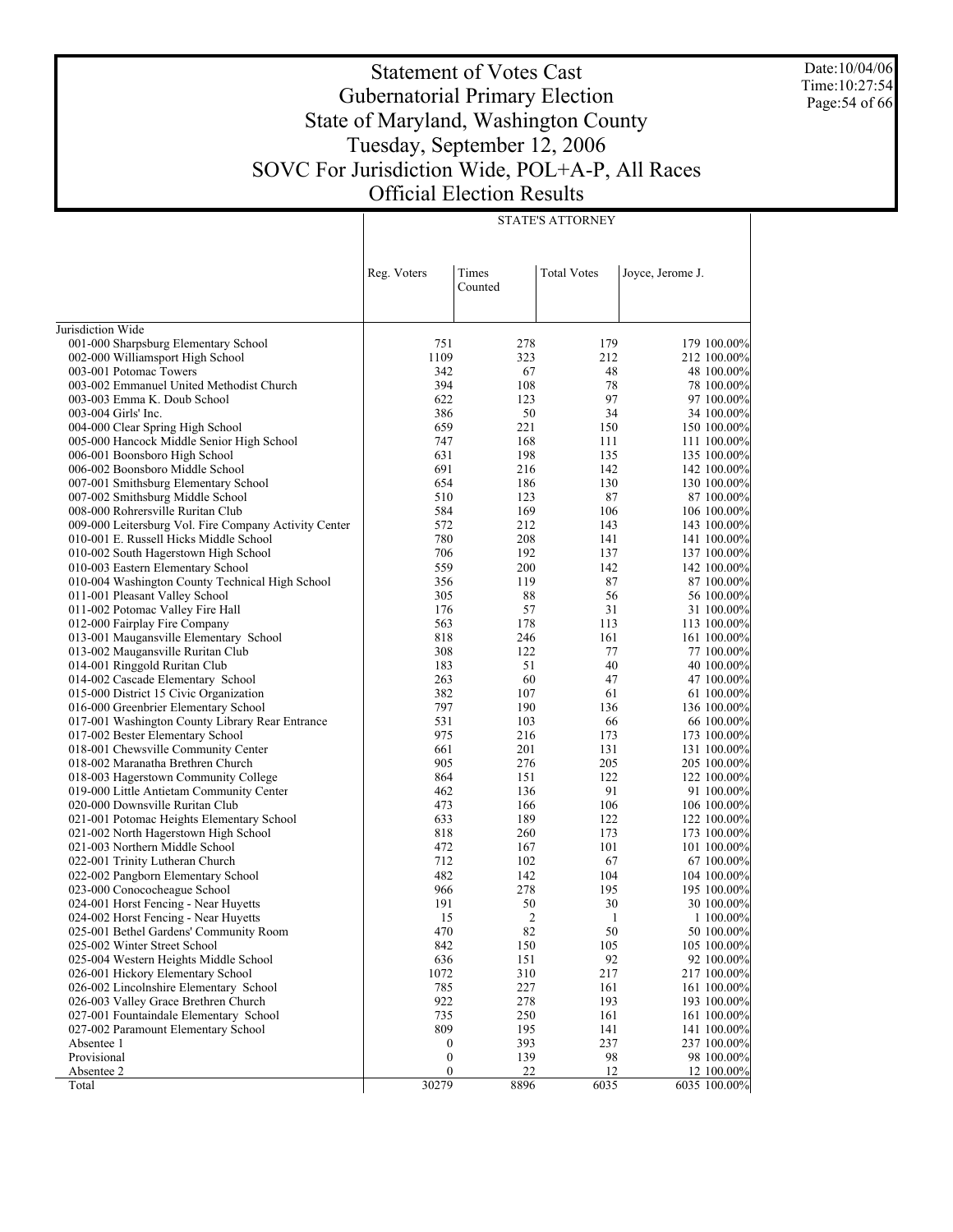Date:10/04/06 Time:10:27:54 Page:55 of 66

# Statement of Votes Cast Gubernatorial Primary Election State of Maryland, Washington County Tuesday, September 12, 2006 SOVC For Jurisdiction Wide, POL+A-P, All Races Official Election Results

|                                                                             | Reg. Voters      | Times<br>Counted | <b>Total Votes</b> | Weaver, Dennis J.          |
|-----------------------------------------------------------------------------|------------------|------------------|--------------------|----------------------------|
| Jurisdiction Wide                                                           |                  |                  |                    |                            |
| 001-000 Sharpsburg Elementary School                                        | 751              | 278              | 195                | 195 100.00%                |
| 002-000 Williamsport High School                                            | 1109             | 323              | 267                | 267 100.00%                |
| 003-001 Potomac Towers                                                      | 342              | 67               | 52                 | 52 100.00%                 |
| 003-002 Emmanuel United Methodist Church                                    | 394              | 108              | 92                 | 92 100.00%                 |
| 003-003 Emma K. Doub School                                                 | 622              | 123              | 107                | 107 100.00%                |
| 003-004 Girls' Inc.                                                         | 386              | 50               | 37                 | 37 100.00%                 |
| 004-000 Clear Spring High School                                            | 659              | 221              | 178                | 178 100.00%                |
| 005-000 Hancock Middle Senior High School                                   | 747              | 168              | 135                | 135 100.00%                |
| 006-001 Boonsboro High School                                               | 631              | 198              | 158                | 158 100.00%                |
| 006-002 Boonsboro Middle School                                             | 691              | 216              | 172                | 172 100.00%                |
| 007-001 Smithsburg Elementary School                                        | 654              | 186              | 155                | 155 100.00%                |
| 007-002 Smithsburg Middle School                                            | 510              | 123              | 103                | 103 100.00%                |
| 008-000 Rohrersville Ruritan Club                                           | 584              | 169              | 121                | 121 100.00%                |
| 009-000 Leitersburg Vol. Fire Company Activity Center                       | 572              | 212              | 169                | 169 100.00%                |
| 010-001 E. Russell Hicks Middle School                                      | 780              | 208              | 168                | 168 100.00%                |
| 010-002 South Hagerstown High School                                        | 706              | 192              | 163                | 163 100.00%                |
| 010-003 Eastern Elementary School                                           | 559              | 200              | 162                | 162 100.00%                |
| 010-004 Washington County Technical High School                             | 356              | 119              | 97                 | 97 100.00%                 |
| 011-001 Pleasant Valley School                                              | 305              | 88               | 67                 | 67 100.00%                 |
| 011-002 Potomac Valley Fire Hall                                            | 176              | 57               | 38                 | 38 100.00%                 |
| 012-000 Fairplay Fire Company                                               | 563              | 178              | 140                | 140 100.00%                |
| 013-001 Maugansville Elementary School                                      | 818              | 246              | 199                | 199 100.00%                |
| 013-002 Maugansville Ruritan Club                                           | 308              | 122              | 101                | 101 100.00%                |
| 014-001 Ringgold Ruritan Club                                               | 183<br>263       | 51<br>60         | 44<br>47           | 44 100.00%                 |
| 014-002 Cascade Elementary School<br>015-000 District 15 Civic Organization | 382              | 107              | 82                 | 47 100.00%<br>82 100.00%   |
| 016-000 Greenbrier Elementary School                                        | 797              | 190              | 162                | 162 100.00%                |
| 017-001 Washington County Library Rear Entrance                             | 531              | 103              | 79                 | 79 100.00%                 |
| 017-002 Bester Elementary School                                            | 975              | 216              | 186                | 186 100.00%                |
| 018-001 Chewsville Community Center                                         | 661              | 201              | 156                | 156 100.00%                |
| 018-002 Maranatha Brethren Church                                           | 905              | 276              | 233                | 233 100.00%                |
| 018-003 Hagerstown Community College                                        | 864              | 151              | 129                | 129 100.00%                |
| 019-000 Little Antietam Community Center                                    | 462              | 136              | 104                | 104 100.00%                |
| 020-000 Downsville Ruritan Club                                             | 473              | 166              | 138                | 138 100.00%                |
| 021-001 Potomac Heights Elementary School                                   | 633              | 189              | 160                | 160 100.00%                |
| 021-002 North Hagerstown High School                                        | 818              | 260              | 216                | 216 100.00%                |
| 021-003 Northern Middle School                                              | 472              | 167              | 123                | 123 100.00%                |
| 022-001 Trinity Lutheran Church                                             | 712              | 102              | 78                 | 78 100.00%                 |
| 022-002 Pangborn Elementary School                                          | 482              | 142              | 122                | 122 100.00%                |
| 023-000 Conococheague School                                                | 966              | 278              | 232                | 232 100.00%                |
| 024-001 Horst Fencing - Near Huyetts                                        | 191              | 50               | 36                 | 36 100.00%                 |
| 024-002 Horst Fencing - Near Huyetts                                        | 15               | 2                | 1                  | 1 100.00%                  |
| 025-001 Bethel Gardens' Community Room                                      | 470              | 82               | 61                 | 61 100.00%                 |
| 025-002 Winter Street School                                                | 842              | 150              | 125                | 125 100.00%                |
| 025-004 Western Heights Middle School                                       | 636              | 151              | 116                | 116 100.00%                |
| 026-001 Hickory Elementary School                                           | 1072             | 310              | 256                | 256 100.00%                |
| 026-002 Lincolnshire Elementary School                                      | 785              | 227              | 187                | 187 100.00%                |
| 026-003 Valley Grace Brethren Church                                        | 922              | 278              | 231                | 231 100.00%                |
| 027-001 Fountaindale Elementary School                                      | 735              | 250              | 203                | 203 100.00%                |
| 027-002 Paramount Elementary School<br>Absentee 1                           | 809<br>0         | 195<br>393       | 168<br>282         | 168 100.00%<br>282 100.00% |
| Provisional                                                                 | $\boldsymbol{0}$ | 139              | 116                | 116 100.00%                |
| Absentee 2                                                                  | $\boldsymbol{0}$ | $\overline{22}$  | <u>15</u>          | 15 100.00%                 |
| Total                                                                       | 30279            | 8896             | 7164               | 7164 100.00%               |

CLERK CIRCUIT COURT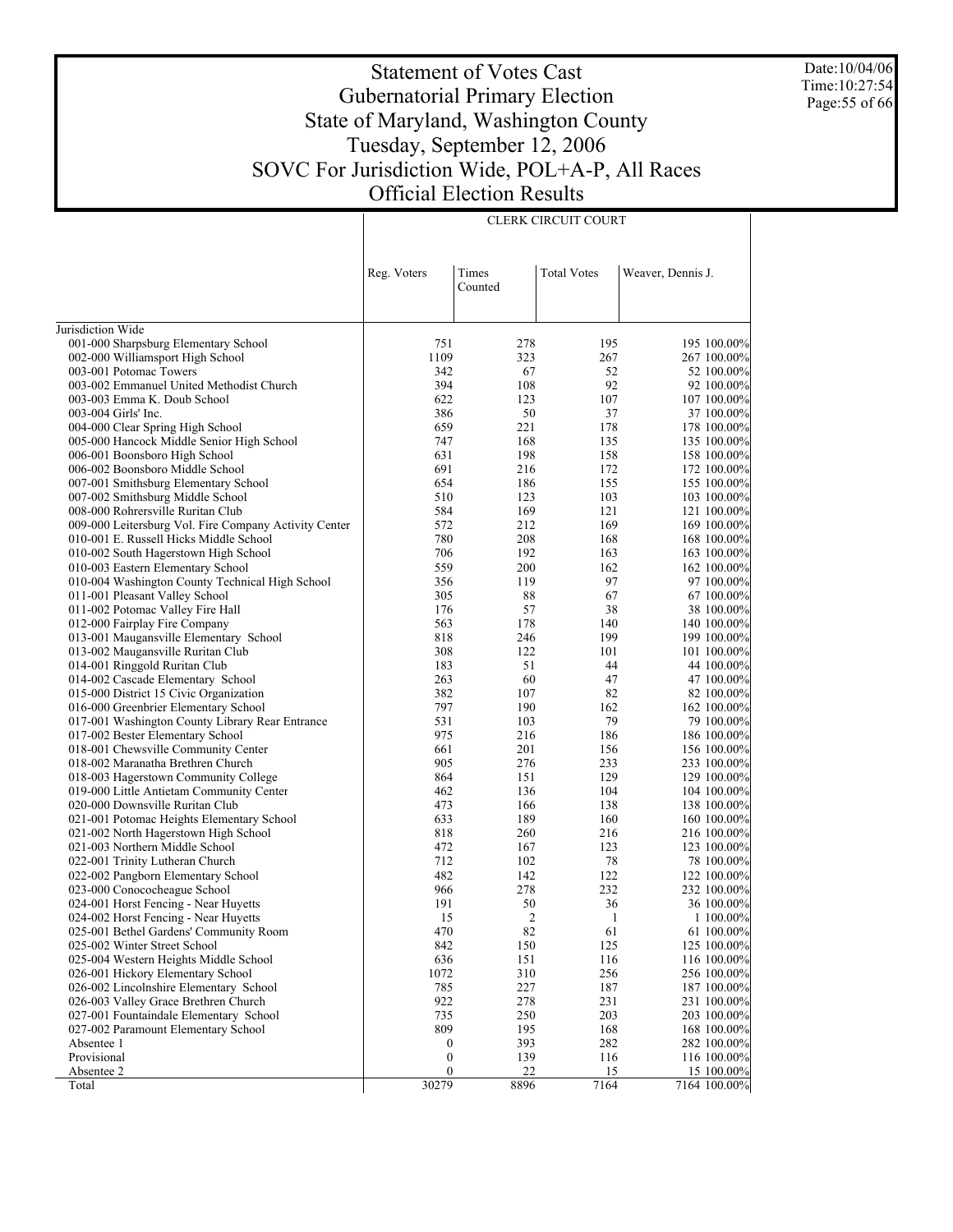Date:10/04/06 Time:10:27:55 Page:56 of 66

# Statement of Votes Cast Gubernatorial Primary Election State of Maryland, Washington County Tuesday, September 12, 2006 SOVC For Jurisdiction Wide, POL+A-P, All Races Official Election Results

REGISTER OF WILLS

|                                                       | Reg. Voters      | Times<br>Counted | <b>Total Votes</b> | Bloyer, John R. II |
|-------------------------------------------------------|------------------|------------------|--------------------|--------------------|
| Jurisdiction Wide                                     |                  |                  |                    |                    |
| 001-000 Sharpsburg Elementary School                  | 751              | 278              | 185                | 185 100.00%        |
| 002-000 Williamsport High School                      | 1109             | 323              | 269                | 269 100.00%        |
| 003-001 Potomac Towers                                | 342              | 67               | 45                 | 45 100.00%         |
| 003-002 Emmanuel United Methodist Church              | 394              | 108              | 88                 | 88 100.00%         |
| 003-003 Emma K. Doub School                           | 622              | 123              | 107                | 107 100.00%        |
| 003-004 Girls' Inc.                                   | 386              | 50               | 34                 | 34 100.00%         |
| 004-000 Clear Spring High School                      | 659              | 221              | 168                | 168 100.00%        |
| 005-000 Hancock Middle Senior High School             | 747              | 168              | 122                | 122 100.00%        |
| 006-001 Boonsboro High School                         | 631              | 198              | 149                | 149 100.00%        |
| 006-002 Boonsboro Middle School                       | 691              | 216              | 159                | 159 100.00%        |
| 007-001 Smithsburg Elementary School                  | 654              | 186              | 149                | 149 100.00%        |
| 007-002 Smithsburg Middle School                      | 510              | 123              | 93                 | 93 100.00%         |
| 008-000 Rohrersville Ruritan Club                     | 584              | 169              | 119                | 119 100.00%        |
| 009-000 Leitersburg Vol. Fire Company Activity Center | 572              | 212              | 161                | 161 100.00%        |
| 010-001 E. Russell Hicks Middle School                | 780              | 208              | 161                | 161 100.00%        |
| 010-002 South Hagerstown High School                  | 706              | 192              | 152                | 152 100.00%        |
| 010-003 Eastern Elementary School                     | 559              | 200              | 155                | 155 100.00%        |
| 010-004 Washington County Technical High School       | 356              | 119              | 97                 | 97 100.00%         |
| 011-001 Pleasant Valley School                        | 305              | 88               | 60                 | 60 100.00%         |
| 011-002 Potomac Valley Fire Hall                      | 176              | 57               | 34                 | 34 100.00%         |
| 012-000 Fairplay Fire Company                         | 563              | 178              | 129                | 129 100.00%        |
| 013-001 Maugansville Elementary School                | 818              | 246              | 178                | 178 100.00%        |
| 013-002 Maugansville Ruritan Club                     | 308              | 122              | 90                 | 90 100.00%         |
| 014-001 Ringgold Ruritan Club                         | 183              | 51               | 41                 | 41 100.00%         |
| 014-002 Cascade Elementary School                     | 263              | 60               | 47                 | 47 100.00%         |
| 015-000 District 15 Civic Organization                | 382              | 107              | 76                 | 76 100.00%         |
| 016-000 Greenbrier Elementary School                  | 797              | 190              | 158                | 158 100.00%        |
| 017-001 Washington County Library Rear Entrance       | 531              | 103              | 72                 | 72 100.00%         |
| 017-002 Bester Elementary School                      | 975              | 216              | 180                | 180 100.00%        |
| 018-001 Chewsville Community Center                   | 661              | 201              | 149                | 149 100.00%        |
| 018-002 Maranatha Brethren Church                     | 905              | 276              | 224                | 224 100.00%        |
| 018-003 Hagerstown Community College                  | 864              | 151              | 127                | 127 100.00%        |
| 019-000 Little Antietam Community Center              | 462              | 136              | 101                | 101 100.00%        |
| 020-000 Downsville Ruritan Club                       | 473              | 166              | 129                | 129 100.00%        |
| 021-001 Potomac Heights Elementary School             | 633              | 189              | 142                | 142 100.00%        |
| 021-002 North Hagerstown High School                  | 818              | 260              | 195                | 195 100.00%        |
| 021-003 Northern Middle School                        | 472              | 167              | 113                | 113 100.00%        |
| 022-001 Trinity Lutheran Church                       | 712              | 102              | 76                 | 76 100.00%         |
| 022-002 Pangborn Elementary School                    | 482              | 142              | 115                | 115 100.00%        |
| 023-000 Conococheague School                          | 966              | 278              | 222                | 222 100.00%        |
| 024-001 Horst Fencing - Near Huyetts                  | 191              | 50               | 37                 | 37 100.00%         |
| 024-002 Horst Fencing - Near Huyetts                  | 15               | 2                | 2                  | 2 100.00%          |
| 025-001 Bethel Gardens' Community Room                | 470              | 82               | 50                 | 50 100.00%         |
| 025-002 Winter Street School                          | 842              | 150              | 113                | 113 100.00%        |
| 025-004 Western Heights Middle School                 | 636              | 151              | 109                | 109 100.00%        |
| 026-001 Hickory Elementary School                     | 1072             | 310              | 244                | 244 100.00%        |
| 026-002 Lincolnshire Elementary School                | 785              | 227              | 180                | 180 100.00%        |
| 026-003 Valley Grace Brethren Church                  | 922              | 278              | 218                | 218 100.00%        |
| 027-001 Fountaindale Elementary School                | 735              | 250              | 187                | 187 100.00%        |
| 027-002 Paramount Elementary School                   | 809              | 195              | 155                | 155 100.00%        |
| Absentee 1                                            | $\boldsymbol{0}$ | 393              | 267                | 267 100.00%        |
| Provisional                                           | $\boldsymbol{0}$ | 139              | 107                | 107 100.00%        |
| Absentee 2                                            | $\boldsymbol{0}$ | 22               | 14                 | 14 100.00%         |
| Total                                                 | 30279            | 8896             | 6754               | 6754 100.00%       |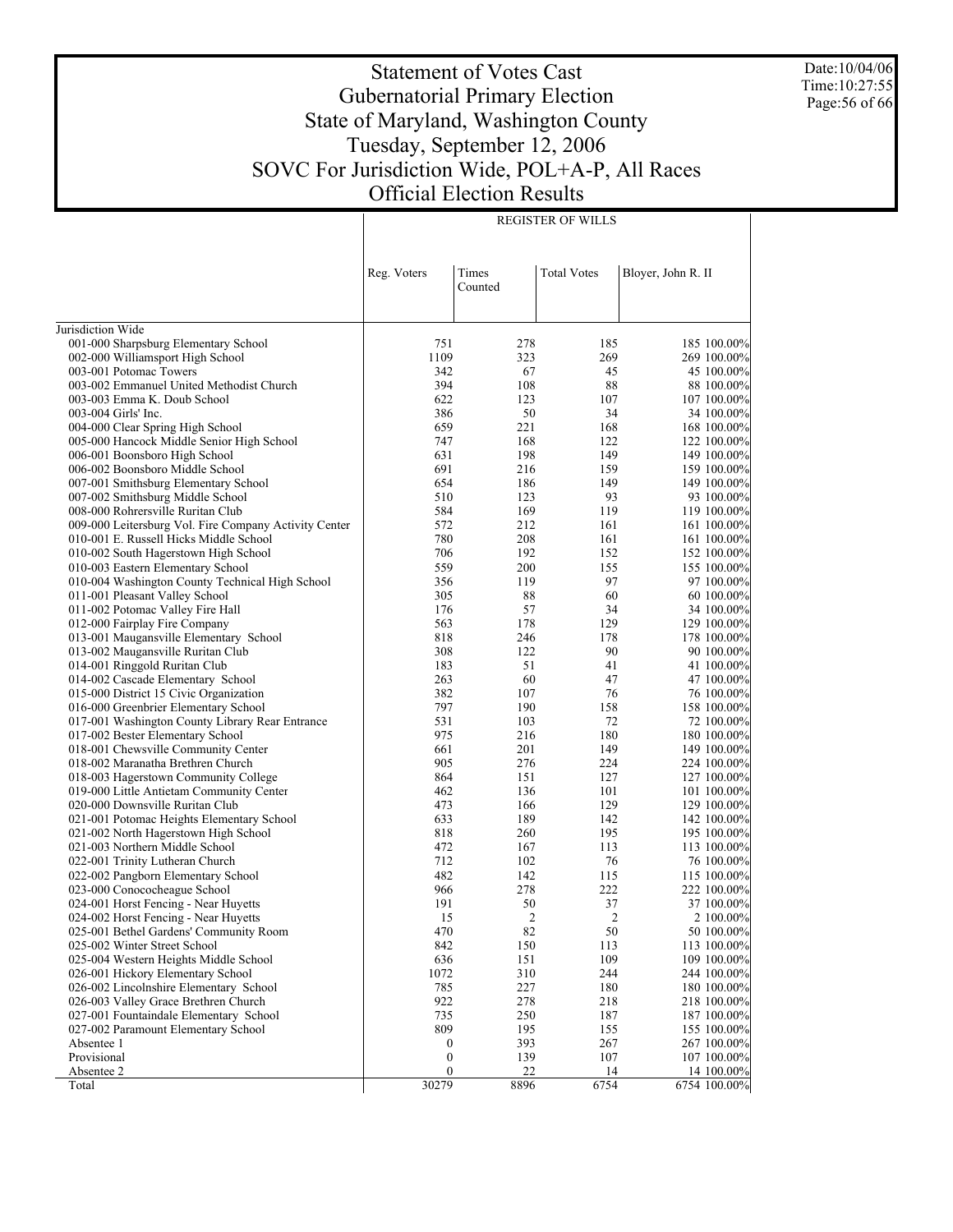Date:10/04/06 Time:10:27:55 Page:57 of 66

# Statement of Votes Cast Gubernatorial Primary Election State of Maryland, Washington County Tuesday, September 12, 2006 SOVC For Jurisdiction Wide, POL+A-P, All Races Official Election Results

JUDGE ORPHANS COURT

|                                                                         | Reg. Voters           | Times          | <b>Total Votes</b> | Faith, Joseph Dale |                    | Tubaugh, Samuel |                       |
|-------------------------------------------------------------------------|-----------------------|----------------|--------------------|--------------------|--------------------|-----------------|-----------------------|
|                                                                         |                       | Counted        |                    |                    |                    |                 |                       |
| Jurisdiction Wide                                                       |                       |                |                    |                    |                    |                 |                       |
| 001-000 Sharpsburg Elementary School                                    | 751                   | 278            | 282                |                    | 147 52.13%         | 135             | 47.87%                |
| 002-000 Williamsport High School                                        | 1109                  | 323            | 374                |                    | 200 53.48%         | 174             | 46.52%                |
| 003-001 Potomac Towers                                                  | 342                   | 67             | 68                 |                    | 35 51.47%          | 33              | 48.53%                |
| 003-002 Emmanuel United Methodist Church                                | 394                   | 108            | 126                | 70                 | 55.56%             | 56              | 44.44%                |
| 003-003 Emma K. Doub School                                             | 622                   | 123            | 167                | 83                 | 49.70%             | 84              | 50.30%                |
| 003-004 Girls' Inc.                                                     | 386                   | 50             | 58                 | 34                 | 58.62%             | 24              | 41.38%                |
| 004-000 Clear Spring High School                                        | 659                   | 221            | 250                |                    | 156 62.40%         |                 | 94 37.60%             |
| 005-000 Hancock Middle Senior High School                               | 747                   | 168            | 190                |                    | 100 52.63%         | 90              | 47.37%                |
| 006-001 Boonsboro High School                                           | 631                   | 198            | 226                |                    | 119 52.65%         | 107             | 47.35%                |
| 006-002 Boonsboro Middle School                                         | 691                   | 216            | 232                | 117                | 50.43%             | 115             | 49.57%                |
| 007-001 Smithsburg Elementary School                                    | 654                   | 186            | 217                |                    | 116 53.46%         | 101             | 46.54%                |
| 007-002 Smithsburg Middle School                                        | 510                   | 123            | 153                | 79                 | 51.63%             | 74              | 48.37%                |
| 008-000 Rohrersville Ruritan Club                                       | 584                   | 169            | 184                | 97                 | 52.72%             | 87              | 47.28%                |
| 009-000 Leitersburg Vol. Fire Company Activity Center                   | 572                   | 212            | 248                | 129                | 52.02%             | 119             | 47.98%                |
| 010-001 E. Russell Hicks Middle School                                  | 780                   | 208            | 253                |                    | 130 51.38%         | 123             | 48.62%                |
| 010-002 South Hagerstown High School                                    | 706                   | 192            | 233                |                    | 121 51.93%         | 112             | 48.07%                |
| 010-003 Eastern Elementary School                                       | 559                   | 200            | 249                |                    | 131 52.61%         | 118             | 47.39%                |
| 010-004 Washington County Technical High School                         | 356                   | 119            | 140                | 70                 | 50.00%             | 70              | 50.00%                |
| 011-001 Pleasant Valley School                                          | 305                   | 88             | 87                 |                    | 46 52.87%          | 41              | 47.13%                |
| 011-002 Potomac Valley Fire Hall                                        | 176                   | 57             | 53                 | 28<br>91           | 52.83%<br>51.12%   | 25              | 47.17%<br>48.88%      |
| 012-000 Fairplay Fire Company<br>013-001 Maugansville Elementary School | 563<br>818            | 178<br>246     | 178<br>274         |                    | 145 52.92%         | 87<br>129       | 47.08%                |
|                                                                         | 308                   | 122            | 122                |                    | 63 51.64%          | 59              | 48.36%                |
| 013-002 Maugansville Ruritan Club<br>014-001 Ringgold Ruritan Club      | 183                   | 51             | 60                 | 31                 | 51.67%             | 29              | 48.33%                |
| 014-002 Cascade Elementary School                                       | 263                   | 60             | 81                 | 43                 | 53.09%             | 38              | 46.91%                |
| 015-000 District 15 Civic Organization                                  | 382                   | 107            | 110                | 65                 | 59.09%             | 45              | 40.91%                |
| 016-000 Greenbrier Elementary School                                    | 797                   | 190            | 245                | 124                | 50.61%             | 121             | 49.39%                |
| 017-001 Washington County Library Rear Entrance                         | 531                   | 103            | 105                | 57                 | 54.29%             | 48              | 45.71%                |
| 017-002 Bester Elementary School                                        | 975                   | 216            | 295                |                    | 153 51.86%         | 142             | 48.14%                |
| 018-001 Chewsville Community Center                                     | 661                   | 201            | 209                | 109                | 52.15%             | 100             | 47.85%                |
| 018-002 Maranatha Brethren Church                                       | 905                   | 276            | 334                | 169                | 50.60%             | 165             | 49.40%                |
| 018-003 Hagerstown Community College                                    | 864                   | 151            | 216                | 111                | 51.39%             | 105             | 48.61%                |
| 019-000 Little Antietam Community Center                                | 462                   | 136            | 161                |                    | 82 50.93%          | 79              | 49.07%                |
| 020-000 Downsville Ruritan Club                                         | 473                   | 166            | 191                |                    | 104 54.45%         | 87              | 45.55%                |
| 021-001 Potomac Heights Elementary School                               | 633                   | 189            | 205                |                    | 111 54.15%         | 94              | 45.85%                |
| 021-002 North Hagerstown High School                                    | 818                   | 260            | 290                | 153                | 52.76%             | 137             | 47.24%                |
| 021-003 Northern Middle School                                          | 472                   | 167            | 186                |                    | 92 49.46%          | 94              | 50.54%                |
| 022-001 Trinity Lutheran Church                                         | 712                   | 102            | 112                | 57                 | 50.89%             | 55              | 49.11%                |
| 022-002 Pangborn Elementary School                                      | 482                   | 142            | 180                |                    | 96 53.33%          | 84              | 46.67%                |
| 023-000 Conococheague School                                            | 966                   | 278            | 325                |                    | 182 56.00%         | 143             | 44.00%                |
| 024-001 Horst Fencing - Near Huyetts                                    | 191                   | 50             | 49                 |                    | 28 57.14%          | 21              | 42.86%                |
| 024-002 Horst Fencing - Near Huyetts                                    | 15                    | $\overline{2}$ | $\overline{2}$     | 1                  | 50.00%             | 1               | 50.00%                |
| 025-001 Bethel Gardens' Community Room                                  | 470                   | 82             | 75                 |                    | 39 52.00%          |                 | 36 48.00%             |
| 025-002 Winter Street School                                            | 842                   | 150            | 175                |                    | 95 54.29%          |                 | 80 45.71%             |
| 025-004 Western Heights Middle School                                   | 636                   | 151            | 152                | 81                 | 53.29%             | 71              | 46.71%                |
| 026-001 Hickory Elementary School                                       | 1072                  | 310            | 360                |                    | 186 51.67%         | 174             | 48.33%                |
| 026-002 Lincolnshire Elementary School                                  | 785                   | 227            | 279                |                    | 146 52.33%         | 133             | 47.67%                |
| 026-003 Valley Grace Brethren Church                                    | 922                   | 278            | 335                |                    | 176 52.54%         | 159             | 47.46%                |
| 027-001 Fountaindale Elementary School                                  | 735                   | 250            | 285                |                    | 146 51.23%         | 139             | 48.77%                |
| 027-002 Paramount Elementary School                                     | 809                   | 195            | 256                |                    | 135 52.73%         | 121             | 47.27%                |
| Absentee 1<br>Provisional                                               | 0<br>$\boldsymbol{0}$ | 393            | 398                |                    | 202 50.75%         |                 | 196 49.25%            |
| Absentee 2                                                              | $\mathbf{0}$          | 139<br>22      | 147<br>18          | 74                 | 50.34%<br>9 50.00% |                 | 73 49.66%<br>9 50.00% |
| Total                                                                   | 30279                 | 8896           | 10200              |                    | 5364 52.59%        |                 | 4836 47.41%           |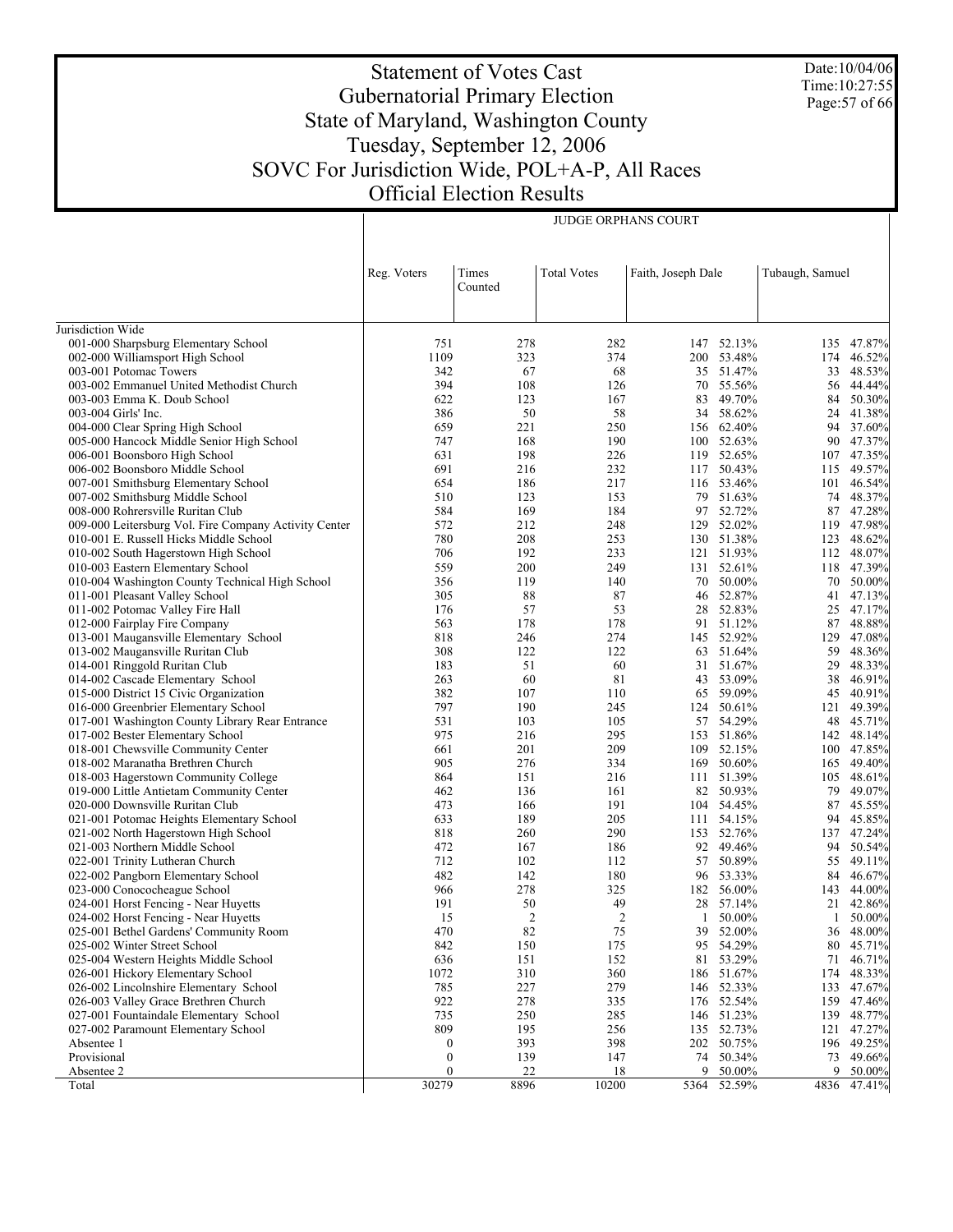Date:10/04/06 Time:10:27:55 Page:58 of 66

# Statement of Votes Cast Gubernatorial Primary Election State of Maryland, Washington County Tuesday, September 12, 2006 SOVC For Jurisdiction Wide, POL+A-P, All Races Official Election Results

SHERIFF

|                                                                                | Reg. Voters      | Times<br>Counted | <b>Total Votes</b> | Mullendore, Douglas        |
|--------------------------------------------------------------------------------|------------------|------------------|--------------------|----------------------------|
|                                                                                |                  |                  |                    |                            |
| Jurisdiction Wide                                                              |                  |                  |                    |                            |
| 001-000 Sharpsburg Elementary School                                           | 751              | 278              | 202                | 202 100.00%                |
| 002-000 Williamsport High School<br>003-001 Potomac Towers                     | 1109<br>342      | 323<br>67        | 259<br>53          | 259 100.00%                |
| 003-002 Emmanuel United Methodist Church                                       | 394              | 108              | 82                 | 53 100.00%<br>82 100.00%   |
| 003-003 Emma K. Doub School                                                    | 622              | 123              | 102                | 102 100.00%                |
| 003-004 Girls' Inc.                                                            | 386              | 50               | 35                 | 35 100.00%                 |
| 004-000 Clear Spring High School                                               | 659              | 221              | 157                | 157 100.00%                |
| 005-000 Hancock Middle Senior High School                                      | 747              | 168              | 118                | 118 100.00%                |
| 006-001 Boonsboro High School                                                  | 631              | 198              | 164                | 164 100.00%                |
| 006-002 Boonsboro Middle School                                                | 691              | 216              | 178                | 178 100.00%                |
| 007-001 Smithsburg Elementary School                                           | 654              | 186              | 147                | 147 100.00%                |
| 007-002 Smithsburg Middle School                                               | 510              | 123              | 99                 | 99 100.00%                 |
| 008-000 Rohrersville Ruritan Club                                              | 584              | 169              | 126                | 126 100.00%                |
| 009-000 Leitersburg Vol. Fire Company Activity Center                          | 572              | 212              | 159                | 159 100.00%                |
| 010-001 E. Russell Hicks Middle School                                         | 780              | 208              | 149                | 149 100.00%                |
| 010-002 South Hagerstown High School                                           | 706              | 192              | 158                | 158 100.00%                |
| 010-003 Eastern Elementary School                                              | 559              | 200              | 157                | 157 100.00%                |
| 010-004 Washington County Technical High School                                | 356              | 119              | 97                 | 97 100.00%                 |
| 011-001 Pleasant Valley School                                                 | 305              | 88               | 67                 | 67 100.00%                 |
| 011-002 Potomac Valley Fire Hall                                               | 176              | 57               | 37                 | 37 100.00%                 |
| 012-000 Fairplay Fire Company                                                  | 563              | 178              | 127                | 127 100.00%                |
| 013-001 Maugansville Elementary School                                         | 818              | 246              | 171                | 171 100.00%                |
| 013-002 Maugansville Ruritan Club                                              | 308              | 122              | 95                 | 95 100.00%                 |
| 014-001 Ringgold Ruritan Club                                                  | 183              | 51<br>60         | 40                 | 40 100.00%                 |
| 014-002 Cascade Elementary School<br>015-000 District 15 Civic Organization    | 263<br>382       | 107              | 46<br>69           | 46 100.00%                 |
| 016-000 Greenbrier Elementary School                                           | 797              | 190              | 162                | 69 100.00%<br>162 100.00%  |
| 017-001 Washington County Library Rear Entrance                                | 531              | 103              | 79                 | 79 100.00%                 |
| 017-002 Bester Elementary School                                               | 975              | 216              | 176                | 176 100.00%                |
| 018-001 Chewsville Community Center                                            | 661              | 201              | 148                | 148 100.00%                |
| 018-002 Maranatha Brethren Church                                              | 905              | 276              | 220                | 220 100.00%                |
| 018-003 Hagerstown Community College                                           | 864              | 151              | 131                | 131 100.00%                |
| 019-000 Little Antietam Community Center                                       | 462              | 136              | 106                | 106 100.00%                |
| 020-000 Downsville Ruritan Club                                                | 473              | 166              | 126                | 126 100.00%                |
| 021-001 Potomac Heights Elementary School                                      | 633              | 189              | 150                | 150 100.00%                |
| 021-002 North Hagerstown High School                                           | 818              | 260              | 199                | 199 100.00%                |
| 021-003 Northern Middle School                                                 | 472              | 167              | 124                | 124 100.00%                |
| 022-001 Trinity Lutheran Church                                                | 712              | 102              | 77                 | 77 100.00%                 |
| 022-002 Pangborn Elementary School                                             | 482              | 142              | 116                | 116 100.00%                |
| 023-000 Conococheague School                                                   | 966              | 278              | 215                | 215 100.00%                |
| 024-001 Horst Fencing - Near Huyetts                                           | 191              | 50               | 37                 | 37 100.00%                 |
| 024-002 Horst Fencing - Near Huyetts                                           | 15               | $\overline{2}$   | $\boldsymbol{0}$   | $\mathbf{0}$               |
| 025-001 Bethel Gardens' Community Room                                         | 470              | 82               | 57                 | 57 100.00%                 |
| 025-002 Winter Street School                                                   | 842              | 150              | 116                | 116 100.00%                |
| 025-004 Western Heights Middle School                                          | 636              | 151              | 102                | 102 100.00%                |
| 026-001 Hickory Elementary School                                              | 1072             | 310              | 248                | 248 100.00%                |
| 026-002 Lincolnshire Elementary School                                         | 785              | 227              | 169                | 169 100.00%                |
| 026-003 Valley Grace Brethren Church<br>027-001 Fountaindale Elementary School | 922<br>735       | 278<br>250       | 230<br>184         | 230 100.00%<br>184 100.00% |
| 027-002 Paramount Elementary School                                            | 809              | 195              | 158                | 158 100.00%                |
| Absentee 1                                                                     | $\boldsymbol{0}$ | 393              | 262                | 262 100.00%                |
| Provisional                                                                    | $\boldsymbol{0}$ | 139              | 97                 | 97 100.00%                 |
| Absentee 2                                                                     | $\boldsymbol{0}$ | 22               | 14                 | 14 100.00%                 |
| Total                                                                          | 30279            | 8896             | 6797               | 6797 100.00%               |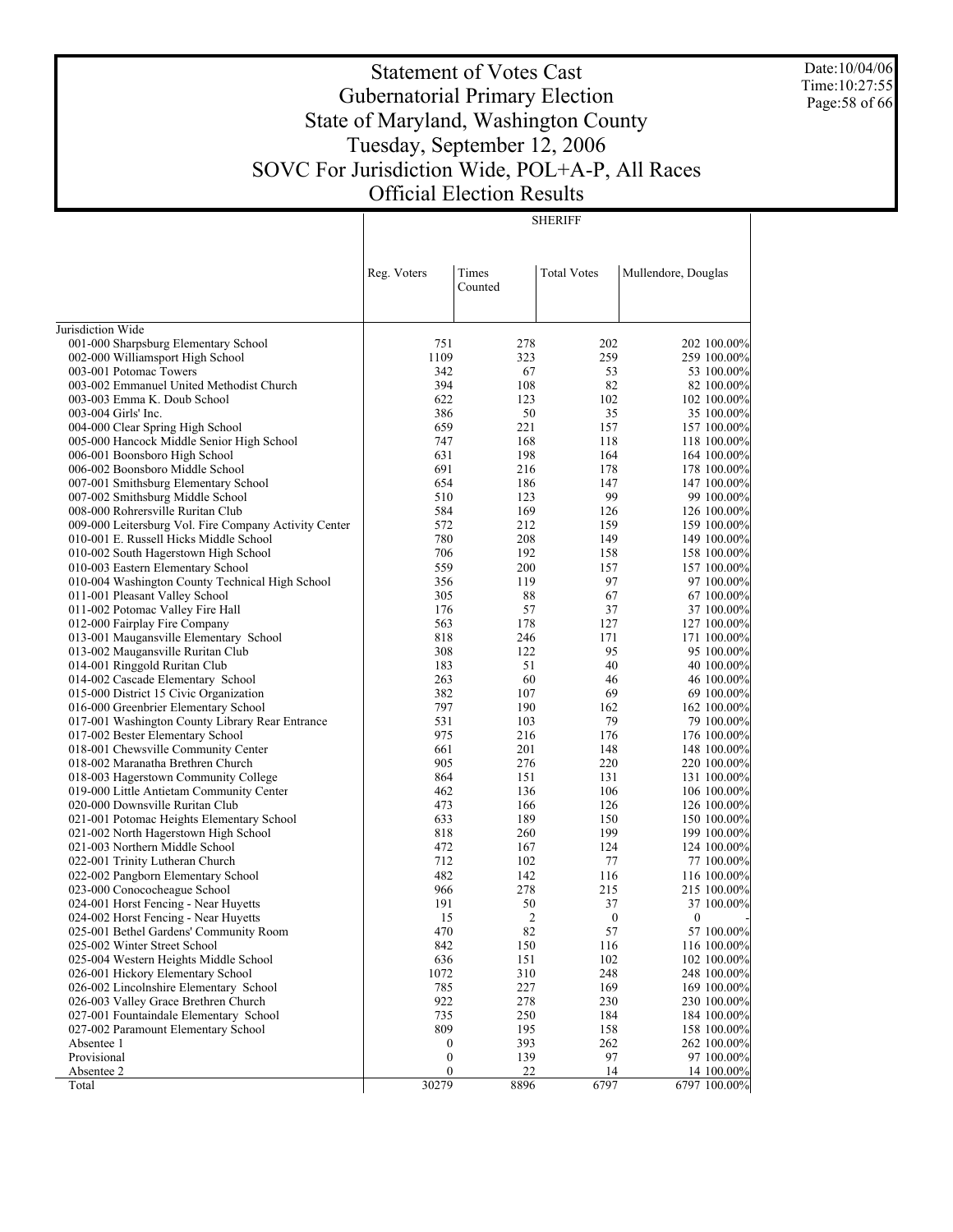Date:10/04/06 Time:10:27:55 Page:59 of 66

# Statement of Votes Cast Gubernatorial Primary Election State of Maryland, Washington County Tuesday, September 12, 2006 SOVC For Jurisdiction Wide, POL+A-P, All Races Official Election Results

DEM CENT COMMITTEE

|                                                                             | Reg. Voters                          | Times          | <b>Total Votes</b> | Barron, Larry N. |                | Bartels, Gordon A |                |
|-----------------------------------------------------------------------------|--------------------------------------|----------------|--------------------|------------------|----------------|-------------------|----------------|
|                                                                             |                                      | Counted        |                    |                  |                |                   |                |
| Jurisdiction Wide                                                           |                                      |                |                    |                  |                |                   |                |
| 001-000 Sharpsburg Elementary School                                        | 751                                  | 278            | 840                | 75               | 8.93%          | 75                | 8.93%          |
| 002-000 Williamsport High School                                            | 1109                                 | 323            | 1285               | 121              | 9.42%          | 99                | 7.70%          |
| 003-001 Potomac Towers                                                      | 342                                  | 67             | 297                | 27               | 9.09%          | 16                | 5.39%          |
| 003-002 Emmanuel United Methodist Church                                    | 394                                  | 108            | 417                | 40               | 9.59%          | 27                | 6.47%          |
| 003-003 Emma K. Doub School                                                 | 622                                  | 123            | 547                | 50               | 9.14%          | 43                | 7.86%          |
| 003-004 Girls' Inc.                                                         | 386                                  | 50             | 210                | 19               | 9.05%          | 21                | 10.00%         |
| 004-000 Clear Spring High School                                            | 659                                  | 221            | 729                | 69               | 9.47%          | 48                | 6.58%          |
| 005-000 Hancock Middle Senior High School                                   | 747                                  | 168            | 632                | 61               | 9.65%          | 42                | 6.65%          |
| 006-001 Boonsboro High School                                               | 631                                  | 198            | 722                | 61               | 8.45%          | 60                | 8.31%          |
| 006-002 Boonsboro Middle School                                             | 691                                  | 216            | 726                | 73               | 10.06%         | 52                | 7.16%          |
| 007-001 Smithsburg Elementary School                                        | 654                                  | 186            | 719                | 77               | 10.71%         | 64                | 8.90%          |
| 007-002 Smithsburg Middle School                                            | 510                                  | 123            | 462                | 42               | 9.09%          | 39                | 8.44%          |
| 008-000 Rohrersville Ruritan Club                                           | 584                                  | 169            | 481                | 36               | 7.48%          | 39                | 8.11%          |
| 009-000 Leitersburg Vol. Fire Company Activity Center                       | 572                                  | 212            | 742                | 66               | 8.89%          | 61                | 8.22%          |
| 010-001 E. Russell Hicks Middle School                                      | 780                                  | 208            | 852                | 77               | 9.04%          | 71                | 8.33%          |
| 010-002 South Hagerstown High School                                        | 706                                  | 192            | 634                | 64               | 10.09%         | 53                | 8.36%          |
| 010-003 Eastern Elementary School                                           | 559                                  | 200            | 751                | 70               | 9.32%          | 56                | 7.46%          |
| 010-004 Washington County Technical High School                             | 356                                  | 119            | 502                | 53               | 10.56%         | 39                | 7.77%          |
| 011-001 Pleasant Valley School                                              | 305                                  | 88             | 288                | 22               | 7.64%          | 22                | 7.64%          |
| 011-002 Potomac Valley Fire Hall                                            | 176                                  | 57             | 166                | 16               | 9.64%          | 8                 | 4.82%          |
| 012-000 Fairplay Fire Company                                               | 563                                  | 178            | 601                | 59               | 9.82%          | 48                | 7.99%          |
| 013-001 Maugansville Elementary School                                      | 818                                  | 246            | 953                | 91               | 9.55%          | 74                | 7.76%          |
| 013-002 Maugansville Ruritan Club                                           | 308                                  | 122            | 449                | 39               | 8.69%          | 34                | 7.57%          |
| 014-001 Ringgold Ruritan Club                                               | 183                                  | 51             | 196                | 17               | 8.67%          | 16                | 8.16%          |
| 014-002 Cascade Elementary School                                           | 263                                  | 60             | 289                | 28               | 9.69%          | 23                | 7.96%          |
| 015-000 District 15 Civic Organization                                      | 382                                  | 107            | 366                | 29               | 7.92%          | 31                | 8.47%          |
| 016-000 Greenbrier Elementary School                                        | 797                                  | 190            | 729                | 64               | 8.78%          | 51                | 7.00%          |
| 017-001 Washington County Library Rear Entrance                             | 531                                  | 103            | 438                | 40               | 9.13%          | 31                | 7.08%          |
| 017-002 Bester Elementary School                                            | 975                                  | 216            | 1028               | 92               | 8.95%          | 93                | 9.05%          |
| 018-001 Chewsville Community Center                                         | 661                                  | 201            | 695                | 56               | 8.06%          | 48                | 6.91%          |
| 018-002 Maranatha Brethren Church                                           | 905                                  | 276            | 1099               | 105              | 9.55%          | 82                | 7.46%          |
| 018-003 Hagerstown Community College                                        | 864                                  | 151            | 680                | 62               | 9.12%          | 52                | 7.65%          |
| 019-000 Little Antietam Community Center                                    | 462                                  | 136            | 485                | 40               | 8.25%          | 44                | 9.07%          |
| 020-000 Downsville Ruritan Club                                             | 473                                  | 166            | 549                | 47               | 8.56%          | 41                | 7.47%          |
| 021-001 Potomac Heights Elementary School                                   | 633                                  | 189            | 618                | 54               | 8.74%          | 37                | 5.99%          |
| 021-002 North Hagerstown High School                                        | 818                                  | 260            | 1025               | 89               | 8.68%          | 84                | 8.20%          |
| 021-003 Northern Middle School                                              | 472                                  | 167            | 504                | 42               | 8.33%          | 41                | 8.13%          |
| 022-001 Trinity Lutheran Church                                             | 712                                  | 102            | 361                | 33               | 9.14%          | 26                | 7.20%          |
| 022-002 Pangborn Elementary School                                          | 482                                  | 142            | 585                | 53               | 9.06%          | 44                | 7.52%          |
| 023-000 Conococheague School                                                | 966                                  | 278            | 1138               | 109              | 9.58%          | 86                | 7.56%          |
| 024-001 Horst Fencing - Near Huyetts                                        | 191                                  | 50             | 159                | 15               | 9.43%          | 14                | 8.81%          |
| 024-002 Horst Fencing - Near Huyetts                                        | 15                                   | $\overline{c}$ | 2                  | $\boldsymbol{0}$ | $0.00\%$       | $\mathbf{0}$      | $0.00\%$       |
| 025-001 Bethel Gardens' Community Room                                      | 470                                  | 82             | 309                | 24               | 7.77%          | 24                | 7.77%          |
| 025-002 Winter Street School                                                | 842                                  | 150            | 631                | 60               | 9.51%          | 46                | 7.29%          |
| 025-004 Western Heights Middle School                                       | 636                                  | 151            | 571                | 46               | $8.06\%$       | 45                | 7.88%          |
| 026-001 Hickory Elementary School<br>026-002 Lincolnshire Elementary School | 1072<br>785                          | 310<br>227     | 1341<br>871        | 127              | 9.47%<br>9.41% | 100               | 7.46%          |
|                                                                             |                                      |                |                    | 82               |                | 59                | 6.77%          |
| 026-003 Valley Grace Brethren Church                                        | 922<br>735                           | 278<br>250     | 899<br>797         | 84               | 9.34%          | 65                | 7.23%          |
| 027-001 Fountaindale Elementary School                                      | 809                                  | 195            |                    | 66<br>72         | 8.28%          | 59<br>72          | 7.40%          |
| 027-002 Paramount Elementary School                                         |                                      | 393            | 813<br>1206        | 95               | 8.86%          | 88                | 8.86%          |
| Absentee 1<br>Provisional                                                   | $\boldsymbol{0}$                     | 139            | 419                | 36               | 7.88%          |                   | 7.30%          |
| Absentee 2                                                                  | $\boldsymbol{0}$<br>$\boldsymbol{0}$ | 22             | 63                 | 6                | 8.59%<br>9.52% | 32<br>6           | 7.64%<br>9.52% |
| Total                                                                       | 30279                                | 8896           | 32871              | 2981             | 9.07%          | 2531              | 7.70%          |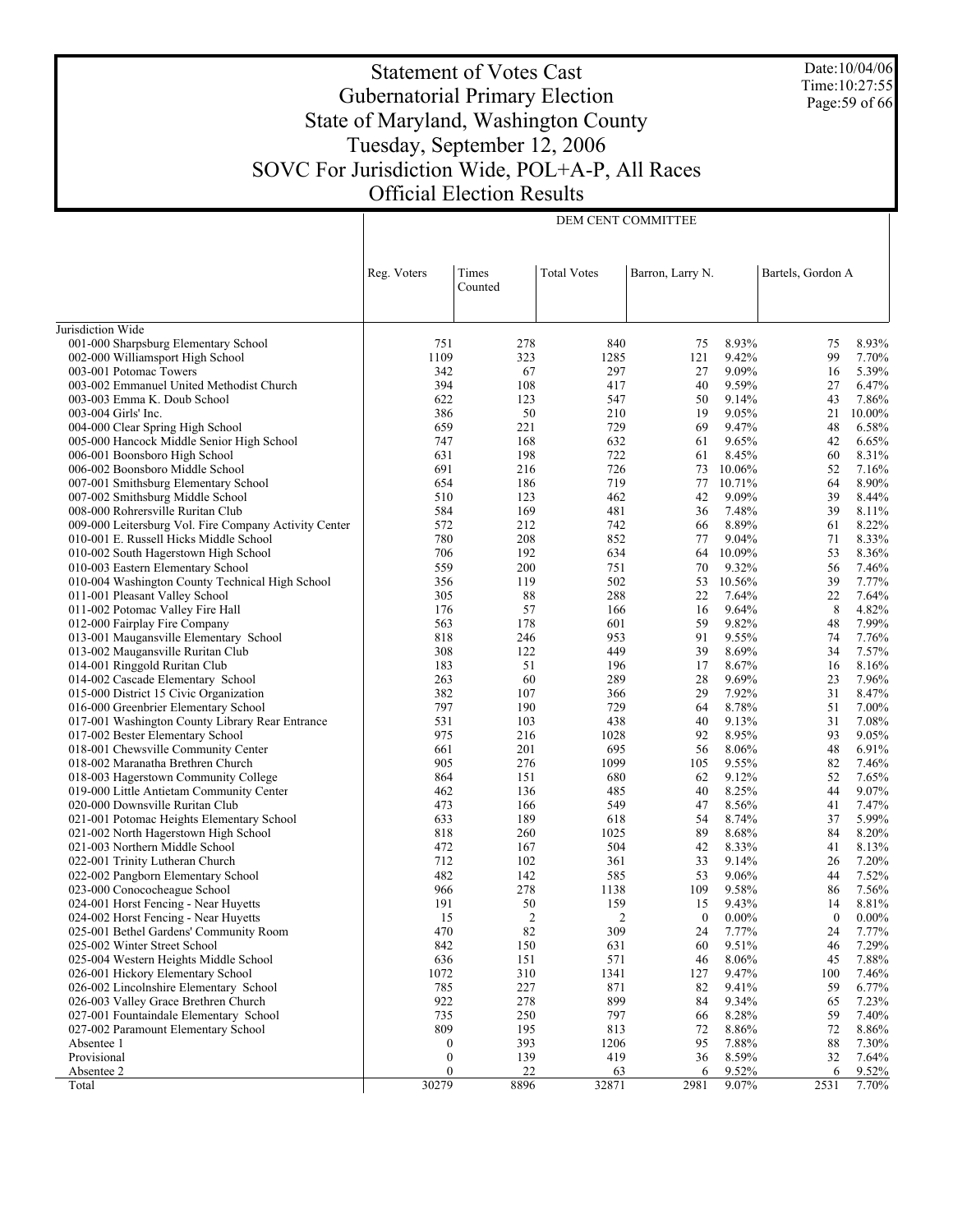Date:10/04/06 Time:10:27:55 Page:60 of 66

# Statement of Votes Cast Gubernatorial Primary Election State of Maryland, Washington County Tuesday, September 12, 2006 SOVC For Jurisdiction Wide, POL+A-P, All Races Official Election Results

DEM CENT COMMITTEE

|                                                                                         | Heck, Patricia R. |                 | Hendershot, N. Linn |                         | Lestitian, John Nat |                | Malott, Jason A. |                     |
|-----------------------------------------------------------------------------------------|-------------------|-----------------|---------------------|-------------------------|---------------------|----------------|------------------|---------------------|
|                                                                                         |                   |                 |                     |                         |                     |                |                  |                     |
| Jurisdiction Wide                                                                       |                   |                 |                     |                         |                     |                |                  |                     |
| 001-000 Sharpsburg Elementary School                                                    |                   | 90 10.71%       |                     | 110 13.10%              | 46                  | 5.48%          | 82               | 9.76%               |
| 002-000 Williamsport High School                                                        | 117               | 9.11%           |                     | 181 14.09%              | 57                  | 4.44%          | 183              | 14.24%              |
| 003-001 Potomac Towers                                                                  | 31                | 10.44%          |                     | 43 14.48%               | 23                  | 7.74%          | 28               | 9.43%               |
| 003-002 Emmanuel United Methodist Church                                                | 37                | 8.87%           |                     | 68 16.31%               | 27                  | 6.47%          | 39               | 9.35%               |
| 003-003 Emma K. Doub School                                                             | 58                | 10.60%          | 73                  | 13.35%                  | 31                  | 5.67%          | 53               | 9.69%               |
| 003-004 Girls' Inc.                                                                     | 20                | 9.52%           |                     | 27 12.86%               | 10                  | 4.76%          | 19               | 9.05%               |
| 004-000 Clear Spring High School                                                        | 68                | 9.33%           |                     | 118 16.19%              | 39                  | 5.35%          | 85               | 11.66%              |
| 005-000 Hancock Middle Senior High School                                               | 62<br>72          | 9.81%           |                     | 105 16.61%              | 34                  | 5.38%          | 57               | 9.02%<br>9.97%      |
| 006-001 Boonsboro High School                                                           | 67                | 9.97%<br>9.23%  |                     | 91 12.60%<br>100 13.77% | 43<br>41            | 5.96%<br>5.65% | 72<br>64         |                     |
| 006-002 Boonsboro Middle School<br>007-001 Smithsburg Elementary School                 | 67                | 9.32%           |                     | 102 14.19%              | 42                  | 5.84%          | 60               | 8.82%<br>8.34%      |
| 007-002 Smithsburg Middle School                                                        | 48                | 10.39%          |                     | 60 12.99%               | 28                  | 6.06%          | 41               | 8.87%               |
| 008-000 Rohrersville Ruritan Club                                                       | 55                | 11.43%          | 68                  | 14.14%                  | 19                  | 3.95%          | 45               | 9.36%               |
| 009-000 Leitersburg Vol. Fire Company Activity Center                                   | 71                | 9.57%           |                     | 101 13.61%              | 46                  | 6.20%          | 68               | 9.16%               |
| 010-001 E. Russell Hicks Middle School                                                  | 78                | 9.15%           |                     | 122 14.32%              | 49                  | 5.75%          | 81               | 9.51%               |
| 010-002 South Hagerstown High School                                                    | 61                | 9.62%           |                     | 101 15.93%              | 34                  | 5.36%          | 70               | 11.04%              |
| 010-003 Eastern Elementary School                                                       | 81                | 10.79%          |                     | 102 13.58%              | 36                  | 4.79%          | 64               | 8.52%               |
| 010-004 Washington County Technical High School                                         | 57                | 11.35%          |                     | 54 10.76%               | 20                  | 3.98%          | 45               | 8.96%               |
| 011-001 Pleasant Valley School                                                          | 37                | 12.85%          | 25                  | 8.68%                   | 19                  | 6.60%          | 22               | 7.64%               |
| 011-002 Potomac Valley Fire Hall                                                        | 14                | 8.43%           |                     | 26 15.66%               | 9                   | 5.42%          | 21               | 12.65%              |
| 012-000 Fairplay Fire Company                                                           | 57                | 9.48%           |                     | 77 12.81%               | 26                  | 4.33%          | 73               | 12.15%              |
| 013-001 Maugansville Elementary School                                                  | 89                | 9.34%           |                     | 136 14.27%              | 58                  | 6.09%          | 98               | 10.28%              |
| 013-002 Maugansville Ruritan Club                                                       | 39                | 8.69%           |                     | 70 15.59%               | 16                  | 3.56%          | 51               | 11.36%              |
| 014-001 Ringgold Ruritan Club                                                           | 22                | 11.22%          |                     | 31 15.82%               | 8                   | 4.08%          | 17               | 8.67%               |
| 014-002 Cascade Elementary School                                                       | 32                | 11.07%          | 30                  | 10.38%                  | 13                  | 4.50%          | 28               | 9.69%               |
| 015-000 District 15 Civic Organization                                                  | 32                | 8.74%           |                     | 57 15.57%               | 12                  | 3.28%          | 43               | 11.75%              |
| 016-000 Greenbrier Elementary School<br>017-001 Washington County Library Rear Entrance | 77<br>41          | 10.56%<br>9.36% |                     | 94 12.89%<br>59 13.47%  | 46<br>36            | 6.31%<br>8.22% | 63<br>40         | 8.64%<br>9.13%      |
| 017-002 Bester Elementary School                                                        | 111               | 10.80%          |                     | 122 11.87%              | 67                  | 6.52%          | 93               | 9.05%               |
| 018-001 Chewsville Community Center                                                     | 76                | 10.94%          |                     | 97 13.96%               | 42                  | 6.04%          | 65               | 9.35%               |
| 018-002 Maranatha Brethren Church                                                       | 121               | 11.01%          |                     | 147 13.38%              | 57                  | 5.19%          | 107              | 9.74%               |
| 018-003 Hagerstown Community College                                                    |                   | 76 11.18%       |                     | 88 12.94%               | 42                  | 6.18%          | 60               | 8.82%               |
| 019-000 Little Antietam Community Center                                                | 59                | 12.16%          |                     | 65 13.40%               | 19                  | 3.92%          | 44               | 9.07%               |
| 020-000 Downsville Ruritan Club                                                         | 55                | 10.02%          |                     | 66 12.02%               | 27                  | 4.92%          | 73               | 13.30%              |
| 021-001 Potomac Heights Elementary School                                               | 60                | 9.71%           |                     | 96 15.53%               | 42                  | 6.80%          | 48               | 7.77%               |
| 021-002 North Hagerstown High School                                                    | 102               | 9.95%           |                     | 168 16.39%              | 58                  | 5.66%          | 83               | 8.10%               |
| 021-003 Northern Middle School                                                          | 45                | 8.93%           | 88                  | 17.46%                  | 39                  | 7.74%          | 38               | 7.54%               |
| 022-001 Trinity Lutheran Church                                                         | 34                | 9.42%           |                     | 55 15.24%               | 25                  | 6.93%          | 30               | 8.31%               |
| 022-002 Pangborn Elementary School                                                      | 71                | 12.14%          |                     | 82 14.02%               | 31                  | 5.30%          | 47               | 8.03%               |
| 023-000 Conococheague School                                                            | 118               | 10.37%          |                     | 145 12.74%              | 47                  | 4.13%          | 130              | 11.42%              |
| 024-001 Horst Fencing - Near Huyetts                                                    | 17                | 10.69%          | 26                  | 16.35%                  | 10                  | 6.29%          | 16               | 10.06%              |
| 024-002 Horst Fencing - Near Huyetts                                                    | $\bf{0}$          | $0.00\%$        | $\bf{0}$            | $0.00\%$                | $\boldsymbol{0}$    | $0.00\%$       |                  | 2 100.00%           |
| 025-001 Bethel Gardens' Community Room                                                  | 23                | 7.44%           |                     | 56 18.12%               | 21<br>34            | 6.80%<br>5.39% |                  | 25 8.09%            |
| 025-002 Winter Street School<br>025-004 Western Heights Middle School                   | 61<br>56          | 9.67%<br>9.81%  | 69                  | 80 12.68%<br>12.08%     | 26                  | 4.55%          | 58               | 67 10.62%<br>10.16% |
| 026-001 Hickory Elementary School                                                       | 129               | 9.62%           |                     | 158 11.78%              | 81                  | 6.04%          |                  | 150 11.19%          |
| 026-002 Lincolnshire Elementary School                                                  | 89                | 10.22%          | 120                 | 13.78%                  | 49                  | 5.63%          | 82               | 9.41%               |
| 026-003 Valley Grace Brethren Church                                                    | 88                | 9.79%           |                     | 127 14.13%              | 46                  | 5.12%          | 117              | 13.01%              |
| 027-001 Fountaindale Elementary School                                                  | 78                | 9.79%           |                     | 127 15.93%              | 54                  | 6.78%          | 89               | 11.17%              |
| 027-002 Paramount Elementary School                                                     | 78                | 9.59%           |                     | 112 13.78%              | 47                  | 5.78%          | 78               | 9.59%               |
| Absentee 1                                                                              | 137               | 11.36%          | 177                 | 14.68%                  | 58                  | 4.81%          | 110              | 9.12%               |
| Provisional                                                                             | 46                | 10.98%          |                     | 61 14.56%               | 14                  | 3.34%          | 49               | 11.69%              |
| Absentee 2                                                                              | 7                 | 11.11%          | 7                   | 11.11%                  | 5                   | 7.94%          | 6                | 9.52%               |
| Total                                                                                   |                   | 3317 10.09%     | 4570                | 13.90%                  | 1809                | 5.50%          | 3279             | 9.98%               |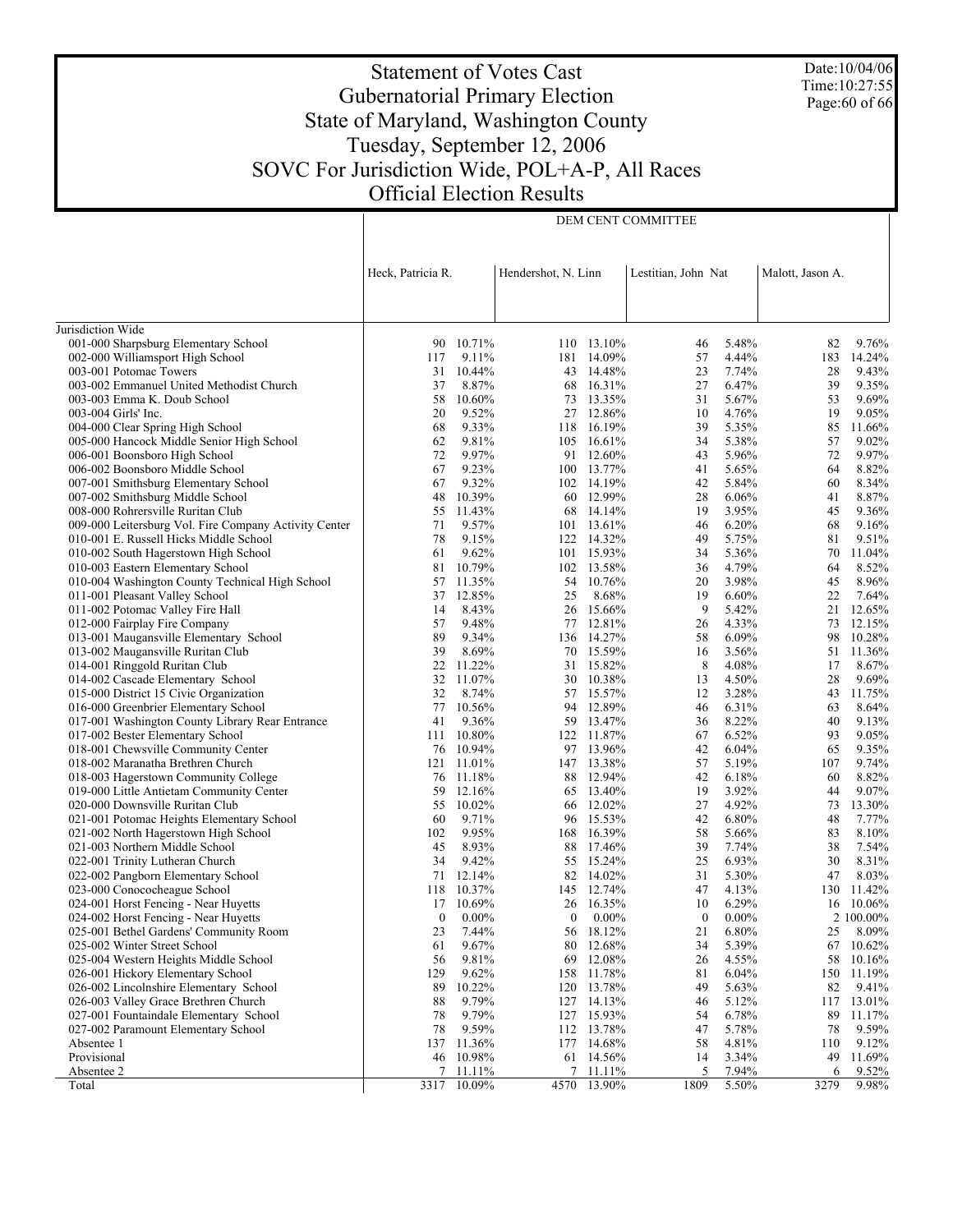# Statement of Votes Cast Gubernatorial Primary Election State of Maryland, Washington County Tuesday, September 12, 2006 SOVC For Jurisdiction Wide, POL+A-P, All Races Official Election Results

DEM CENT COMMITTEE

Date:10/04/06 Time:10:27:55 Page:61 of 66

|                                                                                         | Martin, Claudia G. |                 | Morrow, George Geral |                | Neiman, Barbara A. |                      | Souders, Donald Lee |                |
|-----------------------------------------------------------------------------------------|--------------------|-----------------|----------------------|----------------|--------------------|----------------------|---------------------|----------------|
|                                                                                         |                    |                 |                      |                |                    |                      |                     |                |
|                                                                                         |                    |                 |                      |                |                    |                      |                     |                |
| Jurisdiction Wide                                                                       |                    |                 |                      |                |                    |                      |                     |                |
| 001-000 Sharpsburg Elementary School                                                    |                    | 85 10.12%       | 54                   | 6.43%          | 78                 | 9.29%                | 70                  | 8.33%          |
| 002-000 Williamsport High School                                                        | 115                | 8.95%           | 71                   | 5.53%          | 111                | 8.64%                | 118                 | 9.18%          |
| 003-001 Potomac Towers                                                                  |                    | 34 11.45%       | 16                   | 5.39%          | 32                 | 10.77%               | 24                  | 8.08%          |
| 003-002 Emmanuel United Methodist Church                                                | 42                 | 10.07%          | 19                   | 4.56%          | 49                 | 11.75%               | 32                  | 7.67%          |
| 003-003 Emma K. Doub School                                                             | 46                 | 8.41%           | 30                   | 5.48%          |                    | 55 10.05%            | 57                  | 10.42%         |
| 003-004 Girls' Inc.<br>004-000 Clear Spring High School                                 | 20<br>74           | 9.52%<br>10.15% | 13<br>45             | 6.19%<br>6.17% | 60                 | 24 11.43%<br>8.23%   | 17<br>62            | 8.10%<br>8.50% |
| 005-000 Hancock Middle Senior High School                                               | 60                 | 9.49%           | 36                   | 5.70%          | 67                 | 10.60%               | 65                  | 10.28%         |
| 006-001 Boonsboro High School                                                           | 73                 | 10.11%          | 49                   | 6.79%          | 76                 | 10.53%               | 68                  | 9.42%          |
| 006-002 Boonsboro Middle School                                                         | 78                 | 10.74%          | 62                   | 8.54%          | 68                 | 9.37%                | 49                  | 6.75%          |
| 007-001 Smithsburg Elementary School                                                    | 78                 | 10.85%          | 50                   | 6.95%          | 74                 | 10.29%               | 59                  | 8.21%          |
| 007-002 Smithsburg Middle School                                                        | 47                 | 10.17%          | 24                   | 5.19%          | 44                 | 9.52%                | 50                  | 10.82%         |
| 008-000 Rohrersville Ruritan Club                                                       | 49                 | 10.19%          | 37                   | 7.69%          | 58                 | 12.06%               | 42                  | 8.73%          |
| 009-000 Leitersburg Vol. Fire Company Activity Center                                   | 74                 | 9.97%           | 53                   | 7.14%          | 74                 | 9.97%                | 75                  | 10.11%         |
| 010-001 E. Russell Hicks Middle School                                                  | 82                 | 9.62%           | 51                   | 5.99%          | 86                 | 10.09%               | 82                  | 9.62%          |
| 010-002 South Hagerstown High School                                                    | 59                 | 9.31%           | 35                   | 5.52%          | 53                 | 8.36%                | 57                  | 8.99%          |
| 010-003 Eastern Elementary School                                                       | 78                 | 10.39%          | 51                   | 6.79%          | 80                 | 10.65%               | 69                  | 9.19%          |
| 010-004 Washington County Technical High School                                         | 49                 | 9.76%           | 35                   | 6.97%          |                    | 51 10.16%            | 44                  | 8.76%          |
| 011-001 Pleasant Valley School                                                          | 40                 | 13.89%          | 16                   | 5.56%          | 41                 | 14.24%               | 22                  | 7.64%          |
| 011-002 Potomac Valley Fire Hall                                                        | 15                 | 9.04%           | 13                   | 7.83%          |                    | 17 10.24%            | 10                  | 6.02%          |
| 012-000 Fairplay Fire Company                                                           | 54                 | 8.99%           | 42                   | 6.99%          | 49                 | 8.15%                | 61                  | 10.15%         |
| 013-001 Maugansville Elementary School                                                  | 93                 | 9.76%           | 57                   | 5.98%          | 92                 | 9.65%                | 90                  | 9.44%          |
| 013-002 Maugansville Ruritan Club                                                       | 51                 | 11.36%          | 27                   | 6.01%          | 40                 | 8.91%                | 41                  | 9.13%          |
| 014-001 Ringgold Ruritan Club                                                           | 20                 | 10.20%          | 13                   | 6.63%          | 23                 | 11.73%               | 15                  | 7.65%          |
| 014-002 Cascade Elementary School                                                       | 34                 | 11.76%          | 17                   | 5.88%          | 33                 | 11.42%               | 26                  | 9.00%          |
| 015-000 District 15 Civic Organization                                                  | 34<br>73           | 9.29%<br>10.01% | 22<br>58             | 6.01%<br>7.96% | 78                 | 40 10.93%<br>10.70%  | 34<br>63            | 9.29%<br>8.64% |
| 016-000 Greenbrier Elementary School<br>017-001 Washington County Library Rear Entrance | 43                 | 9.82%           | 31                   | 7.08%          | 43                 | 9.82%                | 42                  | 9.59%          |
| 017-002 Bester Elementary School                                                        | 104                | 10.12%          | 61                   | 5.93%          |                    | 115 11.19%           | 87                  | 8.46%          |
| 018-001 Chewsville Community Center                                                     |                    | 70 10.07%       | 44                   | 6.33%          | 68                 | 9.78%                | 64                  | 9.21%          |
| 018-002 Maranatha Brethren Church                                                       |                    | 115 10.46%      | 70                   | 6.37%          |                    | 112 10.19%           | 94                  | 8.55%          |
| 018-003 Hagerstown Community College                                                    |                    | 75 11.03%       | 41                   | 6.03%          |                    | 69 10.15%            | 61                  | 8.97%          |
| 019-000 Little Antietam Community Center                                                |                    | 53 10.93%       | 37                   | 7.63%          |                    | 50 10.31%            | 36                  | 7.42%          |
| 020-000 Downsville Ruritan Club                                                         | 52                 | 9.47%           | 33                   | 6.01%          |                    | 55 10.02%            | 55                  | 10.02%         |
| 021-001 Potomac Heights Elementary School                                               | 77                 | 12.46%          | 36                   | 5.83%          | 66                 | 10.68%               | 62                  | 10.03%         |
| 021-002 North Hagerstown High School                                                    | 101                | 9.85%           | 60                   | 5.85%          |                    | 105 10.24%           | 88                  | 8.59%          |
| 021-003 Northern Middle School                                                          | 56                 | 11.11%          | 30                   | 5.95%          | 48                 | 9.52%                | 35                  | 6.94%          |
| 022-001 Trinity Lutheran Church                                                         |                    | 38 10.53%       | 20                   | 5.54%          | 34                 | 9.42%                | 38                  | 10.53%         |
| 022-002 Pangborn Elementary School                                                      |                    | 67 11.45%       | 29                   | 4.96%          |                    | 66 11.28%            | 57                  | 9.74%          |
| 023-000 Conococheague School                                                            | 123                | 10.81%          | 67                   | 5.89%          | 117                | 10.28%               | 108                 | 9.49%          |
| 024-001 Horst Fencing - Near Huyetts                                                    | 14                 | 8.81%           | 11                   | 6.92%          | 14                 | 8.81%                | 14                  | 8.81%          |
| 024-002 Horst Fencing - Near Huyetts                                                    | $\overline{0}$     | $0.00\%$        | $\boldsymbol{0}$     | $0.00\%$       | $\mathbf{0}$       | $0.00\%$             | $\mathbf{0}$        | $0.00\%$       |
| 025-001 Bethel Gardens' Community Room                                                  |                    | 33 10.68%       | 15                   | 4.85%          |                    | 33 10.68%            | 25                  | 8.09%          |
| 025-002 Winter Street School                                                            | 59                 | 9.35%           | 37                   | 5.86%          |                    | 67 10.62%            | 72                  | 11.41%         |
| 025-004 Western Heights Middle School                                                   |                    | 62 10.86%       | 39                   | 6.83%          | 61                 | 10.68%               | 54                  | 9.46%          |
| 026-001 Hickory Elementary School<br>026-002 Lincolnshire Elementary School             | 128<br>93          | 9.55%<br>10.68% | 100<br>50            | 7.46%<br>5.74% | 95                 | 137 10.22%<br>10.91% | 115<br>83           | 8.58%<br>9.53% |
| 026-003 Valley Grace Brethren Church                                                    | 89                 | 9.90%           | 50                   | 5.56%          | 94                 | 10.46%               | 76                  | 8.45%          |
| 027-001 Fountaindale Elementary School                                                  | 82                 | 10.29%          | 55                   | 6.90%          | 80                 | 10.04%               | 50                  | 6.27%          |
| 027-002 Paramount Elementary School                                                     | 85                 | 10.46%          | 47                   | 5.78%          | 82                 | 10.09%               | 77                  | 9.47%          |
| Absentee 1                                                                              | 149                | 12.35%          | 55                   | 4.56%          | 133                | 11.03%               | 91                  | 7.55%          |
| Provisional                                                                             | 37                 | 8.83%           | 29                   | 6.92%          | 41                 | 9.79%                | 37                  | 8.83%          |
| Absentee 2                                                                              | 6                  | 9.52%           | $\overline{4}$       | 6.35%          | 5                  | 7.94%                | 6                   | 9.52%          |
| Total                                                                                   | 3368               | 10.25%          | 2047                 | 6.23%          | 3343               | 10.17%               | 2929                | 8.91%          |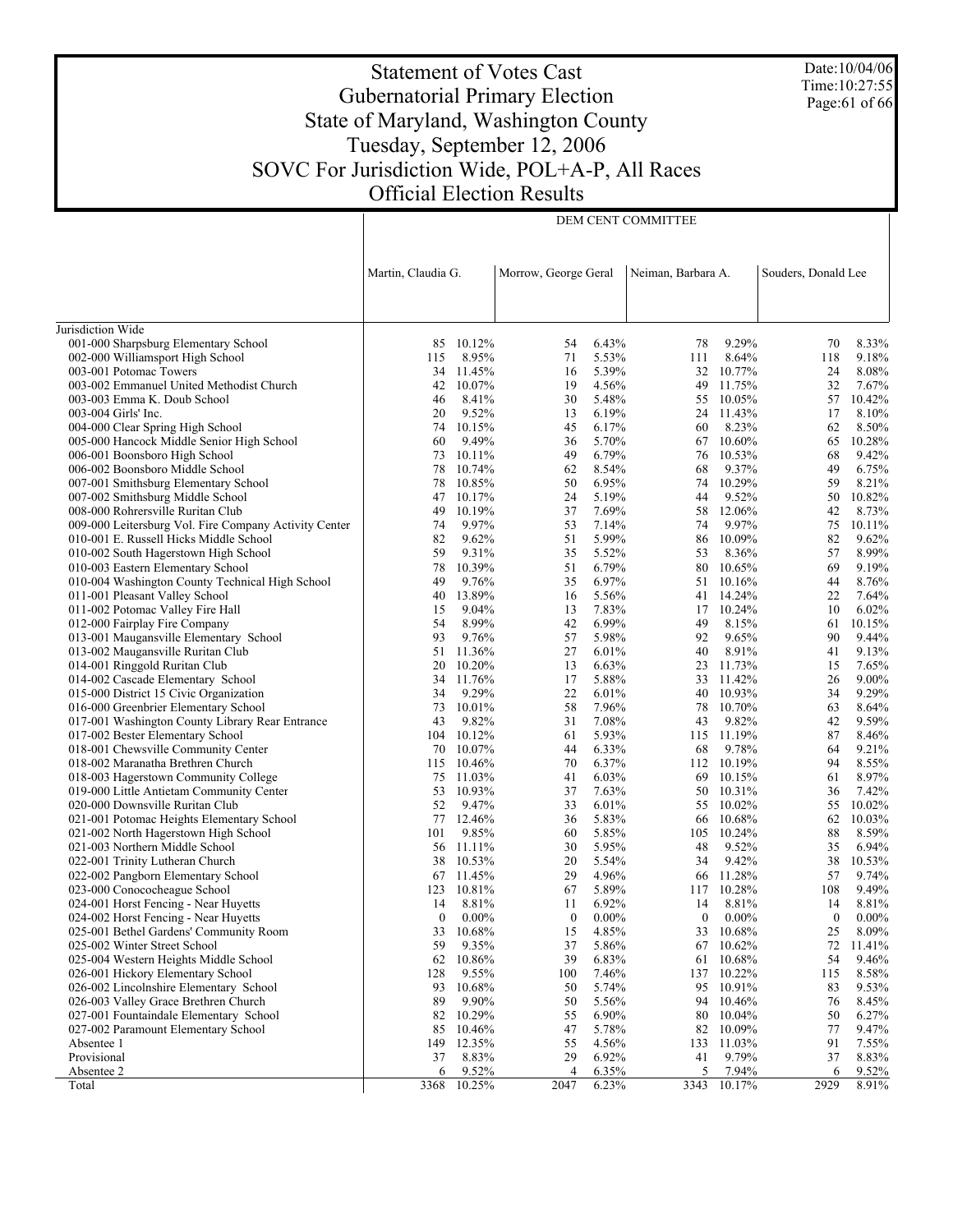Date:10/04/06 Time:10:27:56 Page:62 of 66

# Statement of Votes Cast Gubernatorial Primary Election State of Maryland, Washington County Tuesday, September 12, 2006 SOVC For Jurisdiction Wide, POL+A-P, All Races Official Election Results

DEM CENT

|                                                                         | <b>COMMITTEE</b> |                   |
|-------------------------------------------------------------------------|------------------|-------------------|
|                                                                         |                  |                   |
|                                                                         | Tubaugh, Samuel  |                   |
|                                                                         |                  |                   |
| Jurisdiction Wide                                                       |                  |                   |
| 001-000 Sharpsburg Elementary School                                    | 75               | 8.93%             |
| 002-000 Williamsport High School                                        | 112              | 8.72%             |
| 003-001 Potomac Towers                                                  | 23               | 7.74%             |
| 003-002 Emmanuel United Methodist Church                                | 37               | 8.87%             |
| 003-003 Emma K. Doub School                                             | 51               | 9.32%             |
| 003-004 Girls' Inc.                                                     | 20               | 9.52%             |
| 004-000 Clear Spring High School                                        | 61               | 8.37%             |
| 005-000 Hancock Middle Senior High School                               | 43               | 6.80%             |
| 006-001 Boonsboro High School                                           | 57               | 7.89%             |
| 006-002 Boonsboro Middle School                                         | 72               | $9.92\%$          |
| 007-001 Smithsburg Elementary School                                    | 46               | 6.40%             |
| 007-002 Smithsburg Middle School                                        | 39               | $8.44\%$          |
| 008-000 Rohrersville Ruritan Club                                       | 33               | 6.86%             |
| 009-000 Leitersburg Vol. Fire Company Activity Center                   | 53               | 7.14%             |
| 010-001 E. Russell Hicks Middle School                                  | 73               | 8.57%             |
| 010-002 South Hagerstown High School                                    | 47               | 7.41%             |
| 010-003 Eastern Elementary School                                       | 64               | 8.52%             |
| 010-004 Washington County Technical High School                         | 55               | $10.96\%$         |
| 011-001 Pleasant Valley School                                          | 22               | 7.64%             |
| 011-002 Potomac Valley Fire Hall                                        | 17               | 10.24%            |
| 012-000 Fairplay Fire Company                                           | 55               | 9.15%             |
| 013-001 Maugansville Elementary School                                  | 75               | 7.87%             |
| 013-002 Maugansville Ruritan Club                                       | 41               | 9.13%             |
| 014-001 Ringgold Ruritan Club                                           | 14               | 7.14%             |
| 014-002 Cascade Elementary School                                       | 25               | 8.65%             |
| 015-000 District 15 Civic Organization                                  | 32               | 8.74%             |
| 016-000 Greenbrier Elementary School                                    | 62<br>32         | $8.50\%$          |
| 017-001 Washington County Library Rear Entrance                         | 83               | 7.31%<br>$8.07\%$ |
| 017-002 Bester Elementary School<br>018-001 Chewsville Community Center | 65               | 9.35%             |
| 018-002 Maranatha Brethren Church                                       | 89               | $8.10\%$          |
| 018-003 Hagerstown Community College                                    | 54               | $7.94\%$          |
| 019-000 Little Antietam Community Center                                | 38               | 7.84%             |
| 020-000 Downsville Ruritan Club                                         | 45               | 8.20%             |
| 021-001 Potomac Heights Elementary School                               | 40               | 6.47%             |
| 021-002 North Hagerstown High School                                    | 87               | 8.49%             |
| 021-003 Northern Middle School                                          | 42               | 8.33%             |
| 022-001 Trinity Lutheran Church                                         | 28               | 7.76%             |
| 022-002 Pangborn Elementary School                                      | 38               | 6.50%             |
| 023-000 Conococheague School                                            | 88               | 7.73%             |
| 024-001 Horst Fencing - Near Huyetts                                    | 8                | 5.03%             |
| 024-002 Horst Fencing - Near Huyetts                                    | $\boldsymbol{0}$ | $0.00\%$          |
| 025-001 Bethel Gardens' Community Room                                  | 30               | 9.71%             |
| 025-002 Winter Street School                                            | 48               | 7.61%             |
| 025-004 Western Heights Middle School                                   | 55               | $9.63\%$          |
| 026-001 Hickory Elementary School                                       | 116              | 8.65%             |
| 026-002 Lincolnshire Elementary School                                  | 69               | 7.92%             |
| 026-003 Valley Grace Brethren Church                                    | 63               | 7.01%             |
| 027-001 Fountaindale Elementary School                                  | 57               | 7.15%             |
| 027-002 Paramount Elementary School                                     | 63               | 7.75%             |
| Absentee 1                                                              | 113              | 9.37%             |
| Provisional                                                             | 37               | 8.83%             |
| Absentee 2                                                              | 5.               | 7.94%             |
| Total                                                                   | 2697             | 8.20%             |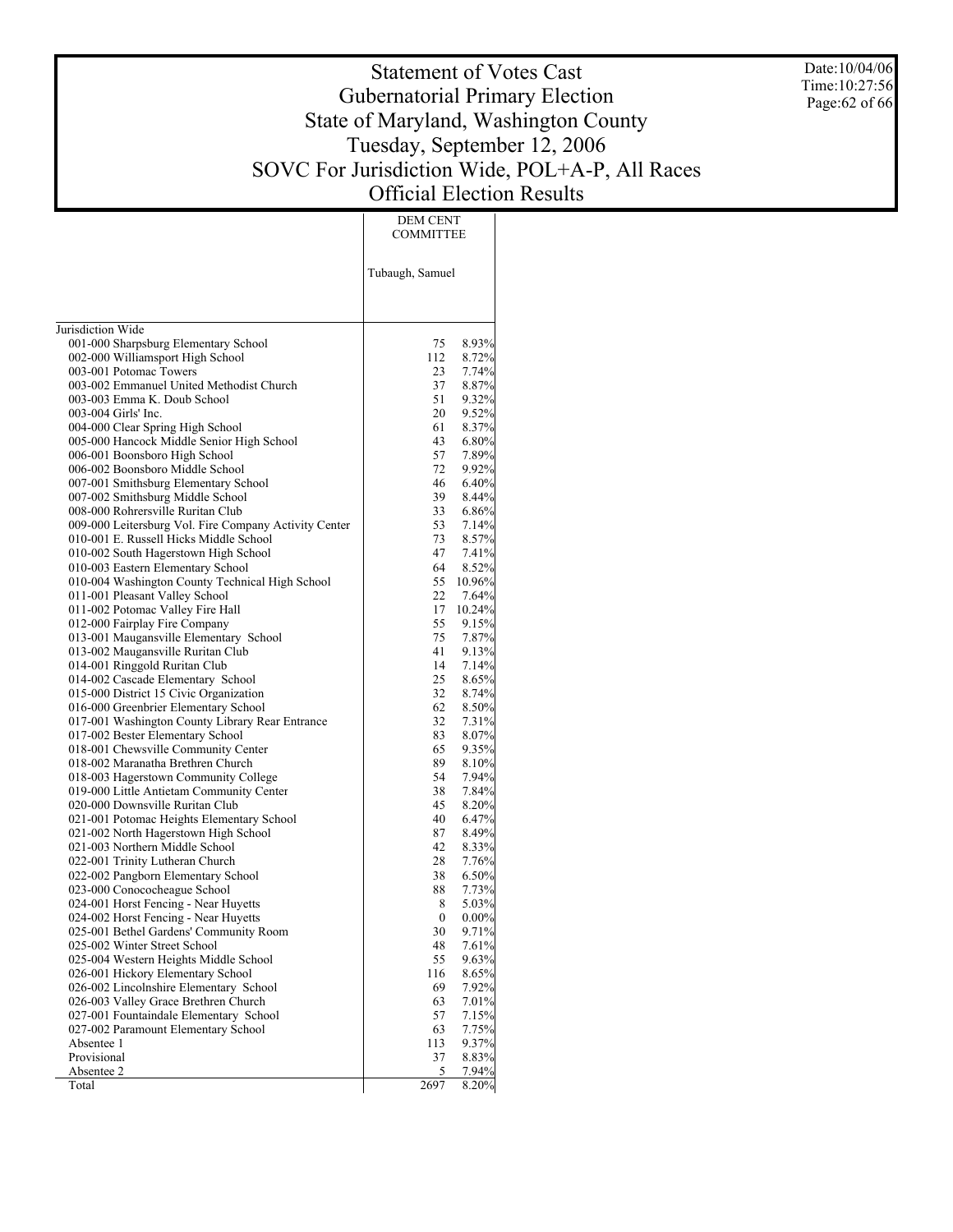Date:10/04/06 Time:10:27:56 Page:63 of 66

# Statement of Votes Cast Gubernatorial Primary Election State of Maryland, Washington County Tuesday, September 12, 2006 SOVC For Jurisdiction Wide, POL+A-P, All Races Official Election Results

BOARD OF EDUCATION

|                                                                                | Reg. Voters      | <b>Times Counted</b> | <b>Total Votes</b> | Bailey, Paul W. |                         |
|--------------------------------------------------------------------------------|------------------|----------------------|--------------------|-----------------|-------------------------|
|                                                                                |                  |                      |                    |                 |                         |
| Jurisdiction Wide                                                              |                  |                      |                    |                 |                         |
| 001-000 Sharpsburg Elementary School                                           | 2030             | 530                  | 1069               |                 | 124 11.60%              |
| 002-000 Williamsport High School                                               | 2831             | 718                  | 1708               |                 | 259 15.16%              |
| 003-001 Potomac Towers                                                         | 654              | 108                  | 260                |                 | 27 10.38%               |
| 003-002 Emmanuel United Methodist Church                                       | 920              | 188                  | 422                | 53              | 12.56%                  |
| 003-003 Emma K. Doub School                                                    | 1447             | 227                  | 554                | 73              | 13.18%                  |
| 003-004 Girls' Inc.                                                            | 854              | 90                   | 201                |                 | 25 12.44%               |
| 004-000 Clear Spring High School                                               | 1868             | 576                  | 1275               |                 | 193 15.14%              |
| 005-000 Hancock Middle Senior High School                                      | 2286             | 488                  | 1025               |                 | 162 15.80%              |
| 006-001 Boonsboro High School                                                  | 1784             | 438                  | 967                |                 | 149 15.41%              |
| 006-002 Boonsboro Middle School                                                | 1727             | 435                  | 945                |                 | 157 16.61%              |
| 007-001 Smithsburg Elementary School                                           | 2018             | 497                  | 1184               |                 | 219 18.50%              |
| 007-002 Smithsburg Middle School                                               | 1490             | 293                  | 669                |                 | 105 15.70%              |
| 008-000 Rohrersville Ruritan Club                                              | 1514             | 311                  | 647                |                 | 87 13.45%               |
| 009-000 Leitersburg Vol. Fire Company Activity Center                          | 1746             | 545                  | 1232               |                 | 230 18.67%              |
| 010-001 E. Russell Hicks Middle School                                         | 2094             | 476                  | 1098               |                 | 146 13.30%              |
| 010-002 South Hagerstown High School                                           | 1783             | 406                  | 919                |                 | 136 14.80%              |
| 010-003 Eastern Elementary School                                              | 1458             | 410                  | 962                |                 | 150 15.59%              |
| 010-004 Washington County Technical High School                                | 755              | 243                  | 566                |                 | 99 17.49%<br>37 12.63%  |
| 011-001 Pleasant Valley School                                                 | 770              | 159                  | 293                |                 |                         |
| 011-002 Potomac Valley Fire Hall                                               | 386              | 90                   | 164                |                 | 20 12.20%<br>137 13.74% |
| 012-000 Fairplay Fire Company                                                  | 1670             | 450                  | 997                |                 | 12.84%                  |
| 013-001 Maugansville Elementary School                                         | 2329             | 620                  | 1410               | 181             | 13.85%                  |
| 013-002 Maugansville Ruritan Club                                              | 793              | 236                  | 527                | 73              |                         |
| 014-001 Ringgold Ruritan Club                                                  | 691<br>819       | 196                  | 472<br>317         | 83              | 17.58%<br>14.51%        |
| 014-002 Cascade Elementary School                                              | 1166             | 131<br>325           | 701                | 46              | 90 12.84%               |
| 015-000 District 15 Civic Organization<br>016-000 Greenbrier Elementary School | 2398             | 505                  | 1125               |                 | 158 14.04%              |
| 017-001 Washington County Library Rear Entrance                                | 1147             | 173                  | 418                |                 | 52 12.44%               |
| 017-002 Bester Elementary School                                               | 2408             | 479                  | 1153               |                 | 180 15.61%              |
| 018-001 Chewsville Community Center                                            | 1895             | 503                  | 1111               |                 | 205 18.45%              |
| 018-002 Maranatha Brethren Church                                              | 2228             | 578                  | 1337               |                 | 181 13.54%              |
| 018-003 Hagerstown Community College                                           | 2414             | 340                  | 801                |                 | 129 16.10%              |
| 019-000 Little Antietam Community Center                                       | 1388             | 313                  | 692                |                 | 85 12.28%               |
| 020-000 Downsville Ruritan Club                                                | 1360             | 429                  | 957                |                 | 123 12.85%              |
| 021-001 Potomac Heights Elementary School                                      | 1561             | 422                  | 947                |                 | 146 15.42%              |
| 021-002 North Hagerstown High School                                           | 1945             | 501                  | 1193               | 161             | 13.50%                  |
| 021-003 Northern Middle School                                                 | 1137             | 353                  | 717                | 121             | 16.88%                  |
| 022-001 Trinity Lutheran Church                                                | 1519             | 179                  | 386                | 49              | 12.69%                  |
| 022-002 Pangborn Elementary School                                             | 1101             | 269                  | 642                |                 | 87 13.55%               |
| 023-000 Conococheague School                                                   | 2958             | 784                  | 1809               |                 | 242 13.38%              |
| 024-001 Horst Fencing - Near Huyetts                                           | 501              | 107                  | 240                | 38              | 15.83%                  |
| 024-002 Horst Fencing - Near Huyetts                                           | 29               | 5                    | 11                 | 3               | 27.27%                  |
| 025-001 Bethel Gardens' Community Room                                         | 734              | 104                  | 240                | 15              | 6.25%                   |
| 025-002 Winter Street School                                                   | 1747             | 265                  | 635                | 73              | 11.50%                  |
| 025-004 Western Heights Middle School                                          | 1403             | 268                  | 621                | 81              | 13.04%                  |
| 026-001 Hickory Elementary School                                              | 2585             | 600                  | 1455               | 204             | 14.02%                  |
| 026-002 Lincolnshire Elementary School                                         | 1920             | 451                  | 1077               | 177             | 16.43%                  |
| 026-003 Valley Grace Brethren Church                                           | 2335             | 627                  | 1497               | 244             | 16.30%                  |
| 027-001 Fountaindale Elementary School                                         | 2373             | 734                  | 1584               |                 | 270 17.05%              |
| 027-002 Paramount Elementary School                                            | 2130             | 479                  | 1139               | 162             | 14.22%                  |
| Absentee 1                                                                     | 0                | 828                  | 1730               | 254             | 14.68%                  |
| Provisional                                                                    | $\boldsymbol{0}$ | 293                  | 613                |                 | 87 14.19%               |
| Absentee 2                                                                     | $\boldsymbol{0}$ | 47                   | 115                | 13              | 11.30%                  |
| Total                                                                          | 79099            | 19822                | 44829              | 6601            | 14.72%                  |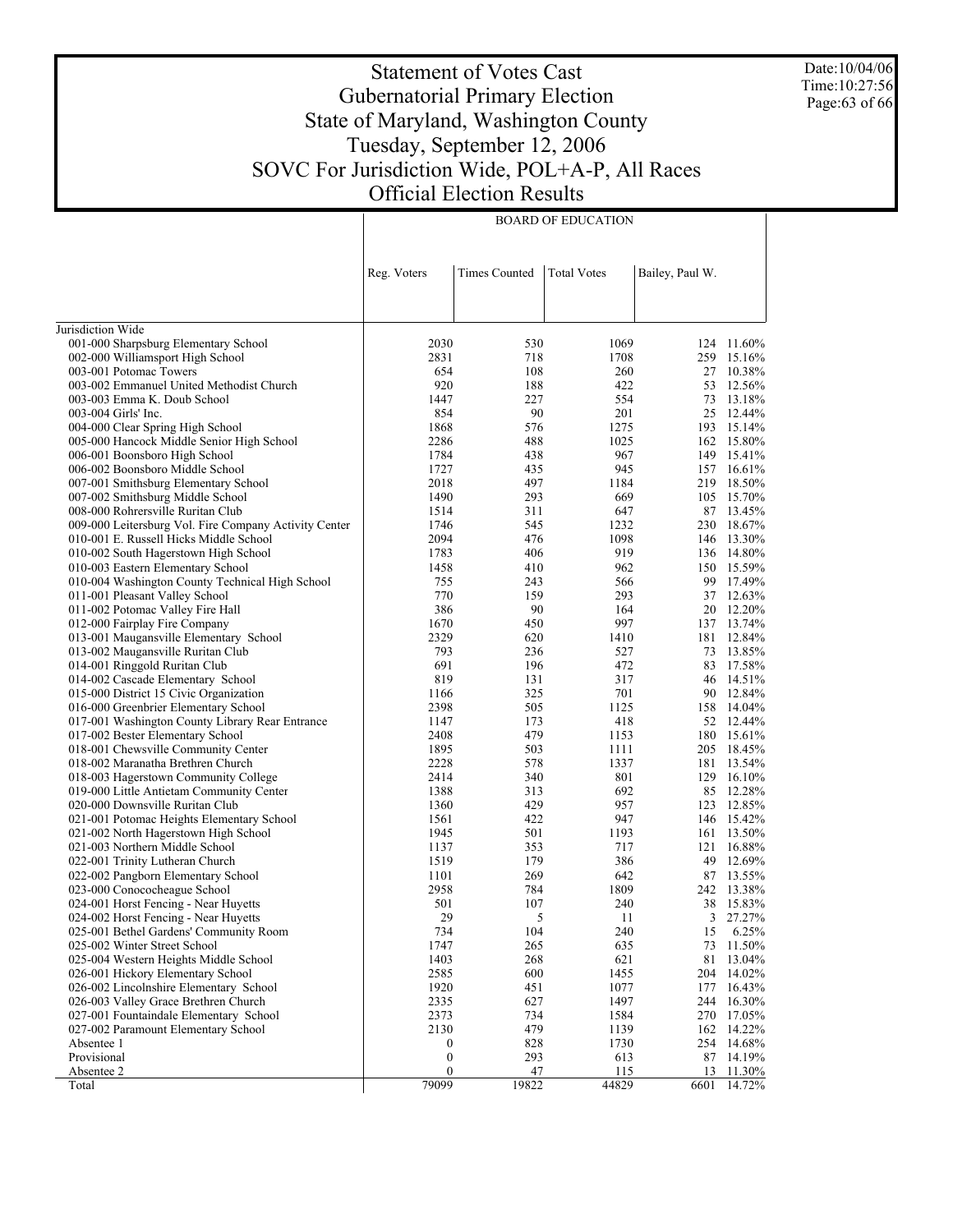Date:10/04/06 Time:10:27:56 Page:64 of 66

# Statement of Votes Cast Gubernatorial Primary Election State of Maryland, Washington County Tuesday, September 12, 2006 SOVC For Jurisdiction Wide, POL+A-P, All Races Official Election Results

BOARD OF EDUCATION

|                                                                          | Callaham, Ruth Anne |                          | Fischer, Jacqueline |                         | Janus, Tom       |                | Kendle, Gerard T. |                |
|--------------------------------------------------------------------------|---------------------|--------------------------|---------------------|-------------------------|------------------|----------------|-------------------|----------------|
|                                                                          |                     |                          |                     |                         |                  |                |                   |                |
| Jurisdiction Wide                                                        |                     |                          |                     |                         |                  |                |                   |                |
| 001-000 Sharpsburg Elementary School                                     |                     | 153 14.31%               | 97                  | 9.07%                   | 88               | 8.23%          | 44                | 4.12%          |
| 002-000 Williamsport High School                                         |                     | 227 13.29%               |                     | 177 10.36%              | 171              | 10.01%         | 99                | 5.80%          |
| 003-001 Potomac Towers                                                   | 49                  | 18.85%                   | 29                  | 11.15%                  | 19               | 7.31%          | 13                | 5.00%          |
| 003-002 Emmanuel United Methodist Church                                 | 64                  | 15.17%                   | 49                  | 11.61%                  | 29               | 6.87%          | 31                | 7.35%          |
| 003-003 Emma K. Doub School                                              | 91                  | 16.43%                   | 46                  | 8.30%                   | 47               | 8.48%          | 37                | 6.68%          |
| 003-004 Girls' Inc.                                                      | 35                  | 17.41%                   | 19                  | 9.45%                   | 16               | 7.96%          | 18                | 8.96%          |
| 004-000 Clear Spring High School                                         |                     | 156 12.24%               |                     | 183 14.35%              | 58               | 4.55%          | 64                | 5.02%          |
| 005-000 Hancock Middle Senior High School                                | 130                 | 12.68%                   |                     | 126 12.29%              | 54               | 5.27%          | 40                | 3.90%          |
| 006-001 Boonsboro High School                                            |                     | 152 15.72%               | 91                  | 9.41%                   | 68               | 7.03%          | 54                | 5.58%          |
| 006-002 Boonsboro Middle School                                          |                     | 145 15.34%               | 87                  | 9.21%                   | 86               | 9.10%          | 37                | 3.92%          |
| 007-001 Smithsburg Elementary School                                     |                     | 214 18.07%               | 91                  | 7.69%                   | 105              | 8.87%          | 63                | 5.32%          |
| 007-002 Smithsburg Middle School                                         | 151                 | 22.57%                   | 69                  | 10.31%                  | 64               | 9.57%          | 21                | 3.14%          |
| 008-000 Rohrersville Ruritan Club                                        |                     | 100 15.46%               | 83                  | 12.83%                  | 37               | 5.72%          | 29                | 4.48%          |
| 009-000 Leitersburg Vol. Fire Company Activity Center                    | 208                 | 16.88%                   | 114                 | 9.25%                   | 107              | 8.69%          | 64                | 5.19%          |
| 010-001 E. Russell Hicks Middle School                                   |                     | 166 15.12%               |                     | 112 10.20%              | 81               | 7.38%          | 62                | 5.65%          |
| 010-002 South Hagerstown High School                                     | 154                 | 16.76%                   |                     | 115 12.51%              | 76               | 8.27%          | 42                | 4.57%          |
| 010-003 Eastern Elementary School                                        | 180                 | 18.71%                   |                     | 100 10.40%              | 52               | 5.41%          | 40                | 4.16%          |
| 010-004 Washington County Technical High School                          | 95                  | 16.78%                   |                     | 64 11.31%               | 28               | 4.95%          | 28                | 4.95%          |
| 011-001 Pleasant Valley School                                           | 54                  | 18.43%                   |                     | 38 12.97%               | 15               | 5.12%          | 16                | 5.46%          |
| 011-002 Potomac Valley Fire Hall                                         | 29                  | 17.68%                   |                     | 24 14.63%               | 5                | 3.05%          | 10                | 6.10%          |
| 012-000 Fairplay Fire Company                                            | 138                 | 13.84%                   | 83                  | 8.32%                   | 90               | 9.03%          | 52                | 5.22%          |
| 013-001 Maugansville Elementary School                                   |                     | 214 15.18%               |                     | 145 10.28%              | 95               | 6.74%          | 104               | 7.38%          |
| 013-002 Maugansville Ruritan Club                                        | 69                  | 13.09%                   | 68                  | 12.90%                  | 27               | 5.12%          | 42                | 7.97%          |
| 014-001 Ringgold Ruritan Club                                            | 91                  | 19.28%                   | 36                  | 7.63%                   | 30               | 6.36%          | 18                | 3.81%          |
| 014-002 Cascade Elementary School                                        | 53                  | 16.72%                   | 41                  | 12.93%                  | 19               | 5.99%          | 20                | 6.31%          |
| 015-000 District 15 Civic Organization                                   | 92                  | 13.12%                   |                     | 83 11.84%               | 39               | 5.56%          | 49                | 6.99%          |
| 016-000 Greenbrier Elementary School                                     | 184                 | 16.36%<br>82 19.62%      |                     | 123 10.93%<br>45 10.77% | 75<br>19         | 6.67%          | 71<br>29          | 6.31%<br>6.94% |
| 017-001 Washington County Library Rear Entrance                          | 208                 |                          |                     |                         | 70               | 4.55%          | 74                |                |
| 017-002 Bester Elementary School                                         |                     | 18.04%                   | 118<br>105          | 10.23%<br>9.45%         | 74               | 6.07%<br>6.66% | 63                | 6.42%<br>5.67% |
| 018-001 Chewsville Community Center<br>018-002 Maranatha Brethren Church |                     | 174 15.66%<br>244 18.25% |                     | 139 10.40%              | 94               | 7.03%          | 77                | 5.76%          |
| 018-003 Hagerstown Community College                                     |                     | 159 19.85%               |                     | 84 10.49%               | 59               | 7.37%          | 45                | 5.62%          |
| 019-000 Little Antietam Community Center                                 |                     | 102 14.74%               | 87                  | 12.57%                  | 52               | 7.51%          | 25                | 3.61%          |
| 020-000 Downsville Ruritan Club                                          |                     | 132 13.79%               | 77                  | 8.05%                   | 87               | 9.09%          | 54                | 5.64%          |
| 021-001 Potomac Heights Elementary School                                |                     | 178 18.80%               | 84                  | 8.87%                   | 62               | $6.55\%$       | 47                | 4.96%          |
| 021-002 North Hagerstown High School                                     |                     | 238 19.95%               | 90                  | 7.54%                   | 65               | 5.45%          | 94                | 7.88%          |
| 021-003 Northern Middle School                                           |                     | 159 22.18%               | 74                  | 10.32%                  | 43               | $6.00\%$       | 32                | 4.46%          |
| 022-001 Trinity Lutheran Church                                          | 66                  | 17.10%                   | 40                  | 10.36%                  | 20               | 5.18%          | 33                | 8.55%          |
| 022-002 Pangborn Elementary School                                       | 115                 | 17.91%                   |                     | 73 11.37%               | 47               | 7.32%          | 52                | 8.10%          |
| 023-000 Conococheague School                                             | 229                 | 12.66%                   |                     | 218 12.05%              | 106              | 5.86%          | 109               | 6.03%          |
| 024-001 Horst Fencing - Near Huyetts                                     |                     | 37 15.42%                | 14                  | 5.83%                   | 16               | 6.67%          | 18                | 7.50%          |
| 024-002 Horst Fencing - Near Huyetts                                     | $\overline{2}$      | 18.18%                   | 1                   | 9.09%                   | $\boldsymbol{0}$ | $0.00\%$       | $\overline{0}$    | $0.00\%$       |
| 025-001 Bethel Gardens' Community Room                                   |                     | 51 21.25%                |                     | 24 10.00%               | 15               | 6.25%          |                   | 26 10.83%      |
| 025-002 Winter Street School                                             | 99                  | 15.59%                   | 58                  | 9.13%                   | 44               | 6.93%          | 41                | 6.46%          |
| 025-004 Western Heights Middle School                                    | 107                 | 17.23%                   | 53                  | 8.53%                   | 35               | 5.64%          | 44                | 7.09%          |
| 026-001 Hickory Elementary School                                        | 218                 | 14.98%                   | 158                 | 10.86%                  | 105              | 7.22%          | 80                | 5.50%          |
| 026-002 Lincolnshire Elementary School                                   | 181                 | 16.81%                   | 125                 | 11.61%                  | 64               | 5.94%          | 45                | 4.18%          |
| 026-003 Valley Grace Brethren Church                                     | 228                 | 15.23%                   | 148                 | 9.89%                   | 129              | 8.62%          | 59                | 3.94%          |
| 027-001 Fountaindale Elementary School                                   | 367                 | 23.17%                   | 179                 | 11.30%                  | 90               | 5.68%          | 63                | 3.98%          |
| 027-002 Paramount Elementary School                                      | 214                 | 18.79%                   | 109                 | 9.57%                   | 89               | 7.81%          | 67                | 5.88%          |
| Absentee 1                                                               | 311                 | 17.98%                   |                     | 212 12.25%              | 110              | 6.36%          | 99                | 5.72%          |
| Provisional                                                              | 104                 | 16.97%                   |                     | 64 10.44%               | 39               | 6.36%          | 39                | 6.36%          |
| Absentee 2                                                               |                     | 16 13.91%                |                     | 20 17.39%               | 7                | 6.09%          | 5                 | 4.35%          |
| Total                                                                    |                     | 7415 16.54%              |                     | 4692 10.47%             | 3122             | 6.96%          | 2488              | 5.55%          |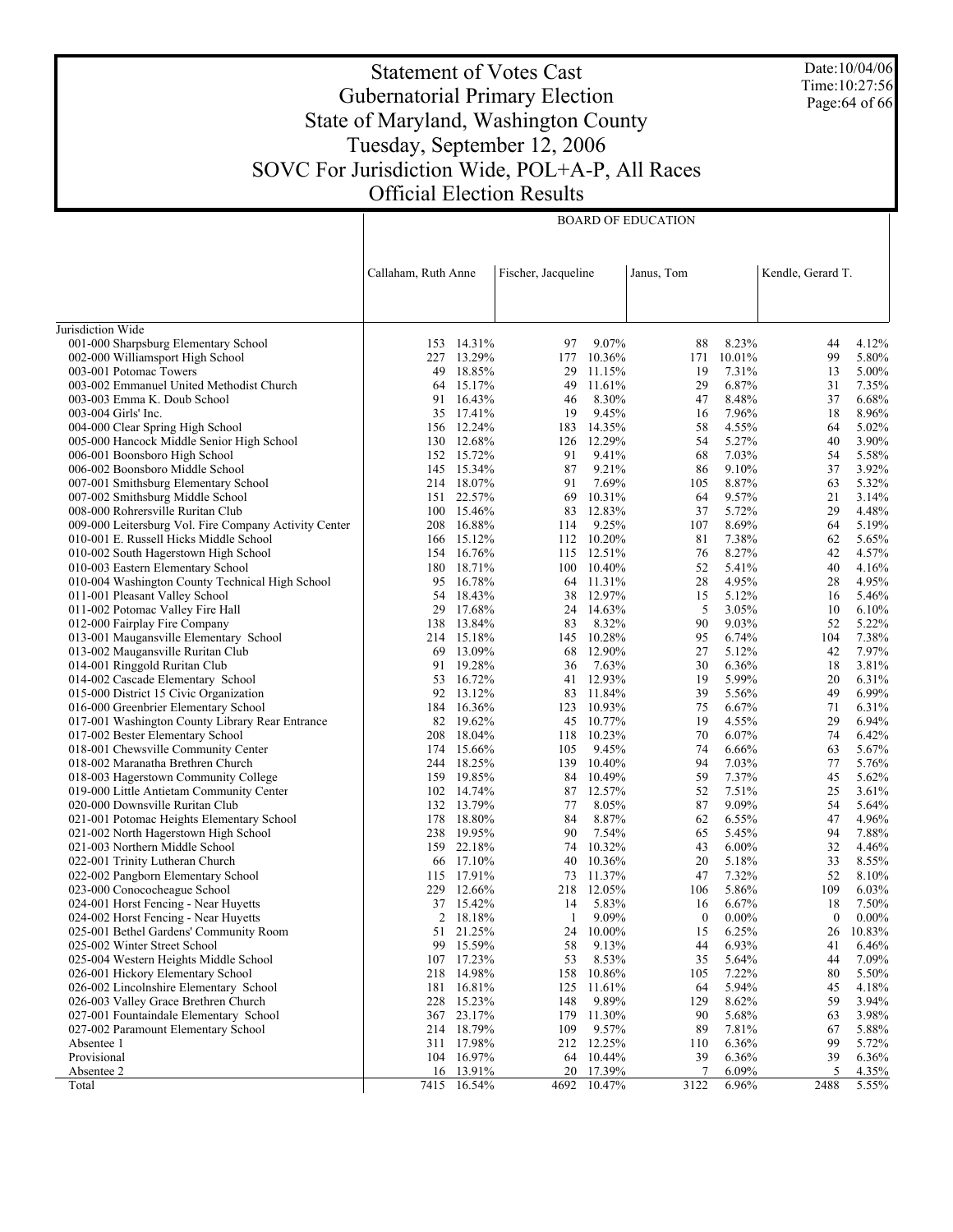Date:10/04/06 Time:10:27:56 Page:65 of 66

# Statement of Votes Cast Gubernatorial Primary Election State of Maryland, Washington County Tuesday, September 12, 2006 SOVC For Jurisdiction Wide, POL+A-P, All Races Official Election Results

BOARD OF EDUCATION

|                                                       | Kretzer, Wayne McAr |          | Nally, Gary E. |          | Powers, Virginia Zam |            | Staley, William H. |            |
|-------------------------------------------------------|---------------------|----------|----------------|----------|----------------------|------------|--------------------|------------|
|                                                       |                     |          |                |          |                      |            |                    |            |
| Jurisdiction Wide                                     |                     |          |                |          |                      |            |                    |            |
| 001-000 Sharpsburg Elementary School                  | 196                 | 18.33%   | 91             | 8.51%    | 102                  | 9.54%      |                    | 114 10.66% |
| 002-000 Williamsport High School                      | 115                 | 6.73%    | 243            | 14.23%   | 109                  | 6.38%      |                    | 193 11.30% |
| 003-001 Potomac Towers                                | 23                  | 8.85%    | 17             | 6.54%    | 27                   | 10.38%     |                    | 29 11.15%  |
| 003-002 Emmanuel United Methodist Church              | 28                  | 6.64%    | 31             | 7.35%    | 38                   | 9.00%      | 47                 | 11.14%     |
| 003-003 Emma K. Doub School                           | 53                  | 9.57%    | 54             | 9.75%    | 47                   | 8.48%      |                    | 63 11.37%  |
| 003-004 Girls' Inc.                                   | 14                  | 6.97%    | 10             | 4.98%    | 26                   | 12.94%     |                    | 24 11.94%  |
| 004-000 Clear Spring High School                      | 125                 | 9.80%    | 91             | 7.14%    | 91                   | 7.14%      |                    | 231 18.12% |
| 005-000 Hancock Middle Senior High School             | 79                  | 7.71%    | 43             | 4.20%    | 118                  | 11.51%     | 199                | 19.41%     |
| 006-001 Boonsboro High School                         | 115                 | 11.89%   | 102            | 10.55%   | 80                   | 8.27%      |                    | 106 10.96% |
| 006-002 Boonsboro Middle School                       | 122                 | 12.91%   | 74             | 7.83%    | 64                   | 6.77%      | 91                 | 9.63%      |
| 007-001 Smithsburg Elementary School                  | 99                  | 8.36%    | 67             | 5.66%    | 95                   | 8.02%      |                    | 122 10.30% |
| 007-002 Smithsburg Middle School                      | 43                  | 6.43%    | 41             | 6.13%    | 56                   | 8.37%      | 52                 | 7.77%      |
| 008-000 Rohrersville Ruritan Club                     | 72                  | 11.13%   | 41             | 6.34%    | 72                   | 11.13%     |                    | 83 12.83%  |
| 009-000 Leitersburg Vol. Fire Company Activity Center | 84                  | 6.82%    | 84             | 6.82%    | 98                   | 7.95%      |                    | 144 11.69% |
| 010-001 E. Russell Hicks Middle School                | 82                  | 7.47%    | 94             | 8.56%    | 113                  | 10.29%     |                    | 154 14.03% |
| 010-002 South Hagerstown High School                  | 79                  | 8.60%    | 81             | 8.81%    | 82                   | 8.92%      |                    | 94 10.23%  |
| 010-003 Eastern Elementary School                     | 79                  | 8.21%    | 60             | 6.24%    |                      | 107 11.12% |                    | 105 10.91% |
| 010-004 Washington County Technical High School       | 48                  | 8.48%    | 43             | 7.60%    | 42                   | 7.42%      | 65                 | 11.48%     |
| 011-001 Pleasant Valley School                        | 22                  | 7.51%    | 24             | 8.19%    | 41                   | 13.99%     | 27                 | 9.22%      |
| 011-002 Potomac Valley Fire Hall                      | 27                  | 16.46%   | 8              | 4.88%    | 17                   | 10.37%     | 18                 | 10.98%     |
| 012-000 Fairplay Fire Company                         | 121                 | 12.14%   | 97             | 9.73%    | 75                   | 7.52%      |                    | 134 13.44% |
| 013-001 Maugansville Elementary School                | 117                 | 8.30%    | 110            | 7.80%    | 132                  | 9.36%      |                    | 216 15.32% |
| 013-002 Maugansville Ruritan Club                     | 43                  | 8.16%    | 48             | 9.11%    | 47                   | 8.92%      |                    | 66 12.52%  |
| 014-001 Ringgold Ruritan Club                         | 33                  | 6.99%    | 25             | 5.30%    | 43                   | 9.11%      | 58                 | 12.29%     |
| 014-002 Cascade Elementary School                     | 27                  | 8.52%    | 16             | 5.05%    | 42                   | 13.25%     |                    | 32 10.09%  |
| 015-000 District 15 Civic Organization                | 56                  | 7.99%    | 44             | 6.28%    | 42                   | 5.99%      | 146                | 20.83%     |
| 016-000 Greenbrier Elementary School                  | 119                 | 10.58%   | 82             | 7.29%    | 115                  | 10.22%     |                    | 115 10.22% |
| 017-001 Washington County Library Rear Entrance       | 40                  | 9.57%    | 26             | 6.22%    |                      | 47 11.24%  | 43                 | 10.29%     |
| 017-002 Bester Elementary School                      | 98                  | 8.50%    | 81             | 7.03%    |                      | 128 11.10% | 114                | 9.89%      |
| 018-001 Chewsville Community Center                   | 90                  | 8.10%    | 74             | 6.66%    | 86                   | 7.74%      |                    | 133 11.97% |
| 018-002 Maranatha Brethren Church                     | 96                  | 7.18%    | 106            | 7.93%    |                      | 151 11.29% |                    | 150 11.22% |
| 018-003 Hagerstown Community College                  | 69                  | 8.61%    | 43             | 5.37%    | 79                   | 9.86%      | 78                 | 9.74%      |
| 019-000 Little Antietam Community Center              | 91                  | 13.15%   | 53             | 7.66%    | 75                   | 10.84%     | 70                 | 10.12%     |
| 020-000 Downsville Ruritan Club                       | 88                  | 9.20%    | 112            | 11.70%   | 86                   | 8.99%      | 119                | 12.43%     |
| 021-001 Potomac Heights Elementary School             | 69                  | 7.29%    | -66            | 6.97%    | 90                   | 9.50%      |                    | 119 12.57% |
| 021-002 North Hagerstown High School                  | 91                  | 7.63%    | 88             | 7.38%    | 132                  | 11.06%     | 144                | 12.07%     |
| 021-003 Northern Middle School                        | 53                  | 7.39%    | 50             | 6.97%    | 50                   | 6.97%      |                    | 74 10.32%  |
| 022-001 Trinity Lutheran Church                       | 36                  | 9.33%    | 30             | 7.77%    | 46                   | 11.92%     | 36                 | 9.33%      |
| 022-002 Pangborn Elementary School                    | 47                  | 7.32%    | 37             | 5.76%    | 61                   | 9.50%      | 73                 | 11.37%     |
| 023-000 Conococheague School                          | 172                 | 9.51%    | 181            | 10.01%   | 171                  | 9.45%      | 274                | 15.15%     |
| 024-001 Horst Fencing - Near Huyetts                  | 22                  | 9.17%    | 22             | 9.17%    | 21                   | 8.75%      |                    | 36 15.00%  |
| 024-002 Horst Fencing - Near Huyetts                  | $\boldsymbol{0}$    | $0.00\%$ | $\bf{0}$       | $0.00\%$ | 3                    | 27.27%     | 1                  | 9.09%      |
| 025-001 Bethel Gardens' Community Room                | 19                  | 7.92%    | 16             | 6.67%    |                      | 30 12.50%  | 18                 | 7.50%      |
| 025-002 Winter Street School                          | 51                  | 8.03%    | 56             | 8.82%    | 74                   | 11.65%     | 89                 | 14.02%     |
| 025-004 Western Heights Middle School                 | 55                  | 8.86%    | 38             | 6.12%    | 64                   | 10.31%     |                    | 97 15.62%  |
| 026-001 Hickory Elementary School                     | 103                 | 7.08%    | 168            | 11.55%   | 130                  | 8.93%      | 169                | 11.62%     |
| 026-002 Lincolnshire Elementary School                | 80                  | 7.43%    | 109            | 10.12%   | 92                   | 8.54%      |                    | 114 10.58% |
| 026-003 Valley Grace Brethren Church                  | 115                 | 7.68%    | 204            | 13.63%   | 112                  | 7.48%      | 141                | 9.42%      |
| 027-001 Fountaindale Elementary School                | 86                  | 5.43%    | 124            | 7.83%    | 122                  | 7.70%      |                    | 163 10.29% |
| 027-002 Paramount Elementary School                   | 96                  | 8.43%    | 83             | 7.29%    | 107                  | 9.39%      | 129                | 11.33%     |
| Absentee 1                                            | 148                 | 8.55%    | 125            | 7.23%    | 162                  | 9.36%      | 176                | 10.17%     |
| Provisional                                           | 60                  | 9.79%    | 40             | 6.53%    | 62                   | 10.11%     |                    | 73 11.91%  |
| Absentee 2                                            | 7                   | 6.09%    | 7              | 6.09%    | 17                   | 14.78%     |                    | 15 13.04%  |
| Total                                                 | 3903                | 8.71%    | 3660           | 8.16%    | 4119                 | 9.19%      | 5376               | 11.99%     |